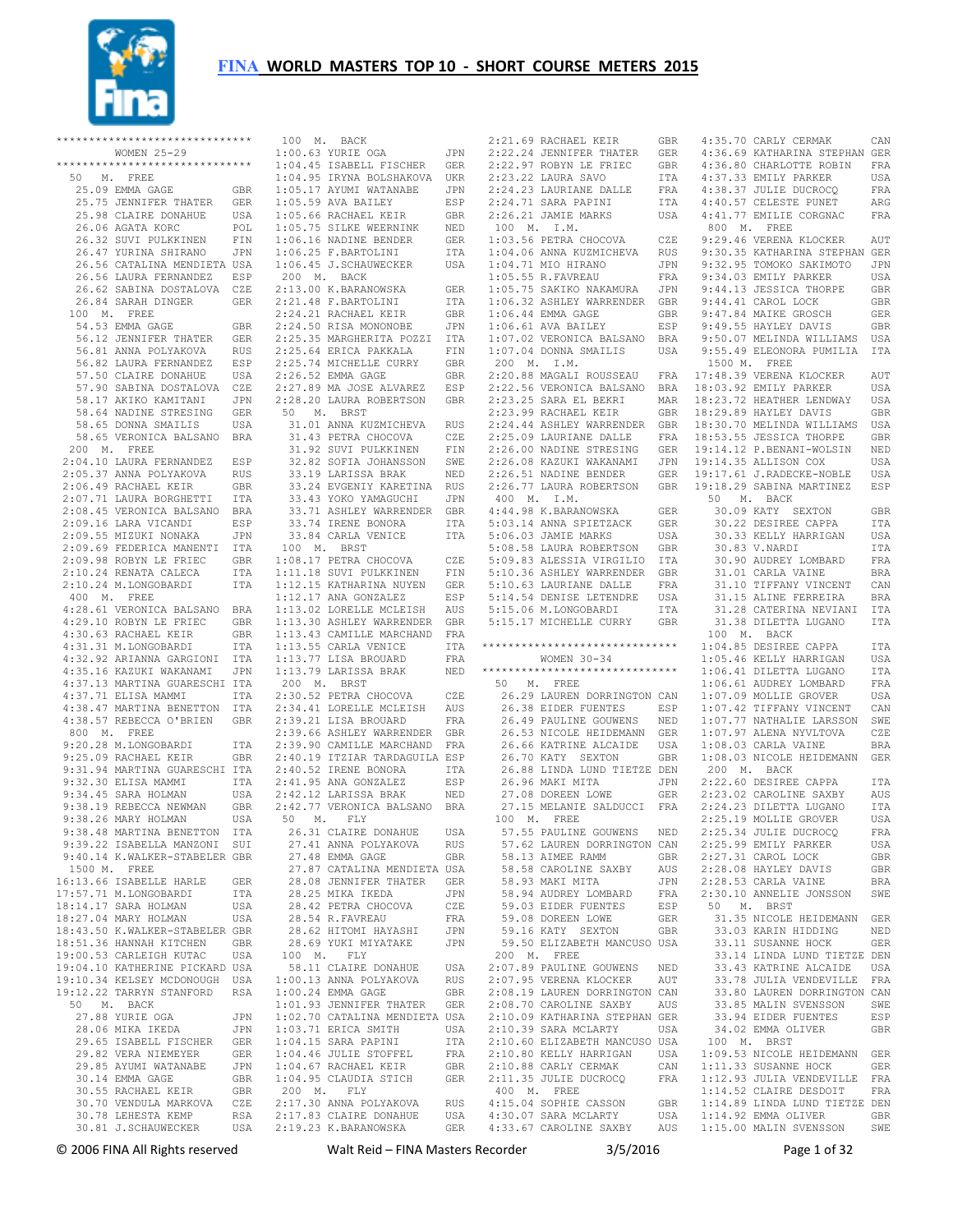

1:15.02 ANNELIE JONSSON SWE<br>1:15.68 C SAILLET-CAZAL FRA  $1:15.68$  C.SAILLET-CAZAL 1:15.72 BELEN DOMENECH ESP 200 M. BRST 2:36.58 NICOLE HEIDEMANN GER 2:41.04 CLAIRE DESDOIT FRA 2:41.35 ANNELIE JONSSON SWE 2:43.43 BELEN DOMENECH ESP 2:44.76 CARLY CERMAK CAN 2:45.19 C.SAILLET-CAZAL FRA 2:45.48 STEPHANIE HETTICH GER 2:47.26 M.CHAMBERLIN USA 2:47.66 WENDY TEMPELS AUS 2:48.26 CLAIRE NIXON GBR 50 M. FLY 27.95 PAULINE GOUWENS NED 28.58 MELANIE SALDUCCI FRA 28.88 NICOLE HEIDEMANN GER 29.04 KATRINE ALCAIDE USA 29.07 EIDER FUENTES ESP 29.07 KATY SEXTON GBR 29.15 DOREEN LOWE GER 29.23 M.VERHOKEN FRA 29.36 CHIARA MAZZONI ITA 29.38 DESIREE CAPPA ITA 100 M. FLY 1:03.37 PAULINE GOUWENS NED 1:04.20 DOREEN LOWE GER  $1 \cdot 04$  71 CLARE YOUNG GBR 1:04.91 MELANIE SALDUCCI FRA 1:05.05 J.GOLEBIOWSKA POL 1:05.24 LUCY LLOYD-ROACH GBR 1:05.65 LINDSEY URBATCHKA USA 1:05.89 SACHIKO OBARA JPN 1:06.10 MARIKO IKEHATA CAN 1:06.27 ELIZABETH MANCUSO USA 200 M. FLY 2:27.11 WENDY TEMPELS AUS 2:27.74 CLARE YOUNG GBR 2:27.98 LUCY LLOYD-ROACH GBR 2:28.19 HAYLEY DAVIS GBR 2:30.11 CELESTE PUNET ARG 2:30.87 KATHRYN VANDAM USA 2:31.35 CHIARA PULVIRENTI ITA 2:31.53 J.GOLEBIOWSKA POL 2:31.57 SABINA MARTINEZ ESP 2:31.66 ROOS VAN ESCH NED 100 M. I.M. 1:04.83 NICOLE HEIDEMANN GER 1:05.02 LINDA LUND TIETZE DEN 1:06.52 LAUREN DORRINGTON CAN 1:06.60 AUDREY LOMBARD FRA 1:06.92 EIDER FUENTES ESP 1:07.13 KATRINE ALCAIDE USA 1:07.21 DESIREE CAPPA ITA 1:07.47 LORETO LORENZO ESP 1:07.72 CARLY CERMAK CAN 1:08.37 LISA SHAMI GER 200 M. I.M. 2:23.97 AUDREY LOMBARD FRA 2:25.00 CARLY CERMAK CAN 2:25.77 LINDA LUND TIETZE DEN 2:27.19 ANNELIE JONSSON SWE 2:27.85 J.GOLEBIOWSKA POL 2:28.21 HAYLEY DAVIS GBR 2:28.46 SUSANNE HOCK GER 2:28.73 YUKO KOZUTA JPN 2:28.78 WENDY TEMPELS AUS 2:28.99 LORETO LORENZO ESP 400 M. I.M. 5:09.63 CARLY CERMAK CAN 5:12.20 WENDY TEMPELS AUS 5:14.02 CELESTE PUNET ARG 5:14.50 LINDA CASTENGREN SWE 5:15.39 ELIZABETH MANCUSO USA 5:16.32 CAROL LOCK GBR 5:18.94 HAYLEY DAVIS GBR 5:19.95 EMILY PARKER USA 5:21.19 ANNA TOGTAS USA 5:22.74 MEGUMI MORISHIMA JPN

| *****************************                                                                                        |                   |
|----------------------------------------------------------------------------------------------------------------------|-------------------|
| WOMEN 35-39<br>******************************                                                                        |                   |
| 50 M. FREE                                                                                                           |                   |
| 25.91 OLESYA BOUROVA                                                                                                 | ITA               |
| 26.32 LAURA ROCA                                                                                                     | ESP               |
|                                                                                                                      | GER               |
| 26.64 KATJA OTTO<br>26.93 ERICKA RICHARDS<br>27.00 GILLIAN O'MARA                                                    | USA               |
|                                                                                                                      | AUS               |
| 27.10 SANDRA KAZIKOVA<br>27.23 HITOMI MATSUDA<br>27.25 HITOMI MATSUDA                                                | CZE               |
| 27.35 KIM KAMPRAD                                                                                                    | JPN<br>AUS        |
| 27.55 SILVIA RACHELA                                                                                                 | ITA               |
| 27.60 ASTRID LAINE                                                                                                   | ${\tt FRA}$       |
| 27.60 KARINE BILSKI                                                                                                  | FRA               |
| 100 M. FREE                                                                                                          |                   |
| 57.12 LAURA ROCA                                                                                                     | ESP               |
| 58.36 OLESYA BOUROVA<br>58.47 KATIE GLENN                                                                            | ITA<br>USA        |
|                                                                                                                      | JPN               |
| 58.87 HITOMI MATSUDA<br>59.07 KATJA OTTO<br>59.68 ERICKA RICHARDS                                                    | GER               |
|                                                                                                                      | USA               |
| $1:00.07$ KARINE BILSKI                                                                                              | FRA               |
| $1:00.19$ GINA HOBSON                                                                                                | GBR               |
| 1:00.36 REBECCA SMITH                                                                                                | GBR               |
| 1:00.46 JUNKO SUNAMURA<br>200 M. FREE                                                                                | JPN               |
| 2:04.92 LAURA ROCA                                                                                                   | ESP               |
| $2:08.10$ KATIE GLENN                                                                                                | USA               |
|                                                                                                                      | GBR               |
| -<br>2:09.85 SARAH COLLINGS<br>2:10.50 MARINA SPOTTKE                                                                | GER               |
| 2:12.29 KARINE BILSKI<br>2·12 36 KATJA OTTO                                                                          | FRA               |
| 2:12.36 KATJA OTTO                                                                                                   | GER               |
| $2:12.56$ MIA BLIGNAUT                                                                                               | AUS               |
| 2:13.35 EMMA WILLS<br>2:13.61 CAROLINA BENEYTO                                                                       | GBR               |
| 2:14.60 REBECCA SMITH                                                                                                | ESP<br><b>GBR</b> |
| $400$ $\,$ M. $\,$ FREE                                                                                              |                   |
| 4:30.09 KATIE GLENN                                                                                                  | USA               |
| 4:32.48 HITOMI MATSUDA                                                                                               | JPN               |
| 4:34.08 ELISABETH CHAMBON FRA                                                                                        |                   |
| 4:36.39 ROBERTA MAGGIONI ITA<br>4:36.53 CAROLINA BENEYTO ESP<br>4:36.57 MARINA SPOTTKE GER<br>4:40 75 EMMA WILLS GER |                   |
|                                                                                                                      |                   |
| 4:40.75 EMMA WILLS                                                                                                   | GBR               |
|                                                                                                                      | GBR               |
| 4:46.94 REBECCA SMITH<br>4:46.98 KATHRYN NURSE                                                                       | RSA               |
| 4:47.16 BECKY HUNNEWELL                                                                                              | USA               |
| 800 M. FREE                                                                                                          |                   |
| 8:57.60 HEIDI GEORGE                                                                                                 | USA               |
| 9:19.78 CAROLINA BENEYTO                                                                                             | ESP<br>GBR        |
| 9:33.31 EMMA WILLS<br>9:46.74 RINA SETOGUCHI                                                                         | JPN               |
| 9:52.31 J.ZETTERSTROM SWE<br>9:53.77 MELISSA GIOVANNI USA<br>9:54.87 CHIARA BENVENUTI ITA                            |                   |
|                                                                                                                      |                   |
|                                                                                                                      |                   |
| 9:54.93 LUCIA BUSSOTTI                                                                                               | $_{\tt ITA}$      |
| 9:58.90 ANA VEGA                                                                                                     | ESP               |
| 10:01.91 ELENA MANZATO<br>1500 M. FREE                                                                               | ITA               |
|                                                                                                                      | USA               |
| 16:52.94 HEIDI GEORGE<br>17:49.87 HITOMI MATSUDA                                                                     | JPN               |
| 18:14.91 EMMA WILLS<br>18:32.01 SATSUKI HIRUKAWA<br>18:59.45 BECKY HUNNEWELL                                         | GBR               |
|                                                                                                                      | JPN               |
|                                                                                                                      |                   |
| 19:06.01 JESSICA ACKERMAN<br>19:11.49 ERIN CONDON                                                                    | USA<br>USA<br>USA |
| 19:18.29 ELIZABETH TARR                                                                                              | GBR               |
| 19:32.78 SORAYA PEREZ                                                                                                | ESP               |
| 19:35.02 VALENTINA LUGANO                                                                                            | <b>ITA</b>        |
| 50 M. BACK                                                                                                           |                   |
| 27.81 NORIKO INADA                                                                                                   | USA               |
| 31.03 KARINE BILSKI                                                                                                  | <b>FRA</b>        |
| 31.32 CARLOTTA RAMILLI<br>31.44 DOLORES MARTINEZ                                                                     | ITA               |
| 31.50 YOSHIMI YOSHIMURA JPN                                                                                          | ESP               |
| 31.55 LAURA ROCA                                                                                                     | ESP               |
| E LIBRA KUCA<br>31.59 KANA MORIHISA<br>31.70 SANDDE                                                                  | JPN               |
| 31.70 SANDRA KAZIKOVA                                                                                                | CZE               |
| 31.84 AKIKO MIZUTANI                                                                                                 | JPN               |
| 31.89 MIA BLIGNAUT                                                                                                   | AUS               |

| 100<br>М. | BACK                          |            | 2:27.46 GABRIELA KOSTKOVA CZE  |            |
|-----------|-------------------------------|------------|--------------------------------|------------|
|           | 1:00.56 NORIKO INADA          | USA        | 2:28.50 VALERIA CORBINO        | ITA        |
|           | 1:07.33 KANA MORIHISA         | JPN        | 2:28.54 EDITH BELANGER         | CAN        |
|           |                               |            |                                |            |
|           | $1:07.37$ LAURA ROCA          | ESP        | 2:28.91 CAROLINA BENEYTO       | ESP        |
|           | 1:07.57 YOSHIMI YOSHIMURA JPN |            | 2:29.02 HITOMI MATSUDA         | JPN        |
|           | 1:07.73 KARINE BILSKI         | FRA        | 2:29.78 ERIN MORO              | USA        |
|           | 1:08.45 DOLORES MARTINEZ      | ESP        | 2:31.36 E.BELLINGER            | GBR        |
|           |                               |            |                                |            |
|           | 1:08.71 ORIANA BURGIO         | ITA        | 2:33.28 ORIANA BURGIO          | ITA        |
|           | 1:08.74 ALISON PEAKMAN        | GBR        | 100 M.<br>I.M.                 |            |
|           | 1:08.81 DAWN PALMER           | GBR        | 1:05.04 HITOMI MATSUDA         |            |
|           |                               |            |                                | JPN        |
|           | 1:09.06 MACHIKO IWASHITA      | JPN        | $1:05.13$ LAURA ROCA           | ESP        |
| 200 M.    | <b>BACK</b>                   |            | 1:06.34 KATIE GLENN            | USA        |
|           |                               |            |                                |            |
|           | 2:22.62 NORIKO INADA          | USA        | 1:08.29 SATSUKI HIRUKAWA       | JPN        |
|           | 2:23.53 KANA MORIHISA         | JPN        | 1:08.38 KATJA OTTO             | GER        |
|           | 2:27.68 EMMA WILLS            | GBR        | 1:08.42 ERICKA RICHARDS        | USA        |
|           |                               |            |                                |            |
|           | 2:27.94 YOSHIMI YOSHIMURA JPN |            | 1:08.57 ASTRID LAINE           | FRA        |
|           | 2:28.15 EBONY EBENWALDNER AUS |            | 1:08.95 RINA KOMIYA            | JPN        |
|           |                               |            |                                |            |
|           | 2:29.00 P.CATHERINE-MEZER FRA |            | 1:09.07 DAWN PALMER            | GBR        |
|           | 2:29.07 BECKY HUNNEWELL       | USA        | 1:09.20 GABRIELA KOSTKOVA CZE  |            |
|           | 2:29.27 MACHIKO IWASHITA      | JPN        | 200<br>Μ.<br>I.M.              |            |
|           |                               |            |                                |            |
|           | 2:29.34 MIA BLIGNAUT          | AUS        | 2:21.30 LAURA ROCA             | ESP        |
|           | 2:29.83 JULIA SCARDOVA        | ITA        | 2:25.96 DAWN PALMER            | GBR        |
| 50<br>Μ.  | BRST                          |            | 2:27.82 CAROLINA BENEYTO       | ESP        |
|           |                               |            |                                |            |
|           | 32.48 KATIE GLENN             | USA        | 2:28.36 SATSUKI HIRUKAWA       | JPN        |
|           | 33.11 HITOMI MATSUDA          | JPN        | 2:28.38 KATIE GLENN            | USA        |
|           | 33.29 LAURA ROCA              | ESP        | 2:28.40 ERICKA RICHARDS        | USA        |
|           |                               |            |                                |            |
|           | 34.41 SATSUKI HIRUKAWA        | JPN        | 2:28.85 MACHIKO IWASHITA       | JPN        |
|           | 34.90 RIE TAKASE              | JPN        | 2:28.86 KATJA OTTO             | GER        |
|           |                               |            |                                |            |
|           | 34.90 LAETITIA DUBOIS         | FRA        | 2:29.35 MIA BLIGNAUT           | AUS        |
|           | 34.92 CHARLOTTE REID          | IRL        | 2:29.70 P.CATHERINE-MEZER FRA  |            |
|           | 34.95 MIA BLIGNAUT            | AUS        | 400<br>М.<br>I.M.              |            |
|           |                               |            |                                |            |
|           | 35.06 I.MARIA FIGUEIRA        | POR        | 5:05.38 HITOMI MATSUDA         | JPN        |
|           | 35.48 KATE WARWICK            | GBR        | 5:07.20 CAROLINA BENEYTO       | ESP        |
|           |                               |            |                                |            |
| 100<br>М. | BRST                          |            | 5:19.74 L. CARVALHO            | AUS        |
|           | 1:10.59 KATIE GLENN           | USA        | 5:20.56 SATU RAHKONEN          | FIN        |
|           | 1:10.88 HITOMI MATSUDA        | JPN        | 5:24.22 FRANZISKA FLECK        | <b>GER</b> |
|           |                               |            |                                |            |
|           | 1:12.79 SATSUKI HIRUKAWA      | JPN        | 5:24.37 LUCIA BUSSOTTI         | ITA        |
|           | 1:12.95 LAURA ROCA            | ESP        | 5:24.43 BECKY HUNNEWELL        | USA        |
|           | 1:14.03 MERITXELL GONFAUS ESP |            | 5:24.65 MACHIKO IWASHITA       | JPN        |
|           |                               |            |                                |            |
|           | 1:15.70 CAROLINA BENEYTO      | ESP        | 5:26.75 HELEN PRENTICE         | GBR        |
|           | 1:15.79 SATU RAHKONEN         |            |                                |            |
|           |                               |            |                                |            |
|           |                               | FIN        | 5:29.41 LAëTITIA DUBOIS        | FRA        |
|           | 1:16.04 KATE WARWICK          | GBR        |                                |            |
|           | 1:16.10 CAROLINE GUYADER      | FRA        | ****************************** |            |
|           |                               |            |                                |            |
|           | 1:16.58 LAETITIA DUBOIS       | FRA        | WOMEN $40 - 44$                |            |
| 200<br>М. | BRST                          |            | ****************************** |            |
|           |                               |            | 50<br>М.<br>FREE               |            |
|           | 2:30.86 HITOMI MATSUDA        | JPN        |                                |            |
|           | 2:37.13 KATIE GLENN           | USA        | 26.11 ERIKA BRAUN              | USA        |
|           | 2:37.21 CAROLINA BENEYTO      | ESP        | 26.50 LISA BLACKBURN           | USA        |
|           |                               |            |                                |            |
|           | 2:41.19 SATSUKI HIRUKAWA      | JPN        | 26.95 EKATERINA YUDINA         | RUS        |
|           | 2:44.33 MIA BLIGNAUT          | AUS        | 27.11 ALISON SHEPPARD          | GBR        |
|           | 2:44.55 SATU RAHKONEN         | FIN        | 27.17 AMY MOORHEAD             | USA        |
|           |                               |            |                                |            |
|           | 2:48.14 LAETITIA DUBOIS       | FRA        | 27.21 ZOE CRAY                 | GBR        |
|           | 2:49.00 KIYOMI SAKAI          | JPN        | 27.33 OLGA POZDNYAKOVA         | RUS        |
|           |                               |            |                                | USA        |
|           | 2:49.02 NANCY THIBAULT        | CAN        | 27.36 KERRY LINDAUER           |            |
|           | 2:49.85 KATE WARWICK          | GBR        | 27.37 RAAKEL LUOTO             | FIN        |
| 50<br>М.  | FLY                           |            | 27.43 ELENA BABIKOVA           | RUS        |
|           | 27.45 NORIKO INADA            |            | IOO M. FREE                    |            |
|           |                               | USA        |                                |            |
|           | 28.64 MABI TSUKIOKA           | JPN        | 57.20 LISA BLACKBURN           | USA        |
|           | 28.90 GABRIELA KOSTKOVA CZE   |            | 57.56 ERIKA BRAUN              | USA        |
|           |                               |            |                                |            |
|           | 29.14 E.BELLINGER             | GBR        | 58.54 RAAKEL LUOTO             | FIN        |
|           | 29.28 YAYOI MUKAI             | JPN        | 59.54 EKATERINA YUDINA         | <b>RUS</b> |
|           | 29.54 S.CLARA GOMES           |            | 59.67 MICHELLE WARE            |            |
|           |                               | POR        |                                | GBR        |
|           | 29.63 ASTRID LAINE            | FRA        | 1:00.64 KERRY LINDAUER         | USA        |
|           | 29.72 VALERIA CORBINO         | ITA        | 1:00.83 MARGARET CONZE         | USA        |
|           |                               |            |                                |            |
|           | 29.77 KATJA OTTO              | GER        | 1:01.10 SARAH FARRELLY         | IRL        |
|           | 29.95 ERICKA RICHARDS         | USA        | 1:01.36 STACY SWEETSER         | USA        |
|           | 29.95 E.VUCINICH              | USA        | 1:01.51 AMY MOORHEAD           | USA        |
|           |                               |            |                                |            |
| 100 M.    | FLY                           |            | 200 M.<br>FREE                 |            |
|           | 1:01.96 DIANE BUI DUYET       | FRA        | 2:09.23 CYNTHIA LEWIS          | USA        |
|           | 1:04.38 ILDIKO SZEKELY        |            |                                |            |
|           |                               | USA        | 2:09.24 KIRSTEN CAMERON        | GBR        |
|           | 1:05.23 E.BELLINGER           | <b>GBR</b> | 2:11.40 VALERIA VERGANI        | ITA        |
|           | 1:05.28 LAURA ROCA            | ESP        | 2:11.79 SHEILA TRELEAVEN       | CAN        |
|           |                               |            |                                |            |
|           | 1:05.30 GABRIELA KOSTKOVA CZE |            | 2:13.71 SARAH FARRELLY         | IRL        |
|           | 1:06.54 L. CARVALHO           | AUS        | 2:14.74 CECY COHEN AMKIE       | MEX        |
|           | 1:06.85 ERICKA RICHARDS       | USA        | 2:15.67 KERRY LINDAUER         | USA        |
|           |                               |            |                                |            |
|           | 1:06.87 S.CLARA GOMES         | POR        | 2:16.30 KYLEE DE ROOY          | AUS        |
|           | 1:07.13 KATJA OTTO            | GER        | 2:16.71 G.ANDRIEUX             | FRA        |
|           | 1:07.47 ANDREA BALASOVA       | CZE        | 2:16.78 N.DERBENTSEVA          |            |
|           |                               |            |                                | CAN        |
| 200 M.    | ${\rm FLY}$                   |            | 400 M. FREE                    |            |
|           | 2:23.89 L. CARVALHO           | AUS        | 4:24.96 KIRSTEN CAMERON        | GBR        |
|           | 2:24.86 ILDIKO SZEKELY        | USA        | 4:33.23 VALERIA VERGANI        | ITA        |

© 2006 FINA All Rights reserved Walt Reid – FINA Masters Recorder 3/5/2016 Page 2 of 32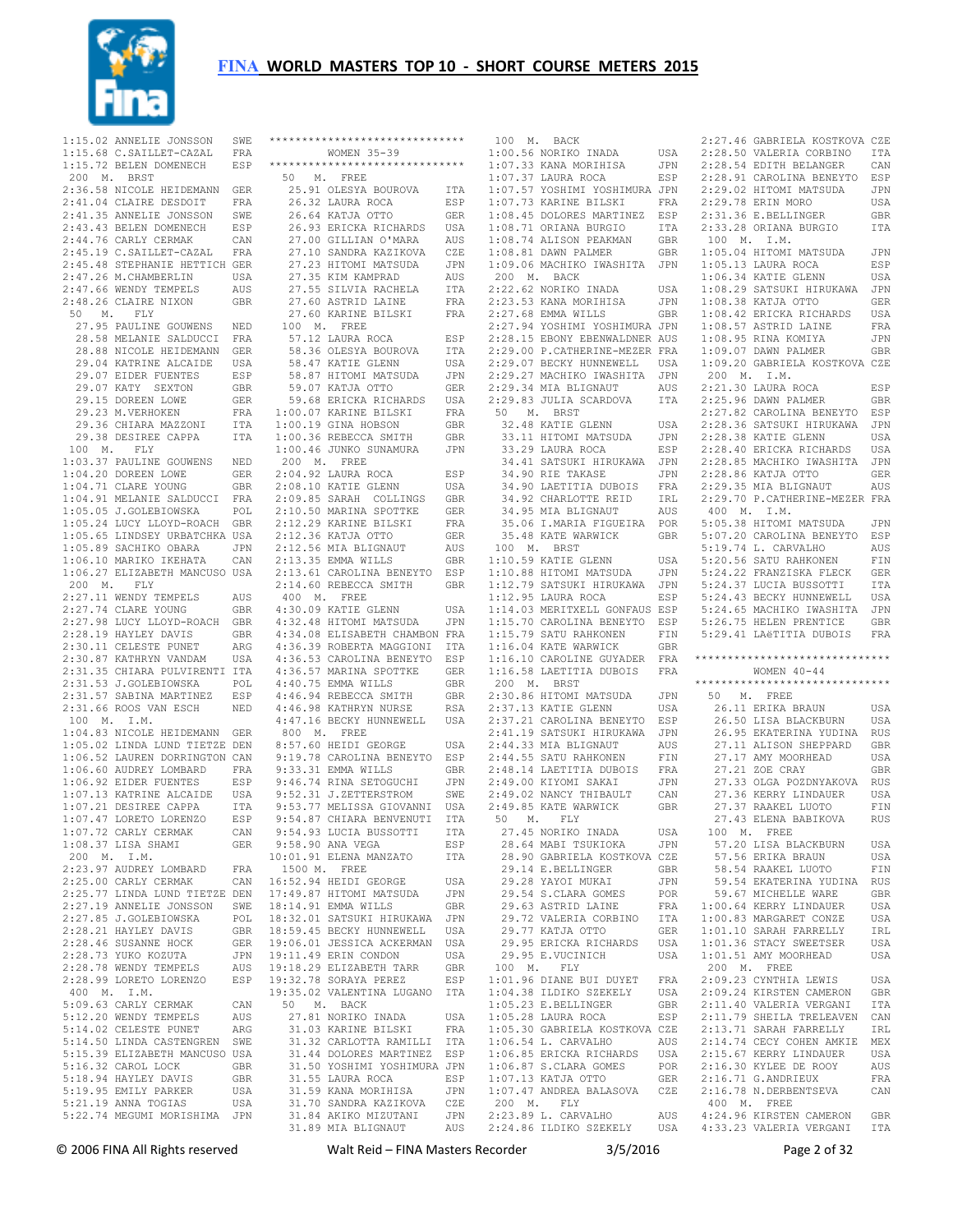

|             | 4:36.60 LADA VALACHOVA         | CZE        | 1                       |
|-------------|--------------------------------|------------|-------------------------|
|             | 4:44.02 CECY COHEN AMKIE       | MEX        | 1                       |
|             | 4:44.38 JESSICA WOODDISSE GBR  |            | $\mathbf 1$             |
|             | 4:44.52 KYLEE DE ROOY          | AUS        | 1                       |
|             | 4:44.76 JOANNE MALAR           | CAN        | 1                       |
|             | 4:46.53 G.ANDRIEUX             |            | 1                       |
|             |                                | FRA        |                         |
|             | 4:47.35 SHEILA TRELEAVEN       | CAN        | í                       |
|             | 4:47.94 DIANA SZOKOL           | HUN        | 2                       |
| 800 M. FREE |                                |            | 2                       |
|             | 8:58.19 KIRSTEN CAMERON        | GBR        | 2                       |
|             | 9:25.78 VALERIA VERGANI        | ITA        | 2                       |
|             | 9:40.33 SHEILA TRELEAVEN       | CAN        | 2                       |
|             | 9:41.91 KYLEE DE ROOY          | AUS        | 2                       |
|             | 9:42.62 CECY COHEN AMKIE       | MEX        | 2                       |
|             | 9:44.91 GRITH SIGSGAARD        | <b>NED</b> | 2                       |
|             | 9:47.37 LAURIE DODD            | USA        | $\overline{c}$          |
|             | 9:49.31 GAIA NALDINI           | ITA        | $\overline{c}$          |
|             | 9:55.09 NICOLE VAN NOOD        | USA        |                         |
|             | 9:56.05 PHILIPPA RICKARD       | GBR        |                         |
|             | 1500 M. FREE                   |            |                         |
|             | 17:01.66 KIRSTEN CAMERON       | GBR        |                         |
|             |                                |            |                         |
|             | 18:32.22 GRITH SIGSGAARD       | NED        |                         |
|             | 18:33.78 NICOLE VAN NOOD       | USA        |                         |
|             | 18:33.97 JESSICA WOODDISSE GBR |            |                         |
|             | 18:38.26 PHILIPPA RICKARD      | GBR        |                         |
|             | 19:06.77 NICOLA LATTY          | GBR        |                         |
|             | 19:12.72 LISELOTTE JOLING      | NED        |                         |
|             | 19:31.46 NATHALIE PLANTE       | CAN        |                         |
|             | 19:32.18 O.BRONITSKAYA         | RUS        |                         |
|             | 19:33.24 NATHALIE BELAND       | CAN        | 1                       |
|             | 50 M. BACK                     |            | 1                       |
|             | 29.89 RAAKEL LUOTO             | FIN        | $\mathbf{1}$            |
|             | 30.01 ZOE CRAY                 | GBR        | $\mathbf 1$             |
|             | 30.53 GISELI PEREIRA           |            |                         |
|             |                                | BRA        | 1                       |
|             | 31.26 C.J-SPONSELLER           | SWE        | $\mathbf 1$             |
|             | 31.43 MICHELLE WARE            | GBR        | $\mathbf 1$             |
|             | 31.59 ERIKA BRAUN              | USA        | 1                       |
|             | 31.79 ANA YSA TEJEDA           | DOM        | 1                       |
|             | 32.04 HELENA ABERG             | SWE        | 1                       |
|             | 32.16 A.MUGNIER                | FRA        | $\ddot{\phantom{0}}$    |
|             | 32.21 YULIYA FROLOVA           | RUS        | 2                       |
|             | 32.21 F.HORNSCHUH              | <b>GER</b> | 2                       |
|             | 100 M. BACK                    |            | 2                       |
|             | 1:05.33 RAAKEL LUOTO           | FIN        | $\mathbf{2}$            |
|             | 1:06.02 GISELI PEREIRA         | BRA        | 2                       |
|             |                                |            |                         |
|             | 1:06.21 C.J-SPONSELLER         | SWE        | 2                       |
|             | 1:08.38 MIDORI IWASHITA        | JPN        | 2                       |
|             | 1:08.72 ANA YSA TEJEDA         | DOM        | $\overline{\mathbf{c}}$ |
|             | 1:08.75 MICHELLE WARE          | GBR        | $\overline{c}$          |
|             | 1:09.44 DARIA FAJKOWSKA        | POL        | 2                       |
|             | 1:09.70 GUDULE VD MEER         | NED        |                         |
|             | 1:09.88 A.MUGNIER              | FRA        | 1                       |
|             | 1:10.06 F.HORNSCHUH            | <b>GER</b> | 1                       |
|             | 200 M. BACK                    |            | 1                       |
|             | 2:25.60 GISELI PEREIRA         | BRA        | 1                       |
|             | 2:28.79 TOBI LIMKE             | USA        | 1                       |
|             | 2:32.20 NATHALIE PLANTE        | CAN        | 1                       |
|             | 2:32.40 M.THOMPSON-EDW         | CAN        | 1                       |
|             | 2:32.66 MITSUKO AZEYANAGI JPN  |            | 1                       |
|             | 2:33.11 JOANNE MALAR           | CAN        | 1                       |
|             | 2:33.69 A.MUGNIER              | FRA        | 1                       |
|             | 2:33.78 GUDULE VD MEER         |            | j                       |
|             |                                | NED        |                         |
|             | 2:34.00 MICHELLE WARE          | GBR        | 2                       |
|             | 2:34.77 ANA YSA TEJEDA         | DOM        | 2                       |
|             | 50 M. BRST                     |            | 2                       |
|             | 32.71 LINLEY FRAME             | AUS        | 2                       |
|             | 33.03 R.CRESCENTINI            | ITA        | 2                       |
|             | 33.40 LISA BLACKBURN           | USA        | 2                       |
|             | 34.04 HELEN GORMAN             | GBR        | 2                       |
|             | 34.15 SARAH JAMES              | AUS        | 2                       |
|             | 34.76 KAREN KEY                | GBR        | 2                       |
|             | 34.86 KERRY LINDAUER           | USA        | 2                       |
|             | 35.09 S.CONDOR-FISHER          | USA        |                         |
|             | 35.39 NANA IWAI                | JPN        | 5                       |
|             | 35.58 NICKY KERR               | AUS        | 5                       |
|             | 35.58 CAROLINE SUHR            | DEN        | 5                       |
|             |                                |            | 5                       |
|             | 100 M. BRST                    |            | 5                       |
|             | 1:09.95 CYNTHIA LEWIS          | USA        |                         |
|             | 1:10.22 LINLEY FRAME           | AUS        | 5                       |
|             | 1:12.53 LISA BLACKBURN         | USA        | 5                       |

1:13.35 HELEN GORMAN

|                                                                                                                                                                                                          | GBR          |
|----------------------------------------------------------------------------------------------------------------------------------------------------------------------------------------------------------|--------------|
|                                                                                                                                                                                                          |              |
|                                                                                                                                                                                                          | JPN          |
| 1:17.14 KAREN KEI<br>1:17.79 MIYUKI SAITO<br>10 10 10 11 ROHM<br>$1:17.87$ MARIT BOHM                                                                                                                    | GER          |
| $1:18.01$ YUKA KAWAI                                                                                                                                                                                     | JPN          |
|                                                                                                                                                                                                          |              |
| $1:18.08$ SARAH JAMES                                                                                                                                                                                    | AUS          |
| 1:18.23 AYAKA MIURA                                                                                                                                                                                      | JPN          |
|                                                                                                                                                                                                          |              |
| 200 M. BRST                                                                                                                                                                                              |              |
| 2:38.20 CYNTHIA LEWIS<br>2:39.56 HELEN GORMAN<br>2:47.78 YUKA KAWAI                                                                                                                                      | USA          |
|                                                                                                                                                                                                          | GBR          |
|                                                                                                                                                                                                          |              |
|                                                                                                                                                                                                          | JPN          |
|                                                                                                                                                                                                          | DEN          |
| 2.47.70 IONA NAWAI<br>2:48.96 CAROLINE SUHR<br>2:49.00 KAREN KEY                                                                                                                                         |              |
| 2:49.00 KAREN KEY                                                                                                                                                                                        | GBR          |
| 2:49.61 O.BRONITSKAYA                                                                                                                                                                                    | RUS          |
|                                                                                                                                                                                                          |              |
| 2:51.08 MARIT BOHM<br>2:51.08 MARIT BOHM GER<br>2:52.40 IRINA VAITONE LAT<br>2:52.87 EUNICE NISHIMURA BRA                                                                                                | ${\tt GER}$  |
|                                                                                                                                                                                                          |              |
|                                                                                                                                                                                                          |              |
|                                                                                                                                                                                                          |              |
| 2:53.40 ADRIANA CAMPOY                                                                                                                                                                                   | ESP          |
| 50 M. FLY                                                                                                                                                                                                |              |
|                                                                                                                                                                                                          |              |
| 28.33 R.CRESCENTINI<br>28.36 ERIKA BRAUN                                                                                                                                                                 | ITA          |
|                                                                                                                                                                                                          | USA          |
| 29.05 EKATERINA YUDINA                                                                                                                                                                                   | RUS          |
|                                                                                                                                                                                                          |              |
| 29.12 OLGA POZDNYAKOVA                                                                                                                                                                                   | RUS<br>USA   |
|                                                                                                                                                                                                          |              |
|                                                                                                                                                                                                          |              |
|                                                                                                                                                                                                          | SWE          |
|                                                                                                                                                                                                          | ${\rm FIN}$  |
|                                                                                                                                                                                                          | JPN          |
|                                                                                                                                                                                                          |              |
| 29.34 LISA BLACKBURN<br>29.53 ANNA LOHMANN<br>29.62 RAAKEL LUOTO<br>29.63 YURIKO IKEDA<br>29.65 ZOE CRAY<br>29.65 ZOE CRAY                                                                               | GBR          |
| 29.99 PHILIPPA RICKARD GBR                                                                                                                                                                               |              |
| $100$ $\,$ M. $\,$ FLY                                                                                                                                                                                   |              |
|                                                                                                                                                                                                          |              |
| 1:03.76 SOPHIA SKOU<br>1:06.68 YURIKO IKEDA<br>1:07.39 ANNA LOHMANN                                                                                                                                      | DEN          |
|                                                                                                                                                                                                          | JPN          |
|                                                                                                                                                                                                          |              |
|                                                                                                                                                                                                          | SWE          |
|                                                                                                                                                                                                          |              |
|                                                                                                                                                                                                          |              |
|                                                                                                                                                                                                          |              |
|                                                                                                                                                                                                          |              |
|                                                                                                                                                                                                          | GBR          |
|                                                                                                                                                                                                          | FRA          |
| 1:07.92 PHILIPPA RICKARD<br>1:08.76 ALBANE LESSARD<br>1:08.82 LARA FENNER                                                                                                                                |              |
|                                                                                                                                                                                                          | GBR<br>ITA   |
| 1:08.87 VALERIA VERGANI                                                                                                                                                                                  |              |
| 200 M. FLY                                                                                                                                                                                               |              |
|                                                                                                                                                                                                          |              |
|                                                                                                                                                                                                          |              |
|                                                                                                                                                                                                          | GBR          |
|                                                                                                                                                                                                          |              |
| 2:27.95 NICOLA LATTY<br>2:34.66 C.GUIDI-SWAN                                                                                                                                                             | CAN          |
|                                                                                                                                                                                                          |              |
|                                                                                                                                                                                                          |              |
|                                                                                                                                                                                                          |              |
|                                                                                                                                                                                                          |              |
|                                                                                                                                                                                                          |              |
|                                                                                                                                                                                                          |              |
|                                                                                                                                                                                                          |              |
| 2:34.66 C.GUIDI-SWAN CAN<br>2:35.85 ANNA LOHMARZ ESP<br>2:35.85 ANNA LOHMANN SWE<br>2:37.27 NATHALIE BELAND CAN<br>2:37.50 CHRIS WIEGAND GER<br>2:37.67 JANET MCLEAN GER<br>2:38.48 LISELOTTE JOLING NED |              |
| 2:38.88 JESSICA WOODDISSE GBR                                                                                                                                                                            |              |
| 2:40.68 LIANNA DOHERTY USA                                                                                                                                                                               |              |
|                                                                                                                                                                                                          |              |
|                                                                                                                                                                                                          |              |
|                                                                                                                                                                                                          | USA          |
|                                                                                                                                                                                                          | FTN          |
|                                                                                                                                                                                                          |              |
| 100 M. I.M.<br>1:04.19 LISA BLACKBURN<br>1:06.13 RAAKEL LUOTO<br>1:08.42 O.BRONITSKAYA                                                                                                                   | <b>RUS</b>   |
|                                                                                                                                                                                                          | USA          |
|                                                                                                                                                                                                          | <b>JPN</b>   |
| $1:08.90$ HIDEKO MAKINO                                                                                                                                                                                  |              |
| 1:09.02 GISELI PEREIRA                                                                                                                                                                                   | BRA          |
| $1:09.33$ JOANNE MALAR                                                                                                                                                                                   | CAN          |
| 1:09.45 MICHELLE WARE                                                                                                                                                                                    |              |
|                                                                                                                                                                                                          |              |
| 1:09.45 MICHELLE WARE GBR<br>1:09.93 IRINA MERZLIKINA RUS                                                                                                                                                |              |
| 1:10.29 MIDORI IWASHITA                                                                                                                                                                                  | JPN          |
| 200 M. I.M.                                                                                                                                                                                              |              |
|                                                                                                                                                                                                          | USA          |
| 2:19.83 LISA BLACKBURN                                                                                                                                                                                   |              |
|                                                                                                                                                                                                          | GBR          |
|                                                                                                                                                                                                          | RUS          |
|                                                                                                                                                                                                          | <b>BRA</b>   |
| 2:28.07 HELEN GORMAN<br>2:30.37 O.BRONITSKAYA<br>2:30.62 GISELI PEREIRA                                                                                                                                  |              |
|                                                                                                                                                                                                          | CAN          |
| 2:32.39 JOANNE MALAR<br>2:33.02 TOBI LIMKE                                                                                                                                                               | USA          |
|                                                                                                                                                                                                          | IRL          |
| 2:33.28 SARAH FARRELLY                                                                                                                                                                                   |              |
| 2:34.68 LISELOTTE JOLING                                                                                                                                                                                 | $_{\rm NED}$ |
|                                                                                                                                                                                                          | NED          |
| $2:34.69$ GUDULE VD MEER<br>2:35.84 LARA FENNER                                                                                                                                                          | GBR          |
|                                                                                                                                                                                                          |              |
|                                                                                                                                                                                                          |              |
|                                                                                                                                                                                                          | USA          |
|                                                                                                                                                                                                          | GBR          |
| 400 M. I.M.<br>5:05.07 CYNTHIA LEWIS<br>5:20.31 NICOLA LATTY                                                                                                                                             |              |
| 5:21.26 C.J-SPONSELLER                                                                                                                                                                                   | SWE          |
| 5:21.58 HELEN GORMAN                                                                                                                                                                                     | GBR          |
| 5:27.20 O.BRONITSKAYA                                                                                                                                                                                    |              |
| 5:30.28 LISELOTTE JOLING<br>5:30.43 JANET MCLEAN                                                                                                                                                         | RUS<br>NED   |

GBR 5:30.75 TOBI LIMKE USA

|             | 5:32.22 GUDULE VD MEER NED                                                                                                                                                                  |            |
|-------------|---------------------------------------------------------------------------------------------------------------------------------------------------------------------------------------------|------------|
|             | 5:32.79 LARA FENNER                                                                                                                                                                         | GBR        |
|             |                                                                                                                                                                                             |            |
|             | ******************************                                                                                                                                                              |            |
|             | WOMEN $45 - 49$                                                                                                                                                                             |            |
|             | ******************************                                                                                                                                                              |            |
|             | 50 M. FREE                                                                                                                                                                                  |            |
|             | 26.94 JENNIE BUCKNELL AUS                                                                                                                                                                   |            |
|             | 27.14 FALL WILLEBOORDSE USA                                                                                                                                                                 |            |
|             |                                                                                                                                                                                             |            |
|             |                                                                                                                                                                                             |            |
|             | 27.18 M.T.VILLAFRANCA ESP<br>27.18 M.T.VILLAFRANCA ESP<br>27.38 MONICA SORO ITA<br>27.38 ANDREA SEGUIN CAN<br>27.46 NINA WILLIAMS GBR<br>27.57 OLGA BORISOVA RUS<br>27.57 OLGA BORISOVA RUS |            |
|             |                                                                                                                                                                                             |            |
|             |                                                                                                                                                                                             |            |
|             | 27.90 JUNKO NAKANO                                                                                                                                                                          | JPN        |
|             | 27.91 MONIQUE TUIJP                                                                                                                                                                         | NED        |
|             | 27.95 FRANCA BOSISIO                                                                                                                                                                        | ITA        |
|             | 100 M. FREE                                                                                                                                                                                 |            |
|             | 59.64 BARBARA KEHBEIN GER<br>59.93 JENNIE BUCKNELL AUS                                                                                                                                      |            |
|             |                                                                                                                                                                                             |            |
|             | 1:00.49 MONICA SORO ITA<br>1:00.56 NINA WILLIAMS GBR<br>1:01.23 FALL WILLEBOORDSE USA                                                                                                       |            |
|             |                                                                                                                                                                                             |            |
|             |                                                                                                                                                                                             |            |
|             | 1:01.30 ANDREA SEGUIN<br>1:01.47 INA ZIEGLER<br>1:01.76 ALI PHESSE                                                                                                                          | CAN        |
|             |                                                                                                                                                                                             | GER        |
|             |                                                                                                                                                                                             | GBR        |
|             | 1:02.05 CINTA VILANOVA                                                                                                                                                                      | ESP        |
|             | 1:02.06 FRANCA BOSISIO                                                                                                                                                                      | ITA        |
|             | 200 M. FREE                                                                                                                                                                                 |            |
|             | 2:10.84 BARBARA KEHBEIN GER<br>2:13.18 MONICA SORO ITA                                                                                                                                      |            |
|             |                                                                                                                                                                                             |            |
|             | 2:14.01 STEPHANIE STONE USA<br>2:14.16 JENNIE BUCKNELL AUS                                                                                                                                  |            |
|             |                                                                                                                                                                                             |            |
|             |                                                                                                                                                                                             |            |
|             |                                                                                                                                                                                             |            |
|             | 2:15.35 INA ZIEGLER GER<br>2:16.04 NINA WILLIAMS GER<br>2:17.14 VERENA HASELHOFF GER<br>2:17.80 ANDREA SEGUIN CAN                                                                           |            |
|             |                                                                                                                                                                                             |            |
|             | 2:17.82 CINTA VILANOVA ESP<br>2:18.20 SUSANNE METZSCH DEN                                                                                                                                   |            |
| 400 M. FREE |                                                                                                                                                                                             |            |
|             | 400 F. FALL<br>4:41.28 STEPHANIE STONE USA<br>4:46.99 FRANCA BOSISIO ITA<br>4:47.51 INA ZIEGLER GER<br>4:48.19 DANIELA SABATINI ITA<br>12 CANIELA SABATINI ITA                              |            |
|             |                                                                                                                                                                                             |            |
|             |                                                                                                                                                                                             |            |
|             |                                                                                                                                                                                             |            |
|             | 4:49.47 CINDY MABEE                                                                                                                                                                         | CAN        |
|             | 4:50.02 NINA WILLIAMS<br>4:50.94 T.TEDESCHINI<br>4:53.69 ANNELLE HARMER                                                                                                                     | GBR        |
|             |                                                                                                                                                                                             | ITA        |
|             |                                                                                                                                                                                             | CAN<br>AUS |
|             | 4:53.88 PAMELA NIX<br>4:54.08 GALEN RINALDI                                                                                                                                                 | USA        |
| 800 M. FREE |                                                                                                                                                                                             |            |
|             |                                                                                                                                                                                             |            |
|             |                                                                                                                                                                                             |            |
|             |                                                                                                                                                                                             |            |
|             |                                                                                                                                                                                             |            |
|             | 9.43.60 STEPHANIE STONE USA<br>9.48.26 T.TEDESCHINI ITA<br>9.53.75 HALEIGH WERNER USA<br>9.58.51 PAMELA NIX AUS<br>10.08.35 JILL GELLATLY USA                                               |            |
|             | 10:09.40 ANNE STEELE                                                                                                                                                                        | AUS        |
|             | 10:10.60 ANNELLE HARMER                                                                                                                                                                     | CAN        |
|             | 10:15.44 HEIDI NEVIN                                                                                                                                                                        | GBR        |
|             | 10:15.66 CLAUDIA RADICE                                                                                                                                                                     | ITA        |
|             | 10:17.29 SHARON BEAVER                                                                                                                                                                      | AUS        |
|             | 1500 M. FREE                                                                                                                                                                                |            |
|             | 17:22.01 ALISON ZAMANIAN<br>19:17.37 ANNELLE HARMER                                                                                                                                         | USA        |
|             | 19:24.90 HEIDI NEVIN                                                                                                                                                                        | CAN        |
|             | 19:25.02 CASSIE LINDSAY                                                                                                                                                                     | GBR<br>AUS |
|             |                                                                                                                                                                                             | ITA        |
|             | 19:34.40 DANIELA SABATINI<br>19:35.01 DEBORAH DAWSON                                                                                                                                        | USA        |
|             | 19:51.46 GALEN RINALDI                                                                                                                                                                      | USA        |
|             | 20:04.30 CLAUDIA RADICE                                                                                                                                                                     | ITA        |
|             | 20:11.49 DEANNA KOEHLER                                                                                                                                                                     | USA        |
|             | 20:15.14 STEPHANIE STONE                                                                                                                                                                    | USA        |
|             | 50 M. BACK                                                                                                                                                                                  |            |
|             | 30.96 SUSAN WILLIAMS                                                                                                                                                                        | USA        |
|             | 31.00 CINDY MABEE                                                                                                                                                                           | CAN        |
|             | 31.25 MONICA SORO                                                                                                                                                                           | ITA        |
|             | 31.78 SYLVIE ALLERY                                                                                                                                                                         | FRA        |
|             |                                                                                                                                                                                             |            |
|             | 31.82 FRANCA BOSISIO ITA<br>31.92 FALL WILLEBOORDSE USA<br>31.99 JOANNA CORBEN GBR                                                                                                          |            |
|             |                                                                                                                                                                                             |            |

© 2006 FINA All Rights reserved Walt Reid – FINA Masters Recorder 3/5/2016 Page 3 of 32 32.01 JENNIE BUCKNELL AUS 2:28.24 BARBARA KEHBEIN GER 32.31 CAROLINE LINDBORG SWE 32.74 MIKI NAMAI JPN 100 M. BACK 1:06.24 CINDY MABEE CAN 1:07.27 JOANNA CORBEN GBR 1:07.60 SYLVIE ALLERY FRA 1:07.96 FALL WILLEBOORDSE USA 1:09.19 STEPHANIE STONE USA 1:09.27 SILVIA PAROCCHI ITA 1:09.83 SUSAN WILLIAMS USA 1:10.12 FRANCA BOSISIO ITA 1:10.52 MIKI NAMAI JPN 1:10.91 GITTE RAAGAARD DEN 200 M. BACK 2:22.81 JOANNA CORBEN GBR 2:25.62 STEPHANIE STONE USA 2:26.07 CINDY MABEE CAN 2:28.84 SILVIA PAROCCHI ITA 2:31.49 SYLVIE ALLERY FRA 2:31.92 RUTH GILES-OTT USA 2:34.67 MIKI NAMAI JPN 2:35.26 PETRA LANG AUT 2:35.64 LAURA PALASCIANO ITA 2:36.52 GITTE RAAGAARD DEN 50 M. BRST 35.06 DEIRDRE MORRIS IRL 35.16 ANNETT REX GER 35.26 SABINA VITALONI ITA 35.26 MARIOLA KULIS POL 35.53 LAURA MOLINARI ITA 35.79 MONICA SORO ITA 35.90 V.SCHLESINGER GER 35.91 M. GOELEMA-KOEK 36.03 ANTJE PRAEFCKE GER 36.35 STEFANIA MONTI ITA 100 M. BRST 1:16.52 SABINA VITALONI ITA 1:17.09 DEIRDRE MORRIS IRL 1:17.80 ANNETT REX GER 1:18.14 LAURA MOLINARI ITA 1:18.77 FALL WILLEBOORDSE USA 1:18.85 CéLINE TOUZAIN FRA 1:18.95 HANA BOHUSLAVKOVA CZE 1:18.95 KEIKO OKAMOTO JPN 1:19.54 EMI KAGAYA JPN 1:19.62 LISA DOBSON GBR 200 M. BRST 2:50.48 DEIRDRE MORRIS IRL 2:51.57 SABINA VITALONI TTA 2:51.79 KEIKO OKAMOTO JPN 2:52.87 LINDA VISSER USA 2:53.88 ANNETT REX GER 2:54.29 EMI KAGAYA JPN 2:54.36 LAUREL HILL USA 2:54.82 NADINE DAY USA 2:55.01 RAINY GOODALE USA 2:55.24 HANA BOHUSLAVKOVA CZE 50 M. FLY 29.65 MONICA SORO ITA 29.68 SUSAN WILLIAMS USA 30.02 FRANCA BOSISIO ITA 30.25 FALL WILLEBOORDSE USA 30.38 ASA VIKANDER SWE 30.46 ILARIA TOCCHINI ITA 30.51 PETRA LANG AUT 30.52 SABINE LEIDING GER 30.59 PETRA THODIN FIN 30.65 JENNIE BUCKNELL AUS 100 M. FLY 1:06.05 BARBARA KEHBEIN GER  $1:06.28$  FRANCA BOSISIO 1:06.87 MONICA SORO ITA 1:07.52 FALL WILLEBOORDSE USA 1:08.15 ILARIA TOCCHINI ITA 1:08.22 PETRA THODIN FIN 1:08.64 GIULIA NOERA ITA 1:09.06 DEBBIE YOUNGER CAN 1:09.23 PETRA LANG AUT 1:09.88 SILVIA PAROCCHI ITA 200 M. FLY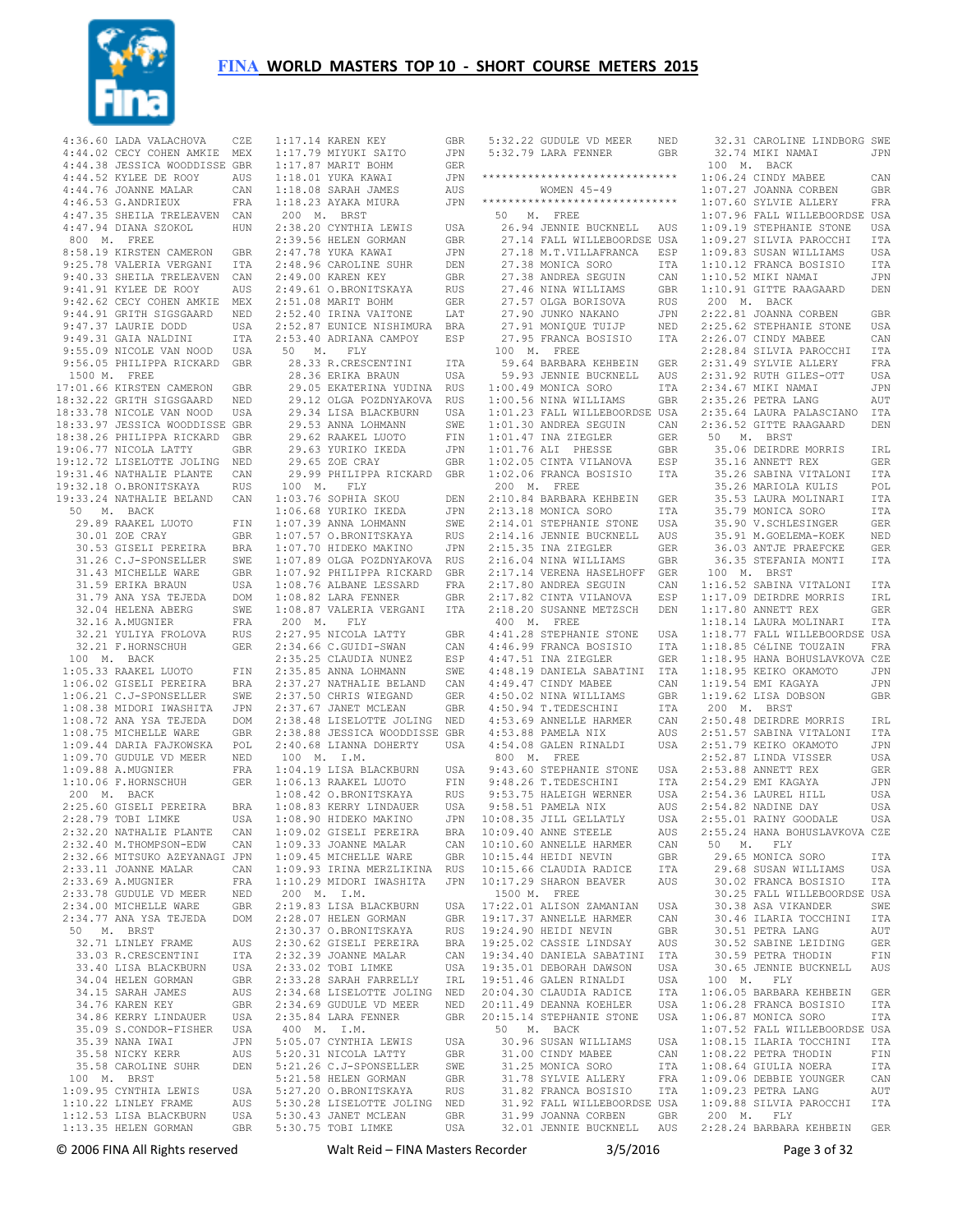

|             | 2:29.23 FRANCA BOSISIO         | ITA          | 4:48.9               |
|-------------|--------------------------------|--------------|----------------------|
|             | 2:38.12 PAMELA NIX             | AUS          | 4:49.4               |
|             | 2:38.25 PHILIPPA O'GRADY       | GBR          | 4:49.5               |
|             |                                |              |                      |
|             | 2:39.44 NORA TOLEDANO          | MEX          | 4:50.1               |
|             | 2:39.74 ANJA FRIEDRICH         | GER          | 4:55.1               |
|             | 2:42.26 IRÈNE EDARD            | FRA          | 4:55.6               |
|             | 2:42.35 C. THIELEMANN          | ${\tt GER}$  | 4:56.6               |
|             | 2:43.15 ELEONORA FERRANDO ITA  |              | 4:59.4               |
| 2:43.96     | JEANNE PETIT                   | GBR          | 5:00.4               |
| 100 M.      | I.M.                           |              | 800 I                |
|             | 1:07.98 MONICA SORO            | ITA          | 9:42.6               |
|             |                                |              |                      |
|             | 1:08.08 FALL WILLEBOORDSE      | USA          | 9:47.2               |
|             | 1:10.96 SILVIA PAROCCHI        | ITA          | 9:50.2               |
|             | 1:11.11 FRANCA BOSISIO         | ITA          | 9:51.1               |
|             | 1:11.16 SABINA VITALONI        | ITA          | 10:09.8              |
|             | 1:11.19 CINDY MABEE            | CAN          | 10:19.3              |
|             | 1:11.59 ANTJE PRAEFCKE         | GER          | 10:28.9              |
|             | 1:11.63 ILARIA TOCCHINI        | ITA          | 10:29.4              |
|             | 1:11.99 JOANNA CORBEN          | GBR          | 10:32.01             |
|             |                                |              |                      |
|             | 1:12.23 JENNIFER RIDGE         | USA          | 10:34.6              |
| 200 M. I.M. |                                |              | 1500 I               |
|             | 2:33.44 STEPHANIE STONE        | USA          | 18:07.6              |
|             | 2:33.83 FRANCA BOSISIO         | ITA          | 18:25.2              |
|             | 2:34.07 CINDY MABEE            | CAN          | 18:49.2              |
|             | 2:34.14 SABINA VITALONI        | ITA          | 19:48.03             |
| 2:35.02     | JOANNA CORBEN                  | <b>GBR</b>   | 19:49.5              |
|             | 2:35.90 LINDA VISSER           | USA          | 19:54.4              |
|             |                                |              |                      |
|             | 2:36.53 SILVIA PAROCCHI        | ITA          | 19:59.3              |
| 2:38.11     | ANGELA DELISSEN                | <b>GER</b>   | 20:00.01             |
|             | 2:38.62 SYLVIE ALLERY          | FRA          | 20:03.4              |
| 2:38.63     | PAMELA NIX                     | AUS          | 20:06.8              |
| 400 M. I.M. |                                |              | 50<br>$\blacksquare$ |
|             | 5:23.33 STEPHANIE STONE        | USA          | 30.2'                |
|             | 5:27.24 FRANCA BOSISIO         | ITA          | 31.1                 |
|             |                                |              |                      |
|             | 5:27.24 JOANNA CORBEN          | GBR          | 32.6                 |
|             | 5:30.22 KYOKO FUJIOKA          | JPN          | 32.6                 |
|             | 5:32.11 C.THIELEMANN           | GER          | 32.7                 |
|             | 5:32.77 PAMELA NIX             | AUS          | 32.8'                |
|             | 5:36.67 SYLVIE ALLERY          | FRA          | 33.6                 |
|             | 5:41.03 INA ZIEGLER            | GER          | 33.8                 |
|             | 5:43.06 CLAUDIA RADICE         | ITA          | 34.0                 |
|             | 5:43.94 MICHELLE CHOW          | USA          | 34.1                 |
|             |                                |              |                      |
|             | ****************************** |              | 100 I                |
|             |                                |              | 1:09.1               |
|             | WOMEN 50-54                    |              | 1:11.7               |
|             | *****************************  |              | 1:11.8               |
| 50 M.       | FREE                           |              | 1:11.8               |
|             | 26.27 M.FUZZATI                | FRA          | 1:12.6               |
|             | 26.87 ANETTE PHILIPSSON SWE    |              | 1:12.9               |
|             | 27.72 MARIA NORBERG            | SWE          | 1:13.3               |
|             |                                |              |                      |
|             | 27.73 LESLIE LIVINGSTON USA    |              | 1:13.6               |
|             | 28.27 DANIELA DE PONTI         | ITA          | 1:13.8               |
|             | 28.40 KATIE OSBORNE            | CAN          | 1:13.8               |
|             | 28.70 UTE HASSE                | ESP          | 200 <sub>1</sub>     |
|             | 28.82 CATHY CODLING            | AUS          | 2:33.9               |
|             | 28.85 HAYLEY BETTINSON         | GBR          | 2:37.1               |
|             | 28.88 GAIL MCGINNIS            | CAN          | 2:37.3               |
|             | 100 M. FREE                    |              | 2:38.5               |
|             | 58.60 M.FUZZATI                | FRA          | 2:40.3               |
|             |                                |              |                      |
|             | 1:00.80 ANETTE PHILIPSSON      | SWE          | 2:41.2               |
|             | 1:01.69 DANIELA DE PONTI       | ITA          | 2:41.5               |
|             | 1:02.38 S.REIBEL-OBERLE        | GER          | 2:42.1               |
|             | 1:02.68 MARIA NORBERG          | SWE          | 2:42.2               |
|             | 1:03.03 CATHY CODLING          | AUS          | 2:42.3               |
|             | 1:03.05 SUSANNE HORST          | GER          | 50 I                 |
|             | 1:03.15 MA CARMEN NAVARRO ESP  |              | 34.5                 |
|             |                                |              | 34.9                 |
|             | 1:03.45 ILKA LOWENSTEYN        | CAN          |                      |
|             | 1:03.66 AI MEKATA              | JPN          | 35.81                |
|             | 200 M. FREE                    |              | 36.31                |
|             | 2:11.34 M.FUZZATI              | SUI          | 36.31                |
|             | 2:11.86 LIZ DILLMANN           | USA          | 36.7                 |
|             | 2:14.78 LYNN MARSHALL          | $_{\rm CAN}$ | 36.7                 |
|             | 2:15.85 MAITE GARCIA           | ESP          | 36.8                 |
|             | 2:16.40 SUSANNE HORST          | GER          | 36.9                 |
|             |                                |              | 37.1                 |
|             | 2:17.02 DANIELA DE PONTI       | ITA          |                      |
|             | 2:17.10 NORMA CAHILL           | IRL          | 100 I                |
|             | 2:17.20 S.REIBEL-OBERLE GER    |              | 1:15.0               |
|             | 2:17.79 BARBARA GELLRICH       | GER          | 1:17.2               |
|             | 2:18.82 ILKA LOWENSTEYN CAN    |              | 1:18.8               |
| 400 M.      | FREE                           |              | 1:20.4               |
|             | 4:38.75 LYNN MARSHALL CAN      |              | 1:21.0               |
|             |                                |              |                      |

| 4:48.99 ILKA LOWENSTEYN                                                                                 | CAN        |
|---------------------------------------------------------------------------------------------------------|------------|
| 4:49.44 MAITE GARCIA                                                                                    |            |
|                                                                                                         | ESP        |
| 4:49.50 BARBARA GELLRICH GER                                                                            |            |
| 4:50.13 NORMA CAHILL                                                                                    | IRL        |
| 4:55.19 ANDREA BLOCK                                                                                    | USA        |
| 4:33.19 ANDREA BLOCK 05A<br>4:55.61 DANIELA DE PONTI ITA                                                |            |
|                                                                                                         |            |
| 4:56.69 S.REIBEL-OBERLE                                                                                 | GER        |
| 4:59.42 BECKY CLEAVENGER                                                                                | USA        |
| 5:00.40 REBECCA PERROTT NZL                                                                             |            |
| 800 M. FREE                                                                                             |            |
|                                                                                                         |            |
| $9:42.63$ LYNN MARSHALL                                                                                 | CAN        |
| 9:47.23 NORMA CAHILL                                                                                    | IRL        |
| 9:50.25 ILKA LOWENSTEYN                                                                                 | CAN        |
| 9:51.17 MAITE GARCIA                                                                                    | ESP        |
|                                                                                                         |            |
| 10:09.88 BARBARA GELLRICH GER                                                                           |            |
| 10:19.35 JUNE FALCONER                                                                                  | GBR        |
| 10:28.99 KARIN ELMBERG                                                                                  | SWE        |
| 10:29.43 MARINA TAGLIAVIA                                                                               | ITA        |
| 10:32.01 VALERIE SOUVERAIN FRA                                                                          |            |
|                                                                                                         |            |
| 10:34.61 JULIE ASTLEY                                                                                   | AUS        |
| 1500 M. FREE                                                                                            |            |
| 18:07.61 LYNN MARSHALL                                                                                  | CAN        |
| 18:25.23 NORMA CAHILL                                                                                   | IRL        |
|                                                                                                         |            |
| 18:49.27 ILKA LOWENSTEYN<br>19:48.02 JUNE FALCONER<br>19:48.02 JUNE FALCONER                            | CAN        |
|                                                                                                         | GBR        |
| 19:49.57 JANA MATENA                                                                                    | USA        |
| 19:54.47 N.MUIR-COCHRANE                                                                                | GBR        |
| 19:59.39 AMY HAYS                                                                                       | <b>USA</b> |
|                                                                                                         |            |
| 20:00.03 JULIE ASTLEY                                                                                   | AUS        |
|                                                                                                         | CAN        |
| 20:03.46 L.GIANNOCCARO<br>20:06.82 M.COUNTRYMAN                                                         | USA        |
| 50 M. BACK                                                                                              |            |
|                                                                                                         |            |
| 30.27 LESLIE LIVINGSTON USA                                                                             |            |
| 31.15 M.FUZZATI                                                                                         | SUI        |
| 32.63 HIROKO NOGUCHI                                                                                    | JPN        |
| 32.69 ANETTE PHILIPSSON SWE                                                                             |            |
|                                                                                                         |            |
| 32.76 S.ZHIGUNOVA<br>32.87 JULIE HOYLE                                                                  | RUS        |
|                                                                                                         | GBR        |
| 33.66 KAZUE MAETOGE                                                                                     | JPN        |
| 33.86 SYLVIA BUXTON<br>24.07 ULLA UUPULA                                                                | USA        |
|                                                                                                         |            |
|                                                                                                         |            |
| 34.07 ULLA HURULA                                                                                       | FIN        |
| 34.11 S.REIBEL-OBERLE                                                                                   | GER        |
|                                                                                                         |            |
| 100 M. BACK                                                                                             |            |
| 1:09.14 M.FUZZATI                                                                                       | FRA        |
|                                                                                                         |            |
|                                                                                                         |            |
| 1:11.76 LESLIE LIVINGSTON USA<br>1:11.87 ANETTE PHILIPSSON SWE                                          | GBR        |
| 1:11.89 JULIE HOYLE                                                                                     |            |
| 1:12.60 KAZUE MAETOGE                                                                                   | JPN        |
|                                                                                                         |            |
| $\begin{tabular}{llll} 1:12.97 & ILKA & LOWENSTEYN & CAN \\ 1:13.37 & ANN KOURI & CAN \\ \end{tabular}$ |            |
|                                                                                                         | RUS        |
| 1:13.63 S.ZHIGUNOVA<br>1:13.80 SYLVIA BUXTON                                                            | USA        |
|                                                                                                         |            |
| $1:13.85$ LYNN MARSHALL                                                                                 | CAN        |
| 200 M. BACK                                                                                             |            |
| 2:33.95 LYNN MARSHALL                                                                                   | CAN        |
|                                                                                                         | CAN        |
| 2:37.13 ILKA LOWENSTEYN<br>2:37.34 JUKA LOWENSTEYN<br>2:37.34 JULIE HOYLE                               | GBR        |
|                                                                                                         |            |
| 2:38.50 ULLA HURULA                                                                                     | FIN        |
| 2:40.30 LISA WARD                                                                                       | USA        |
| 2:41.26 KAZUE MAETOGE                                                                                   | JPN        |
| 2:41.57 S. PALMER-WHITE                                                                                 | AUS        |
| 2:42.19 LISA DIXON-WELLS                                                                                | CAN        |
|                                                                                                         |            |
| 2:42.23 PIERRETTE MICHEL                                                                                | NED        |
| 2:42.33 KAZUMI MORI                                                                                     | JPN        |
| 50 M. BRST                                                                                              |            |
| 34.50 UTE HASSE                                                                                         | ESP        |
| 34.95 MONICA CORO                                                                                       | ITA        |
|                                                                                                         |            |
| 35.88 MARZENA KULIS                                                                                     | ITA        |
| 36.30 PIA THULSTRUP                                                                                     | DEN        |
| 36.31 CAROLINE KRATTLI                                                                                  | USA        |
| 36.72 ELKE SCHMITZ                                                                                      | <b>GER</b> |
|                                                                                                         |            |
| 36.79 DANIELA DE PONTI                                                                                  | ITA        |
| 36.83 MARJA BLOEMZAAD                                                                                   | NED        |
| 36.91 LESLIE LIVINGSTON USA                                                                             |            |
| 37.15 T. PROKOFIEVA                                                                                     | <b>RUS</b> |
|                                                                                                         |            |
| 100 M. BRST                                                                                             |            |
| 1:15.02 UTE HASSE                                                                                       | ESP        |
| 1:17.25 MONICA CORO                                                                                     | ITA        |
| 1:18.82 MARZENA KULIS                                                                                   | ITA        |
| 1:20.40 MARJA BLOEMZAAD<br>1:21.04 T.PROKOFIEVA                                                         | NED        |

|                | 1:21.69 MICHALE SCHNEIDER FRA |                             | 5:51.3    |
|----------------|-------------------------------|-----------------------------|-----------|
|                | 1:21.83 SUSANNE HORST         | GER                         |           |
|                | 1:22.04 LESLIE LIVINGSTON USA |                             | *******   |
|                | 1:22.17 KATE SORENSEN         | $\mathop{\rm DEN}\nolimits$ |           |
|                |                               |                             | *******   |
|                | 1:22.33 KIM CROUCH            | USA                         |           |
| 200 M.         | <b>BRST</b>                   |                             | 50 1      |
| 2:49.21        | MARZENA KULIS                 | ITA                         | 27.9      |
|                | 2:50.44 UTE HASSE             | ESP                         | 28.7      |
|                | 2:55.99 T.PROKOFIEVA          | RUS                         | 28.8      |
| 3:00.51        | SUSANNE HORST                 | GER                         | 28.9      |
|                | 3:01.42 AMY HAYS              | USA                         | 29.3      |
|                |                               |                             |           |
|                | 3:02.21 LISA DIXON-WELLS      | CAN                         | 29.4      |
|                | 3:02.23 MICHELE SCHNEIDER FRA |                             | 29.5      |
|                | 3:02.32 B.HUNDSDORDER         | GER                         | 29.5      |
|                | 3:02.35 KATE SORENSEN         | DEN                         | 29.5      |
| 3:02.45        | LAURIE<br>HUG                 | USA                         | 30.0      |
| 50 M.          | FLY                           |                             | 100 1     |
|                | 29.89 LESLIE LIVINGSTON USA   |                             | 1:01.8    |
|                |                               |                             |           |
|                | 30.17 ANETTE PHILIPSSON SWE   |                             | 1:04.1    |
|                | 30.26 M.FUZZATI               | SUI                         | 1:04.3    |
|                | 30.32 DANIELA DE PONTI        | ITA                         | 1:05.2    |
|                | 30.33 MARIA NORBERG           | SWE                         | 1:05.3    |
|                | 31.26 LISA DAHL               | USA                         | 1:05.4    |
|                | 31.26 A.JOSEFSON              | SWE                         | 1:06.1    |
|                |                               |                             |           |
|                | 31.47 HAYLEY BETTINSON        | GBR                         | 1:06.4    |
|                | 31.60 GAIL MCGINNIS           | CAN                         | 1:06.8    |
|                | 31.61 ULLA HURULA             | FIN                         | 1:06.9    |
| 100 M. FLY     |                               |                             | $200$ 1   |
|                | 1:07.18 DANIELA DE PONTI      | ITA                         | 2:19.2    |
|                | 1:09.28 ILKA LOWENSTEYN       | CAN                         | 2:19.6    |
|                | 1:10.78 ANDREA BLOCK          | USA                         | 2:20.3    |
|                | 1:11.42 M.FUZZATI             |                             | 2:22.2    |
|                |                               | SUI                         |           |
|                | 1:11.64 MA CARMEN NAVARRO ESP |                             | 2:25.8    |
|                | 1:11.66 S.REIBEL-OBERLE       | GER                         | 2:27.8    |
|                | 1:11.85 MAITE GARCIA          | ESP                         | 2:27.8    |
|                | 1:11.89 S. PALMER-WHITE       | AUS                         | 2:28.3    |
|                | 1:11.90 MARIA NORBERG         | SWE                         | 2:28.4    |
|                | 1:12.41 MARZENA KULIS         | ITA                         | 2:28.5    |
| 200 M. FLY     |                               |                             | 400 1     |
|                | 2:31.06 ILKA LOWENSTEYN       | CAN                         | 4:57.5    |
|                | 2:32.32 LYNN MARSHALL         | CAN                         | 4:59.7    |
|                | 2:35.50 S. PALMER-WHITE       | AUS                         | 5:10.8    |
|                | 2:38.32 MAITE GARCIA          | ESP                         | 5:11.2    |
| 2:41.85        | LAURIE HUG                    | USA                         | 5:11.4    |
|                | 2:42.76 JUTTA SCHICKORE       | USA                         | 5:13.1    |
|                | 2:43.80 D.PEDACCHIOLA         | ITA                         | 5:13.9    |
| 2:44.27        | S.REIBEL-OBERLE               |                             | 5:14.3    |
|                |                               | GER                         |           |
| 2:44.96        | SUSIE SHUCK                   | USA                         | 5:14.3    |
| 2:48.44        | JUNE FALCONER                 | GBR                         | 5:16.3    |
| 100 M.         | I.M.                          |                             | 800 1     |
|                | 1:07.85 ANETTE PHILIPSSON SWE |                             | 10:37.7   |
|                | 1:08.98 M.FUZZATI             | SUI                         | 10:42.1   |
|                | 1:10.69 LESLIE LIVINGSTON USA |                             | 10:43.7   |
|                | 1:11.42 DANIELA DE PONTI      | ITA                         | 10:45.0   |
|                | 1:12.61 S.REIBEL-OBERLE       | GER                         | 10:46.9   |
|                | 1:12.99 JULIE HOYLE           | GBR                         | 10:48.1   |
|                | $1:13.14$ UTE HASSE           |                             |           |
|                |                               | ESP                         | 10:55.7   |
| 1:13.31        | ILKA LOWENSTEYN               | CAN                         | 10:56.8   |
|                | 1:13.52 ULLA HURULA           | FIN                         | 10:57.2   |
| 1:13.54        | MARZENA KULIS                 | ITA                         | 10:58.0   |
| 200 M. I.M.    |                               |                             | 1500 1    |
|                | 2:33.93 ILKA LOWENSTEYN       | CAN                         | 19:29.4   |
|                | 2:35.86 DANIELA DE PONTI      | ITA                         | 20:12.9   |
|                | 2:36.64 LYNN MARSHALL         | CAN                         | 20:28.5   |
|                | 2:37.43 S.REIBEL-OBERLE       | GER                         | 20:38.9   |
|                | 2:37.44 MARZENA KULIS         | ITA                         | 20:43.2   |
|                | 2:38.79 MAITE GARCIA          | ESP                         | 20:45.5   |
|                | 2:40.04 JULIE HOYLE           | GBR                         | 20:50.8   |
|                | 2:41.09 ULLA HURULA           | FIN                         | 20:56.1   |
|                |                               |                             | 20:59.4   |
|                | 2:42.12 CECILIA STANFORD      | RSA                         |           |
|                | 2:43.02 CATHY CODLING         | AUS                         | 21:09.3   |
| 400 M.         | I.M.                          |                             | 50<br>- 1 |
|                | 5:28.61 LYNN MARSHALL         | CAN                         | 33.9      |
|                | 5:34.04 ILKA LOWENSTEYN       | CAN                         | 34.1      |
| 5:34.04 ANETTE | PHILIPSSON SWE                |                             | 34.5      |
|                | 5:38.63 MAITE GARCIA          | ESP                         | 34.5      |
|                | 5:40.29 ULLA HURULA           | FIN                         | 34.7      |
|                | 5:41.09 S. PALMER-WHITE       | AUS                         | 34.8      |
|                | 5:45.37 SUSIE SHUCK           | USA                         | 35.2      |
|                |                               |                             |           |
|                |                               |                             |           |
|                | 5:46.67 ALLIE PRICE           | GBR                         | 35.3      |
|                | 5:50.00 ILZE AIGARE           | LAT                         | 35.4      |

| 2:29.23 FRANCA BOSISIO                                | ITA               |                   | 4:48.99 ILKA LOWENSTEYN                              | CAN               |             | 1:21.69 MICHALE SCHNEIDER FRA                       |                   | 5:51.38 PASCALE PARLIER                                 | FRA               |
|-------------------------------------------------------|-------------------|-------------------|------------------------------------------------------|-------------------|-------------|-----------------------------------------------------|-------------------|---------------------------------------------------------|-------------------|
| 2:38.12 PAMELA NIX                                    | AUS               |                   | 4:49.44 MAITE GARCIA                                 | ESP               |             | 1:21.83 SUSANNE HORST                               | <b>GER</b>        |                                                         |                   |
| 2:38.25 PHILIPPA O'GRADY                              | <b>GBR</b>        |                   | 4:49.50 BARBARA GELLRICH                             | GER               |             | 1:22.04 LESLIE LIVINGSTON USA                       |                   | ******************************                          |                   |
| 2:39.44 NORA TOLEDANO<br>2:39.74 ANJA FRIEDRICH       | MEX               |                   | 4:50.13 NORMA CAHILL                                 | IRL               |             | 1:22.17 KATE SORENSEN                               | DEN               | WOMEN 55-59<br>******************************           |                   |
| 2:42.26 IRÈNE EDARD                                   | <b>GER</b><br>FRA |                   | 4:55.19 ANDREA BLOCK<br>4:55.61 DANIELA DE PONTI     | USA<br>ITA        |             | 1:22.33 KIM CROUCH<br>200 M. BRST                   | USA               | M. FREE<br>50                                           |                   |
| 2:42.35 C. THIELEMANN                                 | <b>GER</b>        |                   | 4:56.69 S.REIBEL-OBERLE                              | <b>GER</b>        |             | 2:49.21 MARZENA KULIS                               | ITA               | 27.91 SARAH MACDONALD                                   | CAN               |
| 2:43.15 ELEONORA FERRANDO ITA                         |                   |                   | 4:59.42 BECKY CLEAVENGER                             | USA               |             | 2:50.44 UTE HASSE                                   | ESP               | 28.74 CHRIS WENZEL                                      | USA               |
| 2:43.96 JEANNE PETIT                                  | <b>GBR</b>        |                   | 5:00.40 REBECCA PERROTT                              | NZL               |             | 2:55.99 T.PROKOFIEVA                                | <b>RUS</b>        | 28.81 BETH LUTZ KNIGHT                                  | USA               |
| 100 M. I.M.<br>1:07.98 MONICA SORO                    | ITA               | 800 M. FREE       | 9:42.63 LYNN MARSHALL                                | CAN               |             | 3:00.51 SUSANNE HORST<br>3:01.42 AMY HAYS           | <b>GER</b><br>USA | 28.99 KRISTIN HENDERSON USA<br>29.30 CAREN MC NAMARA    | USA               |
| 1:08.08 FALL WILLEBOORDSE USA                         |                   |                   | 9:47.23 NORMA CAHILL                                 | IRL               |             | 3:02.21 LISA DIXON-WELLS                            | CAN               | 29.49 JENNY WHITELEY                                    | AUS               |
| 1:10.96 SILVIA PAROCCHI                               | ITA               |                   | 9:50.25 ILKA LOWENSTEYN                              | CAN               |             | 3:02.23 MICHELE SCHNEIDER FRA                       |                   | 29.52 TRACI GRANGER                                     | USA               |
| 1:11.11 FRANCA BOSISIO                                | ITA               |                   | 9:51.17 MAITE GARCIA                                 | ESP               |             | 3:02.32 B.HUNDSDORDER                               | <b>GER</b>        | 29.57 VERONICA HIBBEN                                   | <b>USA</b>        |
| 1:11.16 SABINA VITALONI                               | ITA               |                   | 10:09.88 BARBARA GELLRICH                            | GER               |             | 3:02.35 KATE SORENSEN                               | DEN               | 29.58 GUNILLA RASMUSON                                  | SWE               |
| 1:11.19 CINDY MABEE<br>1:11.59 ANTJE PRAEFCKE         | CAN<br><b>GER</b> |                   | 10:19.35 JUNE FALCONER<br>10:28.99 KARIN ELMBERG     | GBR<br>SWE        | 50<br>М.    | 3:02.45 LAURIE HUG<br>FLY                           | USA               | 30.02 JUDITH HATTLE<br>100 M. FREE                      | <b>GBR</b>        |
| 1:11.63 ILARIA TOCCHINI                               | ITA               |                   | 10:29.43 MARINA TAGLIAVIA                            | ITA               |             | 29.89 LESLIE LIVINGSTON USA                         |                   | 1:01.84 SARAH MACDONALD                                 | CAN               |
| 1:11.99 JOANNA CORBEN                                 | <b>GBR</b>        |                   | 10:32.01 VALERIE SOUVERAIN FRA                       |                   |             | 30.17 ANETTE PHILIPSSON SWE                         |                   | 1:04.18 BETH LUTZ KNIGHT                                | USA               |
| 1:12.23 JENNIFER RIDGE                                | USA               |                   | 10:34.61 JULIE ASTLEY                                | AUS               |             | 30.26 M.FUZZATI                                     | SUI               | 1:04.34 JENNY WHITELEY                                  | AUS               |
| 200 M. I.M.                                           |                   | 1500 M. FREE      |                                                      |                   |             | 30.32 DANIELA DE PONTI                              | ITA               | 1:05.29 KRISTIN HENDERSON USA                           |                   |
| 2:33.44 STEPHANIE STONE<br>2:33.83 FRANCA BOSISIO     | USA<br>ITA        |                   | 18:07.61 LYNN MARSHALL<br>18:25.23 NORMA CAHILL      | CAN<br>IRL        |             | 30.33 MARIA NORBERG<br>31.26 LISA DAHL              | SWE<br>USA        | 1:05.36 CAREN MC NAMARA<br>1:05.48 VERONICA HIBBEN      | USA<br>USA        |
| 2:34.07 CINDY MABEE                                   | CAN               |                   | 18:49.27 ILKA LOWENSTEYN                             | CAN               |             | 31.26 A.JOSEFSON                                    | SWE               | 1:06.13 GUNILLA RASMUSON                                | SWE               |
| 2:34.14 SABINA VITALONI                               | ITA               |                   | 19:48.02 JUNE FALCONER                               | GBR               |             | 31.47 HAYLEY BETTINSON                              | <b>GBR</b>        | 1:06.45 SALLY WINTER                                    | <b>GBR</b>        |
| 2:35.02 JOANNA CORBEN                                 | <b>GBR</b>        |                   | 19:49.57 JANA MATENA                                 | USA               |             | 31.60 GAIL MCGINNIS                                 | CAN               | 1:06.82 JUDITH HATTLE                                   | <b>GBR</b>        |
| 2:35.90 LINDA VISSER                                  | USA               |                   | 19:54.47 N.MUIR-COCHRANE                             | <b>GBR</b>        |             | 31.61 ULLA HURULA                                   | FIN               | 1:06.96 CATHERINE SKORNOG FRA                           |                   |
| 2:36.53 SILVIA PAROCCHI<br>2:38.11 ANGELA DELISSEN    | ITA               | 19:59.39 AMY HAYS |                                                      | USA               | 100 M.      | FLY                                                 |                   | 200 M. FREE                                             |                   |
| 2:38.62 SYLVIE ALLERY                                 | <b>GER</b><br>FRA |                   | 20:00.03 JULIE ASTLEY<br>20:03.46 L.GIANNOCCARO      | AUS<br>CAN        |             | 1:07.18 DANIELA DE PONTI<br>1:09.28 ILKA LOWENSTEYN | ITA<br>CAN        | 2:19.23 JENNY WHITELEY<br>2:19.65 SARAH MACDONALD       | AUS<br>CAN        |
| 2:38.63 PAMELA NIX                                    | AUS               |                   | 20:06.82 M.COUNTRYMAN                                | USA               |             | 1:10.78 ANDREA BLOCK                                | USA               | 2:20.33 BETH LUTZ KNIGHT                                | USA               |
| 400 M. I.M.                                           |                   | 50                | M. BACK                                              |                   |             | 1:11.42 M. FUZZATI                                  | SUI               | 2:22.25 SALLY WINTER                                    | <b>GBR</b>        |
| 5:23.33 STEPHANIE STONE                               | USA               |                   | 30.27 LESLIE LIVINGSTON USA                          |                   |             | 1:11.64 MA CARMEN NAVARRO ESP                       |                   | 2:25.89 VERONICA HIBBEN                                 | USA               |
| 5:27.24 FRANCA BOSISIO                                | ITA               |                   | 31.15 M.FUZZATI                                      | SUI               |             | 1:11.66 S.REIBEL-OBERLE                             | <b>GER</b>        | 2:27.81 CATHERINE SKORNOG FRA                           |                   |
| 5:27.24 JOANNA CORBEN<br>5:30.22 KYOKO FUJIOKA        | <b>GBR</b><br>JPN |                   | 32.63 HIROKO NOGUCHI<br>32.69 ANETTE PHILIPSSON SWE  | JPN               |             | 1:11.85 MAITE GARCIA<br>1:11.89 S. PALMER-WHITE     | ESP<br>AUS        | 2:27.89 CHRIS WENZEL<br>2:28.31 CHRISTINE PORTER        | USA<br><b>GBR</b> |
| 5:32.11 C. THIELEMANN                                 | <b>GER</b>        |                   | 32.76 S.ZHIGUNOVA                                    | <b>RUS</b>        |             | 1:11.90 MARIA NORBERG                               | SWE               | 2:28.43 KATHY GARNIER                                   | <b>USA</b>        |
| 5:32.77 PAMELA NIX                                    | AUS               |                   | 32.87 JULIE HOYLE                                    | <b>GBR</b>        |             | 1:12.41 MARZENA KULIS                               | ITA               | 2:28.57 SUSANNA SORDELLI                                | ITA               |
| 5:36.67 SYLVIE ALLERY                                 | FRA               |                   | 33.66 KAZUE MAETOGE                                  | JPN               | 200 M.      | FLY                                                 |                   | 400 M. FREE                                             |                   |
| 5:41.03 INA ZIEGLER<br>5:43.06 CLAUDIA RADICE         | GER<br>ITA        |                   | 33.86 SYLVIA BUXTON<br>34.07 ULLA HURULA             | USA<br>FIN        |             | 2:31.06 ILKA LOWENSTEYN<br>2:32.32 LYNN MARSHALL    | CAN<br>CAN        | 4:57.59 SARAH MACDONALD<br>4:59.70 BETH LUTZ KNIGHT     | CAN<br>USA        |
| 5:43.94 MICHELLE CHOW                                 | USA               |                   | 34.11 S.REIBEL-OBERLE                                | <b>GER</b>        |             | 2:35.50 S. PALMER-WHITE                             | AUS               | 5:10.81 SUSANNA SORDELLI                                | ITA               |
|                                                       |                   |                   | 100 M. BACK                                          |                   |             | 2:38.32 MAITE GARCIA                                | ESP               | 5:11.29 VERONICA HIBBEN                                 | USA               |
| ******************************                        |                   |                   | 1:09.14 M.FUZZATI                                    | FRA               |             | 2:41.85 LAURIE HUG                                  | USA               | 5:11.43 AMANDA DUGGAN                                   | AUS               |
| WOMEN $50-54$                                         |                   |                   | 1:11.76 LESLIE LIVINGSTON USA                        |                   |             | 2:42.76 JUTTA SCHICKORE                             | USA               | 5:13.12 SUSAN RITTER                                    | <b>USA</b>        |
| ******************************<br>50 M. FREE          |                   |                   | 1:11.87 ANETTE PHILIPSSON SWE<br>1:11.89 JULIE HOYLE | GBR               |             | 2:43.80 D.PEDACCHIOLA<br>2:44.27 S.REIBEL-OBERLE    | ITA<br>GER        | 5:13.97 K.PIEPER-KOHLER<br>5:14.38 GUNILLA RASMUSON     | <b>GER</b><br>SWE |
| 26.27 M.FUZZATI                                       | FRA               |                   | 1:12.60 KAZUE MAETOGE                                | JPN               |             | 2:44.96 SUSIE SHUCK                                 | USA               | 5:14.39 JENNY COOK                                      | <b>USA</b>        |
| 26.87 ANETTE PHILIPSSON SWE                           |                   |                   | 1:12.97 ILKA LOWENSTEYN                              | CAN               |             | 2:48.44 JUNE FALCONER                               | <b>GBR</b>        | 5:16.31 TRACY GRILLI                                    | USA               |
| 27.72 MARIA NORBERG                                   | SWE               |                   | 1:13.37 ANN KOURI                                    | CAN               | 100 M. I.M. |                                                     |                   | 800 M. FREE                                             |                   |
| 27.73 LESLIE LIVINGSTON USA<br>28.27 DANIELA DE PONTI | ITA               |                   | 1:13.63 S.ZHIGUNOVA<br>1:13.80 SYLVIA BUXTON         | <b>RUS</b><br>USA |             | 1:07.85 ANETTE PHILIPSSON SWE<br>1:08.98 M. FUZZATI | SUI               | 10:37.75 BETH LUTZ KNIGHT<br>10:42.11 AMANDA DUGGAN     | USA<br>AUS        |
| 28.40 KATIE OSBORNE                                   | CAN               |                   | 1:13.85 LYNN MARSHALL                                | CAN               |             | 1:10.69 LESLIE LIVINGSTON USA                       |                   | 10:43.78 MARY SWEAT                                     | USA               |
| 28.70 UTE HASSE                                       | ESP               | 200 M. BACK       |                                                      |                   |             | 1:11.42 DANIELA DE PONTI ITA                        |                   | 10:45.00 K.PIEPER-KOHLER                                | <b>GER</b>        |
| 28.82 CATHY CODLING                                   | AUS               |                   | 2:33.95 LYNN MARSHALL                                | CAN               |             | 1:12.61 S.REIBEL-OBERLE                             | <b>GER</b>        | 10:46.97 STEPHANIE MARTIN                               | USA               |
| 28.85 HAYLEY BETTINSON                                | GBR               |                   | 2:37.13 ILKA LOWENSTEYN                              | CAN               |             | 1:12.99 JULIE HOYLE                                 | <b>GBR</b>        | 10:48.12 KETRINA CLARKE                                 | AUS               |
| 28.88 GAIL MCGINNIS<br>100 M. FREE                    | CAN               |                   | 2:37.34 JULIE HOYLE<br>2:38.50 ULLA HURULA           | GBR<br>FIN        |             | 1:13.14 UTE HASSE<br>1:13.31 ILKA LOWENSTEYN        | ESP<br>CAN        | 10:55.75 B.KUTSCHBACH<br>10:56.85 CATHERINE SKORNOG FRA | AUT               |
| 58.60 M.FUZZATI                                       | FRA               |                   | 2:40.30 LISA WARD                                    | USA               |             | 1:13.52 ULLA HURULA                                 | FIN               | 10:57.24 MICHELLE HERMS                                 | AUS               |
| 1:00.80 ANETTE PHILIPSSON SWE                         |                   |                   | 2:41.26 KAZUE MAETOGE                                | JPN               |             | 1:13.54 MARZENA KULIS                               | ITA               | 10:58.03 LETICIA NERI                                   | MEX               |
| 1:01.69 DANIELA DE PONTI                              | ITA               |                   | 2:41.57 S. PALMER-WHITE                              | AUS               | 200 M. I.M. |                                                     |                   | 1500 M. FREE                                            |                   |
| 1:02.38 S.REIBEL-OBERLE<br>1:02.68 MARIA NORBERG      | <b>GER</b><br>SWE |                   | 2:42.19 LISA DIXON-WELLS<br>2:42.23 PIERRETTE MICHEL | CAN<br>NED        |             | 2:33.93 ILKA LOWENSTEYN<br>2:35.86 DANIELA DE PONTI | CAN<br>ITA        | 19:29.49 BETH LUTZ KNIGHT<br>20:12.98 MARY SWEAT        | USA<br>USA        |
| 1:03.03 CATHY CODLING                                 | AUS               |                   | 2:42.33 KAZUMI MORI                                  | JPN               |             | 2:36.64 LYNN MARSHALL                               | CAN               | 20:28.57 K.PIEPER-KOHLER                                | GER               |
| 1:03.05 SUSANNE HORST                                 | <b>GER</b>        | 50 M. BRST        |                                                      |                   |             | 2:37.43 S.REIBEL-OBERLE                             | GER               | 20:38.92 STELLA FARRAR                                  | GBR               |
| 1:03.15 MA CARMEN NAVARRO ESP                         |                   |                   | 34.50 UTE HASSE                                      | ESP               |             | 2:37.44 MARZENA KULIS                               | ITA               | 20:43.21 STEPHANIE MARTIN                               | USA               |
| 1:03.45 ILKA LOWENSTEYN                               | CAN               |                   | 34.95 MONICA CORO                                    | ITA               |             | 2:38.79 MAITE GARCIA<br>2:40.04 JULIE HOYLE         | ESP               | 20:45.51 RIEKO SHOJI                                    | JPN               |
| 1:03.66 AI MEKATA<br>200 M. FREE                      | JPN               |                   | 35.88 MARZENA KULIS<br>36.30 PIA THULSTRUP           | ITA<br>DEN        |             | 2:41.09 ULLA HURULA                                 | GBR<br>FIN        | 20:50.80 CINDY CIAMPA-WISE USA<br>20:56.17 TRACY GRILLI | USA               |
| 2:11.34 M. FUZZATI                                    | SUI               |                   | 36.31 CAROLINE KRATTLI                               | USA               |             | 2:42.12 CECILIA STANFORD                            | RSA               | 20:59.48 B.KUTSCHBACH                                   | AUT               |
| 2:11.86 LIZ DILLMANN                                  | USA               |                   | 36.72 ELKE SCHMITZ                                   | GER               |             | 2:43.02 CATHY CODLING                               | AUS               | 21:09.34 GAIL MCCARNEY                                  | <b>RSA</b>        |
| 2:14.78 LYNN MARSHALL                                 | CAN               |                   | 36.79 DANIELA DE PONTI                               | ITA               | 400 M. I.M. |                                                     |                   | 50 M. BACK                                              |                   |
| 2:15.85 MAITE GARCIA<br>2:16.40 SUSANNE HORST         | ESP<br>GER        |                   | 36.83 MARJA BLOEMZAAD<br>36.91 LESLIE LIVINGSTON USA | NED               |             | 5:28.61 LYNN MARSHALL<br>5:34.04 ILKA LOWENSTEYN    | CAN<br>CAN        | 33.99 CATHY SHEEHAN<br>34.11 SARAH MACDONALD            | CAN<br>CAN        |
| 2:17.02 DANIELA DE PONTI                              | ITA               |                   | 37.15 T.PROKOFIEVA                                   | <b>RUS</b>        |             | 5:34.04 ANETTE PHILIPSSON SWE                       |                   | 34.52 KIM BRIGHTWELL                                    | USA               |
| 2:17.10 NORMA CAHILL                                  | IRL               | 100 M. BRST       |                                                      |                   |             | 5:38.63 MAITE GARCIA                                | ESP               | 34.53 K.ANDRUS-HUGHES                                   | USA               |
| 2:17.20 S.REIBEL-OBERLE                               | GER               |                   | 1:15.02 UTE HASSE                                    | ESP               |             | 5:40.29 ULLA HURULA                                 | FIN               | 34.71 AROMA MARTORELL                                   | BRA               |
| 2:17.79 BARBARA GELLRICH<br>2:18.82 ILKA LOWENSTEYN   | GER               |                   | 1:17.25 MONICA CORO<br>1:18.82 MARZENA KULIS         | ITA               |             | 5:41.09 S. PALMER-WHITE<br>5:45.37 SUSIE SHUCK      | AUS               | 34.87 NAOKO SHIDE<br>35.26 CATHY SHONKWILER             | JPN               |
| 400 M. FREE                                           | CAN               |                   | 1:20.40 MARJA BLOEMZAAD                              | ITA<br>NED        |             | 5:46.67 ALLIE PRICE                                 | USA<br>GBR        | 35.38 JENNY WHITELEY                                    | USA<br>AUS        |
| 4:38.75 LYNN MARSHALL                                 | CAN               |                   | 1:21.04 T.PROKOFIEVA                                 | <b>RUS</b>        |             | 5:50.00 ILZE AIGARE                                 | LAT               | 35.49 ZENA COURTNEY                                     | USA               |
| © 2006 FINA All Rights reserved                       |                   |                   | Walt Reid - FINA Masters Recorder                    |                   |             | 3/5/2016                                            |                   | Page 4 of 32                                            |                   |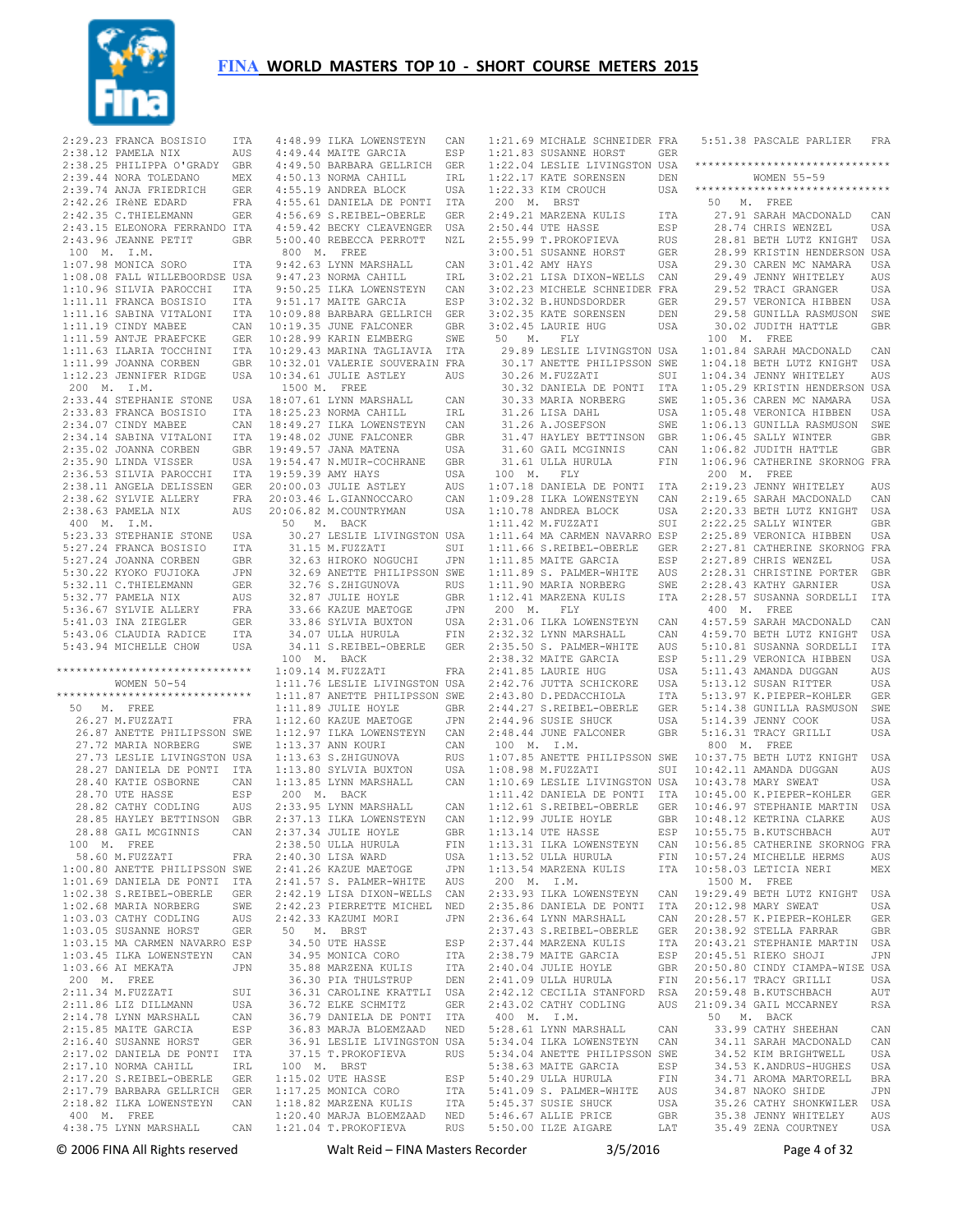

| 35.65 SARA GELD               | <b>BRA</b> | 2:52.78 L.NAGOVITSYNA          | <b>RUS</b> |                       | 5:20.50 N.MARTIN                                                                                          | USA        |
|-------------------------------|------------|--------------------------------|------------|-----------------------|-----------------------------------------------------------------------------------------------------------|------------|
| 100<br>M. BACK                |            | 2:52.80 CINDY CIAMPA-WISE USA  |            |                       | 5:21.68 C. TARANTINO                                                                                      | ITA        |
| 1:12.89 CATHY SHEEHAN         | CAN        | 2:52.87 MICHELLE HERMS         | AUS        |                       | 5:23.50 JACKI HIRSTY                                                                                      | USA        |
| 1:14.38 K.ANDRUS-HUGHES       | USA        | 2:53.28 TRACI GRANGER          | USA        |                       | 5:26.56 AUDREY COOPER                                                                                     | <b>GBR</b> |
|                               |            |                                |            |                       |                                                                                                           |            |
| 1:15.04 ZENA COURTNEY         | USA        | 2:57.28 RENATE CHRIST          | GER        |                       | 5:28.50 JEANNE LAPPIN                                                                                     | USA        |
| 1:15.36 BONNIE BILICH         | USA        | 3:02.98 K.PIEPER-KOHLER        | GER        |                       | 5:29.99 S.LOFTUS-CHARLEY                                                                                  | USA        |
| 1:15.86 JUDITH HATTLE         | GBR        | 3:04.09 KIM FOSTER             | RSA        |                       | 5:32.21 DARCY LAFOUNTAIN                                                                                  | USA        |
| 1:16.36 NAOKO SHIDE           |            | 3:05.59 SUSAN INGRAHAM         |            |                       | 5:32.33 CATHY MERRITT                                                                                     |            |
|                               | JPN        |                                | USA        |                       |                                                                                                           | CAN        |
| 1:17.99 H.KULA-PRZEZWANSK GBR |            | 100<br>M <sub>z</sub><br>I.M.  |            | 800<br>M <sub>z</sub> | FREE                                                                                                      |            |
| 1:18.12 K.PIEPER-KOHLER       | <b>GER</b> | 1:11.95 SARAH MACDONALD        | CAN        |                       | 10:44.11 CHRISTIE CIRAULO                                                                                 | USA        |
| 1:18.85 E.FEZARD              | FRA        | 1:13.62 JENNY WHITELEY         | AUS        |                       | 10:47.37 C. TARANTINO                                                                                     | ITA        |
|                               |            |                                |            |                       |                                                                                                           |            |
| 1:19.18 MICHELE OLIVER        | CAN        | 1:13.93 JUDITH HATTLE          | GBR        |                       | 10:48.05 DIANE COETZEE                                                                                    | RSA        |
| 200 M.<br>BACK                |            | 1:15.23 JENNY COOK             | USA        |                       | 10:58.66 AUDREY COOPER                                                                                    | <b>GBR</b> |
| 2:38.05 NAOKO SHIDE           | JPN        | 1:15.53 CHRIS WENZEL           | USA        |                       | 11:02.86 S.LOFTUS-CHARLEY                                                                                 | USA        |
| 2:40.82 CATHY SHEEHAN         | CAN        | 1:16.88 COLETTE CRABBE         | USA        |                       | 11:07.56 LAURA VACA                                                                                       | MEX        |
|                               |            |                                |            |                       |                                                                                                           |            |
| 2:42.42 JUDITH HATTLE         | <b>GBR</b> | 1:17.24 K.ANDRUS-HUGHES        | USA        |                       | 11:26.30 ELEANOR PARSONS                                                                                  | AUS        |
| 2:44.49 K.PIEPER-KOHLER       | GER        | 1:18.20 R.SWICZINSKY-KORD GER  |            |                       | 11:27.50 NATIVIDAD IRAIZOZ ESP                                                                            |            |
| 2:44.62 K.ANDRUS-HUGHES       | USA        | 1:18.21 GUNILLA RASMUSON       | SWE        |                       | 11:29.83 JAYNE BALL                                                                                       | GBR        |
| 2:47.37 ZENA COURTNEY         | USA        | 1:18.42 NAOKO SHIDE            | JPN        |                       | 11:32.43 HEIDI ERNST                                                                                      | USA        |
|                               |            |                                |            |                       |                                                                                                           |            |
| 2:48.02 SUSANNA SORDELLI      | ITA        | 200 M.<br>I.M.                 |            | 1500 M.               | FREE                                                                                                      |            |
| 2:49.85 E.FEZARD              | FRA        | 2:40.49 SARAH MACDONALD        | CAN        |                       | 20:15.16 CHRISTIE CIRAULO                                                                                 | USA        |
| 2:50.03 AROMA MARTORELL       | <b>BRA</b> | 2:42.25 JUDITH HATTLE          | GBR        |                       | 20:37.02 C. TARANTINO                                                                                     | ITA        |
| 2:51.43 H.KULA-PRZEZWANSK GBR |            | 2:42.56 JENNY WHITELEY         | AUS        |                       | 20:50.24 S.LOFTUS-CHARLEY                                                                                 | USA        |
| 50<br>Μ.<br>BRST              |            | 2:44.98 COLETTE CRABBE         |            |                       |                                                                                                           | GBR        |
|                               |            |                                | USA        |                       | 20:53.11 AUDREY COOPER                                                                                    |            |
| 36.66 JENNY WHITELEY          | AUS        | 2:45.07 JENNY COOK             | USA        |                       | 21:36.98 DARCY LAFOUNTAIN                                                                                 | USA        |
| 37.11 SARAH MACDONALD         | CAN        | 2:47.33 NAOKO SHIDE            | JPN        |                       | 22:08.47 INEKE WEEKERS                                                                                    | NED        |
| 37.71 ALICIA BOSCATTO         | ARG        | 2:49.78 BONNIE BILICH          | USA        |                       | 22:11.97 JUNKO SATO                                                                                       | JPN        |
| 38.12 REISS-ABDULRAHMA        | <b>GER</b> | 2:51.47 JEAN DEGENAAR          | RSA        |                       | 22:13.82 MARTINE VINCENT                                                                                  | FRA        |
|                               |            |                                |            |                       |                                                                                                           |            |
| 38.16 SETSUKO MATSUI          | JPN        | 2:51.49 RIEKO SHOJI            | JPN        |                       | 22:32.58 DIANE SPENCE                                                                                     | USA        |
| 38.65 DAGMAR FRESE            | <b>GER</b> | 2:51.96 HARUMI SUGINUMA        | JPN        |                       | 22:38.47 CATHERINE RUST                                                                                   | USA        |
| 38.86 CHRIS WENZEL            | USA        | 400 M.<br>I.M.                 |            | 50                    | M. BACK                                                                                                   |            |
| 38.95 JENNY COOK              | USA        | 5:45.54 NAOKO SHIDE            | JPN        |                       | 33.33 LAURA VAL                                                                                           | USA        |
|                               |            |                                |            |                       |                                                                                                           |            |
| 39.05 TOMOKO OKADA            | JPN        | 5:45.92 JUDITH HATTLE          | GBR        |                       | 35.60 DIANE COETZEE                                                                                       | <b>RSA</b> |
| 39.06 TORILL BERGESEN         | <b>NOR</b> | 5:48.86 JENNY WHITELEY         | AUS        |                       | 35.84 LEIGH RODGERS                                                                                       | AUS        |
| 100 M.<br><b>BRST</b>         |            | 5:54.95 COLETTE CRABBE         | USA        |                       | 36.76 BéNéDICTE DUPREZ                                                                                    | FRA        |
| 1:21.15 SARAH MACDONALD       | CAN        | 5:57.20 RIEKO SHOJI            | JPN        |                       | 37.01 BARBARA CHURCH                                                                                      | USA        |
|                               |            |                                |            |                       |                                                                                                           |            |
| 1:22.38 JENNY WHITELEY        | AUS        | 6:00.22 JENNY COOK             | USA        |                       | 37.40 RUMIKO MIYANO                                                                                       | JPN        |
| 1:23.60 JENNY COOK            | USA        | 6:01.79 SUSANNA SORDELLI       | ITA        |                       | 37.86 C. TARANTINO                                                                                        | ITA        |
| 1:23.79 JUDITH HATTLE         | GBR        | 6:04.48 C.GROOT-HEDLIN         | USA        |                       | 37.91 CARLA YOUNG                                                                                         | CAN        |
| 1:24.27 ALICIA BOSCATTO       | ARG        | 6:04.75 CINDY CIAMPA-WISE USA  |            |                       | 38.17 KIRKPATRICK-RENO                                                                                    | USA        |
|                               |            |                                |            |                       |                                                                                                           |            |
|                               |            |                                |            |                       |                                                                                                           |            |
| 1:24.51 TOMOKO OKADA          | JPN        | 6:05.04 ESTHER ISEPPI          | GBR        |                       | 38.19 K.TUNNICLIFFE                                                                                       | <b>GBR</b> |
| 1:25.20 KAREN MAREB           | USA        |                                |            | 100 M.                | <b>BACK</b>                                                                                               |            |
| 1:25.38 RENE STARRATT         | CAN        | ****************************** |            |                       | 1:13.49 LAURA VAL                                                                                         | USA        |
|                               |            |                                |            |                       |                                                                                                           |            |
| 1:25.47 CHRIS WENZEL          | USA        | WOMEN $60 - 64$                |            |                       | 1:17.93 DIANE COETZEE                                                                                     | <b>RSA</b> |
| 1:26.56 LOLI BALBUENA         | ESP        | ****************************** |            |                       | 1:17.95 LEIGH RODGERS                                                                                     | AUS        |
| 200 M. BRST                   |            | 50<br>FREE<br>Μ.               |            |                       | $1:22.17$ C. TARANTINO                                                                                    | ITA        |
| 3:00.02 JUDITH HATTLE         | <b>GBR</b> | 29.66 LAURA VAL                | USA        |                       | 1:22.25 BENEDICTE DUPREZ                                                                                  | FRA        |
|                               | ARG        |                                |            |                       | 1:23.38 HEATHER CAMPBELL                                                                                  |            |
| 3:00.46 ALICIA BOSCATTO       |            | 30.64 LYNN MORRISON            | USA        |                       |                                                                                                           | <b>RSA</b> |
| 3:04.56 JENNY COOK            | USA        | 30.71 JACKI HIRSTY             | USA        |                       | 1:23.56 LINDA LARSON                                                                                      | USA        |
| 3:05.57 JENNY WHITELEY        | AUS        | 31.07 LEIGH RODGERS            | AUS        |                       | 1:23.79 CATHY MERRITT                                                                                     | CAN        |
| 3:05.74 AVILA RHODES          | CAN        | 31.12 S.BOZON                  | FRA        |                       | 1:24.52 RUMIKO MIYANO                                                                                     | JPN        |
| 3:06.49 KAREN MAREB           | USA        | 31.48 CATHY MERRITT            | CAN        |                       | 1:25.01 K.NISLEY-BLACK                                                                                    | USA        |
|                               |            |                                |            |                       |                                                                                                           |            |
| 3:06.61 COLETTE CRABBE        | USA        | 31.50 ANGELA ZINGLER           | GER        | 200<br>Μ.             | <b>BACK</b>                                                                                               |            |
| 3:07.59 AMANDA HEATH          | GBR        | 31.63 DIANE COETZEE            | RSA        |                       | 2:40.04 LAURA VAL                                                                                         | USA        |
| 3:08.67 TOMOKO OKADA          | JPN        | 32.03 NANCY KRYKA              | USA        |                       | 2:46.71 DIANE COETZEE                                                                                     | <b>RSA</b> |
| 3:08.68 ANNICK VALIBOUZE      | FRA        | 32.04 SUSAN NEAL               | CAN        |                       | 2:48.22 LEIGH RODGERS                                                                                     | AUS        |
| 50 M. FLY                     |            | 100 M. FREE                    |            |                       | 2:53.41 C.TARANTINO                                                                                       | ITA        |
|                               |            |                                |            |                       |                                                                                                           |            |
| 31.23 SARAH MACDONALD         | CAN        | 1:04.77 LAURA VAL              | USA        |                       | 2:56.40 BENEDICTE DUPREZ FRA                                                                              |            |
| 32.00 TRACI GRANGER USA       |            | 1:08.13 DIANE COETZEE          | RSA        |                       | 2:59.23 N.MARTIN                                                                                          | USA        |
| 32.19 JUDITH HATTLE           | GBR        | 1:08.19 LYNN MORRISON          | USA        |                       | 2:59.28 LINDA LARSON                                                                                      | USA        |
| 32.59 JENNY WHITELEY          | AUS        | 1:09.29 CATHY MERRITT          | CAN        |                       | 3:00.66 ANDRA JAUNZEME                                                                                    | USA        |
| 32.72 HARUMI SUGINUMA         | JPN        | 1:11.04 NANCY KRYKA            |            |                       | 3:02.00 S.LOFTUS-CHARLEY                                                                                  | USA        |
|                               |            |                                | USA        |                       |                                                                                                           |            |
| 32.73 KRISTIN HENDERSON USA   |            | 1:11.04 PEGGY MCDONNELL        | USA        |                       | 3:02.01 JEANNE LAPPIN                                                                                     | USA        |
| 32.86 VERONICA HIBBEN         | USA        | 1:11.13 SUSAN NEAL             | CAN        | 50 M. BRST            |                                                                                                           |            |
| 33.22 BETH LUTZ KNIGHT USA    |            | 1:11.42 JACKI HIRSTY           | USA        |                       | 40.08 SALLY SHIELDS                                                                                       | GBR        |
| 33.26 CHRISTINE PORTER GBR    |            | 1:11.85 ELEANOR PARSONS        | AUS        |                       | 40.85 IRINA SHANGINA                                                                                      | RUS        |
|                               |            |                                |            |                       | 40.99 PEGGY MCDONNELL                                                                                     |            |
| 33.44 CHANTAL ROCHAT          | SUI        | 1:12.39 JUNKO SATO             | JPN        |                       |                                                                                                           | USA        |
| 100 M. FLY                    |            | 200 M. FREE                    |            |                       | 41.08 KEIKO IKEDA                                                                                         | JPN        |
| 1:11.21 JUDITH HATTLE         | GBR        | 2:26.94 DIANE COETZEE          | RSA        |                       |                                                                                                           |            |
| 1:12.68 TRACI GRANGER         | USA        | 2:27.05 LAURA VAL              | USA        |                       |                                                                                                           |            |
| 1:13.59 JENNY WHITELEY        | AUS        | 2:34.75 CATHY MERRITT          | CAN        |                       |                                                                                                           |            |
|                               |            |                                |            |                       | 41.15 CATHY MERRITT LAN 41.32 NICOLE BRANCHAUD CAN 41.65 KRISSY MACCURDY USA<br>41.65 KRISSY MACCURDY USA |            |
| 1:17.33 COLETTE CRABBE        | USA        | 2:34.77 CHRISTIE CIRAULO USA   |            |                       | 41.75 JANE CHARUBA                                                                                        | AUS        |
| 1:17.55 MICHELLE HERMS        | AUS        | 2:34.77 HEATHER CAMPBELL RSA   |            |                       | 41.88 N.MACAIRE                                                                                           | FRA        |
| 1:18.39 VERONICA HIBBEN USA   |            | 2:34.87 PEGGY MCDONNELL        | USA        |                       | 41.89 ANDRA JAUNZEME                                                                                      | LAT        |
| 1:18.64 L.NAGOVITSYNA         | RUS        | 2:35.45 C.TARANTINO            | ITA        | 100 M. BRST           |                                                                                                           |            |
|                               |            |                                |            |                       |                                                                                                           |            |
| 1:18.71 KETRINA CLARKE        | AUS        | 2:35.50 S.LOFTUS-CHARLEY USA   |            |                       | 1:29.31 IRINA SHANGINA                                                                                    | RUS        |
| 1:18.96 RENATE CHRIST         | GER        | 2:36.45 JACKI HIRSTY           | USA        |                       | 1:29.39 SALLY SHIELDS                                                                                     | GBR        |
| 1:19.04 RIEKO SHOJI           | JPN        | 2:37.06 AUDREY COOPER          | GBR        |                       | 1:30.20 PEGGY MCDONNELL                                                                                   | USA        |
| 200 M. FLY                    |            | 400 M. FREE                    |            |                       | 1:30.40 ULRIKE URBANIAK                                                                                   | GER        |
| 2:42.04 JUDITH HATTLE GBR     |            | 5:12.25 DIANE COETZEE          | RSA        |                       | 1:31.58 KEIKO IKEDA                                                                                       | JPN        |

| 2:52.78 L.NAGOVITSYNA                                                                                                                                                         | RUS                         |
|-------------------------------------------------------------------------------------------------------------------------------------------------------------------------------|-----------------------------|
| 2:52.80 CINDY CIAMPA-WISE USA                                                                                                                                                 |                             |
|                                                                                                                                                                               | AUS                         |
|                                                                                                                                                                               |                             |
|                                                                                                                                                                               | USA                         |
|                                                                                                                                                                               | GER                         |
|                                                                                                                                                                               | GER                         |
| 2:52.87 MICHELLE HERMS<br>2:53.28 TRACI GRANGER<br>2:57.28 RENATE CHRIST<br>3:02.98 K.PIEPER-KOHLER<br>202.98 K.PIEPER-KOHLER                                                 |                             |
| 3:04.09 KIM FOSTER                                                                                                                                                            | <b>RSA</b>                  |
| 3:05.59 SUSAN INGRAHAM                                                                                                                                                        | USA                         |
| 100 M. I.M.                                                                                                                                                                   |                             |
| 1:11.95 SARAH MACDONALD<br>1:13.62 JENNY WHITELEY<br>1:13.93 JUDITH HATTLE<br>1:15.23 JENNY COOK                                                                              | CAN                         |
|                                                                                                                                                                               |                             |
|                                                                                                                                                                               | AUS                         |
|                                                                                                                                                                               | GBR                         |
| 1:15.23 JENNY COOK                                                                                                                                                            | USA                         |
| 1:15.53 CHRIS WENZEL                                                                                                                                                          | USA                         |
|                                                                                                                                                                               |                             |
| 1:16.88 COLETTE CRABBE                                                                                                                                                        | USA                         |
| 1:17.24 K.ANDRUS-HUGHES USA<br>1:18.20 R.SWICZINSKY-KORD GER                                                                                                                  |                             |
|                                                                                                                                                                               |                             |
| 1:18.21 GUNILLA RASMUSON                                                                                                                                                      | SWE                         |
|                                                                                                                                                                               |                             |
| 1:18.42 NAOKO SHIDE                                                                                                                                                           | JPN                         |
| 200 M. I.M.                                                                                                                                                                   |                             |
|                                                                                                                                                                               | CAN                         |
| 2:40.49 SARAH MACDONALD<br>2:42.25 JUDITH HATTLE<br>2:42.25 JUDITH HATTLE                                                                                                     | GBR                         |
|                                                                                                                                                                               |                             |
| 2:42.56 JENNY WHITELEY                                                                                                                                                        | AUS                         |
| 2:44.98 COLETTE CRABBE                                                                                                                                                        | USA                         |
| 2:45.07 JENNY COOK                                                                                                                                                            | USA                         |
| 2:47.33 NAOKO SHIDE<br>2:49.78 BONNIE BILICH                                                                                                                                  | JPN                         |
|                                                                                                                                                                               | USA                         |
|                                                                                                                                                                               |                             |
|                                                                                                                                                                               | RSA                         |
| 2:51.47 JEAN DEGENAAR<br>2:51.49 RIEKO SHOJI                                                                                                                                  | $\mathtt{JPN}$              |
| 2:51.96 HARUMI SUGINUMA                                                                                                                                                       | JPN                         |
|                                                                                                                                                                               |                             |
| 400 M. I.M.                                                                                                                                                                   |                             |
| 5:45.54 NAOKO SHIDE<br>5:45.92 JUDITH HATTLE                                                                                                                                  | JPN                         |
|                                                                                                                                                                               | GBR                         |
| 5:48.86 JENNY WHITELEY                                                                                                                                                        | AUS                         |
| 5:54.95 COLETTE CRABBE                                                                                                                                                        | USA                         |
| 5:54.53 CODD----<br>5:57.20 RIEKO SHOJI<br>------- COOK                                                                                                                       |                             |
|                                                                                                                                                                               | <b>JPN</b>                  |
| 6:00.22 JENNY COOK                                                                                                                                                            | USA                         |
| 6:01.79 SUSANNA SORDELLI ITA<br>6:04.48 C.GROOT-HEDLIN USA                                                                                                                    |                             |
|                                                                                                                                                                               |                             |
| 6:04.75 CINDY CIAMPA-WISE USA                                                                                                                                                 |                             |
|                                                                                                                                                                               |                             |
|                                                                                                                                                                               |                             |
| 6:05.04 ESTHER ISEPPI                                                                                                                                                         | GBR                         |
|                                                                                                                                                                               |                             |
| ******************************                                                                                                                                                |                             |
|                                                                                                                                                                               |                             |
| WOMEN 60-64                                                                                                                                                                   |                             |
| ******************************                                                                                                                                                |                             |
| 50 M. FREE                                                                                                                                                                    |                             |
| 29.66 LAURA VAL                                                                                                                                                               | USA                         |
|                                                                                                                                                                               | USA                         |
| 30.64 LYNN MORRISON                                                                                                                                                           |                             |
|                                                                                                                                                                               | USA                         |
|                                                                                                                                                                               | AUS                         |
| 30.71 JACKI HIRSTY<br>31.07 LEIGH RODGERS<br>31.12 S.BOZON                                                                                                                    | FRA                         |
| 31.48 CATHY MERRITT                                                                                                                                                           | CAN                         |
|                                                                                                                                                                               |                             |
|                                                                                                                                                                               | GER                         |
|                                                                                                                                                                               | RSA                         |
| 31.50 ANGELA ZINGLER<br>31.63 DIANE COETZEE<br>32.03 NANCY KRYKA                                                                                                              | USA                         |
| 32.04 SUSAN NEAL                                                                                                                                                              | CAN                         |
|                                                                                                                                                                               |                             |
| 100 M. FREE                                                                                                                                                                   |                             |
|                                                                                                                                                                               | USA                         |
| 1:04.77 LAURA VAL<br>1:08.13 DIANE COETZEE                                                                                                                                    | RSA                         |
| 1:08.19 LYNN MORRISON                                                                                                                                                         | USA                         |
| 1:09.29 CATHY MERRITT                                                                                                                                                         | CAN                         |
|                                                                                                                                                                               |                             |
| $1:11.04$ NANCY KRYKA                                                                                                                                                         | USA                         |
|                                                                                                                                                                               | USA                         |
| 1:11.04 PEGGY MCDONNELL<br>1:11.13 SUSAN NEAL                                                                                                                                 | CAN                         |
| 1:11.42 JACKI HIRSTY                                                                                                                                                          | USA                         |
|                                                                                                                                                                               |                             |
| 1:11.85 ELEANOR PARSONS                                                                                                                                                       | $\mathop{\rm AUS}\nolimits$ |
| 1:12.39 JUNKO SATO                                                                                                                                                            | JPN                         |
| 200 M. FREE                                                                                                                                                                   |                             |
|                                                                                                                                                                               | RSA                         |
|                                                                                                                                                                               | USA                         |
| 2:26.94 DIANE COETZEE<br>2:27.05 LAURA VAL                                                                                                                                    |                             |
|                                                                                                                                                                               | CAN                         |
|                                                                                                                                                                               | USA                         |
|                                                                                                                                                                               | RSA                         |
|                                                                                                                                                                               | USA                         |
| 2:27.05 LAUKA VAL<br>2:34.75 CATHY MERRITT<br>2:34.77 CHRISTIE CIRAULO<br>2:34.87 HEATHER CAMPBELL<br>2:34.87 PEGGY MCDONNELL<br>34.87 PEGGY MCDONNELL<br>2:35.45 C.TARANTINO | ITA                         |
|                                                                                                                                                                               |                             |
| 2:35.50 S.LOFTUS-CHARLEY USA                                                                                                                                                  |                             |
| 2:36.45 JACKI HIRSTY                                                                                                                                                          | USA                         |
| 2:37.06 AUDREY COOPER                                                                                                                                                         | GBR                         |
| $400$ $\,$ M. $\,$ FREE<br>5:12.25 DIANE COETZEE                                                                                                                              |                             |

| 5:20.50 N.MARTIN                                                                                                   | USA         |
|--------------------------------------------------------------------------------------------------------------------|-------------|
|                                                                                                                    |             |
|                                                                                                                    | ITA         |
| 5:21.68 C.TARANTINO<br>5:23.50 JACKI HIRSTY                                                                        | USA         |
|                                                                                                                    |             |
| 5:26.56 AUDREY COOPER<br>5:28.50 JEANNE LAPPIN<br>5:28.50 JEANNE LAPPIN<br>5:29 99 0 10000                         | GBR         |
|                                                                                                                    | USA         |
|                                                                                                                    |             |
| 5:29.99 S.LOFTUS-CHARLEY                                                                                           | USA         |
| 5:32.21 DARCY LAFOUNTAIN                                                                                           | USA         |
|                                                                                                                    |             |
| 5:32.33 CATHY MERRITT                                                                                              | CAN         |
| 800 M. FREE                                                                                                        |             |
| 10:44.11 CHRISTIE CIRAULO                                                                                          |             |
|                                                                                                                    | USA         |
|                                                                                                                    | ITA         |
| 10:47.37 C.TARANTINO<br>10:48.05 DIANE COETZEE                                                                     | <b>RSA</b>  |
|                                                                                                                    |             |
| 10:58.66 AUDREY COOPER                                                                                             | GBR         |
|                                                                                                                    | USA         |
| 11:02.86 S.LOFTUS-CHARLEY<br>11:07.56 LAURA VACA                                                                   |             |
|                                                                                                                    | MEX         |
| 11:26.30 ELEANOR PARSONS                                                                                           | AUS         |
|                                                                                                                    |             |
| 11:27.50 NATIVIDAD IRAIZOZ ESP                                                                                     |             |
| 11:29.83 JAYNE BALL                                                                                                | <b>GBR</b>  |
|                                                                                                                    |             |
| 11:32.43 HEIDI ERNST                                                                                               | USA         |
| 1500 M. FREE                                                                                                       |             |
|                                                                                                                    |             |
| 20:15.16 CHRISTIE CIRAULO                                                                                          | USA         |
| 20:37.02 C.TARANTINO                                                                                               | ITA         |
|                                                                                                                    |             |
| 20:50.24 S.LOFTUS-CHARLEY USA                                                                                      |             |
| 20:53.11 AUDREY COOPER                                                                                             | GBR         |
|                                                                                                                    |             |
|                                                                                                                    | USA         |
|                                                                                                                    | NED         |
| 21:36.98 DARCY LAFOUNTAIN<br>22:08.47 INEKE WEEKERS<br>22:11.97 JUNKO SATO                                         |             |
|                                                                                                                    | JPN         |
|                                                                                                                    | FRA         |
| 22:13.82 MARTINE VINCENT<br>22:32.58 DIANE SPENCE                                                                  |             |
|                                                                                                                    | USA         |
| 22:38.47 CATHERINE RUST                                                                                            | USA         |
| 50 M. BACK                                                                                                         |             |
|                                                                                                                    |             |
| 33.33 LAURA VAL                                                                                                    | USA         |
|                                                                                                                    | RSA         |
| 35.60 DIANE COETZEE<br>35.84 LEIGH RODGERS                                                                         |             |
| 35.84 LEIGH RODGERS<br>36.76 BéNéDICTE DUPREZ<br>37.01 BARBARA CHURCH                                              | AUS         |
|                                                                                                                    | FRA         |
|                                                                                                                    |             |
|                                                                                                                    | USA         |
|                                                                                                                    | JPN         |
|                                                                                                                    | ITA         |
|                                                                                                                    |             |
|                                                                                                                    | CAN         |
| 37.40 RUMIKO MIYANO<br>37.86 C.TARANTINO<br>37.91 CARLA YOUNG<br>38.17 KIRKPATRICK-RENO                            | USA         |
| 38.19 K.TUNNICLIFFE                                                                                                | GBR         |
|                                                                                                                    |             |
| 100 M. BACK                                                                                                        |             |
| 1:13.49 LAURA VAL                                                                                                  | USA         |
| 1:17.93 DIANE COETZEE                                                                                              |             |
|                                                                                                                    | RSA         |
| 1:17.95 LEIGH RODGERS<br>1:22.17 C.TARANTINO                                                                       | AUS         |
|                                                                                                                    | ITA         |
|                                                                                                                    |             |
| 1:22.25 BENEDICTE DUPREZ                                                                                           | FRA         |
|                                                                                                                    |             |
|                                                                                                                    |             |
|                                                                                                                    |             |
|                                                                                                                    |             |
|                                                                                                                    |             |
| 1:23.38 HEATHER CAMPBELL RSA<br>1:23.56 LINDA LARSON USA<br>1:23.79 CATHY MERRITT CAN<br>1:24.52 RUMIKO MIYANO JPN |             |
| 1:25.01 K.NISLEY-BLACK                                                                                             | USA         |
| 200 M. BACK                                                                                                        |             |
|                                                                                                                    |             |
| 2:40.04 LAURA VAL<br>2:46.71 DIANE COETZEE                                                                         |             |
|                                                                                                                    | USA         |
|                                                                                                                    | <b>RSA</b>  |
| 2:48.22 LEIGH RODGERS                                                                                              |             |
| 2:53.41 C.TARANTINO                                                                                                | AUS         |
| 2:56.40 BENEDICTE DUPREZ                                                                                           | ITA         |
|                                                                                                                    |             |
|                                                                                                                    | FRA         |
|                                                                                                                    | USA         |
|                                                                                                                    |             |
|                                                                                                                    | USA         |
|                                                                                                                    | USA         |
| 2:59.23 N.MARTIN<br>2:59.28 LINDA LARSON<br>3:00.66 ANDRA JAUNZEME                                                 |             |
| $3:02.00$ S.LOFTUS-CHARLEY                                                                                         | USA         |
| 3:02.01 JEANNE LAPPIN                                                                                              | USA         |
| 50 M. BRST                                                                                                         |             |
|                                                                                                                    |             |
|                                                                                                                    | GBR         |
| 40.08 SALLY SHIELDS<br>40.85 IRINA SHANGINA                                                                        | RUS         |
|                                                                                                                    | USA         |
|                                                                                                                    |             |
| 40.99 PEGGY MCDONNELL<br>41.08 KEIKO IKEDA                                                                         | JPN         |
|                                                                                                                    | CAN         |
| 41.15 CATHY MERRITT                                                                                                |             |
| 41.32 NICOLE BRANCHAUD CAN                                                                                         |             |
| 41.65 KRISSY MACCURDY                                                                                              | USA         |
| 41.75 JANE CHARUBA                                                                                                 | AUS         |
|                                                                                                                    |             |
| 41.88 N.MACAIRE                                                                                                    | ${\rm FRA}$ |
| 41.89 ANDRA JAUNZEME                                                                                               | LAT         |
| 100 M. BRST                                                                                                        |             |
|                                                                                                                    |             |
|                                                                                                                    | RUS         |
| 1:29.31 IRINA SHANGINA<br>1:29.39 SALLY SHIELDS                                                                    | GBR         |
| 1:30.20 PEGGY MCDONNELL                                                                                            | USA         |

 1:30.20 PEGGY MCDONNELL USA 1:30.40 ULRIKE URBANIAK GER 1:31.58 KEIKO IKEDA JPN 6:37.46 KAREN BIERWERT USA 6:42.00 IRINA SHANGINA RUS 1:32.54 ELENA KOLYADINA RUS<br>1:32.65 JANE CHARUBA AUS  $1:32.65$  JANE CHARUBA 1:33.01 FRANCES PENWARDEN GBR 1:33.41 CATHY MERRITT CAN 200 M. BRST 3:10.69 IRINA SHANGINA RUS<br>3:17.33 AUDREY COOPER GBR 3:17.33 AUDREY COOPER 3:19.97 NICOLE BRANCHAUD CAN<br>3:20.11 KAREN BIERWERT USA 3:20.11 KAREN BIERWERT 3:21.27 FRANCES PENWARDEN GBR 3:21.88 PEGGY MCDONNELL USA 3:22.44 INEKE WEEKERS NED 3:24.67 N.MACAIRE FRA 3:25.19 NIKKI HOLBROOK USA 3:25.60 MARGOT MILNE AUS 50 M. FLY 32.84 LEIGH RODGERS AUS 33.22 LAURA VAL USA 33.73 CHRISTIE CIRAULO USA 34.32 ANGELA ZINGLER GER 35.48 JEANNE LAPPIN USA 35.79 PEGGY MCDONNELL USA<br>35.91 JACKI HIRSTY USA 35.91 JACKI HIRSTY 35.97 MARIA RHODIN SWE 36.39 IRINA SHANGINA RUS 36.51 NANCY KRYKA USA 100 M. FLY 1:12.87 LAURA VAL USA 1:13.58 LEIGH RODGERS AUS 1:17.07 JEANNE LAPPIN USA 1:20.32 CHRISTIE CIRAULO USA 1:20.70 LAURA VACA MEX<br>1:22.03 KYOKO SHIMOYAMA JPN 1:22.03 KYOKO SHIMOYAMA 1:25.04 S.LOFTUS-CHARLEY USA 1:25.45 M.NEUMEISTER GER 1:25.52 JUNKO SATO JPN 1:27.23 YURI SUETSUGU JPN 200 M. FLY 2:52.43 JEANNE LAPPIN USA 3:04.33 LAURA VACA MEX 3:04.81 N.MARTIN USA 3:05.74 CHRISTIE CIRAULO USA 3:06.89 ANDRA JAUNZEME USA 3:11.04 JUNKO SATO JPN 3:13.53 FRANCES PENWARDEN GBR 3:22.74 NANCY JOHNSTON USA 3:27.79 YOSHIMI NONOSHITA JPN 3:31.53 PAM MUNDAY AUS 100 M. I.M. 1:16.69 LEIGH RODGERS AUS 1:17.20 LAURA VAL USA 1:20.45 JEANNE LAPPIN USA 1:20.85 CATHY MERRITT CAN 1:21.70 PEGGY MCDONNELL USA 1:22.49 IRINA SHANGINA RUS 1:22.52 KYOKO SHIMOYAMA JPN 1:22.79 ANDRA JAUNZEME LAT 1:23.56 DANIELLE OGIER USA 1:24.79 NANCY KRYKA USA 200 M. I.M. 2:48.31 LEIGH RODGERS AUS 2:53.28 JEANNE LAPPIN USA 2:58.82 PEGGY MCDONNELL USA 2:59.13 ANDRA JAUNZEME USA 2:59.88 CATHY MERRITT CAN 3:00.52 AUDREY COOPER GBR 3:02.39 S.LOFTUS-CHARLEY USA 3:03.37 NATIVIDAD IRAIZOZ ESP 3:06.12 NANCY KRYKA USA 3:06.26 KYOKO SHIMOYAMA JPN 400 M. I.M. 6:10.75 JEANNE LAPPIN USA 6:10.88 LAURA VACA MEX 6:13.25 AUDREY COOPER GBR 6:15.98 S.LOFTUS-CHARLEY USA 6:18.65 N.MARTIN USA 6:24.96 PEGGY MCDONNELL USA 6:33.36 JUNKO SATO JPN 6:43.43 INEKE WEEKERS NED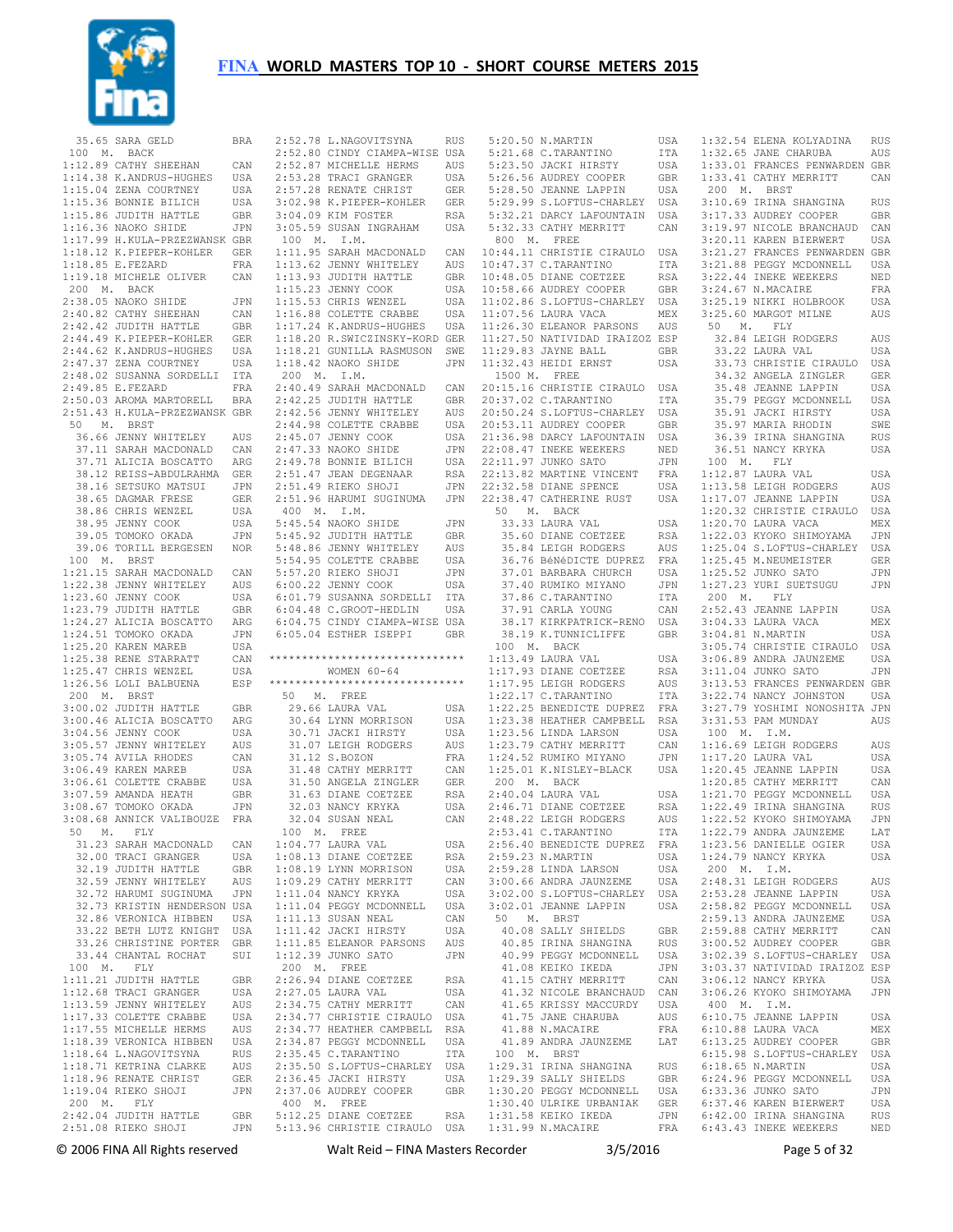

 \*\*\*\*\*\*\*\*\*\*\*\*\*\*\*\*\*\*\*\*\*\*\*\*\*\*\*\*\*\* 1:18.02 CECILIA MCCLOSKEY USA 3:41.45 S.MORCHE-BLOCH GER WOMEN 65-69 \*\*\*\*\*\*\*\*\*\*\*\*\*\*\*\*\*\*\*\*\*\*\*\*\*\*\*\*\*\* 50 M. FREE 30.79 CHARLOTTE DAVIS USA 31.76 JANETTE JEFFREY AUS 31.89 SANDERINA KRUGER RSA 32.08 CONNY BOER-BUYS NED 33.06 BITTE AXLING SWE 33.47 RACHEL BARTON GBR 33.67 DIANN UUSTAL USA 34.03 RUTH SHAPS USA 34.19 MARGARETA RAINER SWE 34.26 TRACY CLARKSON AUS 100 M. FREE 1:06.90 CHARLOTTE DAVIS USA 1:08.25 SANDERINA KRUGER RSA 1:11.35 CONNY BOER-BUYS NED 1:14.20 HELLA VERSFELD CAN 1:14.24 AKIKO IWAMIZU JPN 1:14.45 RACHEL BARTON GBR 1:14.56 FRAN HARE USA 1:14.62 DIANN UUSTAL USA 1:14.83 MARGARETA RAINER SWE 1:16.58 SYLVIE LEGRUX FRA 200 M. FREE 2:29.35 CHARLOTTE DAVIS USA 2:38.81 SANDERINA KRUGER RSA 2:40.57 CONNY BOER-BUYS NED 2:43.30 HELLA VERSFELD CAN 2:45.83 CHRISTIE HAYES USA 2:48.14 FRAN HARE USA 2:48.79 NOBUKO SATA JPN 2:49.67 MARGARETA RAINER SWE 2:51.36 JANETTE JEFFREY AUS 2:51.54 ELEANOR PINFOLD NZL 400 M. FREE 5:23.19 CHARLOTTE DAVIS USA 5:42.41 JANETTE JEFFREY AUS 5:50.28 HELLA VERSFELD CAN 5:55.15 MARGARETA RAINER SWE 5:56.63 CONNY BOER-BUYS NED 5:56.77 BARBARA DUNBAR USA 5:57.95 TRACY CLARKSON AUS 5:59.28 ELEANOR PINFOLD NZL 6:04.73 MARCIA BARRY USA 6:07.33 RACHEL BARTON GBR 800 M. FREE 11:09.87 CHARLOTTE DAVIS USA 12:02.43 BARBARA DUNBAR USA 12:06.45 TRACY CLARKSON AUS 12:13.97 HELLA VERSFELD CAN 12:14.31 MARCIA BARRY USA 12:16.18 MARGARETA RAINER SWE 12:27.19 LILIA VACA MEX 12:30.80 ELEANOR PINFOLD NZL 12:39.46 VALENTINA LUKINA RUS 12:46.08 LINDA SHOENBERGER USA 1500 M. FREE 22:40.43 BARBARA DUNBAR USA 22:56.72 CHRISTIE HAYES USA 23:15.65 HELLA VERSFELD CAN 23:45.56 ELEANOR PINFOLD NZL  $23 \cdot 48$  06 RUTH SHAPS USA 23:57.07 SANDRA VINCENT GBR 24:30.19 A.MARIA FERREIRA POR 24:46.64 CAROLYN LYMAN USA 24:54.09 MARGARET BAKISH CAN 25:07.71 JANET WOOD GBR 50 M. BACK 36.84 CECILIA MCCLOSKEY USA 37.97 JANETTE JEFFREY AUS 38.07 RACHEL BARTON GBR 38.73 DIANN UUSTAL USA 39.21 BITTE AXLING SWE 40.82 LILIA VACA MEX 41.12 SANDERINA KRUGER RSA 41.19 KEIKO MURAMOTO JPN 41.37 HELLA VERSFELD CAN

 100 M. BACK 1:25.33 DIANN UUSTAL USA 1:25.43 HELLA VERSFELD CAN 1:27.26 TAKAKO NAKAMORI JPN 1:29.25 ANKE KLATT GER<br>1:29.91 RACHEL BARTON GBR 1:29.91 RACHEL BARTON 1:30.10 LILIA VACA MEX<br>1:31.96 N.MIKHAYLOVA RUS  $1:31.96$  N.MIKHAYLOVA 1:32.01 BARBARA LANG ITA 1:32.24 RUTH SHAPS USA 200 M. BACK 2:50.10 CECILIA MCCLOSKEY USA 3:06.59 TAKAKO NAKAMORI JPN 3:07.83 HELLA VERSFELD CAN 3:08.59 ANKE KLATT GER 3:16.36 LILIA VACA MEX 3:18.20 IRENE NESTOR SUI 3:18.66 TRACY CLARKSON AUS 3:18.67 PATRICIA REYNOLDS GBR 3:18.94 BARBARA LANG ITA 3:21.80 CAROLYN LYMAN USA 50 M. BRST 43.21 BITTE AXLING SWE 43.64 KAYAKO HIROSE JPN 43.87 JANETTE JEFFREY AUS 44.00 BRIGITTE MERTEN GER 44.05 TOTH CSANADINE HUN 44.37 SHIZUKA HATTORI JPN 44.60 DANA BROWN USA 44.67 ROSA SEGARRA ESP 44.68 JANET GETTLING USA 45.09 FUMIKO NAGUMO JPN 100 M. BRST 1:32.64 JANETTE JEFFREY AUS 1:37.06 KAYAKO HIROSE JPN 1:37.70 MACHIKO OGATA JPN 1:38.10 ROSA SEGARRA ESP 1:38.28 JANOSNE CSANADI HUN 1:38.62 KEIKO TSUJI JPN 1:39.89 JANET GETTLING USA 1:39.95 DANA BROWN USA 1:40.58 CHRISTA SIMMEN GER 1:40.63 MARGARETA RAINER SWE 200 M. BRST 3:10.75 JANETTE JEFFREY AUS 3:32.79 MARGOT PETTIJOHN USA 3:33.50 TOTH CSANADINE HUN 3:33.79 DANA BROWN USA 3:36.27 KAYAKO HIROSE JPN 3:36.81 BEA SWIJNENBERG NED 3:38.19 MICHIKO MOTEGI JPN 3:38.61 MARGARETA RAINER SWE 3:39.08 SUMIYO KURIMOTO JPN 3:40.76 L.PORUBAYKO RUS 50 M. FLY 33.82 CHARLOTTE DAVIS USA 35.98 SUMIKO KOBAYASHI JPN 36.79 SYLVIE LEGRUX FRA 37.41 BRIGITTE MERTEN GER 37.54 BITTE AXLING SWE 37.78 MARILYN EARP AUS 37.84 A SUSAN TYLER USA 37.93 DANA BROWN USA 38.02 RACHEL BARTON GBR 38.26 YUMIKO YAMAZAKI JPN 100 M. FLY 1:18.80 CHARLOTTE DAVIS USA 1:27.54 KIRA MAKAROVA RUS 1:27.59 BRIGITTE MERTEN GER 1:27.92 SUMIKO KOBAYASHI JPN 1:28.14 SYLVIE LEGRUX FRA 1:31.35 YUMIKO YAMAZAKI JPN 1:31.54 BARBARA DUNBAR USA 1:31.89 DANA BROWN USA 1:34.14 KOTOE MATSUMOTO JPN 1:34.85 JOANNE MENARD USA 200 M. FLY 3:30.53 BARBARA DUNBAR USA 3:31.67 SUMIKO KOBAYASHI JPN

 41.62 SYLVIE LEGRUX FRA 3:38.54 KOTOE MATSUMOTO JPN 6:19.60 HEATHER MORGAN AUS 1:44.45 MARGIT OHLSSON SWE 3:39.67 SUMIYO KURIMOTO 3:42.99 MARGOT PETTIJOHN USA 3:44.82 TRACY CLARKSON AUS 3:45.56 PATRICIA JACKSON GBR 3:45.69 MARGARET BAKISH CAN 3:45.82 SALLY GUTHRIE USA 100 M. I.M. 1:19.10 CHARLOTTE DAVIS USA 1:22.02 CECILIA MCCLOSKEY USA 13:07.66 M.CHRISTENSEN USA 13:09.33 RITSUKO SUGIMURA JPN 1:25.65 YOSHIKO KADOSAKA JPN 1:26.00 BRIGITTE MERTEN GER  $1:28.65$  NOBUKO SATA  $1:28.90$  SYLVIE LEGRUX 1:29.02 BITTE AXLING SWE 1:29.75 TAKAKO NAKAMORI JPN 14:14.30 KATSUE NOMURA JPN 1:29.89 MARGARETA RAINER SWE 1:30.23 ROSA SEGARRA ESP 14:15.14 UTE HOLE GER 14:16.98 MARGARET FITTOCK AUS 200 M. I.M. 2:53.33 CHARLOTTE DAVIS USA 24:57.45 M.CHRISTENSEN USA 2:57.68 CECILIA MCCLOSKEY USA 3:09.17 KIRA MAKAROVA RUS 25:26.53 E.KETELSEN DEN 26:36.93 KATSUE NOMURA JPN 3:13.93 SYLVIE LEGRUX FRA 3:17.48 SUMIYO KURIMOTO 3:19.40 KOTOE MATSUMOTO JPN 27:05.77 KEIKO NAKAO JPN<br>3:24.76 MARGOT PETTIJOHN USA 27:46.47 KATSUKO EGAWA JPN 3:25.66 JANOSNE CSANADI HUN 3:26.05 ROSA SEGARRA ESP 3:26.16 CHRISTIE HAYES USA 28:21.09 BERYL ALTABAS ESP 400 M. I.M. 6:28.11 CHARLOTTE DAVIS USA 7:00.06 BARBARA DUNBAR USA 7:06.70 SYLVIE LEGRUX FRA 7:08.79 SUMIYO KURIMOTO JPN 7:11.60 TRACY CLARKSON AUS 7:12.21 MARGOT PETTIJOHN USA 7:12.92 KOTOE MATSUMOTO JPN 7:19.33 JANET GETTLING USA 7:19.90 DANA BROWN USA 7:20.06 M.JANNEKEYN FRA \*\*\*\*\*\*\*\*\*\*\*\*\*\*\*\*\*\*\*\*\*\*\*\*\*\*\*\*\*\* 1:22.15 MARGIT OHLSSON SWE WOMEN 70-74 \*\*\*\*\*\*\*\*\*\*\*\*\*\*\*\*\*\*\*\*\*\*\*\*\*\*\*\*\*\* 50 M. FREE 34.58 IKUKO OKADO JPN<br>34.05 M\*\*\*\*\* 34.85 MARGIT OHLSSON SWE 34.87 CLARY MUNNS AUS 34.87 CLARY MUNNS AUS<br>35.20 JUDY WILSON GBR 35.88 V.DICKINSON USA 35.92 JEAN HOWARD-JONES GBR 36.96 RENATA BASTEK POL<br>37.06 E.KETELSEN DEN 37.06 E.KETELSEN 37.20 GEORGINA LOPEZ CAN 37.31 HEATHER MORGAN AUS 100 M. FREE 1:16.54 JUDY WILSON GBR<br>1:19.05 E.KETELSEN DEN  $1:19.05$  E.KETELSEN 1:23.09 NOBUKO YASUDA JPN 1:23.26 RENATA BASTEK POL 1:23.39 FUSAKO ONO JPN 1:23.42 HEATHER MORGAN AUS 1:23.67 JEAN HOWARD-JONES GBR 1:24.76 ELAINE BLOWER GBR 1:24.84 M.CHRISTENSEN USA 1:25.02 RITSUKO SUGIMURA JPN 200 M. FREE 2:58.96 KATHY SLIFER USA 2:59.74 JUDY WILSON GBR 2:59.94 HEATHER MORGAN AUS<br>3:03.08 M.CHRISTENSEN USA 3:03.08 M.CHRISTENSEN 3:04.18 RITSUKO SUGIMURA JPN 3:04.10 .....<br>3:05.02 FUSAKO ONO JPN<br>3·09.15 ANN BANCROFT USA 3:09.15 ANN BANCROFT USA<br>
3:10.14 NORIKO YOSHIDA JPN<br>
3:10.49 JEAN HOWARD-JONES GBR<br>
3:10.94 KAZUKO ITO JPN<br>
400 M. FREE 6:08.25 KATHY SLIFER USA 6:19.39 M.CHRISTENSEN USA

 6:25.05 JUDY WILSON GBR 6:32.43 E.KETELSEN DEN 6:36.23 NORIKO YOSHIDA JPN 6:41.55 SUE CALNEK-MORRIS USA  $6:42.50$  ANN BANCROFT USA 6:52.31 LINDA WEBB USA 6:52.59 MARGARET FITTOCK AUS 800 M. FREE 13:22.04 E.KETELSEN DEN 13:30.22 HEATHER MORGAN AUS 13:49.51 ELAINE BLOWER GBR 13:56.83 ROSLYN MCLEAN AUS  $14 \cdot 07$  46 LINDA WEBB USA 1500 M. FREE 26:52.11 ELAINE BLOWER GBR 26:54.03 LINDA WEBB USA 27:47.92 MARY POHLMANN USA 28:10.60 SUSAN MEYERS USA 50 M. BACK 37.50 MARGIT OHLSSON SWE 37.78 CLARY MUNNS AUS 40.88 PENNY STEELE AUS 41.05 SATOKO TAKEUJI JPN 41.46 E.KETELSEN DEN 41.67 NORIKO YOSHIDA JPN 42.34 HIROMI SATO JPN 43.77 ELAINE BLOWER GBR 44.14 V.DICKINSON USA 44.21 RENATE ZSCHOCKELT GER 100 M. BACK 1:25.74 CLARY MUNNS AUS 1:28.60 E.KETELSEN DEN 1:29.37 NORIKO YOSHIDA JPN 1:32.36 ELAINE BLOWER GBR 1:33.57 PENNY STEELE AUS 1:36.19 FUSAKO ONO JPN 1:36.27 KAZUKO ITO JPN 1:38.11 RENATE ZSCHOCKELT GER 1:38.65 YOKO ARAI JPN 200 M. BACK 2:58.64 MARGIT OHLSSON SWE 3:05.23 CLARY MUNNS AUS 3:14.40 E.KETELSEN DEN 3:15.04 NORIKO YOSHIDA JPN 3:21.69 ELAINE BLOWER GBR 3:24.18 KATHY SLIFER USA 3:29.09 KAZUKO ITO JPN 3:34.24 JOY WARD USA 3:35.94 RENATE ZSCHOCKELT GER 3:36.56 BONNIE PRONK USA 50 M. BRST 43.26 NOBUKO YASUDA JPN 43.95 CLARY MUNNS AUS 46.39 DIANE FORD GBR 46.45 HEATHER MORGAN AUS 46.96 M.TOMASI FRA 47.29 KATHY SLIFER USA 47.32 TAMAE FURUYA JPN 47.46 SEIKO HASEBE JPN 47.72 DANIELA BARNEA USA 48.58 FUSAKO ONO JPN 100 M. BRST<br>
1:33.92 NOBUKO YASUDA JPN<br>
1:37.36 CLARY MUNNS AUS<br>
1:39.37 DIANE FURUYA GBR<br>
1:40.03 TAMAE FURUYA JPN 1:44.08 HEATHER MORGAN AUS 1:44.32 KATHY SLIFER USA

© 2006 FINA All Rights reserved Walt Reid – FINA Masters Recorder 3/5/2016 Page 6 of 32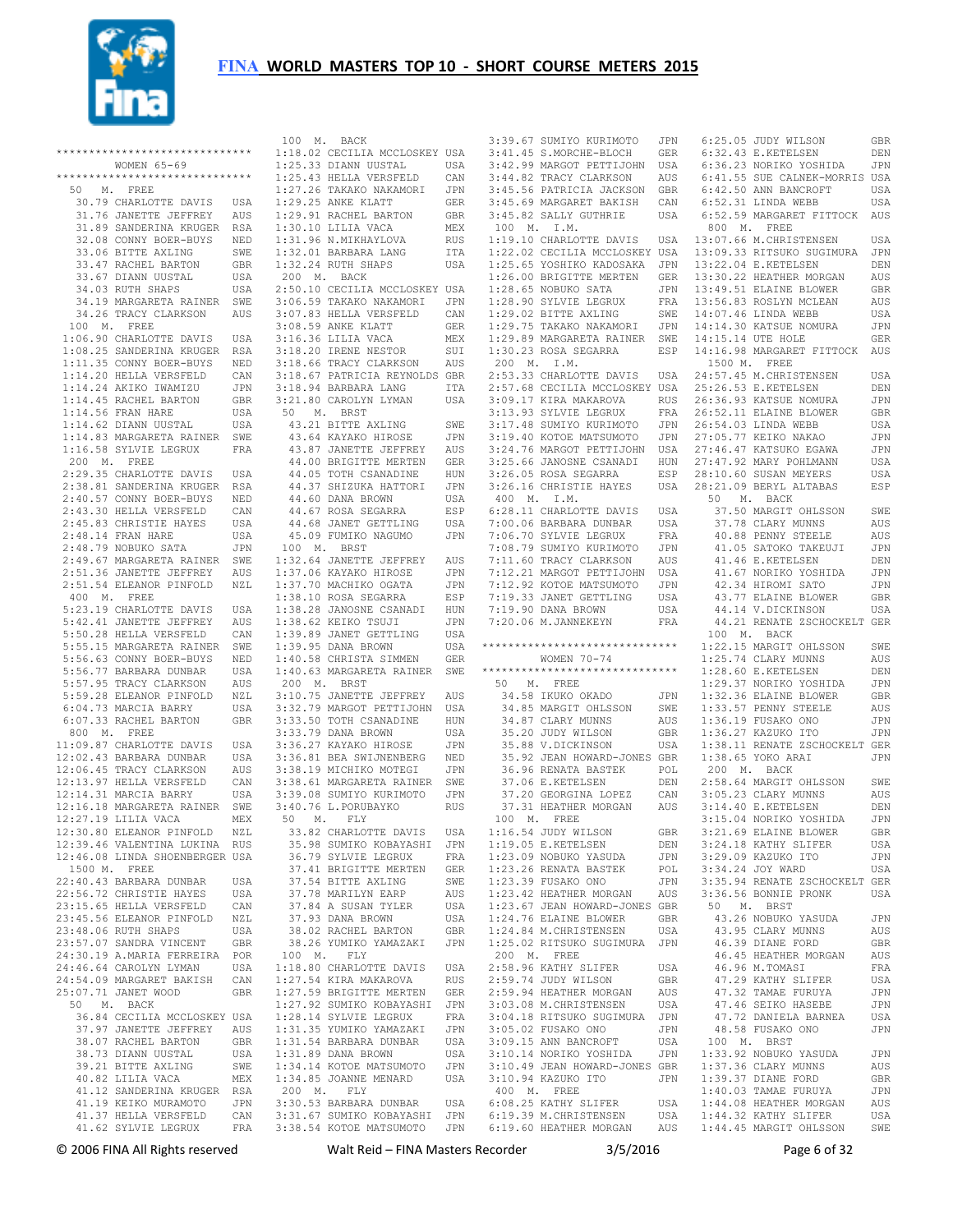

| $1:45.09$ DANIELA BARNEA                                                                                                                                                                                                                                                                                                                          | USA                         |
|---------------------------------------------------------------------------------------------------------------------------------------------------------------------------------------------------------------------------------------------------------------------------------------------------------------------------------------------------|-----------------------------|
| $1:45.45$ M.TOMASI                                                                                                                                                                                                                                                                                                                                | FRA                         |
|                                                                                                                                                                                                                                                                                                                                                   |                             |
| 1:45.48 FUSAKO ONO                                                                                                                                                                                                                                                                                                                                | JPN                         |
| 200 M. BRST                                                                                                                                                                                                                                                                                                                                       |                             |
| 3:30.88 NOBUKO YASUDA                                                                                                                                                                                                                                                                                                                             | JPN                         |
| 3:31.07 CLARY MUNNS                                                                                                                                                                                                                                                                                                                               | AUS                         |
|                                                                                                                                                                                                                                                                                                                                                   |                             |
|                                                                                                                                                                                                                                                                                                                                                   | USA                         |
|                                                                                                                                                                                                                                                                                                                                                   | <b>GBR</b>                  |
|                                                                                                                                                                                                                                                                                                                                                   | $\mathop{\rm AUS}\nolimits$ |
|                                                                                                                                                                                                                                                                                                                                                   | USA                         |
| <b>3:40.43 KATHY MUNNS<br/>3:40.43 KATHY SLIFER<br/>3:43.95 DIANE FORD<br/>3:44.15 HEATHER MORGAN<br/>3:52.91 M.TOMASI<br/>3:53.05 ANN TALLOR SERIES</b>                                                                                                                                                                                          |                             |
|                                                                                                                                                                                                                                                                                                                                                   | $_{\rm FRA}$                |
|                                                                                                                                                                                                                                                                                                                                                   | USA                         |
|                                                                                                                                                                                                                                                                                                                                                   |                             |
| m.TOMASI<br>3:53.05 ANN BANCROFT<br>3:54.64 SEIKO HASEBE<br>3:56.65 KPV0mvvr<br>3:53.05 ANN BANCROFT USA<br>3:54.64 SEIKO HASEBE JPN<br>3:56.65 KRYSTYNA FECICA POL                                                                                                                                                                               |                             |
|                                                                                                                                                                                                                                                                                                                                                   |                             |
| 50 M. FLY                                                                                                                                                                                                                                                                                                                                         |                             |
| 36.10 JUDY WILSON                                                                                                                                                                                                                                                                                                                                 | GBR                         |
| 39.51 MARGIT OHLSSON                                                                                                                                                                                                                                                                                                                              | SWE                         |
| 39.95 CLARY MUNNS                                                                                                                                                                                                                                                                                                                                 |                             |
|                                                                                                                                                                                                                                                                                                                                                   | AUS                         |
| 41.96 ELIZABETH CRAIG<br>42.81 HEATHER MORGAN<br>43.09 IKUKO OKADO                                                                                                                                                                                                                                                                                | RSA                         |
|                                                                                                                                                                                                                                                                                                                                                   | $\mathop{\rm AUS}\nolimits$ |
|                                                                                                                                                                                                                                                                                                                                                   | JPN                         |
| 43.09 IKUKO OKADO<br>44.07 V.DICKINSON<br>44.85 FUSAKO ONO<br>44.88 DANIELA BARNEA                                                                                                                                                                                                                                                                |                             |
|                                                                                                                                                                                                                                                                                                                                                   | USA                         |
|                                                                                                                                                                                                                                                                                                                                                   | JPN                         |
|                                                                                                                                                                                                                                                                                                                                                   | USA                         |
|                                                                                                                                                                                                                                                                                                                                                   | JPN                         |
| 45.04 KIYOKO YONEDA                                                                                                                                                                                                                                                                                                                               |                             |
| 100 M. FLY                                                                                                                                                                                                                                                                                                                                        |                             |
| 1:24.10 JUDY WILSON GBR<br>1:35.84 CLARY MUNNS AUS<br>1:44.10 DANIELA BARNEA USA<br>1:45.92 SEIKO HASEBE JPN                                                                                                                                                                                                                                      |                             |
|                                                                                                                                                                                                                                                                                                                                                   |                             |
|                                                                                                                                                                                                                                                                                                                                                   |                             |
|                                                                                                                                                                                                                                                                                                                                                   |                             |
|                                                                                                                                                                                                                                                                                                                                                   |                             |
|                                                                                                                                                                                                                                                                                                                                                   |                             |
| 1:46.77 KATSUKO SAITO JPN<br>1:47.85 SALLY ILIFF USA<br>1:50.24 KRYSTYNA FECICA POL<br>1:50.24 KRYSTYNA FECICA POL                                                                                                                                                                                                                                |                             |
|                                                                                                                                                                                                                                                                                                                                                   |                             |
|                                                                                                                                                                                                                                                                                                                                                   |                             |
|                                                                                                                                                                                                                                                                                                                                                   | $_{\rm JPN}$                |
| 1:51.56 KEIKO NAKAO<br>1:51.59 KAZUKO YAMADA                                                                                                                                                                                                                                                                                                      | JPN                         |
| 1:53.22 GISELA PEKAREK AUT                                                                                                                                                                                                                                                                                                                        |                             |
|                                                                                                                                                                                                                                                                                                                                                   |                             |
| 200 M. FLY                                                                                                                                                                                                                                                                                                                                        |                             |
| 3:38.35 CLARY MUNNS<br>3:52.32 DANIELA BARNEA                                                                                                                                                                                                                                                                                                     | AUS                         |
|                                                                                                                                                                                                                                                                                                                                                   | USA                         |
|                                                                                                                                                                                                                                                                                                                                                   | USA                         |
|                                                                                                                                                                                                                                                                                                                                                   |                             |
|                                                                                                                                                                                                                                                                                                                                                   | JPN                         |
| 3:57.45 SALLY ILIFF<br>3:59.30 SEIKO HASEBE<br>4:03.66 KATSUKO SAITO                                                                                                                                                                                                                                                                              | JPN                         |
|                                                                                                                                                                                                                                                                                                                                                   |                             |
|                                                                                                                                                                                                                                                                                                                                                   |                             |
|                                                                                                                                                                                                                                                                                                                                                   |                             |
|                                                                                                                                                                                                                                                                                                                                                   |                             |
|                                                                                                                                                                                                                                                                                                                                                   |                             |
|                                                                                                                                                                                                                                                                                                                                                   |                             |
| $\begin{tabular}{lllllllllll} 4:03.00 &\text{M}4:000 &\text{M}4:000 \\ 4:08.80 &\text{K}820\text{K}0 &\text{YAMADA} &&\text{JPN} \\ 4:17.32 &\text{SUSAN} &\text{MEYERS} &&\text{USA} \\ 4:18.70 &\text{NOBUKO TAKENAKA} &&\text{JPN} \\ 4:20.04 &\text{LYNETTE HINES} &&\text{NZL} \\ 4:33.71 &\text{MARIA COSTA} &&\text{BRA} \\ \end{tabular}$ |                             |
| 100 M. I.M.                                                                                                                                                                                                                                                                                                                                       |                             |
| 1:25.07 CLARY MUNNS                                                                                                                                                                                                                                                                                                                               | AUS                         |
|                                                                                                                                                                                                                                                                                                                                                   | SWE                         |
|                                                                                                                                                                                                                                                                                                                                                   | USA                         |
|                                                                                                                                                                                                                                                                                                                                                   |                             |
|                                                                                                                                                                                                                                                                                                                                                   | JPN                         |
|                                                                                                                                                                                                                                                                                                                                                   |                             |
|                                                                                                                                                                                                                                                                                                                                                   | JPN                         |
|                                                                                                                                                                                                                                                                                                                                                   | JPN                         |
|                                                                                                                                                                                                                                                                                                                                                   |                             |
| 1.23.17 MARGI MONNS<br>1:33.55 KATHY SLIFER<br>1:33.55 KATHY SLIFER<br>1:34.12 NOBUKO YASUDA<br>1:34.75 TAMAE FURUYA<br>1:35.59 V.DICKINSON<br>1:35.59 V.DICKINSON                                                                                                                                                                                | USA                         |
| 1:36.89 RENATE ZSCHOCKELT GER                                                                                                                                                                                                                                                                                                                     |                             |
| 1:38.41 ELIZABETH CRAIG                                                                                                                                                                                                                                                                                                                           | RSA                         |
|                                                                                                                                                                                                                                                                                                                                                   |                             |
| 1:40.05 E.KETELSEN                                                                                                                                                                                                                                                                                                                                | $_{\rm DEN}$                |
| 200 M. I.M.                                                                                                                                                                                                                                                                                                                                       |                             |
| $3:09.87$ CLARY MUNNS                                                                                                                                                                                                                                                                                                                             | AUS                         |
| 3:15.46 MARGIT OHLSSON                                                                                                                                                                                                                                                                                                                            | SWE                         |
|                                                                                                                                                                                                                                                                                                                                                   | JPN                         |
|                                                                                                                                                                                                                                                                                                                                                   |                             |
|                                                                                                                                                                                                                                                                                                                                                   | USA                         |
|                                                                                                                                                                                                                                                                                                                                                   | JPN                         |
|                                                                                                                                                                                                                                                                                                                                                   | AUS                         |
|                                                                                                                                                                                                                                                                                                                                                   | USA                         |
|                                                                                                                                                                                                                                                                                                                                                   |                             |
|                                                                                                                                                                                                                                                                                                                                                   | JPN                         |
| 9136.63 FUSARO ONO<br>3:36.63 FUSARO ONO<br>3:37.21 DANIELA BARNEA<br>3:43.91 SEIKO HASEBE<br>3:45.53 NERIDA MURRAY<br>3:51.00 KAZUKO ITO<br>3:51.00 KAZUKO ITO<br>3:51.98 JOY WARD                                                                                                                                                               | USA                         |
| 3:53.43 TAKAE KAGEKAWA                                                                                                                                                                                                                                                                                                                            | JPN                         |
|                                                                                                                                                                                                                                                                                                                                                   |                             |
| 400 M. I.M.                                                                                                                                                                                                                                                                                                                                       |                             |
| 6:51.30 CLARY MUNNS                                                                                                                                                                                                                                                                                                                               | AUS                         |
| 7:41.39 DANIELA BARNEA                                                                                                                                                                                                                                                                                                                            | USA                         |
| 7:43.94 ELIZABETH CRAIG                                                                                                                                                                                                                                                                                                                           | RSA                         |
|                                                                                                                                                                                                                                                                                                                                                   | JPN                         |
| 7:54.28 SEIKO HASEBE                                                                                                                                                                                                                                                                                                                              |                             |
| 8:18.74 SUSAN MEYERS                                                                                                                                                                                                                                                                                                                              | USA                         |
|                                                                                                                                                                                                                                                                                                                                                   | $\mathtt{JPN}$              |
|                                                                                                                                                                                                                                                                                                                                                   | JPN                         |
| 8:40.37 NOBUKO TAKENAKA<br>8:42.68 KEIKO MIHARA                                                                                                                                                                                                                                                                                                   | AUS                         |
| 8:50.14 ANITA SAVIANE                                                                                                                                                                                                                                                                                                                             |                             |
| 8:50.38 KUMIKO GOTO<br>8:52.32 L.LOSITO                                                                                                                                                                                                                                                                                                           | JPN<br>ITA                  |

| ******************************                                                                                                                   |                      |
|--------------------------------------------------------------------------------------------------------------------------------------------------|----------------------|
| WOMEN 75-79                                                                                                                                      |                      |
| *****************************                                                                                                                    |                      |
| 50 M. FREE                                                                                                                                       |                      |
| -<br>34.58 CHRISTEL SCHULZ<br>35.42 YOSHIKO OSAKI                                                                                                | GER                  |
|                                                                                                                                                  | JPN                  |
| 37.99 MASAKO KOHA<br>39.85 SONOKO HASEGAWA                                                                                                       | JPN                  |
| 40.12 FUMIKO NAKAMURA                                                                                                                            | JPN<br>JPN           |
| 40.36 KAZU KOYAMA                                                                                                                                | JPN                  |
|                                                                                                                                                  | AUS                  |
| 10.54 SUZANNE LEVETT<br>40 95 KAZUE WADA<br>40.95 KAZUE WADA                                                                                     | JPN                  |
| 41.66 HELI PAALOSALO                                                                                                                             | FIN                  |
| 41.67 SAEMI TAKAOKA                                                                                                                              | JPN                  |
| 100 M. FREE                                                                                                                                      |                      |
| 1:19.11 CHRISTEL SCHULZ GER                                                                                                                      |                      |
| 1:19.41 YOSHIKO OSAKI<br>1:28.69 MASAKO KOHA<br>1:32.19 MARIA PENNA                                                                              | JPN                  |
|                                                                                                                                                  | JPN                  |
|                                                                                                                                                  | <b>BRA</b>           |
| 1:33.96 SUZANNE LEVETT<br>1:34.55 KAZU KOYAMA                                                                                                    | AUS                  |
| $1:34.55$ KAZU KOYAMA                                                                                                                            | JPN                  |
| $1:34.84$ HELGA REICH<br>1:34.84 HELGA REICH<br>1:35.61 TAYO FUJIEDA<br>1:35.77 SAGAMI KAMIJO                                                    | GER                  |
|                                                                                                                                                  | $_{\rm JPN}$<br>JPN  |
| 1:36.35 PATRICIA BOND                                                                                                                            | USA                  |
| 200 M. FREE                                                                                                                                      |                      |
| 3:00.26 CHRISTEL SCHULZ                                                                                                                          | GER                  |
| 3:21.81 MARIA PENNA                                                                                                                              | <b>BRA</b>           |
| 3:22.46 LINDA MACPHERSON                                                                                                                         | CAN                  |
| 3:23.56 HELGA REICH                                                                                                                              | GER                  |
|                                                                                                                                                  | USA                  |
|                                                                                                                                                  | JPN                  |
|                                                                                                                                                  | JPN                  |
| 3:23.30 BELGA KELCH<br>3:28.58 PATRICIA BOND<br>3:28.04 HISAKO KITAYAMA<br>3:28.23 TOSHIKO TANABE<br>3:28.71 KAZU KOYAMA<br>3:30.22 TAYO FUJIEDA | JPN                  |
| 3:30.22 TAYO FUJIEDA                                                                                                                             | JPN                  |
| $3:35.14$ SUSAN LEUNER                                                                                                                           | <b>RSA</b>           |
| 400 M. FREE<br>6:08.74 YOSHIKO OSAKI                                                                                                             |                      |
|                                                                                                                                                  | JPN                  |
| $6:54.70$ MARIA PENNA                                                                                                                            | BRA                  |
| 7:07.68 HELGA REICH<br>7:07.68 HELGA REICH<br>7:12.45 LINDA MACPHERSON                                                                           | GER<br>CAN           |
| 7:18.02 PATRICIA BOND                                                                                                                            | USA                  |
| 7:18.29 TAYO FUJIEDA                                                                                                                             | JPN                  |
| $7:18.42$ JOANN LEILICH                                                                                                                          | USA                  |
| 7:34.08 HIROKO KOBAYASHI                                                                                                                         | JPN                  |
| 7:36.68 LYNNE LUND                                                                                                                               | USA                  |
| $7:40.86$ MARGIT JEBE                                                                                                                            | USA                  |
| 800 M. FREE                                                                                                                                      |                      |
| 14:16.54 MARIA PENNA                                                                                                                             | BRA                  |
| 14:32.64 LINDA MACPHERSON CAN                                                                                                                    |                      |
| 14:55.53 EDNA DE SARACHO                                                                                                                         | MEX                  |
| 15:19.38 LYNNE LUND                                                                                                                              | USA                  |
|                                                                                                                                                  | USA                  |
| 15:20.20 LOUISE MURRAY<br>15:33.36 NORIKO MIKI<br>15:39.30 KAZU KOYAMA                                                                           | JPN                  |
| 15:44.19 HIROKO KOBAYASHI JPN                                                                                                                    | JPN                  |
| 15:54.02 JENNY BALL                                                                                                                              | GBR                  |
| 16:28.80 SUE WILES                                                                                                                               | AUS                  |
| 1500 M. FREE                                                                                                                                     |                      |
| 28:12.80 MARIA PENNA                                                                                                                             | BRA                  |
| 28:17.03 LINDA MACPHERSON                                                                                                                        | CAN                  |
|                                                                                                                                                  | USA                  |
| 28:21.06 LYNNE LUND<br>30:20.82 JENNY BALL                                                                                                       | GBR                  |
| 32:38.11 ALEXANDRA DEVINE                                                                                                                        | CAN                  |
| 32:46.83 HIROKO OGOSHI                                                                                                                           | JPN                  |
| 34:00.49 PATRICIA ARNOLD                                                                                                                         | USA                  |
| 34:00.96 HELENE JACQUES<br>34:35.21 KIMIYO SUGITA                                                                                                | $_{\rm CAN}$         |
|                                                                                                                                                  | JPN                  |
| 34:37.44 PATRICIA TULLMAN<br>50 M. BACK                                                                                                          | USA                  |
|                                                                                                                                                  |                      |
| 43.64 CHRISTEL SCHULZ GER<br>44.34 YOSHIKO OSAKI JPN                                                                                             |                      |
| 46.09 HELEN BIRD                                                                                                                                 | AUS                  |
| 47.30 EVA JAROSOVA                                                                                                                               | CZE                  |
| 47.43 KAZU KOYAMA                                                                                                                                | JPN                  |
| 47.49 JANET MASTERS                                                                                                                              | $\operatorname{GBR}$ |
| 47.87 NORIKO TAKEDA                                                                                                                              | JPN                  |
| 48.43 HAIDE LORBERG                                                                                                                              | GER                  |
| 48.46 TOMIE SAITO                                                                                                                                | JPN                  |
| 49.55 HISAKO KITAYAMA JPN                                                                                                                        |                      |
| 100 M. BACK                                                                                                                                      |                      |
| $Mol+D \circ id$ FINIA Me                                                                                                                        |                      |

| 1:33.68 CHRISTEL SCHULZ GER                                                                                                                                                                                                                           |                           |
|-------------------------------------------------------------------------------------------------------------------------------------------------------------------------------------------------------------------------------------------------------|---------------------------|
| 1:35.18 YOSHIKO OSAKI<br>1:42.41 HELEN BIRD<br>1:44.23 JANET MASTERS                                                                                                                                                                                  | JPN                       |
|                                                                                                                                                                                                                                                       | AUS                       |
|                                                                                                                                                                                                                                                       | GBR                       |
|                                                                                                                                                                                                                                                       |                           |
|                                                                                                                                                                                                                                                       | JPN                       |
| 1:45.31 TOMIE SAITO<br>1:45.31 TOMIE SAITO<br>1:45.31 TOMIE SAITO<br>1:46.19 EVA JAROSOVA CZE<br>1:47.70 LORNA HENRY USA<br>1:48.47 MARCELA STASTNA CZE<br>1:48.65 HISAKO KITAYAMA JPN                                                                |                           |
|                                                                                                                                                                                                                                                       |                           |
|                                                                                                                                                                                                                                                       |                           |
| 200 M. BACK                                                                                                                                                                                                                                           |                           |
|                                                                                                                                                                                                                                                       |                           |
|                                                                                                                                                                                                                                                       |                           |
|                                                                                                                                                                                                                                                       |                           |
|                                                                                                                                                                                                                                                       | USA                       |
|                                                                                                                                                                                                                                                       |                           |
|                                                                                                                                                                                                                                                       |                           |
|                                                                                                                                                                                                                                                       | USA                       |
|                                                                                                                                                                                                                                                       |                           |
| 3:57.47 MARGIT JEBE                                                                                                                                                                                                                                   | USA                       |
| 4:02.26 KRYSTYNA NICPON<br>50 M. BRST                                                                                                                                                                                                                 | POL                       |
| 17.62 LUISE KNOPFLE<br>48.15 JOANN LEILICH<br>48.99 TAYO FUJIEDA<br>50 TAYO FUJIEDA                                                                                                                                                                   | GER                       |
|                                                                                                                                                                                                                                                       | USA                       |
|                                                                                                                                                                                                                                                       | JPN                       |
| 49.89 G. GRUNER                                                                                                                                                                                                                                       | GER                       |
|                                                                                                                                                                                                                                                       |                           |
|                                                                                                                                                                                                                                                       |                           |
|                                                                                                                                                                                                                                                       |                           |
|                                                                                                                                                                                                                                                       |                           |
|                                                                                                                                                                                                                                                       |                           |
| 49.03 GABRIELLA TUCCI ITA<br>50.26 GABRIELLA TUCCI ITA<br>50.60 KAZUKO KAJIWARA JPN<br>51.54 HELI PAALOSALO FIN<br>51.79 INGRID LUNING GER<br>51.95 SUE MAYNE AUS<br>52.60 MARCELA STASTNA CZE                                                        |                           |
| 100 M. BRST<br>1:38.81 LUISE KNOPFLE GER<br>1:43.46 JOANN LEILICH USA<br>1:47.19 TAYO FUJIEDA JPN<br>1:51.59 INGRID LUNING GER<br>1:52.68 KAZUKO KAJIWARA JPN<br>1:53.92 HELI PAALOSALO FIN<br>1:56.43 MARCEIA STASTNA CZE<br>1:56.47 MARGIT JEBE USA |                           |
|                                                                                                                                                                                                                                                       | GER                       |
|                                                                                                                                                                                                                                                       | $_{\tt USA}$              |
|                                                                                                                                                                                                                                                       |                           |
|                                                                                                                                                                                                                                                       |                           |
|                                                                                                                                                                                                                                                       |                           |
|                                                                                                                                                                                                                                                       |                           |
|                                                                                                                                                                                                                                                       |                           |
| 1:56.88 SUE MAYNE                                                                                                                                                                                                                                     | AUS                       |
| 1:57.40 YUKIKO FUJIMOTO JPN                                                                                                                                                                                                                           |                           |
| $200$ M. BRST                                                                                                                                                                                                                                         |                           |
| 3:36.11 LUISE KNOPFLE<br>3:50.50 JOANN LEILICH<br>3:52.35 TAYO FUJIEDA                                                                                                                                                                                | GER                       |
|                                                                                                                                                                                                                                                       | USA                       |
|                                                                                                                                                                                                                                                       | $\mathtt{JPN}$            |
| 9.9.2.39<br>4:11.16 HIROKO OTANI<br>4:14.77 SUE MAYNE<br>4:21.28 PAULINE WINGATE<br>4:21.62 CYNTHIA ANDRADE                                                                                                                                           | JPN                       |
|                                                                                                                                                                                                                                                       | AUS<br>$\mathop{\rm AUS}$ |
|                                                                                                                                                                                                                                                       | BRA                       |
|                                                                                                                                                                                                                                                       | JPN                       |
| 4:22.38 YUKIKO FUJIMOTO<br>4:23.24 YOKO MIZUNO<br>4:28.35 YAEKO ARASE                                                                                                                                                                                 | JPN                       |
|                                                                                                                                                                                                                                                       | JPN                       |
| 50 M. FLY                                                                                                                                                                                                                                             |                           |
| 41.55 CHRISTEL SCHULZ GER                                                                                                                                                                                                                             |                           |
| 45.82 HISAKO KITAYAMA                                                                                                                                                                                                                                 | JPN                       |
| 46.86 MARY ANN CASE                                                                                                                                                                                                                                   | USA                       |
| 46.94 LUISE KNOPFLE<br>46.94 LUISE KNOPFLE<br>46.99 MARCELA STASTNA                                                                                                                                                                                   | GER                       |
|                                                                                                                                                                                                                                                       | CZE                       |
| 47.52 HARU TSUKINO                                                                                                                                                                                                                                    | JPN                       |
| 49.29 FUMIKO NAKAMURA<br>50.31 JANET MASTERS                                                                                                                                                                                                          | JPN                       |
| 50.88 YUKIKO YOSHIOKA                                                                                                                                                                                                                                 | GBR<br>JPN                |
| 51.35 HELGA REICH                                                                                                                                                                                                                                     | GER                       |
| 100 M. FLY                                                                                                                                                                                                                                            |                           |
| $1:49.50$ MARY ANN CASE                                                                                                                                                                                                                               |                           |
| 1:52.42 MARCELA STASTNA<br>1:54.02 JANET MASTERS                                                                                                                                                                                                      |                           |
|                                                                                                                                                                                                                                                       | USA<br>CZE                |
|                                                                                                                                                                                                                                                       | GBR                       |
| 1:55.12 HELGA REICH                                                                                                                                                                                                                                   | GER                       |
|                                                                                                                                                                                                                                                       |                           |
| 1:56.41 HARU TSUKINO JPN<br>2:03.96 HIROKO KOBAYASHI JPN                                                                                                                                                                                              |                           |
| 2:04.08 MIDORI USUI                                                                                                                                                                                                                                   | JPN                       |
|                                                                                                                                                                                                                                                       |                           |
| 2:05.52 SUE MAYNE AUS<br>2:07.16 ANNEMARIE LUDICKE GER                                                                                                                                                                                                |                           |
| 2:09.88 LYNNE LUND                                                                                                                                                                                                                                    | USA                       |
| 200 M. FLY                                                                                                                                                                                                                                            |                           |
| 4:24.60 HIROKO KOBAYASHI JPN<br>4:25.67 HARU TSUKINO                                                                                                                                                                                                  | JPN                       |
| 4:36.28 MARY ANN CASE                                                                                                                                                                                                                                 | USA                       |

5:00.84 KAZU KOYAMA JPN<br>5:16.75 SUZUKO TANAKA JPN 5:16.75 SUZUKO TANAKA 5:28.55 KAZUKO HIRATA JPN 5:32.73 KAYO MONDA JPN 5:44.11 HELENE JACQUES CAN 5:47.41 CHIYOKO YABUMOTO JPN 100 M. I.M. 1:33.86 CHRISTEL SCHULZ GER 1:42.98 JOANN LEILICH USA -- ------- ------- ---------<br>N 1:43.75 TAYO FUJIEDA - JPN 1:46.18 JANET MASTERS GBR R 1:46.55 MARCELA STASTNA CZE 1:48.47 HELI PAALOSALO FIN 1:48.92 NORIKO TAKEDA JPN 1:49.02 NORTHLY 1.1.1.<br>1:49.02 HELGA REICH GER 1:50.66 KAZU KOYAMA JPN 1:50.67 SHOKO YAMADA JPN 200 M. I.M. 3:30.27 CHRISTEL SCHULZ GER 3:40.89 JOANN LEILICH USA 3:52.62 JANET MASTERS GBR 3:54.40 MARCELA STASTNA CZE 4:02.12 NORIKO TAKEDA JPN  $4 \cdot 05$  24 SUE MAYNE AUS 4:07.03 SACHIKO HASEGAWA JPN 4:08.28 PATRICIA BOND USA 4:09.74 ANNEMARIE LUDICKE GER 4:12.16 SUSAN MUNN USA 400 M. I.M. 8:20.33 JANET MASTERS GBR 8:29.86 KAZU KOYAMA JPN 8:52.10 SUE MAYNE AUS 9:03.47 LYNNE LUND USA 9:06.84 HIROKO KOBAYASHI JPN 10:06.03 HELENE JACQUES CAN 10:19.84 KRYSTYNA NICPON POL 10:32.18 KAY BURTON AUS 11:03.46 TERUYO NISHIMURA JPN 11:57.55 MARTHA HENDERSON USA \*\*\*\*\*\*\*\*\*\*\*\*\*\*\*\*\*\*\*\*\*\*\*\*\*\*\*\*\*\* WOMEN 80-84 \*\*\*\*\*\*\*\*\*\*\*\*\*\*\*\*\*\*\*\*\*\*\*\*\*\*\*\*\*\* 50 M. FREE 38.69 JANE ASHER GBR 40.45 JOHNNIE DETRICK USA 42.17 URSULA FROHLICH GER 42.45 YOSHIKO SATO JPN 42.99 DENISE ROBERTSON AUS 43.47 ULLA-BRITT OBERG SWE 43.62 LOTTIE GEURTS NED 44.16 SATOKO MIYOSHI JPN 44.16 YURIKO NAGAMATSU JPN 44.27 MAE WALDIE CAN 100 M. FREE 1:28.19 JANE ASHER GBR 1:33.19 DENISE ROBERTSON AUS 1:34.20 JOHNNIE DETRICK USA 1:35.79 URSULA FROHLICH GER 1:37.99 MAE WALDIE CAN 1:40.83 JUDIE OLIVER CAN 1:41.54 LOTTIE GEURTS NED 1:42.07 KASUMI ISHIKAWA JPN 1:46.77 CHIHIRO SHIGEMURA JPN 1:47.56 SATOKO MIYOSHI JPN 200 M. FREE 3:09.63 JANE ASHER GBR 3:21.74 DENISE ROBERTSON AUS 3:28.59 URSULA FROHLICH GER 3:37.54 LOTTIE GEURTS NED 3:39.81 JOHNNIE DETRICK USA 3:46.00 KASUMI ISHIKAWA JPN 3:47.16 SATOKO MIYOSHI JPN 3:52.09 TSUYAKO WATANABE JPN 3:58.71 HARUE FUJISAWA JPN 3:59.32 HIDEKO MARUOKA JPN 400 M. FREE 6:53.30 JANE ASHER GBR 6:57.02 DENISE ROBERTSON AUS 7:22.87 URSULA FROHLICH GER 8:07.66 MAE WALDIE CAN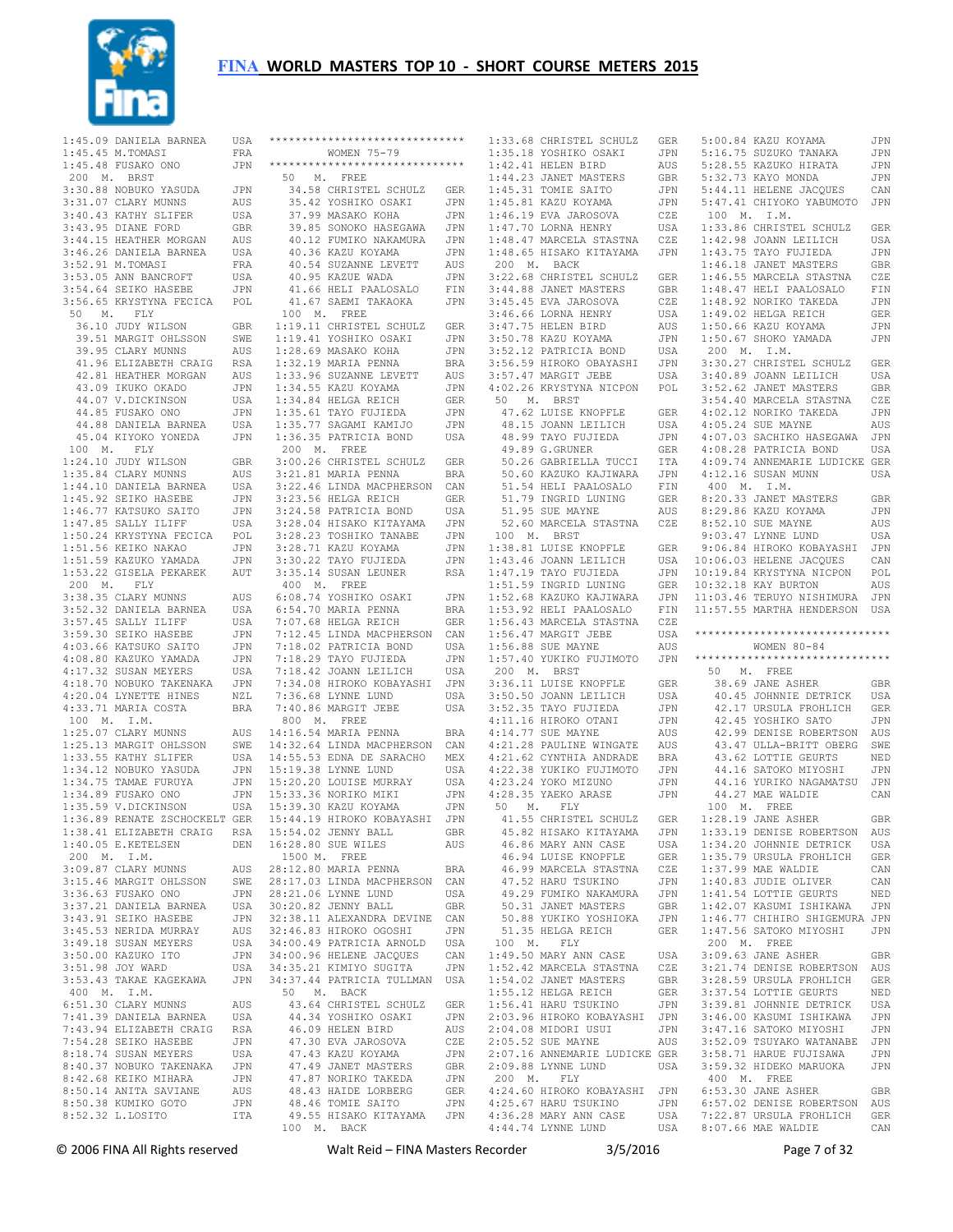

8:14.27 SATOKO MIYOSHI JPN 2:17.77 SETSUKO OKUBO JPN<br>8:14.87 KASUMI ISHIKAWA JPN 2:19.02 MICHIKO SAKASHITA JPN 8:45.05 ADRIENNE PIPES USA 8:45.83 PATRICIA HASTINGS USA 8:49.74 YORIKO IINO JPN 8:52.36 DIANE ROSS AUS 800 M. FREE 14:12.49 DENISE ROBERTSON AUS<br>16:42.21 MAE WALDIE CAN 16:42.21 MAE WALDIE CAN 17:27.97 ADRIENNE PIPES USA 17:36.04 DIONNE CALDWELL USA 18:21.20 EULAH VARTY CAN 18:29.41 REIKO KATAYAMA JPN 18:41.29 DIANE ROSS AUS 23:05.13 MARGRET VAN FLEIN USA 25:05.32 B.BOLANOS-MOORE USA 30:16.55 ETHEL ST. LAURENT CAN 1500 M. FREE 27:47.80 JANE ASHER GBR 31:34.15 YOSHIE YUZAWA JPN 32:33.79 ADRIENNE PIPES USA 32:46.86 MAE WALDIE CAN 33:14.40 DIONNE CALDWELL USA 34:20.25 EULAH VARTY CAN 35:11.15 DIANE ROSS AUS 36:27.73 NAOE NOGUCHI JPN 39:13.42 JUNKO AONO JPN 41:55.02 TERUKO UEDA JPN 50 M. BACK 47.98 JANE ASHER GBR 49.77 MAE WALDIE CAN 50.83 JUDIE OLIVER CAN 53.31 MARCIA RIBEIRO BRA 53.68 TSUYAKO YAHATA JPN 53.87 SATOKO MIYOSHI JPN 56.91 CHIHIRO SHIGEMURA JPN<br>57.01 AIKO GOTO JPN 57.01 AIKO GOTO 57.36 KEIKO FUJIMOTO JPN 57.95 LOTTIE GEURTS NED 100 M. BACK 1:49.71 JANE ASHER GBR 1:51.71 JUDIE OLIVER CAN 1:55.05 MAE WALDIE CAN 1:55.87 ITSUKO KATSUBE JPN 1:57.65 KASUMI ISHIKAWA JPN 2:00.61 DENISE ROBERTSON AUS  $2 \cdot 01$  74 KTT SATTO  $JPN$ 2:02.12 MARCIA RIBEIRO BRA<br>2:04.49 AIKO GOTO JIPN  $2 \cdot 04$  49 AIKO GOTO 2:05.51 KEIKO FUJIMOTO JPN 4:07.37 URSULA FROHLICH GER 200 M. BACK 4:05.11 JANE ASHER GBR 4:09.21 URSULA FROHLICH GER 4:12.74 MAE WALDIE CAN 4:17.11 DENISE ROBERTSON AUS 4:19.07 KASUMI ISHIKAWA JPN 4:23.67 MARCIA RIBEIRO BRA 4:30.07 MICHIKO TOKANO JPN 4:33.58 CONNY STAMHUIS CAN 4:37.30 AIKO GOTO JPN 4:38.07 KII SAITO JPN 50 M. BRST 46.48 SHOKO YONEZAWA JPN 50.73 MASAYO AZUMA 52.20 JOHNNIE DETRICK USA 55.73 ULLA-BRITT OBERG SWE 58.06 JANE ASHER GBR 1:00.05 MAE WALDIE CAN 1:00.47 YORIKO YOKOYAMA JPN 1:01.33 JUDIE OLIVER CAN 1:02.00 CONNY STAMHUIS CAN 1:02.44 MICHIKO SAKASHITA JPN 100 M. BRST<br>1:45.52 SHOKO YONEZAWA 1:45.52 SHOKO YONEZAWA JPN 1:49.86 MASAYO AZUMA JPN 1:05.11 JOHNNIE DETRICK USA 2:05.11 JOHNE ASHER GBR 2:07.68 JUDIE OLIVER CAN 2:09.04 MAE WALDIE CAN 2:16.61 YORIKO YOKOYAMA JPN

 200 M. BRST 3:58.38 MASAYO AZUMA JPN 4:38.63 JOHNNIE DETRICK USA 4:44.87 NORIKO KIMURA JPN 4:47.10 ANN HIRSCH USA 4:50.19 MAE WALDIE CAN 5:03.11 NADIR TAUBERT BRA 5:04.69 MICHIKO SAKASHITA JPN 5:16.65 SETSUKO OKUBO JPN 5:18.64 EULAH VARTY CAN 5:23.40 CLAUDETTE POURRET FRA 50 M. FLY 50.39 JUDIE OLIVER CAN 54.43 JANE ASHER GBR 50.35 JUDIE SEREER<br>54.43 JANE ASHER GBR<br>57.92 DENISE ROBERTSON AUS 1:01.27 KYOKO HIGURASHI JPN 1:05.40 YOSHIKO HASEGAWA JPN 1:05.41 MAE WALDIE CAN 1:05.76 TSUYAKO WATANABE JPN 1:07.55 EULAH VARTY CAN 1:07.56 JANET MOELLER USA 1:07.58 ANN HIRSCH USA 100 M. FLY 2:08.60 JUDIE OLIVER CAN 2:13.07 DENISE ROBERTSON AUS 2:38.37 HISAE FUJINO JPN 2:49.72 MAE WALDIE CAN 2:52.99 CHIYO FUKUSHIMA JPN 2:57.45 EULAH VARTY CAN 2:59.13 JANET MOELLER USA 3:51.62 YOSHIKO KAMO JPN 200 M. FLY 5:49.31 NADIR TAUBERT BRA  $6:18.27$  MAE WALDIE 7:55.07 KAYO OKADA JPN 100 M. I.M. 1:41.14 SHOKO YONEZAWA JPN 1:49.66 JANE ASHER GBR 1:54.74 DENISE ROBERTSON AUS 1:54.92 JUDIE OLIVER CAN 1:55.68 JOHNNIE DETRICK USA 1:55.83 URSULA FROHLICH GER 1:59.12 ULLA-BRITT OBERG SWE 2:02.76 MAE WALDIE CAN<br>2:05.85 KASUMI ISHIKAWA JPN  $2:05.85$  KASUMI ISHIKAWA 2:08.24 ITSUKO KATSUBE JPN 200 M. I.M. 4:09.13 JANE ASHER GBR 4:15.95 DENISE ROBERTSON AUS 4:37.06 MAE WALDIE CAN 4:44.42 ANN HIRSCH USA 4:44.32 ANN MINSTIE<br>4:46.99 ELENA PLACCI ARG 4:55.58 EULAH VARTY CAN 5:00.98 TSUYAKO WATANABE JPN 5:15.59 TERUKO UEDA JPN 400 M. I.M. 8:33.24 JANE ASHER GBR 8:47.93 URSULA FROHLICH GER 9:01.89 DENISE ROBERTSON AUS JPN 10:10.92 MAE WALDIE CAN 10:22.28 TSUYAKO WATANABE JPN 10:44.56 YOSHIE YUZAWA JPN 10:47.78 EULAH VARTY CAN 11:54.54 MICHIKO TOKANO JPN 12:26.39 JANET MOELLER USA \*\*\*\*\*\*\*\*\*\*\*\*\*\*\*\*\*\*\*\*\*\*\*\*\*\*\*\*\*\* WOMEN 85-89 \*\*\*\*\*\*\*\*\*\*\*\*\*\*\*\*\*\*\*\*\*\*\*\*\*\*\*\*\*\* 50 M. FREE 47.72 DOROTHY DICKEY AUS<br>
48.36 NAN BOHL USA<br>
49.36 MIEKO KAMOSHITA JPN<br>
50.12 TAMIKO UEMURA JPN<br>
50.20 TOKUYO KAMIGAKI JPN<br>
51.25 MITSUKO KOMURO JPN<br>
53.81 BETTY LORENZI USA

 54.83 GLORIA TOLARO USA 55.01 JEAN TROY USA 55.64 KERSTIN GJORES SWE 100 M. FREE 1:46.44 DOROTHY DICKEY AUS 1:49.17 NAN BOHL USA 1:58.09 JEAN TROY USA 2:02.06 BETTY RUSS USA<br>2:03.86 Y.KAPLAN-BADER FRA<br>2:04.99 BETTY LORENZI USA  $2:03.86$  Y.KAPLAN-BADER 2:04.99 BETTY LORENZI 2:05.14 SHEILA NAIMAN CAN<br>2:06.49 GLORIA TOLARO USA 2:06.49 GLORIA TOLARO  $2:08.03$  JOAN CAMPBELL  $2:10.09$  E.LOBSIGER 200 M. FREE 3:50.49 DOROTHY DICKEY AUS 4:04.57 NAN BOHL USA 4:18.59 JEAN TROY USA 4:22.09 BETTY LORENZI USA<br>4:24.20 Y.KAPLAN-BADER FRA  $4.24$  20 Y KAPLAN-BADER 4:24.43 SHEILA NAIMAN CAN<br>4:24.66 BETTY RUSS USA  $4.24$  66 BETTY RUSS 4:30.64 JOAN CAMPBELL USA<br>4:34.27 GLORIA TOLARO USA 4:34.27 GLORIA TOLARO  $4:37.02$  E.LOBSIGER 400 M. FREE 8:03.71 DOROTHY DICKEY AUS 8:29.13 NAN BOHL USA 8:31.16 AIKO HORII JPN 9:15.55 SHEILA NAIMAN CAN 9:22.84 E.LOBSIGER ESP 9:27.61 TSURUYO TANAKA JPN 9:34.19 JOAN CAMPBELL USA 9:46.98 GLORIA TOLARO USA 10:17.48 MARJORIE OBEE CAN CAN 11:16.47 MARION BEULKE 800 M. FREE 16:23.22 DOROTHY DICKEY AUS 17:09.81 NAN BOHL USA 17:36.42 AIKO HORII JPN 18:54.78 E.LOBSIGER ESP 19:20.34 SHEILA NAIMAN CAN  $19:26.94$  JOAN CAMPBELL 20:21.76 BETTY RUSS USA 24:03.17 CHIEKO MORIKANE JPN 25:55.31 HAZEL GILLBEE AUS 29:08.79 GLAD MCGOUGH AUS 1500 M. FREE 36:05.90 SHEILA NAIMAN CAN 36:29.42 JOAN CAMPBELL USA 39:50.20 BETTY RUSS USA 45:15.42 CHIEKO MORIKANE JPN 50 M. BACK 54.90 BETTY LORENZI USA 54.90 BETTI DONERLI<br>57.36 NANCY KINNEY USA<br>58.85 KERSTIN GJORES SWE 58.85 KERSTIN GJORES 1:00.03 MITSUKO KOMURO JPN 1:00.71 DOROTHY DICKEY AUS 1:02.71 CHIEKO AIBA JPN<br>1:03.79 AGNES KIS HUN  $1.03$  79 AGNES KIS 1:05.41 GLORIA TOLARO USA 1:06.48 MARIA SAMPAIO BRA 1:07.37 KAZUKO SASAMOTO JPN 100 M. BACK 1:59.50 BETTY LORENZI  $2:05.64$  NANCY KINNEY 2:14.00 DOROTHY DICKEY AUS 2:15.02 Y.KAPLAN-BADER 2:18.84 BETTY RUSS USA 2:21.09 AGNES KIS HUN 2:22.22 E.LOBSIGER ESP 2:25.37 CHIEKO AIBA JPN 2:32.05 SATO OHASHI JPN 2:32.05 SATO MORIKANE JPN 200 M. BACK 4:29.09 NANCY KINNEY USA 4:40.96 DOROTHY DICKEY AUS 5:01.06 Y.KAPLAN-BADER FRA 5:02.84 E.LOBSIGER ESP 5:12.91 YOSHIKO MASUDA JPN

 4:23.87 JOHNNIE DETRICK USA 56:29.00 GLAD MCGOUGH AUS 2:40.68 KAZUKO SASAMOTO JPN 5:20.38 STEFANENA KYSOR USA 5:51.61 JOAN CAMPBELL USA 5:52.09 SHEILA NAIMAN CAN 6:01.76 BARBARA EISELE USA 6:21.83 HAZEL GILLBEE AUS 50 M. BRST 1:02.08 ETSUKO KIMURA JPN  $1:03.26$  NAN BOHL USA<br> $1:06.64$  D FEREBAUROVA CZE  $1:06.64$  D.FEREBAUROVA 1:07.01 MARIA SAMPAIO BRA 1:08.09 M.KAPCAROVA SVK 1:09.39 MASAKO SHOJI JPN 1:10.33 E.LOBSIGER ESP 1:11.37 GWENDOLEN KASPAR ITA 1:11.45 GLORIA TOLARO USA 1:13.87 JEAN TROY USA 100 M. BRST 2:19.57 ETSUKO KIMURA JPN 2:22.83 NAN BOHL USA 2:27.91 D.FEREBAUROVA CZE 2:31.19 MASAKO SHOJI JPN 2:41.78 E.LOBSIGER ESP 2:43.04 GLORIA TOLARO USA 2:50.76 GWENDOLEN KASPAR ITA ESP 2:54.52 M.KAPCAROVA SVK 3:26.30 JOAN CAMPBELL USA 3:26.30 SHEILA NAIMAN CAN 200 M. BRST 5:19.81 NAN BOHL USA 7:10.33 SHEILA NAIMAN CAN 7:51.59 BARBARA EISELE USA 9:56.96 J.NASCIMENTO BRA 50 M. FLY 1:09.17 E.LOBSIGER ESP 1:12.24 EMIKO SEKINO JPN 1:13.28 Y.KAPLAN-BADER FRA 1:17.67 JEAN TROY USA AIIS 1:44 71 CHIEKO MORIKANE JPN 1:46.15 JOAN CAMPBELL USA 2:03.17 GLAD MCGOUGH AUS 100 M. FLY 2:48.10 BETTY RUSS USA 3:51.92 BARBARA EISELE USA 3:54.14 JOAN CAMPBELL USA 200 M. FLY 6:06.51 BETTY RUSS USA 100 M. I.M. 2:18.42 E.LOBSIGER ESP  $2 \cdot 22$  34 NAN BOHL USA 2:22.96 DOROTHY DICKEY AUS 2:26.55 AGNES KIS HUN 2:27.21 JEAN TROY USA 2:49.20 SHEILA NAIMAN CAN 3:00.10 BARBARA EISELE USA 3:03.18 MIE TAKEHARA JPN 3:11.30 CHIEKO MORIKANE JPN 200 M. I.M. 5:12.21 JEAN TROY USA 5:22.71 E.LOBSIGER ESP 6:26.65 JOAN CAMPBELL USA 6:37.33 BARBARA EISELE USA 8:56.36 ROSEMARIE FROEDER USA 400 M. I.M. 11:16.04 BETTY RUSS USA USA 13:13.38 JOAN CAMPBELL USA USA 13:54.54 BARBARA EISELE USA \*\*\*\*\*\*\*\*\*\*\*\*\*\*\*\*\*\*\*\*\*\*\*\*\*\*\*\*\*\* MOMEN 90-94 \*\*\*\*\*\*\*\*\*\*\*\*\*\*\*\*\*\*\*\*\*\*\*\*\*\*\*\*\*\* 50 M. FREE 56.16 OLGA KOKORINA RUS 1:01.44 M. CUNNINGHAM AUS 1:06.52 NORA RONAI BRA 1:07.53 BETTY BRUSSEL CAN 1:08.69 MAURINE KORNFELD USA 1:09.74 MACHIKO ITAI JPN 1:11.21 KALIS RASMUSSEN CAN 1:14.15 VALERIE LINCOLN AUS 1:15.06 TRUDY BULLIVANT AUS

© 2006 FINA All Rights reserved Walt Reid – FINA Masters Recorder 3/5/2016 Page 8 of 32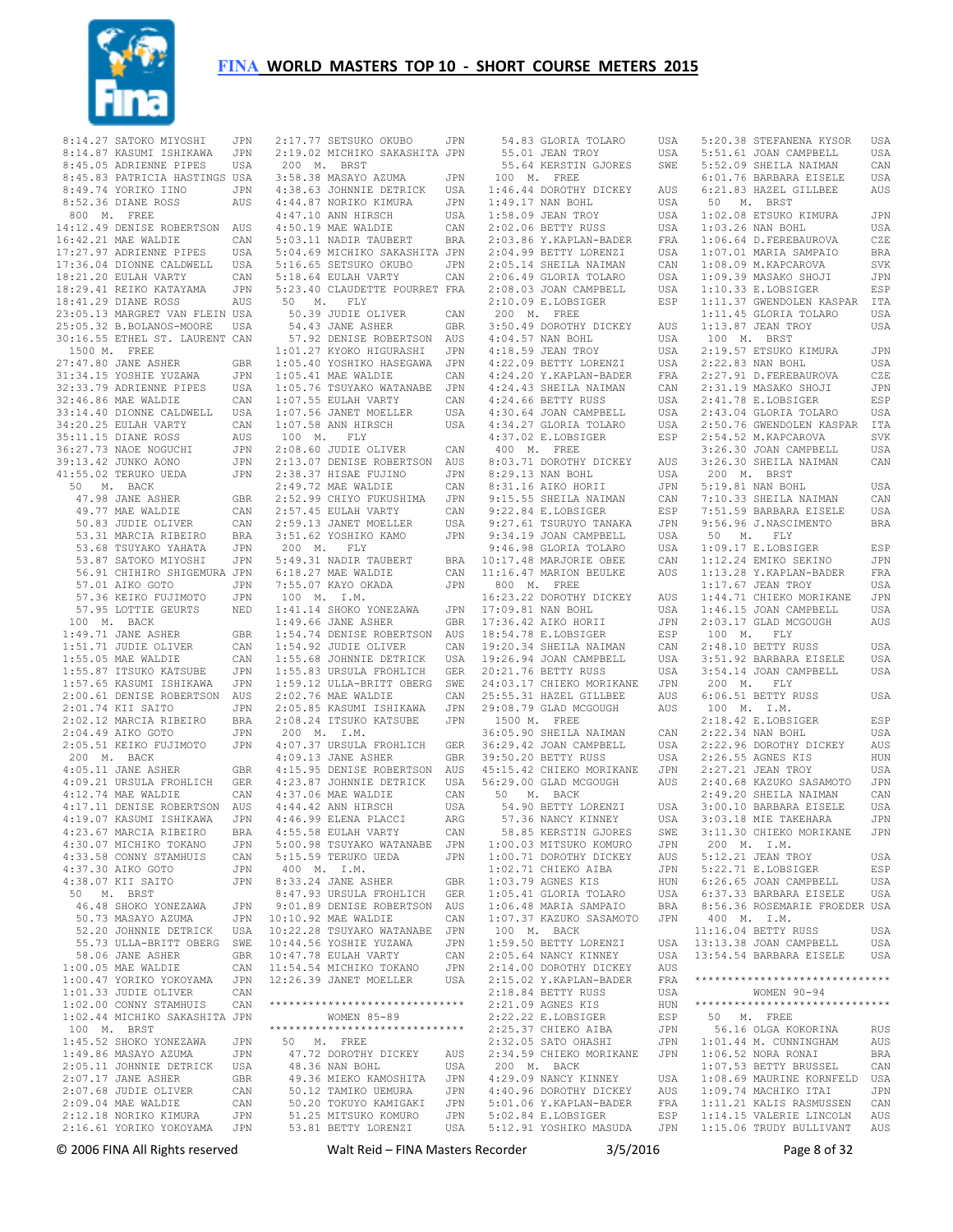

| 100 M. FREE   | 1:15.43 GUDRUN KLOOS                                                                                                                                                                                                                           | RSA        |
|---------------|------------------------------------------------------------------------------------------------------------------------------------------------------------------------------------------------------------------------------------------------|------------|
|               |                                                                                                                                                                                                                                                |            |
|               | 2:03.84 OLGA KOKORINA RUS<br>2:24.64 BETTY BRUSSEL CAN<br>2:28.16 KALIS RASMUSSEN CAN<br>2:29.52 MAURINE KORNEELD USA                                                                                                                          |            |
|               |                                                                                                                                                                                                                                                |            |
|               |                                                                                                                                                                                                                                                |            |
|               |                                                                                                                                                                                                                                                |            |
|               | 2:39.11 VALERIE LINCOLN AUS<br>2:42.50 M. CUNNINGHAM AUS<br>2:44.43 GUDRUN KLOOS RSA                                                                                                                                                           |            |
|               |                                                                                                                                                                                                                                                |            |
|               | 2:50.96 CHARLOTTE SANDDAL USA                                                                                                                                                                                                                  |            |
|               | 3:02.83 ROSA MARIA FLORES MEX                                                                                                                                                                                                                  |            |
|               | 3:26.32 ALBA CAFFARENA                                                                                                                                                                                                                         | ITA        |
| 200 M. FREE   |                                                                                                                                                                                                                                                |            |
|               | 4:51.20 MAURINE KORNFELD USA                                                                                                                                                                                                                   |            |
|               |                                                                                                                                                                                                                                                |            |
|               | 4:59.08 BETTY BRUSSEL<br>5:29.52 VALERIE LINCOLN AUS<br>5:41.61 CHIYOKO TAKIZAWA JPN<br>5:44.33 KALIS RASMUSSEN CAN                                                                                                                            |            |
|               |                                                                                                                                                                                                                                                |            |
|               | 6:43.00 ROSA MARIA FLORES MEX                                                                                                                                                                                                                  |            |
|               |                                                                                                                                                                                                                                                |            |
|               | 6:52.56 CHARLOTTE SANDDAL USA<br>6:59.86 ALBA CAFFARENA ITA                                                                                                                                                                                    |            |
| $400$ M. FREE |                                                                                                                                                                                                                                                |            |
|               | 10:06.85 BETTY BRUSSEL                                                                                                                                                                                                                         | CAN        |
|               |                                                                                                                                                                                                                                                |            |
|               |                                                                                                                                                                                                                                                |            |
|               | 10.16.95 MAURINE KORNFELD USA<br>11:15.72 VALERIE LINCOLN AUS<br>11:30.28 KALIS RASMUSSEN CAN                                                                                                                                                  |            |
|               | 13:34.28 CHARLOTTE SANDDAL USA<br>800 M. FREE                                                                                                                                                                                                  |            |
|               | 800 M. FREE<br>20:34.81 MAURINE KORNFELD USA                                                                                                                                                                                                   |            |
|               |                                                                                                                                                                                                                                                |            |
|               | 21:01.48 BETTY BRUSSEL CAN<br>22:57.60 VALERIE LINCOLN AUS                                                                                                                                                                                     |            |
|               |                                                                                                                                                                                                                                                |            |
|               | 22:57.60 VALERIE LINES<br>23:17.55 KALIS RASMUSSEN CAN<br>23:17.55 CHIPPUN KLOOS RSA                                                                                                                                                           |            |
| 1500 M. FREE  | 27:22.66 GUDRUN KLOOS                                                                                                                                                                                                                          |            |
|               | 45:12.58 KALIS RASMUSSEN CAN                                                                                                                                                                                                                   |            |
|               | 53:29.69 CHARLOTTE SANDDAL USA                                                                                                                                                                                                                 |            |
|               | 53:43.25 GUDRUN KLOOS                                                                                                                                                                                                                          | <b>RSA</b> |
| 50 M. BACK    |                                                                                                                                                                                                                                                |            |
|               | 1:12.16 M. CUNNINGHAM<br>1:14.41 HANA ENATSU                                                                                                                                                                                                   | AUS        |
|               |                                                                                                                                                                                                                                                | JPN        |
|               |                                                                                                                                                                                                                                                |            |
|               | 1:14.41 HANA ENATSU<br>1:15.53 TRUDY BULLIVANT AUS<br>1:15.53 TRUDY BULLIVANT AUS<br>1:17.23 MAURINE KORNFELD USA<br>1:25.13 BETTY BRUSSEL CAN<br>1:26.20 GUDRUN KLOOS RSA<br>1:27.46 INGEBORG FRITZE GER<br>1:27.46 INGEBORG FRITZE GER       |            |
|               |                                                                                                                                                                                                                                                |            |
|               |                                                                                                                                                                                                                                                |            |
|               |                                                                                                                                                                                                                                                |            |
|               |                                                                                                                                                                                                                                                |            |
|               |                                                                                                                                                                                                                                                |            |
| $100$ M. BACK | 1:29.32 MIRIAM TUOVILA                                                                                                                                                                                                                         | USA        |
|               | 100 M. BACK<br>2:44.11 MAURINE KORNFELD USA<br>2:44.11 MAURINE KORNFELD USA<br>2:46.06 HANA ENATSU JPN<br>2:48.19 TRUDY BULLIVANT AUS<br>2:50.42 BETTY BRUSSEL CAN<br>2:57.05 L.GENOULAZ FRA<br>3:25.27 VALERIE LINCOLN AUS<br>3:25.27 VALERIE |            |
|               |                                                                                                                                                                                                                                                |            |
|               |                                                                                                                                                                                                                                                |            |
|               |                                                                                                                                                                                                                                                |            |
|               |                                                                                                                                                                                                                                                |            |
|               |                                                                                                                                                                                                                                                |            |
|               |                                                                                                                                                                                                                                                |            |
| 200           | M. BACK                                                                                                                                                                                                                                        |            |
|               | 5:46.03 HANA ENATSU                                                                                                                                                                                                                            | JPN        |
|               | 5:47.18 TRUDY BULLIVANT AUS                                                                                                                                                                                                                    |            |
|               | $6:16.53$ L.GENOULAZ<br>6:52.79 CHARLOTTE SANDDAL USA                                                                                                                                                                                          | FRA        |
| 50 M. BRST    |                                                                                                                                                                                                                                                |            |
|               | 1:09.09 OLGA KOKORINA                                                                                                                                                                                                                          | <b>RUS</b> |
|               | $1:17.45$ NORA RONAI                                                                                                                                                                                                                           | BRA        |
|               | $1:18.38$ KALIS RASMUSSEN                                                                                                                                                                                                                      | CAN        |
|               | 1:27.71 TAZUKO YASUOKA<br>1:28.76 MIRIAM TUOVILA<br>1:28.76 MIRIAM TUOVILA                                                                                                                                                                     | JPN        |
|               |                                                                                                                                                                                                                                                | USA        |
|               |                                                                                                                                                                                                                                                | JPN        |
|               | 1:32.71 NAKA FUKUOKA<br>1:36.96 M. CUNNINGHAM<br>1:37.46 GUDRUN KLOOS<br>1:37.86 BETTY BRUSSEL                                                                                                                                                 | AUS        |
|               |                                                                                                                                                                                                                                                | <b>RSA</b> |
|               |                                                                                                                                                                                                                                                | CAN        |
|               | 1:48.26 ROSA MARIA FLORES MEX                                                                                                                                                                                                                  |            |
| 100 M. BRST   | 3:00.44 KALIS RASMUSSEN CAN                                                                                                                                                                                                                    |            |
|               | 3:16.10 BETTY BRUSSEL                                                                                                                                                                                                                          | CAN        |
|               | 3:26.15 MIRIAM TUOVILA                                                                                                                                                                                                                         | USA        |
|               |                                                                                                                                                                                                                                                |            |
|               |                                                                                                                                                                                                                                                |            |
|               | 3:36.42 GUDRUN KLOOS RSA<br>3:37.64 M. CUNNINGHAM AUS<br>3:54.60 ROSA MARIA FLORES MEX                                                                                                                                                         |            |
|               | 4:26.57 CHARLOTTE SANDDAL USA                                                                                                                                                                                                                  |            |
| 200 M. BRST   |                                                                                                                                                                                                                                                |            |
|               |                                                                                                                                                                                                                                                |            |

 7:20.16 MIRIAM TUOVILA USA 8:05.15 M. CUNNINGHAM AUS 8:54.07 CHARLOTTE SANDDAL USA 50 M. FLY 1:36.64 NORA RONAI BRA 1:40.48 CHARLOTTE SANDDAL USA 2:01.15 KALIS RASMUSSEN CAN 100 M. FLY 4:00.27 NORA RONAI BRA 100 M. I.M. 3:35.05 MIRIAM TUOVILA USA 3:36.29 CHARLOTTE SANDDAL USA 200 M. I.M. 7:00.01 KALIS RASMUSSEN CAN 7:40.70 YOSHIE HASEGAWA JPN 17:39.76 HIROKI TOYAMA JPN 8:29.54 CHARLOTTE SANDDAL USA \*\*\*\*\*\*\*\*\*\*\*\*\*\*\*\*\*\*\*\*\*\*\*\*\*\*\*\*\*\* WOMEN 95-99 \*\*\*\*\*\*\*\*\*\*\*\*\*\*\*\*\*\*\*\*\*\*\*\*\*\*\*\*\*\* \*\*\*\*\*\*\*\*\*\*\*\*\*\*\*\*\*\*\*\*\*\*\*\*\*\*\*\*\*\* WOMEN 100-104 \*\*\*\*\*\*\*\*\*\*\*\*\*\*\*\*\*\*\*\*\*\*\*\*\*\*\*\*\*\* 1500 M. FREE 75:54.39 MIEKO NAGAOKA JPN \*\*\*\*\*\*\*\*\*\*\*\*\*\*\*\*\*\*\*\*\*\*\*\*\*\*\*\*\*\* M E N 25-29 \*\*\*\*\*\*\*\*\*\*\*\*\*\*\*\*\*\*\*\*\*\*\*\*\*\*\*\*\*\* 50 M. FREE 22.30 RYO ISHII JPN 22.50 ALEXEY GETMANENKO RUS 22.58 DREW MODROV USA 22.88 PONTUS FLODQVIST SWE 22.89 ANTON ANTIPIN RUS 22.98 DIMITRI COLUPAEV USA 23.00 GIACOMO STURLA ITA 23.12 KIRILL ZUBOV 23.13 MAXIME REYNAUD 23.14 V.SEMGAIKIN UKR 2:04.40 MAXIME REYNAUD FRA 100 M. FREE 49.60 KOSUKE MAEDA JPN 50.02 RYO ISHII JPN 50.27 NAZIM BELKHOUDJA ALG 50.42 DREW MODROV USA 50.72 YUTA SAITO JPN 51.13 RYOTA MURANO JPN 51.19 ANTON ANTIPIN RUS 51.20 MARCO GUERRIERO ITA 51.24 NICCOLO' CESERI ITA 51.43 F.LACLAUSTRA FRA 200 M. FREE 1:51.71 A.MIGUEL NIZ POR 1:51.99 FEDERICO FILOSI ITA 1:52.09 YUTA SAITO JPN<br>1:52.66 FABIEN MACCOTTA FRA 1:52.66 FABIEN MACCOTTA FRA 1:53.67 LUDOVIC FACCHINI FRA 1:55.18 LEONIR MARINO BRA 1:55.21 ERIC NILSSON USA 1:55.45 ALBERTO SALA ITA 1:55.65 KAZUKI OKANO JPN 1:55.98 RYOTARO KOJIMA JPN 400 M. FREE 4:00.23 A.MIGUEL NIZ POR 4:00.82 TALAL M'RABET TUN<br>4:01.04 KAZUYA SUGAWARA JPN 4:01.04 KAZUYA SUGAWARA 4:01.81 MATTEO MONTANARI ITA 4:03.59 FABIEN MACCOTTA FRA 4:05.52 RAFAEL CABANILLAS ESP 4:07.15 KEVIN DILLMANN FRA 4:07.54 LUDOVIC FACCHINI FRA 4:08.59 ANDREA MICHELIN ITA 4:10.76 JIM PHELAN CAN 800 M. FREE 8:18.68 RAFAEL CABANILLAS ESP 8:22.10 MATTEO MONTANARI ITA

 3:20.81 M. CUNNINGHAM AUS 3:30.00 KALIS RASMUSSEN CAN 17:11.58 L.GIOVANNINI ITA 17:17.38 YONATAN CASTET ESP 24.83 ZHILIN HUANG CHN 24.84 ANDREA MINNUCCI ITA 8:41.68 HEDY BOUAOUNI FRA 2:23.36 DAVIDE VERDECCHIA ITA 23.01 ALISTAIR CRAWFORD GBR 8:41.92 JAIME MARQUES ESP 8:44.14 MASAKAZU TAKASE JPN 2:23.43 MOTOI YONETANI JPN 2:23.98 VIKTOR SOLDATOV RUS 8:45.04 MACIEJ HRENIAK POL 50 M. FLY 8:47.34 DANIEL JOHN GBR<br>8:48.27 MAURO MANNO ITA 8:48.27 MAURO MANNO ITA 8:49.28 GUNNAR HINRICHSEN GER 1500 M. FREE 15:50.89 H.ALBERTO RIBEIRO POR 16:54.28 A.MIGUEL NIZ POR 17:07.58 MAURO MANNO ITA 17:18.82 VINCENT PERONI FRA<br>17:19.72 ALON MANDEL USA 17:19.72 ALON MANDEL 17:28.99 JéRéMY JURKIEWICZ FRA 100 M. FLY<br>17:31.77 HIROAKI NAGAZONO JPN 53.26 TAKATSU 50 M. BACK 25.00 RYO ISHII JPN<br>25.00 RYO ISHII JPN 25.55 PONTUS RENHOLM SWE 25.63 ROMAN MIKHAILOV RUS<br>25.75 A.WITHEROW GER 25.75 A.WITHEROW GER<br>25.88 LEONIR MARINO BRA 25.88 LEONIR MARINO 26.06 VICTOR MIGEON FRA 26.07 MAXIME REYNAUD  $26.09$  MASAYA KANEKO 26.20 TOMOYA FUKUI JPN 26.31 NICCOLO' CESERI ITA 2:00.88 KIYOTAKA IDO JPN 2:04.53 FEDERICO FILOSI ITA 100 M. BACK<br>53.40 100 M. BACK<br>53.83 DAVID RUSSELL USA<br>53.85 RYO ISHII JPN<br>54.58 ROMAN MIKHAILOV RUS 53.85 RYO ISHII 54.58 ROMAN MIKHAILOV RUS 54.97 TAKASHI TAKEMOTO JPN 55.88 MASAYA KANEKO 56.01 LEONARDO SUMIDA BRA 56.04 JUNICHI MORITA JPN 56.63 ALAN MAHER USA 56.67 D.ADALSTEINSSON USA 56.96 ANDERS JENSEN DEN 200 M. BACK 2:00.80 VICTOR MIGEON FRA 2:02.10 A.MIGUEL NIZ POR 2:07.12 JUNICHI MORITA JPN<br>2:07.35 SIMONE DRUSIAN ITA 2:07.35 SIMONE DRUSIAN ITA 2:07.81 MATTEO MONTANARI ITA 2:08.76 FABIEN MACCOTTA FRA 2:08.87 NICCOLO' CESERI ITA 2:09.33 JAMES EDMONDS GBR 2:10.19 JIM PHELAN CAN 50 M. BRST 27.55 IGOR GOLOVIN RUS 27.97 RYO ISHII 27.37 KIO ISHII<br>28.03 TAKURO OSAKI 28.69 EETU KARVONEN USA 28.75 IGOR KISELEV RUS 28.77 MIRKO CECCHIN ITA 28.84 EDWARD RAFIPAY GBR 28.96 YUICHI SAKAI JPN 29.09 JAKUB KOTYNIA USA 29.10 WATARU MIYAKAWA JPN 4:40.52 MASAKAZU TAKASE JPN 100 M. BRST 1:00.99 TETSUYA WAKATSUKI JPN 1:01.18 MICHAL ZAWADKA POL 1:02.21 NIKLAS TOUR SWE 1:02.43 YUICHI SAKAI JPN 1:02.64 DIMITRI COLUPAEV USA 1:03.13 CHIKAHIDE ENDO JPN 1:03.29 EETU KARVONEN USA 1:03.69 ADAM FREUNDLICH GBR  $1:03.74$  MOTOI YONETANI 1:04.00 TAKEHITO HATANO JPN 200 M. BRST 2:17.34 YUICHI SAKAI JPN 2:17.52 CHIKAHIDE ENDO JPN 2:19.74 MICHELE ZITO ITA 2:19.87 LEONIR MARINO BRA 2:20.60 ADAM FREUNDLICH GBR 2:20.81 JAKUB KOTYNIA USA 2:22.32 Y.KOBAYASHI JPN

 23.38 RYO ISHII JPN 24.33 DREW MODROV USA 24.39 TAKATSUGU OGA JPN 24.47 DAVID RUSSELL USA 24.78 HIROTO SETA JPN 24.80 ANDREY DENISKO RUS 24.82 Y.MATSUMOTO JPN 24.91 PAUL BENSON AUS 24.91 V.SEMGAIKIN UKR 53.26 TAKATSUGU OGA JPN 53.46 IVAN NECHUNAEV GBR 55.09 DAVID RIBAGORDA ESP 55.30 V.SEMGAIKIN UKR 55.46 ANDREY DENISKO RUS 55.53 HOKUTO ITO JPN 55.58 ROMAIN SASSOT FRA 55.76 PAUL BENSON AUS 55.94 TAKI M'RABET TUN 56.01 A.MIGUEL NIZ POR FRA 56.01 A.MIGUE.<br>JPN 200 M. FLY 2:06.10 JEAN LUIS GOMEZ DOM 2:07.89 A.MIGUEL NIZ POR 2:08.17 HARUTO KAWAI JPN 2:08.78 TATSUYA BANDO JPN 2:09.21 MARCEL SELINGER GER 2:09.42 A.WITHEROW GER 2:09.56 T.HOLLINGSWORTH GBR 2:09.58 ANDREAS EDLUND SWE 100 M. I.M. 54.80 RYO ISHII JPN 56.25 YUTA SAITO JPN 56.40 TAKATSUGU OGA JPN 56.95 IVAN NECHUNAEV GBR 57.09 VICTOR MIGEON FRA 57.24 LEONIR MARINO BRA 57.75 M.MIKOLAJEWSKI POL 57.77 ARKADIUSZ KULA POL 57.97 ANDREY DENISKO RUS 58.34 DOMINIK DUR AUT 200 M. I.M. 2:02.90 VICTOR MIGEON FRA 2:03.93 YUTA SAITO JPN 2:04.34 A.MIGUEL NIZ POR 2:07.01 JEAN LUIS GOMEZ DOM 2:08.09 JOëL BROGGIO FRA 2:08.36 ELIES BELLOUT FRA 2:08.50 KAZUKI OKANO JPN 2:08.73 YANN QUIERTANT FRA ITA 2:09.28 TONI PINKES GER<br>GBR 2:09.40 JOAQUIN CHARLES MEX 2:09.40 JOAQUIN CHARLES MEX 400 M. I.M. 4:33.61 A.MIGUEL NIZ POR 4:40.65 JAN PENSKO POL  $4 \cdot 41.26$  ERIC NILSSON USA 4:42.86 ERIK SIMONS NED SWE 4:43.08 JIM PHELAN CAN<br>JPN 4:43.48 L.GIOVANNINI ITA 4:43.48 L.GIOVANNINI ITA 4:43.60 LUCA PICCINNO ITA 4:44.40 DAMIEN TANGUY FRA 4:45.54 PHILIP LOCHE GER \*\*\*\*\*\*\*\*\*\*\*\*\*\*\*\*\*\*\*\*\*\*\*\*\*\*\*\*\*\* M E N 30-34 \*\*\*\*\*\*\*\*\*\*\*\*\*\*\*\*\*\*\*\*\*\*\*\*\*\*\*\*\*\* 50 M. FREE 21.59 EVGENIY LAGUNOV RUS 22.38 PETTER STYMME SWE 22.47 SERGEY MUKHIN RUS 22.51 YOSHTHIRO ASO JPN 22.87 A.M. BILDOSOLA ESP 22.93 STEFAN NYSTRAND SWE

8:40.86 LUDOVIC FACCHINI FRA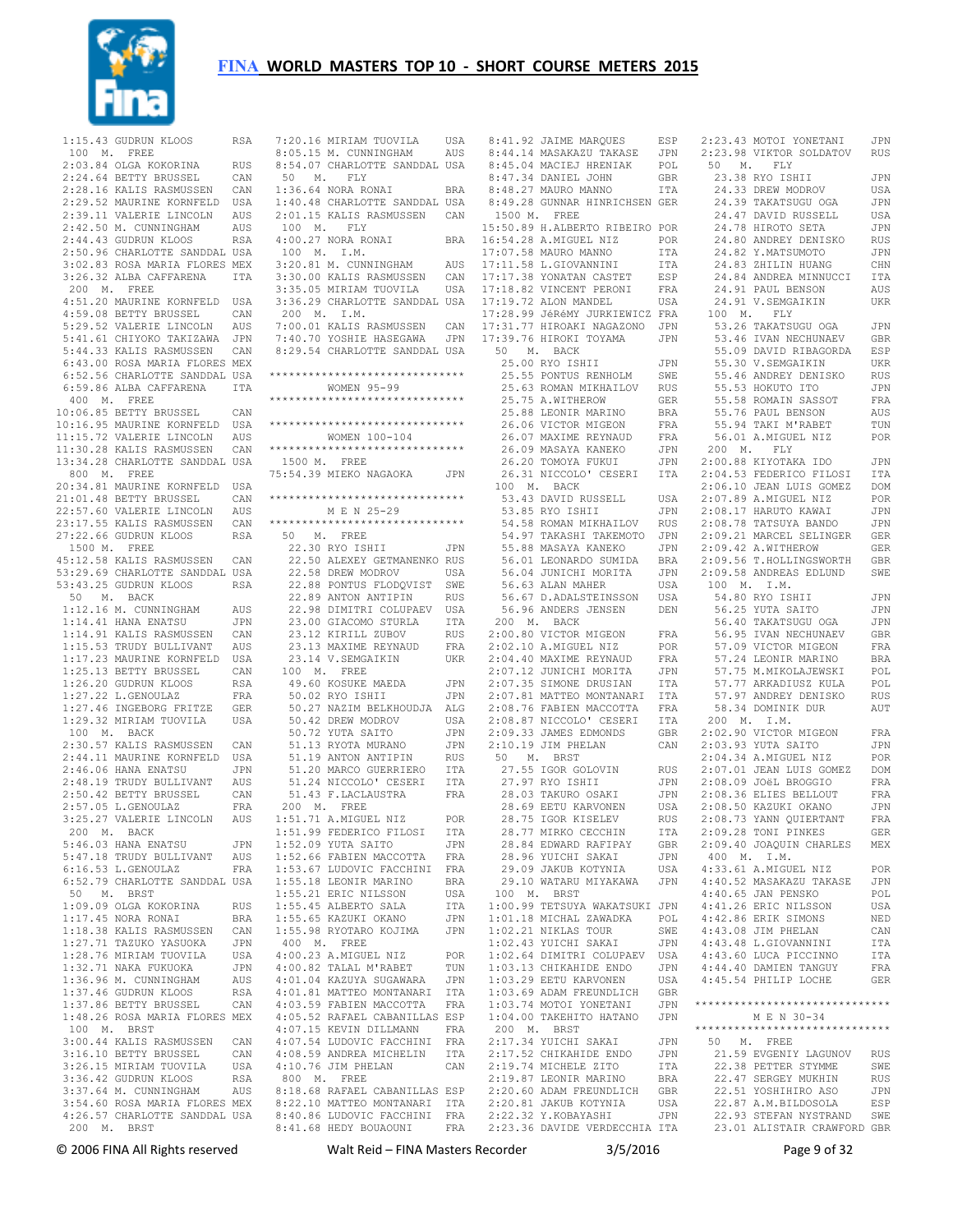

|         | 23.08 MARIO MARSHALL           | USA        | 200 M.       |                     |
|---------|--------------------------------|------------|--------------|---------------------|
|         | 23.15 MARCUS PIEL              | SWE        | 2:02.15 ED   |                     |
|         |                                |            |              |                     |
|         | 23.18 ADAM RITTER              | USA        | 2:02.81 MA   |                     |
|         | 23.18 RICARDO SALCEDO          | ESP        | 2:04.69      | J.                  |
| 100 M.  | FREE                           |            | 2:07.23      | FA                  |
|         |                                |            |              |                     |
|         | 47.29 EVGENIY LAGUNOV          | <b>RUS</b> | 2:07.85      | DA                  |
|         | 49.45 DARIAN TOWNSEND          | USA        | 2:08.86      | DA                  |
|         | 49.71 ADAM RITTER              | USA        | 2:09.51      | NA                  |
|         | 49.89 SERGEY MUKHIN            |            |              | AN                  |
|         |                                | <b>RUS</b> | 2:09.75      |                     |
|         | 50.29 RICARDO SALCEDO          | ESP        | 2:10.22      | KE                  |
|         | 50.44 A.M.BILDOSOLA            | ESP        | 2:10.73      | TH                  |
|         | 50.46 SAUL SANTANA             | ESP        | 50<br>М.     |                     |
|         |                                |            |              |                     |
|         | 51.18 D. STOCKINGER            | AUT        | 27.23        | SE                  |
|         | 51.31 TAKUYA HASEGAWA          | JPN        | 28.73        | YU                  |
|         | 51.41 ALISTAIR CRAWFORD        | GBR        | 28.86        | CH                  |
|         |                                |            |              |                     |
| 200 M.  | FREE                           |            | 28.89        | DA                  |
|         | 1:48.17 YURIY UFIMTSEV         | RUS        | 29.13        | SI                  |
|         | 1:50.25 ADAM RITTER            | USA        | 29.16        | КO                  |
|         | 1:53.39 A.M.BILDOSOLA          | ESP        | 29.17        | SA                  |
|         |                                |            |              |                     |
|         | 1:53.86 M.HIRABAYASHI          | JPN        | 29.18        | DA                  |
|         | 1:54.10 RICARDO SALCEDO        | ESP        | 29.27        | BJ                  |
|         | 1:54.87 EDUARDO SEVIERI        | BRA        | 29.29        | AL                  |
|         |                                |            |              |                     |
|         | 1:55.67 MARCO MACCIANTI        | ITA        | 100 M.       |                     |
|         | 1:55.70 IVAN KOVALEV           | <b>RUS</b> | 59.85        | SE                  |
|         | 1:56.20 A.COSTA                | FRA        | 1:00.46 RY   |                     |
|         | 1:56.56 DAVID GENET            | FRA        | $1:01.59$ MA |                     |
|         |                                |            |              |                     |
| 400 M.  | FREE                           |            | 1:02.32      | CH                  |
|         | 4:06.53 DAVID GENET            | FRA        | 1:02.56      | TA                  |
|         | 4:08.33 PIERRE ROGER           | FRA        | 1:02.95      | SI                  |
|         |                                |            |              | AD                  |
|         | 4:08.92 DANIEL SANCHEZ         | ESP        | 1:03.67      |                     |
|         | 4:09.06 YURI GOTTI             | ITA        | 1:03.72      | KO                  |
|         | 4:10.97 ERIK SCHRODER          | NED        | 1:03.75      | SA                  |
|         | 4:12.31 ALESSIO MORELLATO      | ITA        | 1:03.86      | SE                  |
|         |                                |            |              |                     |
|         | 4:14.31 JUSTIN GUERRA          | FRA        | 200 M.       |                     |
|         | 4:14.33 IVAN KOVALEV           | RUS        | 2:12.54 RY   |                     |
| 4:14.81 | ANDREA MANIERO                 | ITA        | 2:15.36 CH   |                     |
|         | 4:15.29 MAX JABEN              | USA        | 2:16.82      | SE                  |
|         |                                |            |              |                     |
| 800 M.  | FREE                           |            | 2:18.47      | TA                  |
| 8:32.24 | DAVID GENET                    | FRA        | 2:18.76 MI   |                     |
|         | 8:39.32 JOSE HERVAS            | ESP        | 2:18.77      | $\mathbb{SE}% _{0}$ |
|         |                                |            |              |                     |
|         | 8:40.37 YURI GOTTI             | ITA        | 2:19.41      | AN                  |
|         | 8:41.70 ERIK SCHRODER          | NED        | 2:21.55      | SI                  |
|         | 8:43.31 M.GIOVANNI             | ITA        | 2:22.84      | AD                  |
|         | 8:46.13 CESARE FLORIS          | ITA        | 2:22.95 TA   |                     |
|         |                                |            |              |                     |
|         | 8:48.19 ALESSIO MORELLATO      | ITA        | 50<br>Μ.     |                     |
|         | 8:51.55 PAUL BARNARD           | GBR        | 24.07 YO     |                     |
|         | 8:57.15 NAOHIRO TERADA         | JPN        | 24.37 MI     |                     |
|         |                                |            | 24.40        |                     |
|         | 8:58.55 ALEXANDRE PITOT        | FRA        |              | SE                  |
| 1500 M. | FREE                           |            | 24.42        | SA                  |
|         | 15:54.44 LUCA PUCE             | ITA        | 24.67        | MA                  |
|         | 16:25.90 JOSE HERVAS           | ESP        | 24.77        | AL                  |
|         | 16:38.07 ERIK SCHRODER         | NED        | 24.90        | MA                  |
|         |                                |            |              |                     |
|         | 16:45.18 CESARE FLORIS         | ITA        | 24.97        | JO                  |
|         | 16:56.63 NAOHIRO TERADA        | JPN        | 25.07        | RY.                 |
|         | 17:02.26 JOSEPH ANDERSON       | USA        | 25.11        | JU                  |
|         | 17:11.42 MICHAEL EMMONS        | USA        | 100<br>Μ.    |                     |
|         |                                |            |              |                     |
|         | 17:15.12 NICK VALENTINE        | GBR        | 53.14 YO     |                     |
|         | 17:22.96 ANDREW SWANSTON       | GBR        | 54.68 SA     |                     |
|         | 17:26.10 ALESSIO MORELLATO ITA |            | 54.72 MA     |                     |
| 50      |                                |            | 55.07 TA     |                     |
| М.      | BACK                           |            |              |                     |
|         | 25.18 DARIAN TOWNSEND          | USA        | 55.71 SA     |                     |
|         | 25.30 RODRIGO TRIVINO          | <b>BRA</b> | 56.12 M.     |                     |
|         | 25.49 IKUMI HASEGAWA           | JPN        | 56.42 KY     |                     |
|         |                                |            |              |                     |
|         | 25.87 T. TAKEUCHI              | JPN        | 56.53 MA     |                     |
|         | 26.27 JUNICHI FUKUI            | JPN        | 56.65 MI     |                     |
|         | 26.41 JONATHAN ZELIC           | FRA        | 56.73 JU     |                     |
|         | 26.84 CHRISTOPH THADE          | GER        | 200 M.       |                     |
|         |                                |            |              |                     |
|         | 26.92 TEEMU HELLAS             | FIN        | $1:59.77$ DA |                     |
|         | 26.99 PETER WESTEEL            | FRA        | 2:05.92 PA   |                     |
|         | 27.02 MASAHIRO INABA           | JPN        | $2:07.60$ AD |                     |
|         | 100 M. BACK                    |            | 2:08.93 TS   |                     |
|         |                                |            |              |                     |
|         | 54.90 ENRICO CATALANO          | ITA        | 2:11.85 AK   |                     |
|         | 55.47 PIERRE ROGER             | FRA        | 2:12.44 FR   |                     |
|         | 57.39 JUNICHI FUKUI            | JPN        | 2:13.23 NI   |                     |
|         | 57.62 JONATHAN ZELIC           | FRA        | 2:13.32 C.   |                     |
|         |                                |            |              |                     |
|         | 57.78 MARCO MACCIANTI          | ITA        | 2:13.32 MI   |                     |
|         | 58.24 J.LERCKE SKYTTE          | DEN        | $2:13.51$ G. |                     |
|         | 58.32 MASAHIRO INABA           | JPN        | 100 M.       |                     |
|         |                                |            | 54.61 AD     |                     |
|         | 58.60 C.GIOVANNI               | ITA        |              |                     |
|         | 58.61 KYLE SHORES              | USA        | 54.64 DA     |                     |
|         | 58.88 RODRIGO TRIVINO          | BRA        | 55.39 YU     |                     |

| 200 M. BACK |                                                                                                                                                                                                                                            |                       |
|-------------|--------------------------------------------------------------------------------------------------------------------------------------------------------------------------------------------------------------------------------------------|-----------------------|
|             | 2:02.15 EDUARDO SEVIERI BRA<br>2:02.81 MARCO MACCIANTI ITA                                                                                                                                                                                 |                       |
|             |                                                                                                                                                                                                                                            |                       |
|             |                                                                                                                                                                                                                                            |                       |
|             |                                                                                                                                                                                                                                            |                       |
|             |                                                                                                                                                                                                                                            |                       |
|             | 2:04.69 J.LERCKE SKYTTE DEN<br>2:07.23 FABIEN LEBEAUX FRA<br>2:07.23 FABIEN LEBEAUX FRA<br>2:07.85 DANIEL TINTI ITA<br>2:08.86 DAVID MOREIRA ESP<br>2:09.51 NAOHIRO TERADA JPN<br>2:09.75 ANDREA MANIERO ITA<br>2:10.22 KEVIN ROUCHARD CAN |                       |
|             |                                                                                                                                                                                                                                            |                       |
|             |                                                                                                                                                                                                                                            |                       |
|             | 2:10.22 KEVIN BOUCHARD<br>$2:10.73$ THOMAS LIANEE                                                                                                                                                                                          | $\mathtt{CAN}$<br>DEN |
|             | 50 M. BRST                                                                                                                                                                                                                                 |                       |
|             | 27.23 SERGEY GEYBEL RUS                                                                                                                                                                                                                    |                       |
|             | 28.73 YUKI HONDA                                                                                                                                                                                                                           | JPN                   |
|             | 28.86 CHRISTOPHER JONES GBR                                                                                                                                                                                                                |                       |
|             |                                                                                                                                                                                                                                            |                       |
|             |                                                                                                                                                                                                                                            |                       |
|             | 28.89 DAVID EBANKS GER<br>29.13 SIMON SMITH GER<br>29.16 KOTARO MORITA JPN<br>29.17 SAUL SANTANA ESP                                                                                                                                       |                       |
|             |                                                                                                                                                                                                                                            |                       |
|             | 29.18 DARIAN TOWNSEND USA<br>29.27 BJORN CALLEBERG SWE                                                                                                                                                                                     |                       |
|             |                                                                                                                                                                                                                                            |                       |
|             | 29.29 ALISTAIR CRAWFORD GBR                                                                                                                                                                                                                |                       |
|             | 100 M. BRST                                                                                                                                                                                                                                |                       |
|             | 59.85 SERGEY GEYBEL<br>1:00.46 RYO KOBAYASHI<br>1:01.59 MALIK FALL                                                                                                                                                                         | RUS<br>JPN            |
|             |                                                                                                                                                                                                                                            | SEN                   |
|             |                                                                                                                                                                                                                                            |                       |
|             |                                                                                                                                                                                                                                            |                       |
|             |                                                                                                                                                                                                                                            |                       |
|             |                                                                                                                                                                                                                                            |                       |
|             |                                                                                                                                                                                                                                            |                       |
|             |                                                                                                                                                                                                                                            |                       |
|             |                                                                                                                                                                                                                                            |                       |
| 200 M. BRST |                                                                                                                                                                                                                                            |                       |
|             | 2:12.54 RYO KOBAYASHI                                                                                                                                                                                                                      | JPN                   |
|             | 2:15.36 CHRISTOPHER JONES GBR                                                                                                                                                                                                              |                       |
|             | 2:16.82 SERGEY GEYBEL RUS<br>2:18.47 TAKAHIRO NETSU JPN                                                                                                                                                                                    |                       |
|             |                                                                                                                                                                                                                                            |                       |
|             |                                                                                                                                                                                                                                            |                       |
|             | 2:18.76 MICHAEL KARGBO FRA<br>2:18.77 SERGEY GOGOL RUS<br>2:19.41 ANDREA CAVALLETTI ITA                                                                                                                                                    |                       |
|             |                                                                                                                                                                                                                                            |                       |
|             |                                                                                                                                                                                                                                            |                       |
|             |                                                                                                                                                                                                                                            |                       |
|             | 2122.84 ADRIEN PATET GEN.<br>2122.84 ADRIEN PATET FRANCIST STAKUMI MORI JPN JPN 50 M<br>50 M. FLY                                                                                                                                          |                       |
|             | 24.07 YOSHIHIRO ASO JPN<br>24.37 MILORAD CAVIC USA<br>24.40 SERGEY MUKHIN RUS<br>24.42 SATOSHI WAKIMORI JPN<br>24.67 MARIO MARSHALL USA                                                                                                    |                       |
|             |                                                                                                                                                                                                                                            | JPN<br>USA<br>RUS     |
|             |                                                                                                                                                                                                                                            |                       |
|             |                                                                                                                                                                                                                                            |                       |
|             |                                                                                                                                                                                                                                            |                       |
|             | 24.77 ALISTAIR CRAWFORD GBR                                                                                                                                                                                                                |                       |
|             |                                                                                                                                                                                                                                            |                       |
|             | 24.90 MATTEO SALOMONI ITA<br>24.97 JONATHAN ZELIC FRA<br>25.07 RYAN NOLAN AUS                                                                                                                                                              |                       |
|             | 25.07 RYAN NOLAN<br>25.07 Nine News<br>25.11 JUNICHI FUKUI JPN                                                                                                                                                                             | AUS                   |
|             |                                                                                                                                                                                                                                            |                       |
|             | 100 M. FLY<br>53.14 YOSHIHIRO ASO                                                                                                                                                                                                          | JPN                   |
|             | 54.68 SATOSHI WAKIMORI                                                                                                                                                                                                                     | JPN                   |
|             | 54.72 MARIO MARSHALL                                                                                                                                                                                                                       | USA                   |
|             | 55.07 TAKUYA HASEGAWA<br>55.71 SATOSHI IWATA<br>56.12 M.BABUCHOWSKI                                                                                                                                                                        | JPN                   |
|             |                                                                                                                                                                                                                                            | JPN                   |
|             |                                                                                                                                                                                                                                            | POL                   |
|             | 56.42 KYLE SHORES                                                                                                                                                                                                                          | USA                   |
|             | 56.53 MASAKAZU YOSHII<br>56.65 MIKEL BILDOSOLA                                                                                                                                                                                             | JPN                   |
|             |                                                                                                                                                                                                                                            | ESP                   |
|             | 56.73 JUNKI TAKAOKA                                                                                                                                                                                                                        | JPN                   |
|             | 200 M. FLY                                                                                                                                                                                                                                 |                       |
|             | 1:59.77 DARIAN TOWNSEND USA<br>2:05.92 PAUL WILKES GBR                                                                                                                                                                                     |                       |
|             |                                                                                                                                                                                                                                            | ESP                   |
|             | 2:08.93 TSUBASA TANAKA                                                                                                                                                                                                                     | JPN                   |
|             | $2:11.85$ AKIRA IMANISHI                                                                                                                                                                                                                   | JPN                   |
|             | 2:12.44 FRANCESCO VIOLA<br>2:13.23 NICK VALENTINE<br>2:13.32 C.VANDERKAAY<br>2:13.32 C.VANDERKAAY                                                                                                                                          | ITA                   |
|             |                                                                                                                                                                                                                                            | GBR                   |
|             |                                                                                                                                                                                                                                            | USA                   |
|             |                                                                                                                                                                                                                                            |                       |
|             | 2:13.32 MICHAEL EMMONS                                                                                                                                                                                                                     | USA                   |
|             | 2:13.51 G.OSORIO                                                                                                                                                                                                                           | USA                   |
| 100 M. I.M. |                                                                                                                                                                                                                                            |                       |
|             | 54.61 ADAM RITTER                                                                                                                                                                                                                          | USA                   |
|             | 54.64 DARIAN TOWNSEND<br>55.39 YUTA SHOJI                                                                                                                                                                                                  | USA<br>JPN            |

|                    | 57.04 ENRICO CATALANO          | ITA        |             | 8:42.09 LUIS DENIS             | MEX        |
|--------------------|--------------------------------|------------|-------------|--------------------------------|------------|
|                    |                                |            |             |                                |            |
|                    | 57.86 SAUL SANTANA             | ESP        |             | 8:42.70 PIETRO BOZZELLI        | ITA        |
|                    | 58.27 R.AMORIM REGO            | POR        |             | 8:45.68 GILBERT DUPLESSIS CAN  |            |
|                    | 58.58 MARCUS PIEHL             | SWE        |             | 8:46.61 ANDREY ROMASHKIN       | RUS        |
|                    | 58.88 ANDREA MANIERO           | ITA        |             | 8:47.12 DAVID DENNY            | GBR        |
|                    | 58.95 ANDREW SWEET             | CAN        |             | 8:50.68 CESAR OBREGON          | ESP        |
|                    |                                |            |             |                                |            |
|                    | 58.98 KOTA TESHIMA             | JPN        |             | 8:52.59 LOIC LEROY             | FRA        |
| 200<br>М.          | I.M.                           |            |             | 1500 M. FREE                   |            |
|                    | 1:58.33 DARIAN TOWNSEND        | USA        |             | 16:28.88 JULIEN BAILLOD        | SUI        |
|                    | 2:04.45 ADAM RITTER            | USA        |             | 16:42.13 NICKY LANGE           | <b>GER</b> |
|                    |                                |            |             |                                |            |
|                    | 2:07.57 RYO KOBAYASHI          | JPN        |             | 16:44.04 R SEAN JUSTICE        | USA        |
|                    | 2:07.85 ANDREA MANIERO         | ITA        |             | 16:46.72 GILBERT DUPLESSIS CAN |            |
|                    | 2:08.35 R.AMORIM REGO          | POR        |             | 16:46.98 PIETRO BOZZELLI       | ITA        |
|                    | 2:09.19 MARCO MACCIANTI        | ITA        |             | 16:56.83 DAVID DENNY           | GBR        |
|                    | 2:09.90 ALEX THURSTON          |            |             | 17:13.17 BO SIMPSON            | CAN        |
|                    |                                | GBR        |             |                                |            |
|                    | 2:10.69 A.M. BILDOSOLA         | ESP        |             | 17:23.87 GERGELY MOLNAR        | HUN        |
|                    | 2:11.86 BENOîT FERRY           | FRA        |             | 17:25.16 S.KACZMAREK           | POL        |
|                    | 2:11.93 ANDREA CAVALLETTI ITA  |            |             | 17:34.30 MICHAEL DE BRUIJN DEN |            |
|                    | 400 M. I.M.                    |            | 50<br>М.    | BACK                           |            |
|                    |                                |            |             |                                |            |
|                    | 4:13.68 DARIAN TOWNSEND        | USA        |             | 25.43 STEV THELOKE             | GER        |
|                    | 4:40.69 G.OSORIO               | USA        |             | 26.36 KENICHI KANEKO           | JPN        |
|                    | 4:43.07 DAVID GENET            | FRA        |             | 26.48 KENTARO KITADA           | JPN        |
|                    | 4:44.70 ANDREA MANIERO         | ITA        |             | 26.55 ALEXANDR SHILIN          | RUS        |
|                    | 4:44.70 ALEX THURSTON          | GBR        |             | 26.66 YOSHITAKA MARUI          | JPN        |
|                    |                                |            |             |                                |            |
|                    | 4:45.11 KEVIN BOUCHARD         | CAN        |             | 26.76 KENJI ISHIGAMI           | JPN        |
|                    | 4:45.82 ALVARO ARROYO          | ESP        |             | 26.77 MARCIN KACZMAREK         | POL        |
|                    | 4:46.24 ALEXANDRE PITOT        | FRA        |             | 27.02 T.MINAMIZATO             | JPN        |
|                    | 4:48.60 FABRICE URBAN          | FRA        |             | 27.18 M.EROLI                  | ITA        |
|                    |                                |            |             |                                |            |
|                    | 4:48.86 MICHAEL EMMONS         | USA        |             | 27.23 JONATHAN AUDIS           | GBR        |
|                    |                                |            | 100         | M. BACK                        |            |
|                    | ****************************** |            |             | 57.33 KENICHI KANEKO           | JPN        |
|                    | M E N 35-39                    |            |             | 57.36 TAKUMA YAMAOKA           | JPN        |
|                    |                                |            |             |                                |            |
|                    | ****************************** |            |             | 57.47 MAURIZIO TERSAR          | ITA        |
| 50<br>М.           | FREE                           |            |             | 58.01 TREVER GRAY              | USA        |
|                    | 23.18 OLIVER PLANES            | ESP        |             | 58.53 MARCIN KACZMAREK         | POL        |
|                    | 23.19 ALEXEY MANZHULA          | RUS        |             | 59.04 KENJI ISHIGAMI           | JPN        |
|                    |                                |            |             |                                |            |
|                    | 23.38 CHRIS KNEE               | GBR        |             | 59.17 CRAIG ROSS               | CAN        |
|                    | 23.59 TAKASHI NISHIYAMA JPN    |            |             | 59.19 MASANORI TAKEGAWA JPN    |            |
|                    | 23.61 PAULO HORNOS             | BRA        |             | 59.82 RYAN PAPA                | USA        |
|                    | 23.65 CHRISTIAN GÄRTNER GER    |            |             | 1:00.07 ASHLEY BUCK            | GBR        |
|                    |                                |            |             |                                |            |
|                    | 24.00 MASAI ZEBE-CHAKA         | GBR        |             | 200 M. BACK                    |            |
|                    | 24.02 ANDREAS KORNES           | GER        |             | 2:03.75 MAURIZIO TERSAR        | ITA        |
|                    | 24.03 GUSTAVO VOLKART          | BRA        |             | 2:06.64 ANTONINO TRIPPODO ITA  |            |
|                    | 24.06 WILLIAM CAREDDU          | ITA        |             | 2:08.49 N.DELL'ANDREA          | ITA        |
|                    |                                |            |             |                                |            |
|                    | 100 M. FREE                    |            |             | 2:09.46 MASANORI TAKEGAWA JPN  |            |
|                    | 51.00 OLIVER PLANES            | ESP        |             | 2:10.23 MARCIN KACZMAREK       | POL        |
|                    | 51.03 TAMAS KEREKJARTO         | USA        |             | 2:11.02 CHRISTOPHER RIX        | GBR        |
|                    | 52.07 CHRISTIAN GÄRTNER GER    |            |             | 2:11.14 JULIEN BAILLOD         | SUI        |
|                    |                                |            |             |                                |            |
|                    | 52.19 TAKASHI NISHIYAMA JPN    |            |             | 2:12.14 EGBERT STOLK           | NED        |
|                    | 52.34 WILLIAM CAREDDU          | ITA        |             | 2:12.97 JOCHEN HANZ            | GER        |
|                    | 52.56 NOL VAN THULL            | NED        |             | 2:13.34 RYAN PAPA              | USA        |
|                    | 52.75 FLAVIO MILDEMBERG BRA    |            | 50<br>Μ.    | BRST                           |            |
|                    | 52.75 CRAIG ROSS               | CAN        |             | 28.57 RYOSUKE IMAI             | JPN        |
|                    |                                |            |             |                                |            |
|                    | 52.94 CASPER HUT               | NED        |             | 28.86 RODRIGO BARDI            | BRA        |
|                    | 53.02 PAULO HORNOS             | <b>BRA</b> |             | 29.06 STEPHAN PERROT           | FRA        |
| 200<br>М.          | FREE                           |            |             | 29.35 KENJI KOJIMA             | JPN        |
|                    | 1:53.69 CLAUS IVERSEN          |            |             |                                |            |
|                    |                                | DEN        |             | 29.45 OLIVER PLANES            | ESP        |
|                    | 1:54.75 SAMUELE PAMPANA ITA    |            |             | 29.53 BJORN GOPEL              | GER        |
|                    | 1:56.45 CHRISTIAN GARTNER GER  |            |             | 29.60 TETSUYA NOZAKI           | JPN        |
|                    | 1:56.66 OLIVER PLANES          | ESP        |             | 29.64 TOMONORI TSUJI           | JPN        |
|                    | 1:56.88 LOIC LEROY             | FRA        |             | 29.67 JAMES SHEEHAN            | USA        |
|                    |                                |            |             |                                |            |
|                    | 1:56.96 GUSTAVO VOLKART        | BRA        |             | 29.72 SATORU UMEZAKI           | JPN        |
|                    | 1:57.33 KEISUKE KUGA           | JPN        | 100 M. BRST |                                |            |
| 1:57.83 CRAIG ROSS |                                | CAN        |             | 1:02.67 STEPHAN PERROT         | FRA        |
|                    |                                |            |             |                                |            |
|                    |                                |            |             |                                |            |
|                    | 1:57.87 NOL VAN THULL          | NED        |             | 1:03.29 RYOSUKE IMAI           | JPN        |
|                    | 1:57.89 ARMIN HUMMEL           | GER        |             | 1:04.56 ANDREY IVANOV          | RUS        |
|                    | 400 M. FREE                    |            |             | 1:04.94 BJORN GOPEL            | GER        |
|                    | 4:04.81 SAMUELE PAMPANA        | ITA        |             | 1:04.98 KENJI KOJIMA           | JPN        |
|                    |                                |            |             |                                |            |
|                    | 4:06.74 JULIEN BAILLOD         | SUI        |             | 1:05.03 JAMES SHEEHAN          | USA        |
|                    | 4:10.14 ANTONINO TRIPPODO ITA  |            |             | 1:05.10 TOMONORI TSUJI         | JPN        |
|                    | 4:10.46 KEISUKE KUGA           | JPN        |             | 1:05.54 SATORU OKI             | JPN        |
|                    |                                | RUS        |             | 1:05.56 YOSUKE NOSE            |            |
|                    | 4:12.12 ANDREY ROMASHKIN       |            |             |                                | JPN        |
|                    | 4:12.19 PIETRO BOZZELLI        | ITA        |             | 1:05.57 CARL SHAW              | GBR        |
|                    | 4:12.75 GILBERT DUPLESSIS CAN  |            | 200 M.      | <b>BRST</b>                    |            |
|                    | 4:12.78 LOIC LEROY             | FRA        |             | 2:16.72 STEPHAN PERROT         | FRA        |
|                    | 4:13.06 DAVID DENNY            | GBR        |             | 2:19.61 RODRIGO BARDI          | BRA        |
|                    |                                |            |             |                                |            |
|                    | 4:13.81 CESAR OBREGON          | ESP        |             | 2:21.14 ANDREY IVANOV          | RUS        |
|                    | 800 M. FREE                    |            |             | 2:23.17 SATORU OKI             | JPN        |
|                    | 8:30.95 SAMUELE PAMPANA        | ITA        |             | 2:23.22 MATTIA MASPERI         | ITA        |
|                    | 8:31.76 R SEAN JUSTICE         | USA        |             | 2:25.98 JAMES SHEEHAN          | USA        |
|                    | 8:41.04 JULIEN BAILLOD         | SUI        |             | 2:26.48 JOSE WALSH             | CAN        |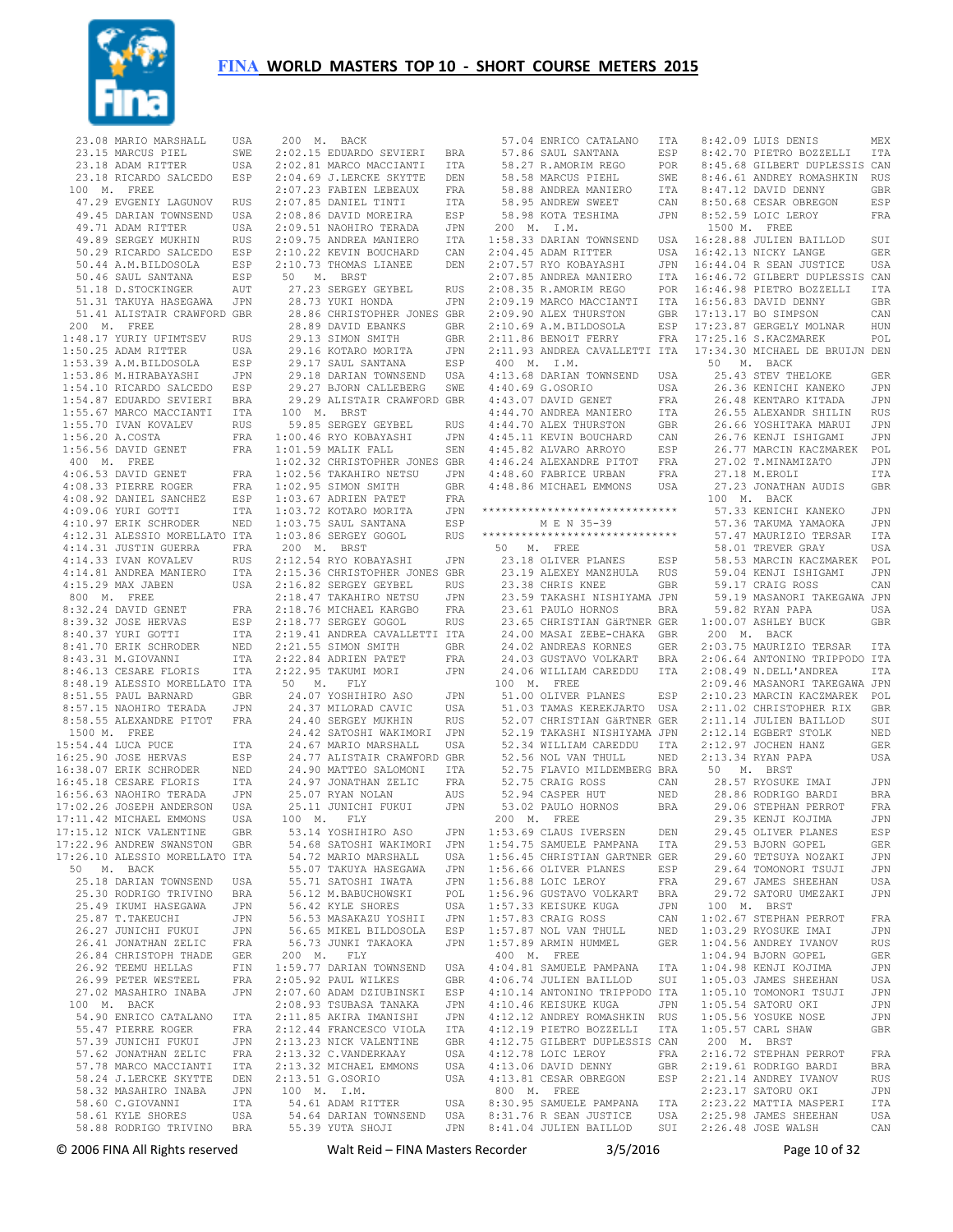

 2:26.50 YOSUKE NOSE JPN 2:26.71 ANDREA BENEDETTI ITA 2:26.97 YASUYUKI TAKATA JPN 50 M. FLY 25.24 ALEXEY MANZHULA RUS 25.30 STEV THELOKE GER 25.35 MASAI ZEBE-CHAKA GBR 25.64 FERNANDO ALAEZ ESP 25.79 FUMINORI YASAKA JPN 25.91 MARCIN KACZMAREK POL 25.94 S.OKEMOTO JPN 26.02 DANIEL MORALES ESP 26.04 SERGEY SHIBAEV RUS 26.07 JOAKIM DAHL SWE 26.07 LUIS DENIS MEX 100 M. FLY 56.86 FERNANDO ALAEZ ESP 56.87 MASANORI TAKEGAWA JPN 1:56.06 A.BORGIALLI ITA 56.97 LOIC LEROY FRA 57.00 S.OKEMOTO JPN<br>57.25 LUIS DENIS MEX 57.25 LUIS DENIS MEX 57.48 JOCHEN HANZ GER 57.63 ADRIAN VISINESCU FRA 57.80 ALEXEY MANZHULA RUS<br>57.80 ALEXEY MANZHULA RUS 58.15 FUMINORI YASAKA JPN 58.31 CHRISTIAN GARTNER GER 200 M. FLY 2:06.12 LOIC LEROY FRA 2:06.91 FERNANDO ALAEZ ESP 2:07.69 LUIS DENIS MEX 2:08.29 SAMUELE PAMPANA ITA 2:08.84 JULIEN BAILLOD SUI 2:10.71 DAVID DENNY GBR 2:11.41 ANTONINO TRIPPODO ITA 2:12.41 MATTEO BENASSI ITA 2:13.76 JOHN CALNAN CAN 2:14.78 JORGE PIQUER ESP 100 M. I.M. 57.04 TAKAHIRO MORI 59.21 TREVER GRAY USA 59.28 KEISUKE KUGA JPN 59.29 KENICHI KANEKO JPN 59.35 FERNANDO ALAEZ ESP 59.52 RODRIGO BARDI BRA 59.71 JOCHEN HANZ GER 59.78 M.EROLI ITA 1:00.05 ASUKA KOIZUMI JPN 1:00.12 NAOYUKI KOBAYASHI JPN 200 M. I.M. 2:09.58 JOCHEN HANZ GER 2:09.64 ASUKA KOIZUMI JPN 2:10.27 MASANORI TAKEGAWA JPN 17:11.34 MIKAEL ROSEN SWE 2:10.30 SATORU OKI JPN 2:10.48 FERNANDO ALAEZ ESP 2:11.06 JULIEN BAILLOD SUI 2:11.48 KEISUKE KUGA JPN 2:11.83 RODRIGO BARDI BRA 2:12.46 OLIVIER MEURANT FRA 2:12.76 BEN HARKIN GBR 400 M. I.M. 4:30.09 CLAUS IVERSEN DEN 4:33.63 JULIEN BAILLOD SUI 4:35.47 ANTONINO TRIPPODO ITA 4:38.74 MASANORI TAKEGAWA JPN 4:39.78 FERNANDO ALAEZ ESP 4:40.47 ASUKA KOIZUMI JPN 4:43.74 SATORU OKI JPN 4:45.48 KEISUKE KUGA JPN 4:45.56 STEPHAN PERROT FRA  $4 \cdot 46$  51 DAVID DENNY GBR \*\*\*\*\*\*\*\*\*\*\*\*\*\*\*\*\*\*\*\*\*\*\*\*\*\*\*\*\*\* M E N 40-44 \*\*\*\*\*\*\*\*\*\*\*\*\*\*\*\*\*\*\*\*\*\*\*\*\*\*\*\*\*\* 50 M. FREE 23.36 ISAMU TSUZUKI JPN 23.62 JUAN BENAVIDES ESP 23.79 HARALD MAISCH GER 23.94 TODD ROBINSON AUS 24.09 MAURO LANZONI ITA 24.10 SVEN GUSKE GER

 24.22 RAVIL NAGAEV RUS 24.28 EIJI NOMURA JPN 24.31 BRIAN JACOBSON USA 24.34 MARCELLO TONELLI ESP 24.34 V.HAVLICEK CZE 100 M. FREE 50.58 LARS FROLANDER SWE 50.50 LANS INSANII--<br>51.98 ISAMU TSUZUKI - JPN<br>52.93 ET.TI NOMIRA - JPN 52.93 EIJI NOMURA 32.33 Bivi Mill.<br>53.12 DAVID WARREN GBR<br>53.22 JUAN BENAVIDES F.SP 53.22 JUAN BENAVIDES ESP 53.70 PETR GREGOR CZE 53.80 NICLAS OHMAN USA 54.16 MADS GJERLOV DEN 54.25 TAKEFUMI KOGA JPN 54.39 MARTIN LANE GBR 200 M. FREE 1:57.09 FRANCO POZZI ITA 1:57.93 ROB CHARLAND CAN 1:59.39 HIROFUMI NAKAGAWA JPN 1:59.59 TODD ROBINSON AUS 1:59.85 RICHARD STANNARD GBR 2:00.36 MAURI ROSOLEN BRA 2:00.55 TOSHIMITSU KAMON JPN 2:00.70 NICLAS OHMAN USA 2:01.00 SYLVAIN GALANGO FRA 400 M. FREE<br>4·15 32 HIROFUMI NAKAGAWA JPN 4:15.32 HIROFUMI NAKAGAWA JPN 4:16.54 DAVID WARREN GBR 4:16.82 MIKAEL ROSEN SWE 4:16.83 RICHARD STANNARD GBR 4:17.25 PATRICE RECORBET FRA 4:18.22 SYLVAIN GALANGO FRA 4:18.44 TOSHIMITSU KAMON JPN 4:19.36 DAN WEGNER USA<br>4:21.30 PETER THIEL AUS 4:21.81 ANDREA PEDRAZZOLI ITA UFN 800 M. FREE<br>USA 8:54.32 DAVID WARREN 8:54.32 DAVID WARREN GBR 8:56.13 PATRICE RECORBET FRA 9:01.21 ANDREA PEDRAZZOLI ITA 9:04 65 PETER THIEL AUS 9:04.83 SYLVAIN GALANGO FRA 9:07.39 DAMIEN EYRE AUS 9:10.84 KEIJI KOMORI JPN 9:12.19 LUTZ KREMER GER 9:12.51 DANIEL BERLI ARG 9:13.49 LEE NORTH GBR 1500 M. FREE 16:52.24 RICHARD STANNARD GBR 17:23.00 V.POLIKARPENKO ITA 17:30.11 ROMAIN MARTY FRA 17:33.62 KEIJI KOMORI JPN 17:36.87 VICTOR MORENO ESP 17:43.98 RAMSES RODRIGUEZ USA 17:48.64 LEE NORTH GBR 17:49.33 F.MARTINEZ ESP 17:54.56 R.LOCOCCIOLO ITA 50 M. BACK 26.33 DANIEL LONNBERG SWE 26.59 TAKAYUKI MIYASAKA JPN 27.15 HARALD MAISCH GER 27.47 TAKATOSHI NUMATA JPN 27.57 KENTARO NAKAMURA JPN 27.59 LEONARDO GOMES BRA 27.60 JIRKA LETZIN GER 27.89 LEE PETERSON GBR 27.98 VALERIJS MINAKOVS LAT 28.12 JEROME FAROUZE FRA 100 M. BACK 57.36 DANIEL LONNBERG SWE 57.72 JEFF COMMINGS USA 57.80 TAKAYUKI MIYASAKA JPN 57.89 ISAMU TSUZUKI JPN 58.66 KENTARO NAKAMURA JPN 59.56 HARALD MAISCH GER 1:00.24 R.LOCOCCIOLO ITA 1:00.24 R.<br>1:00.66 CHRYSTIAN GAUVIN CAN 1:00.76 TAKATOSHI NUMATA JPN

| 1:00.77              | JAVIER SANTOS                                       | ESP        | 58.71<br><b>ISAM</b>                       |
|----------------------|-----------------------------------------------------|------------|--------------------------------------------|
| 200 M.<br>2:06.78    | BACK<br>TAKAYUKI MIYASAKA JPN                       |            | 59.73 DANIB<br>59.97<br><b>HARAI</b>       |
|                      | 2:11.83 TOMOHIRO MUSHA                              | JPN        | 1:00.14 MARCH                              |
|                      | 2:12.42 R.LOCOCCIOLO                                | ITA        | 1:00.22 DAVII                              |
|                      | 2:14.43 ROMAIN MARTY                                | FRA        | 1:00.88 FRANO                              |
|                      | 2:15.46 LEE PETERSON                                | GBR        | 1:01.33 VLADI                              |
|                      | 2:15.54 TJAKKO RUINEMANS                            | NED        | JAVII<br>1:01.51                           |
|                      | 2:15.76 LIZANDRO CARVALHO BRA                       |            | 200<br>I.1<br>М.                           |
|                      | 2:16.15 CHRISTOF GROH                               | GER        | 2:07.52<br>JEFF                            |
|                      | 2:16.48 RICHARD STANNARD                            | GBR        | 2:10.36<br>DAVII                           |
|                      | 2:17.16 DAVID MECA                                  | ESP        | 2:11.85 MAURD                              |
| 50<br>М.             | BRST<br>28.34 JEFF COMMINGS                         | USA        | 2:12.31<br>MARCI<br>2:13.11<br>FRAN0       |
|                      | 29.07 VAL BAGRI                                     | USA        | 2:15.09 TOMOR                              |
|                      | 29.36 DAISUKE MIYASAKA                              | JPN        | 2:15.45<br>SIMON                           |
|                      | 29.41 YASUHIRO KOMORI                               | JPN        | 2:16.21<br>SHIGE                           |
|                      | 29.48 HIDEAKI TOGO                                  | JPN        | 2:16.44<br>PIER                            |
|                      | 29.89 KURT GROTE                                    | USA        | 2:16.61<br>LION                            |
|                      | 29.89 STEFAN SCHERLING                              | SWE        | 400 M.<br>I.1                              |
|                      | 30.18 RYUTARO MORITA                                | JPN        | 4:48.47<br>MARCI                           |
|                      | 30.33 SVEN GUSKE<br>30.34 CEDRIC VERGNES            | GER        | 4:51.85<br><b>SYLV</b><br>4:54.34<br>EIJI  |
|                      | 100 M. BRST                                         | FRA        | 4:54.69 ROMA:                              |
|                      | 1:02.34 JEFF COMMINGS                               | USA        | 4:59.51<br>ANDRI                           |
|                      | 1:03.11 VAL BAGRI                                   | USA        | 5:01.14 DAVII                              |
|                      | 1:03.89 DAISUKE MIYASAKA                            | JPN        | 5:01.61<br>SALV                            |
|                      | 1:04.23 VLADISLAV BRAGIN                            | <b>RUS</b> | 5:01.80<br>DIEG0                           |
|                      | 1:06.00 MARCELLO TONELLI                            | ESP        | 5:02.17<br>DAVII                           |
|                      | 1:06.01 RYUTARO MORITA                              | JPN        | 5:02.37<br>RICH                            |
|                      | 1:06.21 ROB CHARLAND                                | CAN        | **************                             |
|                      | 1:06.44 SERGEY FIRICHENKO RUS                       |            | $M$ E $l$                                  |
| 1:06.90              | 1:06.60 DAVID WARREN<br>STEPHANE MERCURE            | GBR<br>CAN | **************                             |
| 200 M.               | <b>BRST</b>                                         |            | 50 M.<br>FRI                               |
|                      | 2:20.63 VAL BAGRI                                   | USA        | 23.67 JOAKI                                |
|                      | 2:21.76 DAISUKE MIYASAKA                            | JPN        | 23.77 PAUL                                 |
|                      | 2:23.16 VLADISLAV BRAGIN                            | RUS        | 23.84<br>DAMI                              |
|                      | 2:26.31 STEPHANE MERCURE                            | CAN        | 24.00<br>VLAD:                             |
|                      | 2:26.36 ROB CHARLAND                                | CAN        | 24.08 NICOL                                |
|                      | 2:26.49 SIMONE BATTISTON<br>2:27.71 GREGORY MAZERIS | ITA        | 24.11 M.GI                                 |
|                      | 2:28.17 HUGO MORAIS                                 | FRA<br>BRA | 24.28 FRANE<br>24.54 MARK                  |
| 2:28.65              | H.SCIGLIANO                                         | BRA        | 24.61<br>HIROS                             |
|                      | 2:29.08 MAGNUS KONRADSSON SWE                       |            | 24.63 EDILS                                |
| 50<br>Μ.             | FLY                                                 |            | 100<br>FRI<br>М.                           |
|                      | 24.77 EIJI NOMURA                                   | JPN        | 52.53 MARK                                 |
|                      | 25.03 ISAMU TSUZUKI                                 | JPN        | 53.73 BARRY                                |
|                      | 25.14 MASATERU IKEDA                                | JPN        | 53.77<br>PAUL                              |
|                      | 25.35 MASATO SAKAI<br>25.88 TAKEFUMI KOGA           | JPN<br>JPN | 54.09 NICOL<br>54.28 M.GI                  |
|                      | 25.94 V.HAVLICEK                                    | CZE        | 54.50<br>STEW                              |
|                      | 26.01 TODD ROBINSON                                 | AUS        | 54.53 KAZUB                                |
|                      | 26.08 HARALD MAISCH                                 | GER        | 54.54<br>ANDRe                             |
|                      | 26.11 FRANCO POZZI                                  | ITA        | 54.56<br>F.SP                              |
|                      | 26.13 MAURO LANZONI                                 | ITA        | FRANI<br>54.56                             |
|                      | 100 M. FLY                                          |            | 200 M. FRI                                 |
| 54.25                | LARS FROLANDER                                      | SWE        | 1:55.91 MARK                               |
|                      | 56.43 MASATERU IKEDA<br>57.87 A.BORGIALLI           | JPN<br>ITA | 1:59.11<br><b>STEW</b><br>1:59.20 GREG     |
|                      | 58.02 ANDREA TALEVI                                 | ITA        | 1:59.40<br>DINO                            |
|                      | 58.09 FRANCO POZZI                                  | <b>ITA</b> | 1:59.96 BARRY                              |
|                      | 58.28 SEIJI SUGIMOTO                                | JPN        | 2:00.82 STEVE                              |
|                      | 58.96 THOMAS ERIKSEN                                | DEN        | 2:00.83 ANDR6                              |
|                      | 58.96 DAVID WARREN                                  | GBR        | 2:02.45 MATHI                              |
|                      | 59.15 A.BERWECKI                                    | POL        | 2:02.49 M.GI                               |
|                      | 59.27 NORIFUMI CHIBA                                | JPN        | 2:02.87<br><b>RICCI</b>                    |
| 200<br>М.<br>2:06.93 | FLY<br>EIJI NOMURA                                  | JPN        | 400<br>FRI<br>М.<br>4:03.10<br>FABI0       |
|                      | 2:09.85 FRANCO POZZI                                | ITA        | 4:03.81<br>NICOI                           |
|                      | 2:10.23 ANDREA MARCATO                              | ITA        | 4:08.87 MARK                               |
|                      | 2:12.24 PIERRE RABAT                                | FRA        | 4:11.35 GREG                               |
|                      | 2:13.14 VANES TERZIARI                              | ITA        | 4:17.45 STEW                               |
|                      | 2:14.24 SYLVAIN GALANGO                             | FRA        | 4:18.55 KURT                               |
|                      | 2:14.35 DAVID WARREN                                | GBR        | 4:20.00 MARCO                              |
|                      | 2:16.10 CéDRIC GRAMUSSET                            | FRA        | 4:21.18 PATRI                              |
|                      | 2:16.15 MAURI ROSOLEN                               | BRA        | 4:21.59 GIAND                              |
| 100 M.               | 2:16.60 TOSHIMITSU KAMON<br>I.M.                    | JPN        | 4:22.31<br><b>STEF</b><br>800<br>М.<br>FRI |
|                      | 58.01 JEFF COMMINGS                                 | USA        | 8:35.48 MARK                               |
|                      | 58.26 PETR GREGOR                                   | CZE        | 8:38.56 GREG                               |
|                      |                                                     |            |                                            |

E TSUZUKI JPN<br>EL LONNBERG SWE EL LONNBERG LD MAISCH GER ELLO TONELLI AUS D WARREN GBR 1:00.88 FRANCO POZZI ITA ISLAV BRAGIN RUS ER SANTOS ESP 200 M. I.M. COMMINGS USA D WARREN GBR I ROSOLEN BRA ELLO TONELLI ESP 2:13.11 FRANCO POZZI ITA .<br>2.15 Ten Musha JPN NE BATTISTON ITA 2:16.21 SHIGEO SHIRAISHI JPN RE RABAT FRA EL MOREAU FRA 400 M. I.M. .<br>ELLO TONELLI AUS AIN GALANGO FRA<br>NOMURA JEN NOMURA TN MARTY FRA EE HAACK GER D RUSSELL GBR ADOR SANCHEZ MEX OTADDEI TTA D DE VLIEGER CAN ARD SYMONS GBR \*\*\*\*\*\*\*\*\*\*\*\*\*\*\*\*\*\*\*\*\*\*\*\*\*\*\*\*\*\*  $N$  45-49 \*\*\*\*\*\*\*\*\*\*\*\*\*\*\*\*\*\*\*\*\*\*\*\*\*\*\*\*\*\*  $\mathbf{F} \mathbf{F}$ **IM HOLMOUIST SWE**  23.77 PAUL CLEMENCE GBR 23.84 DAMIEN CUCUMEL FRA **IMIR PREDKIN RUS** LAS GRANGER FRA 24.11 M.GIALDI ITA 24.28 FRANK STUWE GER THOMPSON AIIS SHT MIURA JPN SON JUNIOR BRA 100 M. FREE THOMPSON AIIS Y SARETSKY CAN CLEMENCE GBR LAS GRANGER FRA 54.28 M.GIALDI ITA ART CARROLL USA HIKO YAMAKAWA JPN é WRASSE GER TNADIN TTA 54.56 FRANK STUWE GER 200 M. FREE THOMPSON AUS ART CARROLL USA STREPPEL CAN SCHORN TTA Y SARETSKY CAN P. INGO CAN 2:00.83 ANDRé WRASSE GER TEIL POTSSON CAN 2:02.49 M.GIALDI ITA 2:02.87 RICCARDO CORNELIO ITA  $E.E.$ 0 CALMASINI ITA LAS GRANGER FRA THOMPSON AUS STREPPEL CAN ART CARROLL USA DICKSON USA 4:20.00 MARCO TENDERINI ITA TCK BRUNDAGE USA 4:21.59 GIANLUCA SONDALI ITA AN ANDERSSON SWE 800 M. FREE THOMPSON AIIS STREPPEL CAN

© 2006 FINA All Rights reserved Walt Reid – FINA Masters Recorder 3/5/2016 Page 11 of 32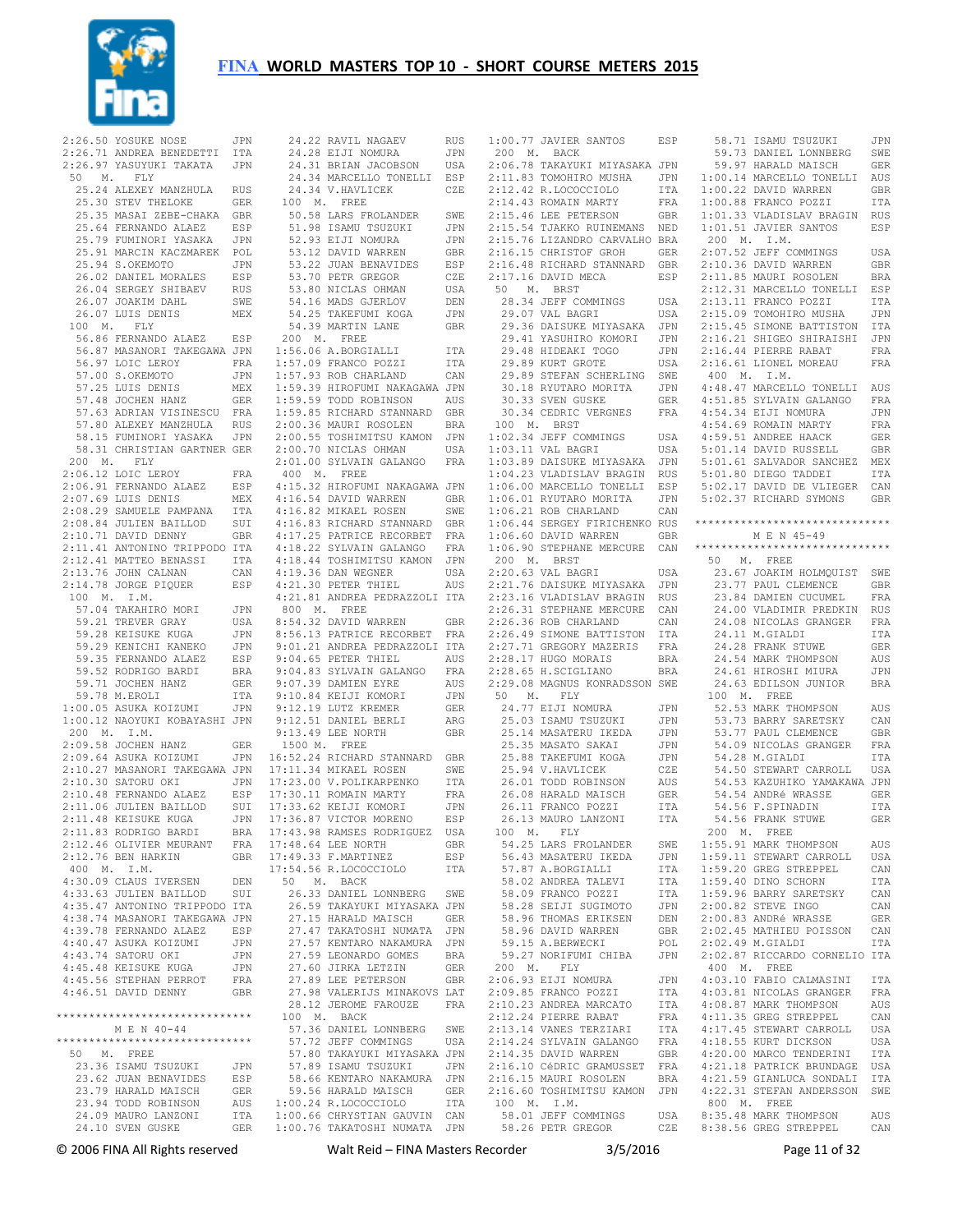

| 8:43.10 DINO SCHORN           | ITA<br>2:28          |
|-------------------------------|----------------------|
| 8:45.09 NICOLAS GRANGER       | 2:28<br>FRA          |
|                               |                      |
| 8:57.11 KURT DICKSON          | 2:32<br>USA          |
| 9:00.30 STEWART CARROLL       | 2:32<br>USA          |
| 9:00.84 PATRICK BRUNDAGE      | 50<br>USA            |
|                               |                      |
| 9:01.33 MATHIEU POISSON       | 25<br>CAN            |
| 9:06.08 LUCA DI IACOVO        | 26<br><b>ITA</b>     |
| 9:15.48 KYRAN PARKER          | 26<br>GBR            |
|                               |                      |
| 1500 M. FREE                  | 26                   |
| 16:13.34 FABIO CALMASINI      | 26<br>ITA            |
| 16:38.92 NICOLAS GRANGER      | 26<br>FRA            |
|                               |                      |
| 17:10.64 PATRICK BRUNDAGE     | 26<br>USA            |
| 17:18.20 MATHIEU POISSON      | 26<br>CAN            |
| 17:18.42 BARTON WELLS         | 26<br><b>USA</b>     |
|                               | USA                  |
| 17:34.08 KURT DICKSON         | 26                   |
| 17:35.01 TOSHIKI IMAI         | 10(<br>JPN           |
| 17:36.87 STEFAN ANDERSSON     | 58<br>SWE            |
| 17:41.22 DAVID KAYS           | 58<br>USA            |
|                               |                      |
| 17:50.50 ALESSANDRO GESINI    | 5S<br>ITA            |
| 50 M. BACK                    | 59                   |
| 26.62 EDILSON JUNIOR          | 59<br>BRA            |
|                               |                      |
| 27.21 NICOLAS GRANGER         | 5S<br>FRA            |
| 27.62 Y.NAKAHARA              | 59<br>JPN            |
| 27.93 JEFF WELECHUK           | 59<br>CAN            |
|                               |                      |
| 27.95 GIANLUCA LAPUCCI        | 1:0(<br>ITA          |
| 28.03 PASCAL COLONGUE         | 1:0(<br>FRA          |
| 28.39 GREGORY KAHN            | 200<br>RSA           |
|                               |                      |
| 28.48 ANDREA TOJA             | 2:09<br>ITA          |
| 28.55 AKINOBU TACHIBANA JPN   | 2:09                 |
| 28.58 NICOLAS DUBREUIL FRA    | 2:13                 |
|                               | 2:13                 |
| 100 M. BACK                   |                      |
| 1:00.31 NICOLAS GRANGER       | 2:14<br>FRA          |
| 1:00.33 GIANLUCA LAPUCCI      | 2:15<br>ITA          |
| 1:00.35 Y.NAKAHARA            | JPN                  |
|                               | 2:15                 |
| 1:00.77 JEFF WELECHUK         | 2:17<br>CAN          |
| 1:00.81 MARK VOGEL            | 2:20<br>DEN          |
| 1:01.49 NICOLAS DUBREUIL      | 2:20<br>FRA          |
|                               |                      |
| 1:02.09 STEWART CARROLL       | 10(<br>USA           |
| 1:02.26 RICK HAMILTON         | USA<br>1:00          |
| 1:02.83 TORSTEN KAISER        | 1:00<br>GER          |
| JERRY BAILEY                  | 1:00                 |
| 1:03.17                       | USA                  |
| 200 M. BACK                   | 1:01                 |
| 2:10.28 Y.NAKAHARA            | JPN<br>1:01          |
| 2:13.16 NICOLAS GRANGER       | FRA<br>1:01          |
|                               |                      |
| 2:13.53 STEWART CARROLL       | 1:01<br>USA          |
| 2:13.71 GUIDO COCCI           | ITA<br>1:01          |
| 2:14.49 KURT DICKSON          | USA<br>1:02          |
|                               |                      |
| 2:15.09 JEFF WELECHUK         | 1:02<br>CAN          |
| 2:15.25 RENATO RAMALHO        | 200<br>BRA           |
| 2:15.40 MARK VOGEL            | 2:13<br>DEN          |
|                               |                      |
| 2:15.44 CARLES PUIG           | 2:14<br>ESP          |
| 2:15.56 PATRICK BALDELLI      | 2:15<br>FRA          |
| 50 M. BRST                    | 2:16                 |
| 29.11 NICOLAS GRANGER         | 2:17<br>FRA          |
|                               |                      |
| 29.83 CRAIG CRAWFORD          | 2:17<br>USA          |
| 29.99 F.SPINADIN              | 2:18<br>ITA          |
| 29.99 MICHAEL HODGSON         | GBR<br>2:19          |
| 30.16 SCOTT HEBER             | 2:19<br>USA          |
|                               |                      |
| 30.27 MAKOTO ONODERA          | 2:19<br>JPN          |
| 30.37 ANDRE WRASSE            | 400<br>GER           |
| 30.38 EITA TSUMURA            | 4:43<br>JPN          |
|                               | 4:46                 |
| 30.54 ANDREA CABIDDU          | ITA                  |
| 30.56 HAJIME MORIMOTO         | 4:49<br>JPN          |
| 100 M.<br>BRST                | 4:52                 |
| 1:03.23 NICOLAS GRANGER       | 4:55<br>FRA          |
|                               |                      |
| 1:05.22 HAJIME MORIMOTO       | 4:55<br>JPN          |
| 1:05.95 ALBERTO MONTINI       | 4:55<br>ITA          |
| 1:06.06 ANDRE WRASSE          | 4:57<br>GER          |
|                               |                      |
|                               |                      |
| 1:06.63 CRAIG CRAWFORD        | 4:58<br>USA          |
| 1:06.72 MAKOTO ONODERA        | 4:59<br>JPN          |
|                               |                      |
| $1:06.74$ F. SPINADIN         | ITA                  |
| 1:07.06 EITA TSUMURA          | $***$ * * * *<br>JPN |
| 1:07.13 MICHAEL HODGSON GBR   |                      |
|                               | *****                |
| 1:07.55 JONATHAN BANVILLE CAN |                      |
| 200 M. BRST                   | 50                   |
| 2:18.91 NICOLAS GRANGER       | 24<br>FRA            |
| 2:22.87 ALBERTO MONTINI       | 24<br>ITA            |
|                               |                      |
| 2:27.64 ABRAHAM SOLANO        | 24<br>USA            |
| 2:27.65 ANDRE WRASSE          | 25<br>GER            |
| 2:27.79 JONATHAN BANVILLE CAN | 25                   |
| 2:28.35 ANDREY KREMLEVSKY RUS | 25                   |

| 2:28.66 MAKOTO ONODERA JPN<br>2:28.98 CRAIG CRAWFORD USA                                                                                                                                                                              |                                                             |
|---------------------------------------------------------------------------------------------------------------------------------------------------------------------------------------------------------------------------------------|-------------------------------------------------------------|
|                                                                                                                                                                                                                                       | JPN                                                         |
| 2:32.47 MASAKI SAKURAI<br>50 M. FLY                                                                                                                                                                                                   |                                                             |
| 25.99 BARRY SARETSKY                                                                                                                                                                                                                  | CAN                                                         |
| 26.03 KAZUHIKO YAMAKAWA JPN                                                                                                                                                                                                           |                                                             |
|                                                                                                                                                                                                                                       | USA                                                         |
| 26.23 SCOTT HEBER<br>26.29 EDILSON JUNIOR<br>26.33 VLADIMIR PREDKIN                                                                                                                                                                   | <b>BRA</b>                                                  |
|                                                                                                                                                                                                                                       | RUS                                                         |
|                                                                                                                                                                                                                                       |                                                             |
|                                                                                                                                                                                                                                       |                                                             |
| 26.36 DARYL MASON GBR<br>26.36 DARYL MASON GBR<br>26.40 SHUJI AZUMA JPN<br>26.65 STEVE HILTABIDDLE USA                                                                                                                                |                                                             |
|                                                                                                                                                                                                                                       |                                                             |
| 26.66 DAVID SUMNER                                                                                                                                                                                                                    | USA                                                         |
| 26.68 ANDREA TOJA                                                                                                                                                                                                                     | <b>ITA</b>                                                  |
| $100$ M. FLY                                                                                                                                                                                                                          |                                                             |
| 58.60 KAZUHIKO YAMAKAWA JPN                                                                                                                                                                                                           |                                                             |
| 58.83 NICOLAS GRANGER FRA<br>59.15 ANDREA TOJA ITA<br>59.19 ANDRE WRASSE GER                                                                                                                                                          |                                                             |
|                                                                                                                                                                                                                                       |                                                             |
|                                                                                                                                                                                                                                       |                                                             |
|                                                                                                                                                                                                                                       |                                                             |
|                                                                                                                                                                                                                                       | $\begin{array}{c} \mathtt{CAN} \\ \mathtt{ITA} \end{array}$ |
| 99.29 BARRY SARETSKY<br>59.39 ALBERTO MONTINI<br>59.57 JAN BIDRMAN<br>59.97 HIROSHI MIURA<br>1:00.35 MARK THOMPSON<br>1:00.35 MARK THOMPSON                                                                                           | $\mathtt{CAN}$                                              |
|                                                                                                                                                                                                                                       | JPN                                                         |
|                                                                                                                                                                                                                                       | AUS                                                         |
| 1:00.44 JEFFREY RODDIN                                                                                                                                                                                                                | USA                                                         |
| $200$ M. FLY                                                                                                                                                                                                                          |                                                             |
| 2.09.57 NICOLAS GRANGER<br>2.09.57 NICOLAS GRANGER FRA<br>2.09.98 TOSHIYUKI IBE JPN<br>2.13.17 ANDREY KREMLEVSKY RUS<br>2.13.76 ALBERTO MONTINI ITA<br>2.14.25 ANDREA TOJA ITA<br>2.15.80 MARK MAGEE USA<br>2.15.80 CREC STPEPPEL CAN |                                                             |
|                                                                                                                                                                                                                                       |                                                             |
|                                                                                                                                                                                                                                       |                                                             |
|                                                                                                                                                                                                                                       |                                                             |
|                                                                                                                                                                                                                                       |                                                             |
|                                                                                                                                                                                                                                       |                                                             |
|                                                                                                                                                                                                                                       |                                                             |
|                                                                                                                                                                                                                                       | $\mathtt{CAN}$                                              |
| 2:15.84 GREG STREPPEL<br>2:17.26 MARCO TENDERINI<br>2:20.14 A.LAVEGLIA                                                                                                                                                                | ITA                                                         |
| 2:20.14 A.LAVEGLIA<br>2:20.59 JAN BIDRMAN                                                                                                                                                                                             | ITA                                                         |
|                                                                                                                                                                                                                                       | CAN                                                         |
| 100 M. I.M.                                                                                                                                                                                                                           |                                                             |
| 1:00.56 SCOTT HEBER<br>1:00.64 NICOLAS GRANGER<br>1:00.65 ANDREA CABIDDU                                                                                                                                                              | USA                                                         |
|                                                                                                                                                                                                                                       |                                                             |
|                                                                                                                                                                                                                                       | FRA<br>ITA                                                  |
| 1:01.06 ALBERTO MONTINI ITA<br>1:01.30 KAZUHIKO YAMAKAWA JPN                                                                                                                                                                          |                                                             |
|                                                                                                                                                                                                                                       |                                                             |
|                                                                                                                                                                                                                                       |                                                             |
|                                                                                                                                                                                                                                       |                                                             |
| 1:01.34 MARK THOMPSON                                                                                                                                                                                                                 | AUS                                                         |
|                                                                                                                                                                                                                                       | GBR                                                         |
|                                                                                                                                                                                                                                       | $\mathtt{JPN}$                                              |
| 1:01.49 MICHAEL HODGSON<br>1:01.97 HAJIME MORIMOTO<br>1:02.10 JEFFREY RODDIN                                                                                                                                                          | USA                                                         |
| 1:02.14 GIANLUCA LAPUCCI ITA                                                                                                                                                                                                          |                                                             |
| 200 M. I.M.                                                                                                                                                                                                                           |                                                             |
| 2:13.11 ALBERTO MONTINI                                                                                                                                                                                                               | ITA                                                         |
|                                                                                                                                                                                                                                       | JPN                                                         |
|                                                                                                                                                                                                                                       | GER                                                         |
|                                                                                                                                                                                                                                       | AUS                                                         |
|                                                                                                                                                                                                                                       | USA                                                         |
|                                                                                                                                                                                                                                       | USA                                                         |
|                                                                                                                                                                                                                                       |                                                             |
| 2:13.11 ALBEAND MORINATION<br>2:15.28 ANDRE WRASSE GER<br>2:15.28 ANDRE WRASSE GER<br>2:16.91 MARK THOMPSON AUS<br>2:17.47 SCOTT HEBER USA<br>2:17.74 RICK HAMILTON USA<br>2:18.17 JEFFREY RODDIN USA                                 |                                                             |
| 2:19.02 PATRICK BRUNDAGE                                                                                                                                                                                                              | USA                                                         |
| 2:19.04 STEVE INGO                                                                                                                                                                                                                    | CAN                                                         |
| 2:19.04 MICHAEL HODGSON GBR                                                                                                                                                                                                           |                                                             |
| 400 M. I.M.                                                                                                                                                                                                                           |                                                             |
|                                                                                                                                                                                                                                       | CAN                                                         |
| 4:43.36 GREG STREPPEL<br>4:46.75 MARK THOMPSON                                                                                                                                                                                        | AUS                                                         |
| $4:49.08$ ANDRE WRASSE                                                                                                                                                                                                                | GER                                                         |
| 4:52.99 MARCO TENDERINI                                                                                                                                                                                                               | ITA                                                         |
| 4:55.12 MARK MAGEE                                                                                                                                                                                                                    | USA                                                         |
|                                                                                                                                                                                                                                       |                                                             |
|                                                                                                                                                                                                                                       |                                                             |
|                                                                                                                                                                                                                                       |                                                             |
|                                                                                                                                                                                                                                       |                                                             |
| 1984<br>1955.55 PATRICK BRUNDAGE USA<br>1955.75 ANDREY KREMLEVSKY RUS<br>1957.56 GUIDO COCCI ITA<br>1958.88 WOLFGANG RABER AUT<br>1959.05 ROREERTO DOBTE<br>4:59.05 ROBERTO DOBIE                                                     | ARG                                                         |
|                                                                                                                                                                                                                                       |                                                             |
|                                                                                                                                                                                                                                       |                                                             |
| M E N 50-54                                                                                                                                                                                                                           |                                                             |
|                                                                                                                                                                                                                                       |                                                             |
| 50 M. FREE                                                                                                                                                                                                                            |                                                             |
|                                                                                                                                                                                                                                       | USA                                                         |
| 24.64 FRITZ BEDFORD<br>24.80 RICO ROLLI                                                                                                                                                                                               | ITA                                                         |
| ******************************<br>*****************************                                                                                                                                                                       | FRA                                                         |
| 24.88 PIERRE BLANC                                                                                                                                                                                                                    |                                                             |
| 25.11 LAURENT NEUVILLE FRA<br>25.21 PETER MCKINNON CAN<br>25.34 JANNE VIRTANEN FIN                                                                                                                                                    |                                                             |

|              | 25.35 DAVID EMERSON<br>25.40 G.FRANCESCHI                                                                                                               | GBR        | 1                                                  |
|--------------|---------------------------------------------------------------------------------------------------------------------------------------------------------|------------|----------------------------------------------------|
|              |                                                                                                                                                         | ITA        |                                                    |
|              | 25.42 MIROSLAV MARUNIAK SVK                                                                                                                             |            | $\overline{c}$                                     |
|              | 25.44 LUCA LISTANTI                                                                                                                                     | ITA        | $\overline{c}$                                     |
|              | 100 M. FREE<br>54.65 PIERRE BLANC                                                                                                                       |            | $\overline{c}$<br>$\overline{c}$                   |
|              | 54.92 LAURENT NEUVILLE                                                                                                                                  | FRA<br>FRA | $\overline{c}$                                     |
|              | 55.02 PETER MCKINNON                                                                                                                                    | CAN        | $\overline{c}$                                     |
|              | 55.29 DAVID SIMS                                                                                                                                        | USA        | $\overline{c}$                                     |
|              |                                                                                                                                                         | USA        | $\overline{c}$                                     |
|              | 55.71 WILLIAM SEGAL<br>55.80 MARK REYNOLDS<br>55.88 J.EDUARDO FARIA                                                                                     |            | $\overline{c}$                                     |
|              |                                                                                                                                                         | GBR<br>POR | $\overline{c}$                                     |
|              |                                                                                                                                                         | ITA        |                                                    |
|              | S5.99 G.FRANCESCHI<br>56.06 ROBERTS C<br>55.55 G.FRANCESCHI IIA<br>56.06 ROBERTO BRUNORI ITA                                                            | ITA        |                                                    |
|              |                                                                                                                                                         |            |                                                    |
|              | 200 M. FREE                                                                                                                                             |            |                                                    |
|              | 2:01.77 PETER MCKINNON<br>2:02.29 TERRY DEBIASE                                                                                                         | CAN        |                                                    |
|              | $2:03.04$ ROBERTO BRUNORI                                                                                                                               | USA<br>ITA |                                                    |
|              |                                                                                                                                                         |            |                                                    |
|              | 2:03.65 LAURENT NEUVILLE FRA<br>2:03.93 MARK REYNOLDS GBR                                                                                               |            |                                                    |
|              | 2:04.50 MARCO LEONE                                                                                                                                     | ITA        |                                                    |
|              | $2:04.57$ WILLIAM SEGAL                                                                                                                                 | USA        |                                                    |
|              | 2:04.76 MICHAEL PRUFERT GER                                                                                                                             |            |                                                    |
|              | 2:05.18 JULIAN PLUMLEY                                                                                                                                  | SUI        | $\mathbf{1}$                                       |
|              | 2:05.24 A.BELOSLUDTSEV                                                                                                                                  | RUS        | $1\,$                                              |
|              | 2:05.24 J.CARLOS FREITAS POR                                                                                                                            |            | $\,1\,$                                            |
| 400 M. FREE  |                                                                                                                                                         |            | $1\,$                                              |
|              | 4:19.98 RICARDO VALDIVIA USA<br>4:20.59 MIKE SHAFFER                                                                                                    | USA        | $1\,$<br>$1\,$                                     |
|              | 4:22.10 MARCO LEONE                                                                                                                                     | ITA        | 1                                                  |
|              | 4:22.97 MICHAEL PRUFERT                                                                                                                                 | GER        | $\mathbf 1$                                        |
|              | 4:24.57 J.CARLOS FREITAS POR                                                                                                                            |            | $\mathbf 1$                                        |
|              |                                                                                                                                                         | PUR        | 1                                                  |
|              | 4:25.07 ARNALDO PEREZ<br>4:26.25 TERRY DEBIASE                                                                                                          | USA        |                                                    |
|              | $4:28.01$ ROBERTO BRUNORI                                                                                                                               | ITA<br>RUS | $\overline{c}$                                     |
|              | 4:28.05 A.BELOSLUDTSEV                                                                                                                                  |            | $\overline{c}$                                     |
|              | 4:28.25 RAFAEL SEGARRA                                                                                                                                  | PUR        | $\overline{c}$                                     |
| 800 M. FREE  |                                                                                                                                                         |            | $\overline{c}$                                     |
|              | 8:58.29 MIKE SHAFFER<br>9:03.08 ARNALDO PEREZ                                                                                                           | USA        | $\overline{c}$                                     |
|              |                                                                                                                                                         | PUR        | $\overline{\mathbf{c}}$<br>$\overline{c}$          |
|              | 9:11.66 MARCO LEONE<br>9:15.70 A.BELOSLUDTSEV                                                                                                           | ITA<br>RUS | $\overline{c}$                                     |
|              | 9:28.75 ROBBIE ALLEN                                                                                                                                    | USA        | $\overline{c}$                                     |
|              | 9:31.93 JULIAN PLUMLEY                                                                                                                                  | SUI        | $\overline{c}$                                     |
|              | 9:32.95 ROBERTO BRUNORI ITA                                                                                                                             |            |                                                    |
|              |                                                                                                                                                         |            |                                                    |
|              | 9:32.95 ROBERTO BRONONI<br>9:38.45 B.SOUVIRAA-LABAST FRA<br>2:38.45 B.SOUVIRAA-LABAST FRA<br>9:39.41 PASCAL MELLADO FRA<br>9:39.99 JEAN-LUC ROLLAND FRA |            |                                                    |
|              |                                                                                                                                                         |            |                                                    |
| 1500 M. FREE |                                                                                                                                                         |            |                                                    |
|              | 17:17.74 MIKE SHAFFER                                                                                                                                   | USA        |                                                    |
|              | 17:21.77 ARNALDO PEREZ<br>17:28.53 J.CARLOS FREITAS                                                                                                     | PUR        |                                                    |
|              | 17:56.64 MARCO LEONE                                                                                                                                    | POR<br>ITA |                                                    |
|              |                                                                                                                                                         | USA        |                                                    |
|              | 17:57.36 TERRY DEBIASE<br>18:08.91 ROBBIE ALLEN                                                                                                         | USA        |                                                    |
|              | 18:20.87 PATRICK AUTISSIER USA                                                                                                                          |            |                                                    |
|              | 18:21.68 ANDERS HAGLUND                                                                                                                                 | SWE        |                                                    |
|              | 18:26.67 CLIVE ROBERTS                                                                                                                                  | GBR        |                                                    |
|              | 18:39.50 B.SOUVIRAA-LABAST FRA                                                                                                                          |            | 1                                                  |
|              | 50 M. BACK                                                                                                                                              |            | $\mathbf 1$                                        |
|              | 26.69 FRITZ BEDFORD                                                                                                                                     | USA        | 1                                                  |
|              | 27.73 HIROYOSHI MAETOGE JPN                                                                                                                             | SUI        | 1<br>$1\,$                                         |
|              | 28.23 CRAIG NORREY<br>28.95 CLAY BRITT                                                                                                                  | USA        | 1                                                  |
|              | 28.99 MIKE SHAFFER                                                                                                                                      | USA        | 1                                                  |
|              | 29.09 PETER MCKINNON                                                                                                                                    | CAN        | 1                                                  |
|              | 29.28 MASASHI TANIKAWA                                                                                                                                  | JPN        |                                                    |
|              | 29.30 DIRK SZYMKOWIAK<br>29.51 UDO CHRISTIANSEN                                                                                                         | GER        | $\overline{\mathbf{c}}$                            |
|              |                                                                                                                                                         | GER        | $\overline{\mathbf{c}}$                            |
|              | 29.59 J.EDUARDO FARIA                                                                                                                                   | POR        | $\overline{\mathbf{c}}$                            |
|              | 100 M. BACK                                                                                                                                             |            | $\overline{c}$                                     |
|              | 58.47 FRITZ BEDFORD<br>59.79 HIROYOSHI MAETOGE JPN                                                                                                      | USA        | $\overline{\mathbf{c}}$                            |
|              | 1:02.15 MASASHI TANIKAWA JPN                                                                                                                            |            | $\overline{\mathbf{c}}$<br>$\overline{\mathbf{c}}$ |
|              | 1:02.79 PETER MCKINNON                                                                                                                                  | CAN        | $\overline{\mathbf{c}}$                            |
|              | 1:03.32 G.FRANCESCHI                                                                                                                                    | ITA        | 2                                                  |
|              |                                                                                                                                                         | USA        | $\overline{c}$                                     |
|              | 1:03.45 CLAY BRITT<br>1:03.57 CRAIG NORREY                                                                                                              | SUI        |                                                    |
|              | 1:03.87 EDWIN VAN NORDEN NED                                                                                                                            |            | 1                                                  |
|              | 1:04.09 MIKE SHAFFER                                                                                                                                    | USA        | 1                                                  |

 1:04.11 RAFAEL SEGARRA PUR 200 M. BACK 2:15.14 JEROME FRENTSOS USA 2:15.53 HIROYOSHI MAETOGE JPN 2:15.97 ERWIN KRATZ USA 2:17.00 G.FRANCESCHI ITA 2:17.85 MASASHI TANIKAWA JPN :18.84 RAFAEL SEGARRA PUR<br>21.67 EDWIN VAN NORDEN NED :21.67 EDWIN VAN NORDEN 2:22.16 DARREN PHELAN USA 2:23.17 JON HAWTON AUS 2:23.25 FRANCESCO PETTINI ITA 50 M. BRST 30.59 THOMAS BOHM AUT 31.14 ALEXANDR DERYABIN RUS 31.14 BERNHARD AUNER AUT 31.14 JENS LUTSCHIN GER 31.17 TAIHEI SAKA JPN 31.30 TOMAS VAVERKA CZE 31.37 S.TAKAHASHI JPN 31.54 HAKAN PERSSON SWE 31.71 DANIEL PHILLIPS USA 31.72 A.CARLO ITA 100 M. BRST 1:08.93 TAIHEI SAKA JPN 1:09.26 S.TAKAHASHI JPN 1:09.27 NEWTON KAMINSKI BRA 1:09.40 BERNHARD AUNER AUT 1:09.66 DANIEL PHILLIPS USA 1:09.77 THOMAS BOHM AUT 1:09.84 A.CARLO ITA 1:10.35 C.COVENEY USA 1:10.63 FABIO SERVADIO ITA 1:10.90 TADASHI FUJIMOTO JPN 200 M. BRST 2:31.22 TAIHEI SAKA JPN 2:33.43 C.COVENEY USA 2:34.43 EDWIN VAN NORDEN NED 2:35.67 J.MELLADO FRA 2:35.93 DANIEL PHILLIPS USA 2:36.33 BERNHARD AUNER AUT 2:36.71 A.CARLO ITA 2:37.39 TRYGGVI HELGASON USA 2:38.24 ANTHONY DUNNE AUS 2:38.61 NEWTON KAMINSKI BRA 50 M. FLY 26.23 FRITZ BEDFORD USA 27.00 DAVID EMERSON GBR<br>27.01 DAVID SIMS 27.01 DAVID SIMS 27.48 CHUCK PONTHIER USA 27.50 PIERRE BLANC FRA 27.53 BRYAN TATTERSON USA 27.53 JONAS HALLGREN SWE 27.57 MIKE SHAFFER USA 27.58 DIRK SZYMKOWIAK GER 27.62 MICHAEL VAHLDIEK GER 100 M. FLY 59.01 DAVID SIMS USA 59.92 TAIHEI SAKA JPN 1:00.11 MIKE SHAFFER USA 1:00.12 J.EDUARDO FARIA POR 1:01.12 TERRY DEBIASE USA 1:01.18 DAVID EMERSON GBR 1:01.25 PIERRE BLANC FRA 1:01.76 JONAS HALLGREN SWE 1:02.00 DAVE TOWN CAN 1:02.28 MARC GEORG VAUPEL GER 200 M. FLY 2:11.77 DAVID SIMS USA <sup>2</sup>:12.26 MIKE SHAFFER USA 2:13.06 MAURO CAPPELLETTI ITA 2:18.96 MARC GEORG VAUPEL GER 2:19.74 PIERRE BLANC FRA 2:20.06 ARNALDO PEREZ PUR 2:22.41 HOLGER LUNING GER 2:23.62 PABLO CONDE CAN 2:24.11 KEVIN SMITH GBR 2:25.64 TIM BONESS AUS 100 M. I.M. 1:01.21 JEROME FRENTSOS USA 1:01.58 FRITZ BEDFORD USA

© 2006 FINA All Rights reserved Walt Reid – FINA Masters Recorder 3/5/2016 Page 12 of 32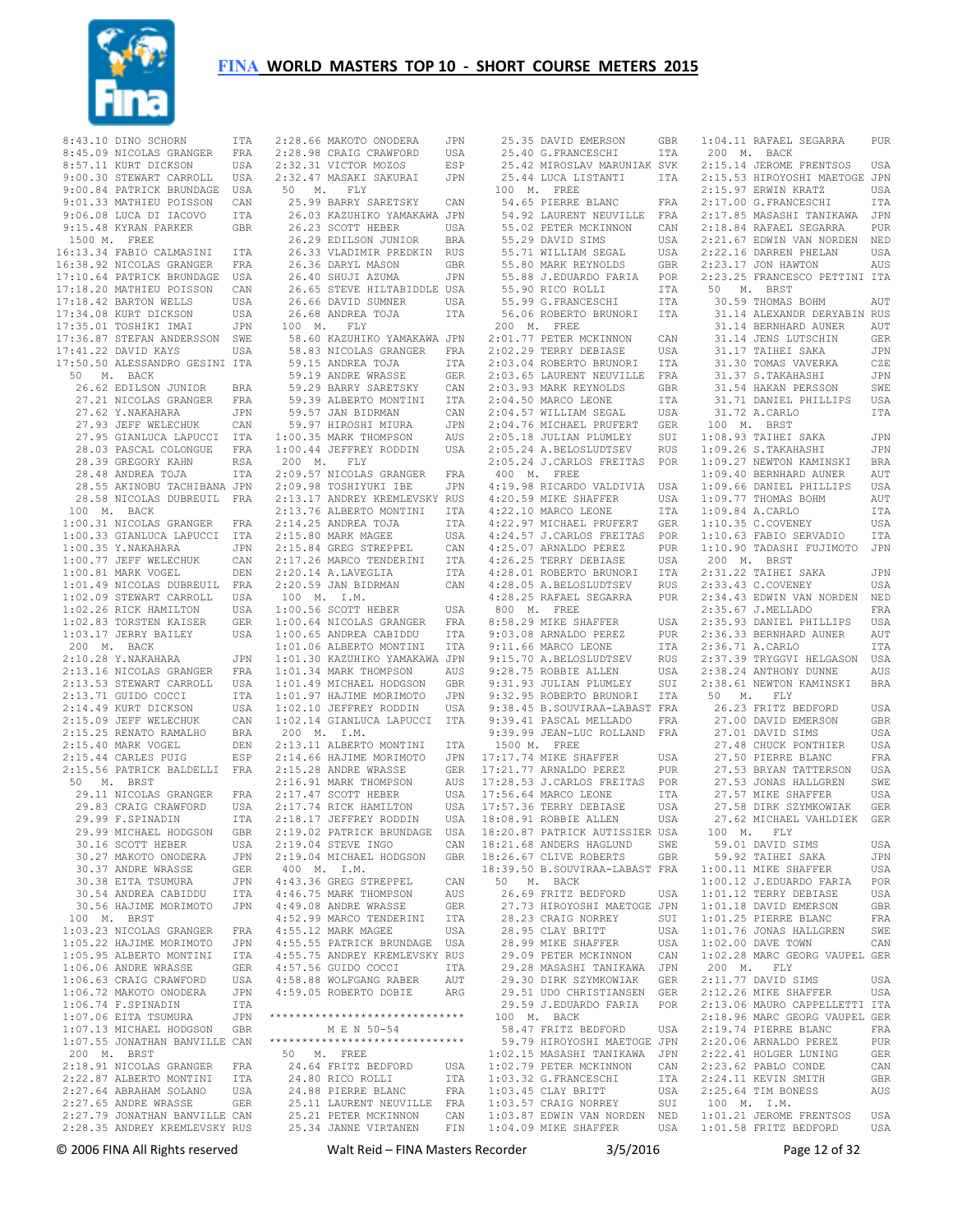

|           | 1:03.09 G.FRANCESCHI                                     | ITA        |             | 9:41.03 JAMES RITTER                                | USA          |
|-----------|----------------------------------------------------------|------------|-------------|-----------------------------------------------------|--------------|
|           | 1:03.96 EDWIN VAN NORDEN                                 | NED        |             | 9:41.68 VLADLEN NESVETAEV RUS                       |              |
|           | 1:04.21 NEWTON KAMINSKI                                  | BRA        |             | 9:44.85 GILLES LAFFICHE                             | FRA          |
|           | 1:04.27 A.SALVATORI                                      | ITA        |             | 9:48.82 MARKUS REINHARDT                            | GER          |
|           | $1:04.60$ DAVE TOWN                                      | CAN        |             | 9:53.22 A.MARCO                                     | ITA          |
|           | 1:04.71 GREGORY HARRIS                                   | USA        |             | 9:53.30 MARK JONES                                  | GBR          |
|           | 1:04.77 FABIO SERVADIO                                   | ITA        |             | 9:54.60 IVAR SISNIEGA                               | MEX          |
|           | 1:04.90 J.MELLADO                                        | FRA        |             | 9:56.00 ROD CRAIG                                   | CAN          |
| 200 M.    | I.M.                                                     |            | 1500 M.     | FREE                                                |              |
|           | 2:12.85 JEROME FRENTSOS                                  | USA        |             | 18:19.59 BRUCE THOMAS                               | USA          |
|           | 2:17.09 EDWIN VAN NORDEN                                 | NED        |             | 18:28.12 VLADLEN NESVETAEV RUS                      |              |
|           | 2:19.35 RAFAEL SEGARRA                                   | PUR        |             | 18:28.78 GLENN CARLSEN                              | CAN          |
|           | 2:19.72 PIERRE BLANC                                     | FRA        |             | 18:46.09 MARK JONES                                 | GBR          |
|           | 2:19.85 DARREN PHELAN                                    | USA        |             | 18:46.16 ROD CRAIG                                  | CAN          |
|           | 2:20.37 ERWIN KRATZ<br>2:23.30 IGNACIO JIMENEZ           | USA<br>USA |             | 18:49.13 JOHN MORALES<br>19:02.03 PIERRE LELIAS     | USA<br>FRA   |
|           | 2:23.62 MIKE CARNEGIE                                    | CAN        |             | 19:07.07 DAVID HATHAWAY                             | USA          |
|           | 2:24.40 MIKE SHAFFER                                     | USA        |             | 19:09.90 WILLIAM BRIGHAM                            | USA          |
|           | 2:25.23 GREGORY HARRIS                                   | USA        |             | 19:14.06 DAN JENSEN                                 | USA          |
| 400<br>М. | I.M.                                                     |            | 50<br>М.    | BACK                                                |              |
|           | 4:45.15 JEROME FRENTSOS                                  | USA        |             | 27.62 STEVE WOOD                                    | USA          |
|           | 4:51.98 RICARDO VALDIVIA                                 | USA        |             | 29.02 HIROSHI SHIBUYA                               | JPN          |
|           | 4:58.71 ERWIN KRATZ                                      | USA        |             | 29.33 MARCO COLOMBO                                 | ITA          |
|           | 5:07.81 RAFAEL SEGARRA                                   | PUR        |             | 29.66 BRUCE KONE                                    | USA          |
|           | 5:08.61 PASCAL MELLADO                                   | FRA        |             | 29.93 HUGO BREGMAN                                  | NED          |
|           | 5:13.43 HENRIK PETERSEN                                  | DEN        |             | 30.22 RASTISLAV PAVLIK                              | SVK          |
|           | 5:13.82 STEFANO DE VITO                                  | ITA        |             | 30.34 JONATHAN KLEIN                                | USA          |
|           | 5:16.04 ALEXANDR MRUZEK                                  | CZE        |             | 30.79 LENNART MENTOR                                | SWE          |
|           | 5:16.13 CALVIN JACOBS                                    | CAN        |             | 30.84 STEPHEN DECOSSE                               | JPN          |
|           | 5:17.73 CRAIG MAGNUSSON                                  | AUS        |             | 30.97 CARL HAYNIE                                   | USA          |
|           |                                                          |            | 100 M.      | BACK                                                |              |
|           | ******************************                           |            |             | 1:00.84 STEVE WOOD                                  | USA          |
|           | M E N 55-59                                              |            |             | 1:02.26 MARCO COLOMBO                               | ITA          |
|           | ******************************                           |            |             | 1:04.36 HIROSHI SHIBUYA                             | JPN          |
| 50<br>М.  | FREE                                                     |            |             | 1:06.11 CARL HAYNIE                                 | USA          |
|           | 24.51 BRENT BARNES                                       | JPN        |             | 1:06.17 JONATHAN KLEIN                              | USA          |
|           | 24.66 STEVE WOOD                                         | USA        |             | $1:06.63$ ACHIM REIF                                | GER          |
|           | 25.59 BRUCE KONE                                         | USA        |             | 1:06.93 RASTISLAV PAVLIK                            | SVK          |
|           | 25.69 LARRY FORSYTH                                      | AUS        |             | 1:07.01 DOUG KAJIWARA                               | USA          |
|           | 25.83 BRUNO SOULAS                                       | FRA        |             | 1:07.24 DARIUSZ WOLNY                               | POL          |
|           | 25.95 LIONEL GODEAUX                                     | NED        |             | 1:07.62 VLADIMIR GORKOV                             | RUS          |
|           | 26.19 ALBERT BOONSTRA                                    | NED        | 200 M.      | BACK                                                |              |
|           | 26.29 PAUL BLACKBEARD                                    | AUS        |             | 2:19.63 STEVE WOOD                                  | USA          |
|           | 26.30 ROLAND WENDEL                                      | GER        |             | 2:23.81 MARCO COLOMBO                               | ITA          |
|           | 26.31 LESZEK MADEJ                                       | POL        |             | 2:24.80 JONATHAN KLEIN                              | USA          |
| 100<br>М. | FREE                                                     |            |             | 2:26.36 ACHIM REIF                                  | GER          |
|           | 56.05 STEVE WOOD                                         | USA        |             | 2:28.02 DAN STEPHENSON                              | USA          |
|           | 56.62 EDGARS OZOLINS                                     | LAT        |             | 2:28.02 DOUG KAJIWARA                               | USA          |
|           | 56.75 LARRY FORSYTH                                      | AUS        |             | 2:28.35 SERGEY KOROTAEV                             | RUS          |
|           | 57.04 MARCO COLOMBO                                      | ITA        |             | 2:29.00 DAVID CARTLEDGE                             | GBR          |
|           | 57.22 PAUL BLACKBEARD                                    | AUS        |             | 2:29.55 HIROSHI SHIBUYA                             | JPN          |
|           | 57.33 LESZEK MADEJ                                       | POL        |             | 2:29.74 CARL HAYNIE                                 | USA          |
|           | 57.47 BRUNO SOULAS                                       | FRA        | 50<br>М.    | BRST                                                |              |
|           | 57.55 AMBROSE GAINES                                     | USA        |             | 30.41 DAVID GUTHRIE                                 | USA          |
|           | 57.61 JAMES RITTER                                       | USA        |             | 31.96 BRUCE KONE                                    | USA          |
|           | 57.97 LEONIDAS NETO                                      | BRA        |             | 32.47 MAGNUS FALTMAN                                | SWE          |
|           | 200 M. FREE                                              |            |             | 32.75 SERGEY PAKHOMOV                               | RUS          |
|           | 2:05.91 MARCO COLOMBO                                    | ITA        |             | 32.94 TAKUMU TADA                                   | JPN          |
|           | 2:06.14 EDGARS OZOLINS                                   | LAT        |             | 33.03 RICHARD NEVILLE                               | USA          |
|           | 2:06.51 PAUL BLACKBEARD                                  | AUS        |             | 33.07 ANDREY KOMISSAROV USA                         |              |
|           | 2:07.66 JAMES RITTER                                     | USA        |             | 33.31 BENN DOYLE                                    | USA          |
|           | 2:07.83 DAVID BISHOP                                     | USA        |             | 33.43 TIMUR PODMARYOV                               | RUS          |
|           | 2:09.25 MARCUS MATTIOLI                                  | BRA        |             | 33.45 MASAKATSU TAKI                                | JPN          |
|           | 2:09.63 ROD CRAIG                                        | CAN        | 100 M. BRST |                                                     |              |
|           | 2:09.81 LESZEK MADEJ                                     | POL        |             | 1:07.25 DAVID GUTHRIE                               | USA          |
|           | 2:10.99 BRUCE YOUNG                                      | USA        |             | 1:10.17 ANDREY KOMISSAROV USA                       |              |
|           | 2:11.05 MARKUS REINHARDT                                 | GER        |             | 1:11.39 SERGEY MOLODIN                              | RUS          |
|           | 400 M. FREE                                              |            |             | 1:11.92 STEVE WOOD                                  | USA          |
|           | 4:36.55 PAUL BLACKBEARD                                  | AUS        |             | 1:12.26 TIMUR PODMARYOV                             | RUS          |
|           | 4:36.78 JAMES RITTER                                     | USA        |             | 1:12.85 SERGEY PAKHOMOV<br>1:13.01 RASTISLAV PAVLIK | RUS          |
|           | 4:40.10 ROD CRAIG                                        | CAN        |             |                                                     | $_{\rm SVK}$ |
|           | 4:42.39 GILLES LAFFICHE<br>4:42.54 VLADLEN NESVETAEV RUS | FRA        |             | 1:13.26 ANDY DYER                                   | USA          |
|           |                                                          | CAN        |             | 1:13.29 FRANCOIS CARLES                             | FRA<br>ITA   |
|           | 4:42.71 GLENN CARLSEN<br>4:43.61 MARKUS REINHARDT        | GER        | 200 M. BRST | 1:13.44 ANDREA FLORIT                               |              |
|           | 4:44.03 IVAR SISNIEGA                                    | MEX        |             | 2:27.00 DAVID GUTHRIE                               | USA          |
|           | 4:44.87 EDGARS OZOLINS                                   | LAT        |             | 2:36.49 ANDREY KOMISSAROV USA                       |              |
|           | 4:46.60 MARK JONES                                       | GBR        |             | 2:40.05 TIMUR PODMARYOV                             | RUS          |
|           | 800 M. FREE                                              |            |             | 2:41.15 FRANCOIS CARLES                             | FRA          |
|           | 9:38.17 GLENN CARLSEN                                    | CAN        |             | 2:41.77 ANDREA FLORIT                               | ITA          |
|           | 9:38.72 BRUCE THOMAS                                     | USA        |             | 2:42.02 KLAUS SPRANZ                                | ${\tt GER}$  |
|           |                                                          |            |             |                                                     |              |

|                    | 9:41.03 JAMES RITTER                                                                                                                   | USA               |
|--------------------|----------------------------------------------------------------------------------------------------------------------------------------|-------------------|
|                    | 9:41.68 VLADLEN NESVETAEV RUS                                                                                                          |                   |
|                    | 9:44.85 GILLES LAFFICHE                                                                                                                | $_{\rm FRA}$      |
|                    | 9:48.82 MARKUS REINHARDT                                                                                                               | GER               |
| 9:53.22 A.MARCO    |                                                                                                                                        | ITA               |
|                    | 9:53.30 MARK JONES                                                                                                                     | GBR               |
|                    | 9:54.60 IVAR SISNIEGA                                                                                                                  | <b>MEX</b>        |
|                    | 9:56.00 ROD CRAIG                                                                                                                      | CAN               |
| 1500 M. FREE       | 18:19.59 BRUCE THOMAS                                                                                                                  |                   |
| 18:28.12           | VLADLEN NESVETAEV RUS                                                                                                                  | USA               |
|                    | 18:28.78 GLENN CARLSEN                                                                                                                 | CAN               |
|                    | 18:46.09 MARK JONES                                                                                                                    | GBR               |
| 18:46.16 ROD CRAIG |                                                                                                                                        | CAN               |
|                    | 18:49.13 JOHN MORALES                                                                                                                  | USA               |
|                    | 19:02.03 PIERRE LELIAS                                                                                                                 | FRA               |
|                    | 19:07.07 DAVID HATHAWAY                                                                                                                | USA               |
|                    | 19:09.90 WILLIAM BRIGHAM                                                                                                               | USA               |
|                    | 19:14.06 DAN JENSEN                                                                                                                    | USA               |
| 50 M. BACK         |                                                                                                                                        |                   |
|                    | 27.62 STEVE WOOD                                                                                                                       | USA               |
|                    | 29.02 HIROSHI SHIBUYA                                                                                                                  | JPN               |
|                    | 29.33 MARCO COLOMBO                                                                                                                    | ITA               |
|                    | 29.66 BRUCE KONE                                                                                                                       | USA               |
|                    | 29.93 HUGO BREGMAN                                                                                                                     | NED               |
|                    | 30.22 RASTISLAV PAVLIK                                                                                                                 | SVK               |
|                    | 30.34 JONATHAN KLEIN<br>30.79 LENNART MENTOR                                                                                           | USA<br>SWE        |
|                    | 30.84 STEPHEN DECOSSE                                                                                                                  | JPN               |
|                    | 30.97 CARL HAYNIE                                                                                                                      | USA               |
| 100 M. BACK        |                                                                                                                                        |                   |
|                    | 1:00.84 STEVE WOOD                                                                                                                     | USA               |
|                    | $1:02.26$ MARCO COLOMBO                                                                                                                | ITA               |
|                    | 1:04.36 HIROSHI SHIBUYA                                                                                                                | JPN               |
|                    | 1:06.11 CARL HAYNIE                                                                                                                    | USA               |
|                    | 1:06.17 JONATHAN KLEIN                                                                                                                 | USA               |
|                    | 1:06.63 ACHIM REIF                                                                                                                     | GER               |
|                    | 1:06.93 RASTISLAV PAVLIK<br>1:07.01 DOUG KAJIWARA<br>1:07.24 DARIUSZ WOLNY                                                             | SVK               |
|                    |                                                                                                                                        | USA               |
| 1:07.24            | DARIUSZ WOLNY                                                                                                                          | POL               |
|                    | 1:07.62 VLADIMIR GORKOV                                                                                                                | <b>RUS</b>        |
| 200 M. BACK        | 2:19.63 STEVE WOOD                                                                                                                     |                   |
|                    | 2:23.81 MARCO COLOMBO                                                                                                                  | USA<br>ITA        |
|                    | $2:24.80$ JONATHAN KLEIN                                                                                                               | USA               |
| 2:26.36            | ACHIM REIF                                                                                                                             | <b>GER</b>        |
|                    |                                                                                                                                        | USA               |
|                    | 2:28.02 DAN STEPHENSON<br>2:28.02 DOUG KAJIWARA                                                                                        | USA               |
|                    | 2:28.35 SERGEY KOROTAEV                                                                                                                | <b>RUS</b>        |
|                    | 2:29.00 DAVID CARTLEDGE                                                                                                                | GBR               |
|                    | 2:29.55 HIROSHI SHIBUYA                                                                                                                | JPN               |
|                    | 2:29.74 CARL HAYNIE                                                                                                                    | USA               |
| 50 M. BRST         |                                                                                                                                        |                   |
|                    | 30.41 DAVID GUTHRIE                                                                                                                    | USA               |
|                    | 31.96 BRUCE KONE                                                                                                                       | USA               |
|                    | 32.47 MAGNUS FALTMAN                                                                                                                   | SWE<br><b>RUS</b> |
|                    | 32.75 SERGEY PAKHOMOV<br>32.94 TAKUMU TADA                                                                                             | JPN               |
|                    |                                                                                                                                        |                   |
|                    |                                                                                                                                        |                   |
|                    |                                                                                                                                        |                   |
|                    | 93.03 RICHARD NEVILLE<br>33.03 RICHARD NEVILLE USA<br>33.07 ANDREY KOMISSAROV USA<br>33.31 BENN DOYLE USA<br>33.43 TIMUR PODMARYOV RUS |                   |
|                    | 33.45 MASAKATSU TAKI                                                                                                                   | JPN               |
|                    | $100$ M. BRST<br>$1:07.25$ DAVID GUTHRIE                                                                                               |                   |
|                    |                                                                                                                                        | USA               |
|                    | 1:10.17 ANDREY KOMISSAROV USA<br>1:11.39 SERGEY MOLODIN RUS                                                                            |                   |
|                    |                                                                                                                                        |                   |
| 1:11.92 STEVE WOOD |                                                                                                                                        | USA               |
|                    |                                                                                                                                        |                   |
|                    |                                                                                                                                        | RUS               |
|                    | 1:12.26 TIMUR PODMARYOV<br>1:12.85 SERGEY PAKHOMOV                                                                                     | RUS               |
|                    |                                                                                                                                        | SVK               |
|                    |                                                                                                                                        | USA               |
|                    | 1:13.01 RASTISLAV PAVLIK<br>1:13.26 ANDY DYER<br>1:13.29 FRANCOIS CARLES                                                               | FRA               |
|                    | 1:13.44 ANDREA FLORIT                                                                                                                  | ITA               |
| 200 M. BRST        | 2:27.00 DAVID GUTHRIE                                                                                                                  | USA               |
|                    |                                                                                                                                        |                   |
|                    |                                                                                                                                        |                   |
|                    | 2:36.49 ANDREY KOMISSAROV USA<br>2:40.05 TIMUR PODMARYOV RUS<br>2:41.15 FRANCOIS CARLES FRA<br>2:41.77 ANDREA FLORIT                   | ITA               |

|           | 2:43.67 BENN DOYLE                         | USA        |             | 26.99 EDWIN MCCLESKEY                                  | USA |
|-----------|--------------------------------------------|------------|-------------|--------------------------------------------------------|-----|
|           | 2:43.90 SERGEY PAKHOMOV                    | <b>RUS</b> |             | 27.03 LEONARD BIELICZ                                  | SWE |
|           | 2:43.99 JIM MATYSEK                        | USA        |             | 27.04 BARRY ROTH                                       | USA |
|           | 2:44.19 MICHAEL HAMM                       | USA        |             | 27.12 AKIRA IIDA                                       | JPN |
| 50<br>М.  | FLY                                        |            | 100<br>М.   | FREE                                                   |     |
|           | 26.67 STEVE WOOD                           | USA        |             | 56.43 JACK GROSELLE                                    | USA |
|           | 26.80 BRUCE KONE                           | USA        |             | 58.43 MICHAEL BLATT                                    | USA |
|           | 26.97 DAN THOMPSON                         | CAN        |             | 59.55 PAUL TREVISAN                                    | USA |
|           |                                            |            |             |                                                        |     |
|           | 27.50 PAUL CARTER                          | USA        |             | 59.75 AKIRA IIDA                                       | JPN |
|           | 27.54 HUGO BREGMAN                         | NED        |             | 59.91 JAMES THORNTON                                   | USA |
|           | 28.40 ROBERT WALTER                        | USA        |             | 1:00.23 CHARLES LEMAISTRE USA                          |     |
|           | 28.42 FRANCO OLIVETTI                      | ITA        |             | 1:00.56 LARRY KRAUSER                                  | USA |
|           | 28.51 MIKE LAMONICA                        | USA        |             | 1:00.59 DONALD GRAHAM                                  | USA |
|           | 28.54 ISAMU SHIBAZAKI                      | JPN        |             | 1:00.77 BARRY ROTH                                     | USA |
|           | 28.64 ANDREY KOMISSAROV USA                |            |             | 1:00.94 RICHARD HARTMAN                                | USA |
| 100<br>М. | FLY                                        |            | 200         | М.<br>FREE                                             |     |
|           | 1:00.86 STEVE WOOD                         | USA        |             | 2:01.65 RICK COLELLA                                   | USA |
|           | 1:01.26 HUGO BREGMAN                       |            |             | 2:06.81 JACK GROSELLE                                  | USA |
|           |                                            | NED        |             |                                                        |     |
|           | 1:01.45 DAN THOMPSON                       | CAN        |             | 2:13.43 MICHAEL BLATT                                  | USA |
|           | 1:02.81 BRUCE KONE                         | USA        |             | 2:14.72 JAMES THORNTON                                 | USA |
|           | 1:02.82 ANDREY KOMISSAROV                  | USA        |             | 2:16.13 J.CHATARD                                      | FRA |
|           | 1:03.77 PAUL BLACKBEARD                    | AUS        |             | 2:16.34 BARRY ROTH                                     | USA |
|           | 1:04.07 MIKE LAMONICA                      | USA        |             | 2:18.16 TIM BUCKLEY                                    | USA |
|           | 1:04.18 FRANCO OLIVETTI                    | ITA        |             | 2:18.27 ABED OUADAH                                    | FRA |
|           | 1:04.76 JAN-OLOF SVENSSON SWE              |            |             | 2:19.12 CLAUDIO BERRINI                                | ITA |
|           | 1:05.07 FRANCOIS CARLES                    | FRA        |             | 2:19.26 SHINJI UENO                                    | JPN |
| 200       | FLY                                        |            |             |                                                        |     |
| М.        |                                            |            | 400<br>М.   | FREE                                                   |     |
|           | 2:17.43 HUGO BREGMAN                       | NED        |             | 4:35.72 JACK GROSELLE                                  | USA |
|           | 2:24.30 MIKE LAMONICA                      | USA        |             | 4:39.58 ANDY KNOWLES                                   | BAH |
|           | 2:28.33 ROD CRAIG                          | CAN        |             | 4:50.14 TIM BUCKLEY                                    | USA |
|           | 2:28.47 WILLIAM BRIGHAM                    | USA        |             | 4:51.07 J.CHATARD                                      | FRA |
|           | 2:31.69 MASSIMO GIARDINO                   | ITA        |             | 4:53.40 BARRY ROTH                                     | USA |
|           | 2:31.78 F. CHEVALLOT                       | FRA        |             | 4:54.65 STEVEN PRESCOTT                                | NZL |
|           | 2:35.25 JEFFREY STUART                     | USA        |             | 4:55.10 KRASSIMIR ENTCHEV GER                          |     |
|           | 2:36.93 STEVE WATERS                       | USA        |             | 4:56.76 MICHAEL BLATT                                  | USA |
|           | 2:39.36 MARK SMEDLEY                       | AUS        |             | 4:57.17 IAN YOUNG                                      | AUS |
|           |                                            |            |             |                                                        |     |
|           | 2:40.24 LAURENCE JAFFEE                    | USA        |             | 4:57.59 CLAUDIO BERRINI                                | ITA |
| 100<br>М. | I.M.                                       |            | 800<br>Μ.   | FREE                                                   |     |
|           | 1:01.76 STEVE WOOD                         | USA        |             | 10:01.68 JACK GROSELLE                                 | USA |
|           | 1:03.13 MARCO COLOMBO                      | ITA        |             | 10:02.70 PATRICK MOREAU                                | FRA |
|           | 1:04.61 BRUCE KONE                         | USA        |             | 10:07.70 J.CHATARD                                     | FRA |
|           | 1:04.85 ANDREY KOMISSAROV USA              |            |             | 10:10.00 LARRY WOOD                                    | USA |
|           | 1:05.07 RASTISLAV PAVLIK                   | SVK        |             | 10:10.89 MARK MODJESKA                                 | USA |
|           | 1:06.10 DAVID GUTHRIE                      | USA        |             | 10:12.08 KERN DAVIS                                    | USA |
|           | 1:06.30 BRUNO SOULAS                       | FRA        |             | 10:13.41 STEPHEN SPONAGLE                              | USA |
|           | 1:06.36 ANDY DYER                          |            |             | 10:16.05 STEVEN PRESCOTT                               |     |
|           |                                            | USA        |             |                                                        | NZL |
|           | 1:06.38 DMITRI KHODOKO                     | SWE        |             | 10:21.25 JOHN NELSON                                   | USA |
|           | 1:06.49 SERGEY MOLODIN                     | RUS        |             | 10:24.09 IAN YOUNG                                     | AUS |
| 200<br>М. | I.M.                                       |            | 1500 M.     | FREE                                                   |     |
|           | 2:20.58 ANDREY KOMISSAROV USA              |            |             | 18:54.07 JACK GROSELLE                                 | USA |
|           | 2:23.49 HUGO BREGMAN                       | NED        |             | 19:07.20 ANDY KNOWLES                                  | BAH |
|           | 2:25.46 KLAUS SPRANZ                       | GER        |             | 19:08.90 KERN DAVIS                                    | USA |
|           | 2:28.34 MARK SMEDLEY                       | AUS        |             | 19:31.93 PATRICK MOREAU                                | FRA |
|           | 2:28.34 MASSIMO GIARDINO                   | ITA        |             | 19:35.55 STEPHEN SPONAGLE                              | USA |
|           | 2:28.92 FRANCOIS CARLES                    | FRA        |             | 19:39.61 FRED FERROGGIARO                              | USA |
|           | 2:28.98 DAVID CARTLEDGE                    |            |             | 19:40.66 MARK MODJESKA                                 | USA |
|           |                                            | GBR        |             |                                                        |     |
|           | 2:29.42 DAVID GUTHRIE                      | USA        |             | 19:41.37 LARRY WOOD                                    | USA |
|           | 2:29.64 DOUG KAJIWARA                      | USA        |             | 19:47.39 J.CHATARD                                     | FRA |
|           | 2:30.61 TAKUMU TADA                        | JPN        |             | 19:48.38 TONY MORRIS                                   | IRL |
| 400 M.    | I.M.                                       |            | 50          | M. BACK                                                |     |
|           | 5:19.76 MASSIMO GIARDINO                   | ITA        |             | 31.01 PHILIPP DJANG                                    | AUS |
|           | 5:21.26 MARK SMEDLEY                       | AUS        |             | 31.04 DONALD GRAHAM                                    | USA |
|           | 5:22.66 LUTZ WIESE                         | GER        |             | 31.70 PIERRE BAEHR                                     | FRA |
|           | 5:25.96 KLAUS SPRANZ                       | GER        |             | 31.94 ALAIN VANACKER                                   | FRA |
|           | 5:26.28 LYLE NALLI                         | USA        |             | 32.10 MARC MIDDLETON                                   | USA |
|           | 5:27.42 MARC JOUANDON                      | FRA        |             | 32.38 SHUNJI NAGAHAMA                                  | JPN |
|           | 5:28.29 GLENN CARLSEN                      |            |             | 32.52 FRANCK MAGE                                      | FRA |
|           |                                            | CAN        |             |                                                        |     |
|           | 5:29.74 BRUCE YOUNG                        | USA        |             | 32.58 CHRISTOPHER BROWN GBR                            |     |
|           | 5:30.16 ANDY DYER                          | USA        |             | 32.91 CHRISTIAN PIERRAT FRA                            |     |
|           | 5:31.19 JOHN MORALES                       | USA        |             | 32.92 BRUCE WILLIAMS                                   | USA |
|           |                                            |            | 100 M. BACK |                                                        |     |
|           | ******************************             |            |             | 1:07.44 PHILIPP DJANG                                  | AUS |
|           | M E N 60-64                                |            |             | 1:09.10 DONALD GRAHAM                                  | USA |
|           | ******************************             |            |             | 1:10.47 ALAIN VANACKER                                 | FRA |
|           |                                            |            |             | 1:11.85 CHARLES LEMAISTRE USA                          |     |
|           |                                            |            |             |                                                        |     |
|           | 50 M. FREE                                 |            |             |                                                        |     |
|           | 25.94 JACK GROSELLE                        | USA        |             | 1:11.91 WES EDWARDS                                    | USA |
|           | 26.11 DOUG MARTIN                          | USA        |             | 1:12.33 GEOFF MYKLEBY                                  | USA |
|           | 26.33 MICHAEL BLATT                        | USA        |             | 1:12.36 PIERRE BAEHR                                   | FRA |
|           | 26.63 DONALD GRAHAM                        | USA        |             | 1:12.86 DAVE WILKIN                                    | CAN |
|           | 26.77 BAUDOIN FAUCK<br>26.84 PAUL TREVISAN | FRA<br>USA |             | 1:13.06 JOHN STANBACK<br>1:13.13 CHRISTOPHER BROWN GBR | USA |

© 2006 FINA All Rights reserved Walt Reid – FINA Masters Recorder 3/5/2016 Page 13 of 32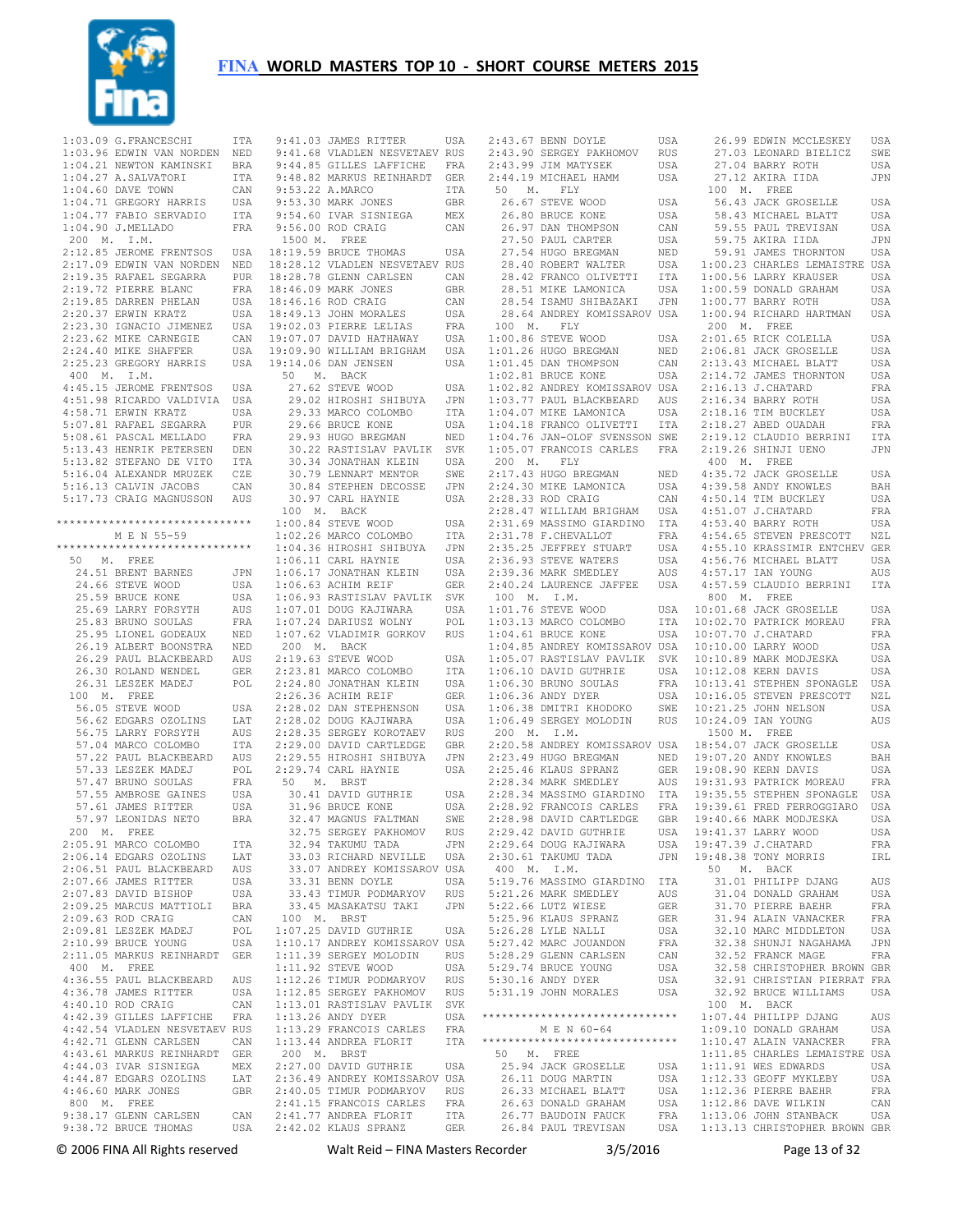

| 200<br>М.<br>BACK                              |            |           | 1:09.09 PHILIPP DJANG                         | AUS        |
|------------------------------------------------|------------|-----------|-----------------------------------------------|------------|
| 2:29.85 PHILIPP DJANG                          | AUS        |           | 1:10.51 EDWIN MCCLESKEY                       | USA        |
| 2:34.54 TIMOTHY SHEAD                          | RSA        |           | 1:10.64 DAVID HILDEBRANDT USA                 |            |
| 2:34.65 FRANCK MAGE                            | FRA        |           | 1:10.95 KAZUYA IRIE                           | JPN        |
| 2:36.99 JOHN STANBACK                          | USA        |           | 1:11.07 TIMOTHY SHEAD                         | RSA        |
| 2:37.52 TODD KEIL                              | USA        |           | 1:11.18 BARRY ROTH                            | USA        |
| 2:37.79 MIROSLAW WARCHOL                       |            |           | 1:11.71 ABED OUADAH                           |            |
|                                                | POL        |           |                                               | FRA        |
| 2:38.16 ALAIN VANACKER                         | FRA        | 200<br>М. | I.M.                                          |            |
| 2:41.96 WES EDWARDS                            | USA        |           | 2:19.96 RICK COLELLA                          | USA        |
| 2:43.53 L.ETTORE                               | ITA        |           | 2:34.69 PHILIPP DJANG                         | AUS        |
| 2:43.56 CLIVE ROBINSON                         | AUS        |           | 2:35.47 NEAL VESTAL                           | USA        |
| 50<br>Μ.<br>BRST                               |            |           | 2:37.52 PETER GUADAGNI                        | USA        |
| 31.51 RICK COLELLA                             | USA        |           | 2:37.57 DONALD GILCHRIST                      | USA        |
| 32.74 WALTER KUSCH                             | GER        |           | 2:37.68 PATRICK MOREAU                        | FRA        |
|                                                |            |           |                                               |            |
| 32.82 STUART ELLICOTT                          | AUS        |           | 2:38.20 DAVID VANDAM                          | USA        |
| 33.54 RANDY PARKER                             | USA        |           | 2:38.28 MICHAEL BLATT                         | USA        |
| 33.98 JACK GROSELLE                            | USA        |           | 2:38.36 DONALD GRAHAM                         | USA        |
| 34.00 MARCO STENTELLA                          | ITA        |           | 2:39.92 KERN DAVIS                            | USA        |
| 34.41 TORU HANYA                               | JPN        | 400<br>М. | I.M.                                          |            |
| 34.47 RALPH SCHALLON                           | GER        |           | 5:25.02 JACK GROSELLE                         | USA        |
| 34.56 CARLOS SILVA                             | BRA        |           | 5:35.66 PETER GUADAGNI                        | USA        |
| 34.59 NEVILLE BARTON                           |            |           | 5:36.37 PATRICK MOREAU                        |            |
|                                                | GBR        |           |                                               | FRA        |
| 100<br>М.<br>BRST                              |            |           | 5:37.94 NEIL WASSERMAN                        | USA        |
| 1:09.92 RICK COLELLA                           | USA        |           | 5:44.58 KERN DAVIS                            | USA        |
| 1:13.43 JACK GROSELLE                          | USA        |           | 5:49.10 JAMES THORNTON                        | USA        |
| 1:13.87 WALTER KUSCH                           | GER        |           | 5:52.80 MICHAEL BLATT                         | USA        |
| 1:14.56 RANDY PARKER                           | USA        |           | 5:55.96 TONY MORRIS                           | IRL        |
| 1:14.67 STUART ELLICOTT                        | AUS        |           | 5:56.68 DONALD GRAHAM                         | USA        |
| 1:16.26 RALPH SCHALLON                         |            |           |                                               |            |
|                                                | GER        |           | 5:56.78 TREVOR CLARK                          | GBR        |
| 1:16.66 NEAL VESTAL                            | USA        |           |                                               |            |
| 1:17.42 MICHAEL BLATT                          | USA        |           | ******************************                |            |
| 1:18.18 GRAHAM PEARSON                         | GBR        |           | M E N 65-69                                   |            |
| 1:18.65 JACQUES DEUTSCH                        | FRA        |           | ******************************                |            |
| 200<br>М.<br>BRST                              |            | 50<br>М.  | FREE                                          |            |
| 2:51.59 RALPH SCHALLON                         | <b>GER</b> |           | 27.26 GLENN GRUBER                            | USA        |
| 2:52.05 CARLOS CUE                             | MEX        |           | 28.00 FUMIO SHIGENO                           | JPN        |
|                                                |            |           |                                               |            |
| 2:52.81 GRAHAM PEARSON                         | GBR        |           | 28.07 GERHARD SCHILLER                        | GER        |
| 2:54.01 DONALD GILCHRIST                       | USA        |           | 28.14 GEORGE SCHMIDT                          | USA        |
| 2:54.41 KERN DAVIS                             | USA        |           | 28.22 LEE CHILDS                              | USA        |
| 2:54.48 STUART ELLICOTT                        | AUS        |           | 28.36 GLEN BENGTSSON                          | SWE        |
| 2:54.69 PETER GUADAGNI                         | USA        |           | 28.37 JOHN HAZEN                              | USA        |
| 2:56.40 BERRY HAMILTON                         | USA        |           | 28.39 JOSE LORO                               | BRA        |
| 2:56.41 MICHAEL BLATT                          |            |           | 28.58 GRAHAM CROFT                            |            |
|                                                | USA        |           |                                               | AUS        |
| 2:56.43 GAETAN BEYSARD                         | FRA        |           | 28.60 ULF GRABIELSSON                         | SWE        |
| 50<br>Μ.<br>FLY                                |            | 100 M.    | FREE                                          |            |
| 28.18 DONALD GRAHAM                            | USA        |           | 1:01.41 GLENN GRUBER                          | USA        |
| 28.85 JACK GROSELLE                            | USA        |           | 1:02.81 CARL WATERER                          | CAN        |
| 29.22 MARC MIDDLETON                           | USA        |           | 1:03.07 GLEN BENGTSSON                        | SWE        |
| 29.26 DOUG MARTIN                              | USA        |           | 1:03.08 GERHARD SCHILLER                      | GER        |
| 29.30 LEONARD BIELICZ                          | SWE        |           | 1:03.09 GRAHAM CROFT                          | AUS        |
|                                                |            |           |                                               |            |
| 29.37 EDWIN MCCLESKEY                          | USA        |           | $1:03.31$ LEE CHILDS                          | USA        |
| 29.39 GRAEME MILNE                             | GBR        |           | 1:03.89 GEORGE SCHMIDT                        | USA        |
| 29.50 DAVID HILDEBRANDT                        | USA        |           | 1:03.95 RICK WALKER                           | USA        |
| 29.90 FRANCK MAGE                              | FRA        |           | 1:04.14 MARC ANDERSON                         | USA        |
| 30.04 YUKINARI OKUNISHI                        | JPN        |           | 1:04.21 BRUCE ROLLINS                         | USA        |
| 100<br>Μ.<br>FLY                               |            | 200<br>Μ. | FREE                                          |            |
| 1:04.27 DONALD GRAHAM                          | USA        |           | 2:16.71 GLENN GRUBER                          | USA        |
| 1:04.52 JACK GROSELLE                          | USA        |           | 2:18.21 JIM MC CONICA                         | USA        |
| 1:07.09 GRAEME MILNE                           | GBR        |           | 2:18.62 DAN KIRKLAND                          | USA        |
|                                                |            |           |                                               |            |
| 1:07.92 JACK GOODING                           | USA        |           | 2:18.68 RICK WALKER                           | USA        |
| 1:08.51 STEVEN FOLSOM                          | GBR        |           | 2:19.82 GRAHAM CROFT                          | AUS        |
| 1:09.00 FRANCK MAGE                            | FRA        |           | 2:21.32 LEE CHILDS                            | USA        |
| 1:09.06 DAVID HILDEBRANDT USA                  |            |           | 2:22.56 CARL WATERER                          | CAN        |
| 1:09.72 GREG SHAW                              | USA        |           | 2:23.22 DAVID OATES                           | USA        |
| 1:09.96 LEONARD BIELICZ                        | SWE        |           | 2:23.55 GERHARD SCHILLER                      | GER        |
|                                                |            |           |                                               |            |
| 1:10.55 ROBERT KELSOE                          | USA        |           | 2:23.92 JIM CLEMMONS                          | USA        |
| 200<br>М.<br>FLY                               |            | 400<br>М. | FREE                                          |            |
| 2:23.29 RICK COLELLA                           | USA        |           | 4:45.88 JIM MC CONICA                         | USA        |
| 2:32.05 JOHN CRAIG                             | USA        |           | 4:52.89 RICK WALKER                           | USA        |
| 2:33.20 JACK GROSELLE                          | USA        |           | 4:53.03 DAN KIRKLAND                          | USA        |
| 2:34.50 DAVID VANDAM                           | USA        |           | 4:59.42 JIM CLEMMONS                          | USA        |
| 2:37.76 PETER GUADAGNI                         | USA        |           | 5:06.24 ALAN BELL                             | USA        |
|                                                |            |           |                                               |            |
| 2:40.06 BILL CHISHOLM                          | CAN        |           | 5:07.10 GRAHAM CROFT                          | AUS        |
| 2:40.67 STEVEN FOLSOM                          | GBR        |           | 5:22.79 HUGH WILDER                           | USA        |
| 2:43.15 PATRICK BERGER                         |            |           | 5:23.08 GERRY TUCKER                          | AUS        |
| 2:43.40 MARK MODJESKA                          | FRA        |           |                                               |            |
|                                                | USA        |           | 5:23.10 BOB COUCH                             | USA        |
|                                                |            |           |                                               |            |
| 2:43.45 FRANCK MAGE                            | FRA        |           | 5:23.63 BILL RYAN                             | USA        |
| Μ.<br>I.M.<br>100                              |            | 800<br>Μ. | FREE                                          |            |
| 1:04.23 RICK COLELLA                           | USA        |           | 9:53.06 JIM MC CONICA                         | USA        |
| 1:06.70 JACK GROSELLE<br>1:07.56 DONALD GRAHAM | USA<br>USA |           | 10:06.58 RICK WALKER<br>10:20.63 JIM CLEMMONS | USA<br>USA |

| $1:09.09$ PHILIPP DJANG<br>1:09.09 PHILIPP DJANG AUS<br>1:10.51 EDWIN MCCLESKEY USA<br>1:10.64 DAVID HILDEBRANDT USA<br>1:10.95 KAZUYA IRIE JPN |             |
|-------------------------------------------------------------------------------------------------------------------------------------------------|-------------|
|                                                                                                                                                 | AUS         |
|                                                                                                                                                 |             |
|                                                                                                                                                 |             |
|                                                                                                                                                 |             |
|                                                                                                                                                 |             |
| 1:11.07 TIMOTHY SHEAD                                                                                                                           |             |
| 1:11.18 BARRY ROTH                                                                                                                              | RSA<br>USA  |
|                                                                                                                                                 | FRA         |
| $1:11.71$ ABED OUADAH                                                                                                                           |             |
| 200 M. I.M.                                                                                                                                     |             |
| 2:19.96 RICK COLELLA                                                                                                                            | USA         |
|                                                                                                                                                 | AUS         |
|                                                                                                                                                 | USA         |
| 2:34.69 PHILIPP DJANG<br>2:35.47 NEAL VESTAL<br>2:37.52 PETER GUADAGNI                                                                          |             |
|                                                                                                                                                 | USA         |
|                                                                                                                                                 |             |
| 1:37.57 DONALD GILCHRIST<br>2:37.68 PATRICK MOREAU<br>2:38.20 DAVID VANDAM                                                                      | USA<br>FRA  |
|                                                                                                                                                 | USA         |
| 2:38.28 MICHAEL BLATT<br>2:38.36 DONALD GRAHAM                                                                                                  | USA         |
|                                                                                                                                                 |             |
|                                                                                                                                                 | USA         |
| 2:39.92 KERN DAVIS                                                                                                                              | USA         |
| 400 M. I.M.                                                                                                                                     |             |
|                                                                                                                                                 |             |
| 5:25.02 JACK GROSELLE<br>5:35.66 PETER GUADAGNI                                                                                                 | USA         |
|                                                                                                                                                 | USA         |
| 5:36.37 PATRICK MOREAU<br>5:37.94 NEIL WASSERMAN<br>5:44.58 KERN DAVIS                                                                          | FRA         |
|                                                                                                                                                 | USA         |
|                                                                                                                                                 | USA         |
|                                                                                                                                                 |             |
| 5:49.10 JAMES THORNTON<br>5:52.80 MICHAEL BLATT<br>5:55.96 TONY MORRIS                                                                          | USA         |
|                                                                                                                                                 | USA         |
|                                                                                                                                                 | IRL         |
| 5:56.68 DONALD GRAHAM<br>5:56.78 TREVOR CLARK                                                                                                   | USA         |
|                                                                                                                                                 |             |
|                                                                                                                                                 | GBR         |
|                                                                                                                                                 |             |
| *****************************                                                                                                                   |             |
|                                                                                                                                                 |             |
| M E N 65-69                                                                                                                                     |             |
| ******************************                                                                                                                  |             |
| 50 M. FREE                                                                                                                                      |             |
| 27.26 GLENN GRUBER                                                                                                                              | USA         |
| 27.26 GLENN GRUBER<br>28.00 FUMIO SHIGENO<br>28.07 GERHARD SCHILLER                                                                             |             |
|                                                                                                                                                 | JPN         |
|                                                                                                                                                 | GER<br>USA  |
| 28.14 GEORGE SCHMIDT<br>28.22 IFF CHIIDS                                                                                                        |             |
| 28.22 LEE CHILDS                                                                                                                                | USA         |
|                                                                                                                                                 |             |
|                                                                                                                                                 | SWE         |
| 28.36 GLEN BENGTSSON<br>28.37 JOHN HAZEN<br>28.38 JOHN LOLA                                                                                     | USA         |
| 28.39 JOSE LORO                                                                                                                                 | <b>BRA</b>  |
| 28.58 GRAHAM CROFT                                                                                                                              | AUS         |
|                                                                                                                                                 |             |
| 28.60 ULF GRABIELSSON                                                                                                                           | SWE         |
| 100 M. FREE                                                                                                                                     |             |
| $1:01.41$ GLENN GRUBER                                                                                                                          | USA         |
|                                                                                                                                                 | CAN         |
| 1:02.81 CARL WATERER<br>1:03.07 GLEN BENGTSSON                                                                                                  | SWE         |
| 1:03.08 GERHARD SCHILLER                                                                                                                        |             |
|                                                                                                                                                 |             |
|                                                                                                                                                 | GER         |
|                                                                                                                                                 | AUS         |
|                                                                                                                                                 | USA         |
|                                                                                                                                                 |             |
| 1:03.09 GRAHAM CROFT<br>1:03.31 LEE CHILDS<br>1:03.89 GEORGE SCHMIDT                                                                            | USA         |
| 1:03.95 RICK WALKER                                                                                                                             | USA         |
| $1:04.14$ MARC ANDERSON                                                                                                                         | USA         |
|                                                                                                                                                 | USA         |
| 1:04.21 BRUCE ROLLINS                                                                                                                           |             |
| 200 M. FREE                                                                                                                                     |             |
|                                                                                                                                                 | USA         |
| 2:16.71 GLENN GRUBER<br>2:18.21 JIM MC CONICA                                                                                                   | USA         |
| 2:18.62 DAN KIRKLAND                                                                                                                            | USA         |
|                                                                                                                                                 | USA         |
| 2:18.68 RICK WALKER                                                                                                                             |             |
|                                                                                                                                                 | AUS         |
| 2:19.82 GRAHAM CROFT<br>2:21.32 LEE CHILDS                                                                                                      | USA         |
| $2:22.56$ CARL WATERER                                                                                                                          | CAN         |
| 2:23.22 DAVID OATES                                                                                                                             | USA         |
|                                                                                                                                                 |             |
| 2:23.55 GERHARD SCHILLER                                                                                                                        | ${\tt GER}$ |
| 2:23.92 JIM CLEMMONS                                                                                                                            | USA         |
| 400 M. FREE                                                                                                                                     |             |
| 4:45.88 JIM MC CONICA                                                                                                                           | USA         |
|                                                                                                                                                 |             |
| 4:52.89 RICK WALKER                                                                                                                             | USA         |
|                                                                                                                                                 | USA         |
| 4:53.03 DAN KIRKLAND<br>4:59.42 IIM CLEMMONS<br>4:59.42 JIM CLEMMONS                                                                            | USA         |
| 5:06.24 ALAN BELL                                                                                                                               | USA         |
|                                                                                                                                                 |             |
|                                                                                                                                                 | AUS         |
| 5:07.10 GRAHAM CROFT<br>5:22.79 HUGH WILDER                                                                                                     | USA         |
| 5:23.08 GERRY TUCKER                                                                                                                            | AUS         |
| 5:23.10 BOB COUCH                                                                                                                               | USA         |
|                                                                                                                                                 | USA         |
| 5:23.63 BILL RYAN                                                                                                                               |             |
|                                                                                                                                                 |             |
| 800 M. FREE<br>9:53.06 JIM MC CONICA<br>10:06.58 RICK WALKER                                                                                    | USA<br>USA  |

| 10:20.71 DAN KIRKLAND                          | USA | 3                        |
|------------------------------------------------|-----|--------------------------|
| 10:39.64 GRAHAM CROFT                          | AUS | 3                        |
| 10:47.30 HUBIE KERNS                           | USA | 3                        |
| 10:52.98 GERRY TUCKER                          | AUS |                          |
| $11:07.81$ J.LESTIDEAU                         | FRA |                          |
| 11:18.08 GRAHAM PADGETT                        | GBR |                          |
| 11:20.42 F.BIERING-SORENSE DEN                 |     |                          |
| 1500 M. FREE                                   |     |                          |
| 18:53.75 JIM MC CONICA                         | USA |                          |
|                                                |     |                          |
| 19:23.83 RICK WALKER                           | USA |                          |
| 19:31.11 JIM CLEMMONS<br>19:48.09 DAN KIRKLAND | USA |                          |
|                                                | USA |                          |
| 20:07.00 ALAN BELL                             | USA |                          |
| 21:19.88 BILL RYAN                             | USA |                          |
| 21:32.90 MARC ANDERSON                         | USA | $\ddot{\phantom{0}}$     |
| 21:54.82 MIKE SHERRILL                         | USA | $\mathbf{1}$             |
| 21:56.20 GRAHAM PADGETT                        | GBR | $\mathbf{1}$             |
| 21:58.82 ROB GENEST                            | IRL | $\mathbf{1}$             |
| 50 M. BACK                                     |     | 1                        |
| 31.95 TAKEO HIRAMOTO                           |     | $\mathbf{1}$             |
|                                                | JPN |                          |
| 33.13 HUGH WILDER                              | USA | $\mathbf{1}$             |
| 33.17 JOSE LORO                                | BRA | $\mathbf{1}$             |
| 33.88 JAY BRZEZINSKI                           | USA | $\mathbf{1}$             |
| 33.94 J.LESTIDEAU                              | FRA | $\mathbf{1}$             |
| 33.98 PETER O'BRIEN                            | CAN | $\mathbf{1}$             |
| 34.56 GLEN BENGTSSON                           | SWE | Í                        |
| 34.68 GEORGE SCHMIDT                           | USA | 2                        |
| 34.71 PETER O'KEEFFE                           | USA | $\overline{\mathbf{c}}$  |
| 35.01 LEE CHILDS                               | USA | $\mathbf{2}$             |
| 100 M. BACK                                    |     | 3                        |
| 1:12.03 HUGH WILDER                            |     |                          |
|                                                | USA | 3                        |
| 1:13.39 PETER O'BRIEN                          | CAN | 3                        |
| 1:13.86 TAKEO HIRAMOTO                         | JPN | 3                        |
| 1:13.98 J.LESTIDEAU                            | ESP | 3                        |
| 1:14.03 GEORGE SCHMIDT                         | USA | 3                        |
| 1:15.13 PETER O'KEEFFE                         | USA | 3                        |
| 1:16.41 JAY BRZEZINSKI                         | USA |                          |
| $1:16.67$ CLAUDIO TOMASI                       | ITA | $\mathbf{1}$             |
| 1:17.26 STEPHEN LAMY                           | AUS | $\mathbf{1}$             |
| 1:17.55 TOSHIAKI MIYATA                        | JPN | $\mathbf{1}$             |
| 200 M. BACK                                    |     | $\mathbf{1}$             |
|                                                |     |                          |
| 2:35.04 JIM MC CONICA                          | USA | $\mathbf{1}$             |
| 2:39.00 DAN KIRKLAND                           | USA | $\mathbf{1}$             |
| 2:42.11 JOSE LORO                              | BRA | $\mathbf{1}$             |
| 2:45.32 GEORGE SCHMIDT                         | USA | $\mathbf{1}$             |
| 2:45.72 HUGH WILDER                            | USA | 1                        |
| 2:46.20 JIM CLEMMONS                           | USA | $\mathbf 1$              |
| 2:47.06 PETER O'BRIEN                          | CAN | Ĵ,                       |
| $2:48.03$ ALAN BELL                            | USA | $\overline{c}$           |
| 2:49.56 NIGEL FOSTER                           | GBR | 2                        |
| $2:49.90$ STEPHEN LAMY                         | AUS | $\overline{c}$           |
| 50 M. BRST                                     |     | $\overline{c}$           |
| 33.97 C.STARZEC                                | FRA | $\overline{c}$           |
|                                                | FRA | 2                        |
| 34.96 P.HAYMANN-GONY<br>35.35 ALLEN STARK      |     | 2                        |
|                                                | USA | $\overline{c}$           |
| 35.35 TOSHIHARU FUJII                          | JPN |                          |
| 35.73 JOHN LIRON                               | GBR | $\overline{c}$           |
| 36.17 HUBIE KERNS                              | USA | 2                        |
| 36.69 SATOSHI HAYASHI                          | JPN | J,                       |
| 36.79 LEON BOBAKO                              | AUS | 5                        |
| 36.79 BRIAN TAYLOR                             | GBR | 6                        |
| 36.93 HISASHI DOI                              | JPN | 6                        |
| 100 M. BRST                                    |     | 6                        |
| 1:16.34 C.STARZEC                              | FRA | 6                        |
| 1:18.07 TOSHIHARU FUJII                        | JPN | 6                        |
| 1:18.38 ALLEN STARK                            | USA | 6                        |
| 1:18.93 HUBIE KERNS                            | USA | 6                        |
| $1:20.91$ RICK WALKER                          | USA | 6                        |
| $1:21.23$ ALAIN LEGRUX                         | FRA | 6                        |
|                                                | USA |                          |
| 1:21.85 JIM CLEMMONS<br>1:22.12 HISASHI DOI    |     | $\star \star$            |
|                                                | JPN |                          |
| 1:22.93 PEDER DAHLBERG                         | USA |                          |
| 1:23.42 HIDEO YAMAMOTO                         | JPN | $\star \star$            |
| $200$ M. BRST                                  |     | $\overline{\phantom{a}}$ |
| 2:53.55 C.STARZEC<br>2:54.15 JIM CLEMMONS      | FRA |                          |
|                                                | USA |                          |
| 2:55.70 TOSHIHARU FUJII                        | JPN |                          |
| 2:59.20 ALLEN STARK                            | USA |                          |
|                                                | FRA |                          |
| 3:01.82 ALAIN LEGRUX<br>3:02.56 HUBIE KERNS    | USA |                          |
| 3:03.81 NORIAKI TSUJI                          | JPN |                          |

| 3:05.48 MIKE MORROW                                                                                                                        | CAN               |
|--------------------------------------------------------------------------------------------------------------------------------------------|-------------------|
| 3:06.03 DANIEL ROGACKI                                                                                                                     | USA               |
| 3:08.08 SEIKO OKAZAKI                                                                                                                      | JPN               |
| 50 M. FLY                                                                                                                                  |                   |
| 30.41 LEE CHILDS                                                                                                                           | USA               |
| 30.49 GLENN GRUBER<br>30.49 GLENN GRUBER<br>30.74 ERR                                                                                      | USA               |
| 30.74 KENJI NAKAMATSU<br>30.74 GLEN BENGTSSON                                                                                              | JPN               |
|                                                                                                                                            | SWE               |
| 31.59 C.STARZEC<br>31.59 C.STARZEC<br>31.61 PAULO MOTTA<br>31.79 HUGH WILDER                                                               | FRA               |
|                                                                                                                                            | <b>BRA</b><br>USA |
| 31.94 SADAO SAJIKI                                                                                                                         | JPN               |
| 31.95 GEORGE SCHMIDT                                                                                                                       | USA               |
| 32.05 JOHN HAZEN                                                                                                                           | USA               |
| 100 M. FLY                                                                                                                                 |                   |
| 1:07.83 TAKEO HIRAMOTO                                                                                                                     | JPN               |
| 1:11.08 HUBIE KERNS<br>1:11.74 LEE CHILDS                                                                                                  | USA               |
|                                                                                                                                            | USA               |
| $1:12.76$ KENJI NAKAMATSU                                                                                                                  | JPN               |
| 1:13.85 HORST LEHMANN<br>1:13.95 J.LESTIDEAU                                                                                               | GER               |
|                                                                                                                                            | FRA               |
|                                                                                                                                            | IRL               |
| 1:15.53 JIM CLEMMONS<br>1:15.89 SADAO SAJIKI                                                                                               | USA<br>JPN        |
| $1:15.98$ MITSUYASU SAKAI                                                                                                                  | JPN               |
| 200 M. FLY                                                                                                                                 |                   |
| 2:33.77 TAKEO HIRAMOTO                                                                                                                     | JPN               |
|                                                                                                                                            | USA               |
| 2:46.78 HUBIE KERNS<br>2:58.47 MITSUYASU SAKAI<br>3:01.57 ALAN BELL<br>3:05.61 PAULO MOTTA<br>3:07.66 GERHARD NEFF                         | JPN               |
|                                                                                                                                            | USA               |
|                                                                                                                                            | BRA               |
|                                                                                                                                            | GER               |
| 3:08.76 AKIO KUROYANAGI JPN<br>3:09.93 EVGENIY SATAEV RUS<br>3:12.34 BRUCE ROLLINS USA                                                     |                   |
|                                                                                                                                            |                   |
|                                                                                                                                            |                   |
| 3:13.24 GLENN PARTELOW USA                                                                                                                 |                   |
| 100 M. I.M.<br>1:10.56 TAKEO HIRAMOTO                                                                                                      |                   |
|                                                                                                                                            | JPN<br>USA        |
|                                                                                                                                            | USA               |
| 1:11.71 GEORGE SCHMIDT<br>1:12.22 HUBIE KERNS<br>1:12.60 C.STARZEC<br>1:12.65 KER GUILDS                                                   | FRA               |
| $1:13.05$ LEE CHILDS                                                                                                                       | USA               |
| 1:13.43 GLENN GRUBER<br>1:14.20 JOSE LORO<br>1:14.60 JIM CLEMMONS                                                                          | USA               |
|                                                                                                                                            | <b>BRA</b>        |
| $1:14.60$ JIM CLEMMONS                                                                                                                     | USA               |
| 1:14.87 GERHARD SCHILLER GER                                                                                                               |                   |
| 1:15.43 HUGH WILDER                                                                                                                        | USA               |
| 200 M. I.M.                                                                                                                                |                   |
| 2:37.24 HUBIE KERNS                                                                                                                        | USA               |
| $2:40.19$ JIM CLEMMONS                                                                                                                     | USA               |
|                                                                                                                                            | USA               |
|                                                                                                                                            | USA<br>CAN        |
|                                                                                                                                            | FRA               |
| 2:40.19 JIM CLEARANCE<br>2:42.42 LEE CHILDS<br>2:44.34 GEORGE SCHMIDT<br>2:47.04 MIKE MORROW<br>2:47.90 J.LESTIDEAU<br>2:48.36 HUGH WILDER | USA               |
| 2:48.97 BOB COUCH                                                                                                                          | USA               |
| 2:49.16 KIERAN KELLEHER                                                                                                                    | IRL               |
| 2:50.63 DANIEL ROGACKI                                                                                                                     | USA               |
| 400 M. I.M.                                                                                                                                |                   |
| 5:42.13 JIM CLEMMONS                                                                                                                       | USA               |
| 6:00.97 HUBIE KERNS                                                                                                                        | USA               |
| $6:05.50$ J.LESTIDEAU                                                                                                                      | FRA               |
| 6:06.30 MIKE MORROW                                                                                                                        | CAN               |
| 6:12.53 HIROYUKI YOBIKO<br>6:16.20 BOB COUCH                                                                                               | JPN<br>USA        |
| 6:20.61 BRUCE ROLLINS                                                                                                                      | <b>USA</b>        |
|                                                                                                                                            | AUS               |
| 6:21.22 PAUL WYATT<br>6:22.51 KURT FREI                                                                                                    |                   |
|                                                                                                                                            | SUI               |
|                                                                                                                                            |                   |
| 6:23.86 KIERAN KELLEHER                                                                                                                    | IRL               |
| ******************************                                                                                                             |                   |
| M E N 70-74                                                                                                                                |                   |
| ******************************                                                                                                             |                   |
| 50 M. FREE                                                                                                                                 |                   |
| 26.88 RICHARD ABRAHAMS                                                                                                                     | USA               |
| 28.59 KATSUTAKA IZUMI                                                                                                                      | JPN               |
| 29.03 KEEFE LODWIG                                                                                                                         | USA               |
| 29.12 DAVID QUIGGIN                                                                                                                        | USA               |
| 29.34 HANS ERIKSSON                                                                                                                        | SWE               |
| 29.45 AKIRA FUJIMAKI<br>29.59 RICHARD BURNS                                                                                                | JPN<br>USA        |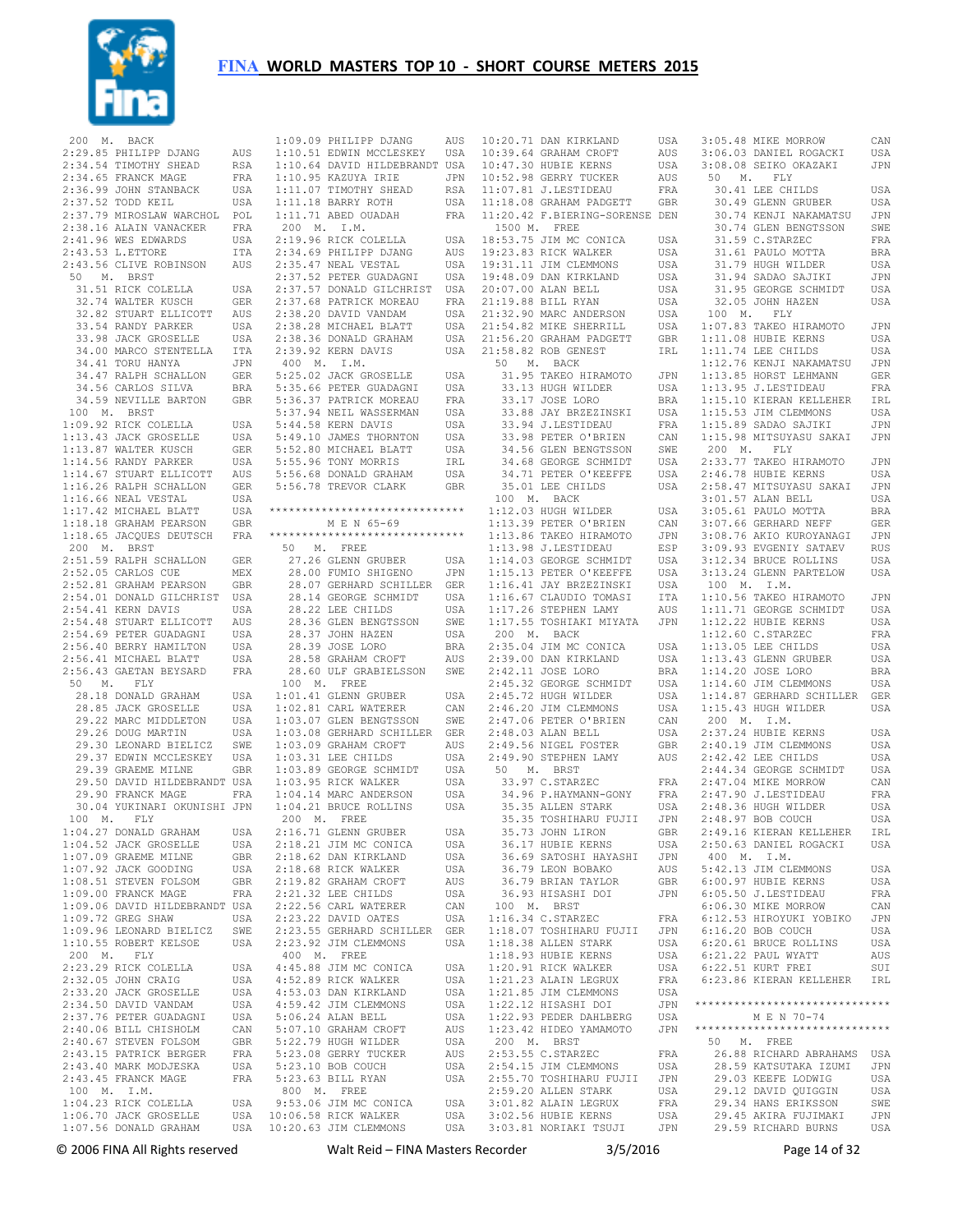

 29.98 HARRY GREENFIELD USA 29.99 HIROSHI MARUYAMA JPN 30.11 JOSE FERRAZ BRA 100 M. FREE 1:01.70 RICHARD ABRAHAMS USA 1:04.80 DAVID QUIGGIN USA 1:05.59 AKIRA FUJIMAKI JPN 1:05.79 KATSUTAKA IZUMI JPN 1:06.04 GERHARD WIELAND AUT 1:06.11 KEEFE LODWIG USA 1:06.34 RICHARD BURNS USA 1:07.27 HIROSHI MARUYAMA JPN 1:07.43 HANS ERIKSSON SWE 1:07.61 HARRY GREENFIELD USA 200 M. FREE 2:23.30 RICHARD ABRAHAMS USA 2:24.34 DAVID QUIGGIN USA 2:28.30 KEEFE LODWIG USA 2:31.16 RICHARD BURNS USA 2:33.54 DUNCAN MCCREADIE GBR 2:35.73 KOJI IWAMOTO JPN 2:35.77 RUDOLF SMERDA CZE 2:37.25 JOSE FERRAZ BRA 2:38.13 SEKIO MARUYAMA JPN 2:39.26 JOHN RICHARDS AUS 1:24.15 KENNETH FROST USA 400 M. FREE 5:22.81 DUNCAN MC CREADIE GBR 5:23.77 DAVID QUIGGIN USA 5:28.00 KEEFE LODWIG USA 5:29.61 MICHAEL MCCOLLY USA 5:36.52 TONY RALPHS USA 5:38.33 JOHN RICHARDS AUS 5:43.91 PHILIP HARPER GBR 5:45.62 JOACHIM HINTZE GER 5:49.33 TONY CHERRINGTON GBR 5:50.39 MIKE FRESHLEY USA 800 M. FREE 11:19.68 DAVID QUIGGIN USA 11:27.55 TONY RALPHS USA 11:50.31 JOHN RICHARDS AUS 11:51.50 SALVATORE DEIANA ITA 11:52.48 DUNCAN MCCREADIE GBR 12:04.19 LUCIANO CAMMELLI ITA 12:04.82 ALBERTO MURILLO ESP 12:04.88 JOACHIM HINTZE GER 12:10.10 J.COLLACE FRA 12:13.40 TONY CHERRINGTON GBR 1500 M. FREE 21:07.65 DAVID QUIGGIN USA 22:05.01 TONY RALPHS USA 22:38.30 SALVATORE DEIANA ITA 22:52.12 JOHN RICHARDS AUS 23:02.73 ALBERTO MURILLO ESP 23:33.96 J.COLLACE FRA 23:40.30 BO LJUNGBERG SWE 23:40.34 TOSHIO TOMINAGA JPN 23:52.44 LARRY DANIELS USA<br>23:56.29 DEREK PARR GBR 23:56.29 DEREK PARR 50 M. BACK 34.53 RICHARD BURNS USA 35.39 KATSUTAKA IZUMI JPN 35.72 YOSHIKATSU SAWADA JPN 35.83 JOZSEF CSIKANY HUN 36.28 H.MURAKAMI JPN 36.68 JAN SODERSTROM USA 36.94 BERND HORSTMANN GER 37.10 JIM MALLEY USA 37.19 KOJI IWAMOTO JIPN 37.29 MARK GRASHOW USA 37.29 FUMITAKE MATSUDA JPN 100 M. BACK 1:14.62 RICHARD BURNS USA 1:16.22 JOZSEF CSIKANY HUN 1:18.48 GERHARD WIELAND AUT 1:18.79 YOSHIKATSU SAWADA JPN 1:21.19 JIM MALLEY USA 1:21.83 BERND HORSTMANN GER 1:22.77 A.BESSONE BASTO POR<br>1:23.64 JOSE FERRAZ BRA 1:23.64 JOSE FERRAZ BRA 1:23.67 GERARD LONNE FRA 1:23.75 GIUSEPPE AVELLONE ITA

 200 M. BACK 2:43.44 RICHARD BURNS USA 1:19.63 DIETER HOFEL GER 2:57.46 YOSHIKATSU SAWADA JPN 2:58.18 JIM MALLEY USA 3:05.11 GIUSEPPE AVELLONE ITA 3:05.57 BOB WELTY USA 3:06.36 GEORGE GREEN AUS 3:08.30 ALBERTO MURILLO ESP 3:09.79 JOACHIM HINTZE GER 3:10.48 DUNCAN MCCREADIE GBR 3:11.40 LARRY WALKER USA 50 M. BRST 35.98 DIETER HOFEL GER 37.43 KENNETH FROST USA 38.00 ANTONIO ORSELLI BRA 38.51 DAVID GILDEA USA 38.73 KIMBALL BERNARD USA 38.84 NORIYUKI SANADA JPN 39.00 PETER ANDERSEN USA 39.64 EDWARD NESSEL USA 39.85 PETER STOCKHAMMER GER 39.91 ROLAND AUBELE GER 100 M. BRST 1:22.45 DIETER HOFEL GER 1:25.25 DAVID GILDEA USA 1:28.99 ALAIN SIFFROY FRA 1:29.01 MIKE FRESHLEY USA 1:29.51 ROBERT APEL GBR 1:29.58 KLAUS OSTERROHT GER 1:30.32 TAKANORI FUKAHORI JPN 1:30.33 MATTHIAS KRONER SWE 1:30.54 V.FEOKTISTOV RUS 200 M. BRST 3:11.34 KENNETH FROST USA 3:14.96 MIKE FRESHLEY USA 3:15.06 DAVID GILDEA USA 3:17.82 ROBERT APEL GBR 3:19.87 MASAYOSHI IZU JPN 3:20.44 A.BESSONE BASTO POR 3:21.17 ALAIN SIFFROY FRA 3:22.20 ANTONIO ORSELLI BRA 3:23.09 ERIK HAITES CAN 3:23.70 MATTHIAS KRONER SWE 50 M. FLY 29.52 RICHARD ABRAHAMS USA 32.02 JOSEP CLARET ESP 32.20 RICHARD BURNS USA 32.40 DAVID QUIGGIN USA 32.48 KEEFE LODWIG USA 32.72 HARRY GREENFIELD USA 32.75 BORIS RUZHITSKIY RUS 33.02 ROBERT POILETMAN USA 33.04 BERND SCHRODER GER 33.30 DEREK PARR GBR 100 M. FLY USA 1:07.56 RICHARD ABRAHAMS USA 1:14.13 JOSEP CLARET ESP 1:14.27 ROBERT POILETMAN USA 1:16.25 DEREK PARR GBR 1:16.89 RICHARD BURNS USA 1:18.31 KOJI IWAMOTO JPN 1:18.50 RUDOLF SMERDA CZE 1:20.36 HARRY GREENFIELD USA 1:21.32 YASUTAKA KOIKE JPN 1:22.65 BORIS RUZHITSKIY RUS 200 M. FLY 3:04.16 RUDOLF SMERDA CZE 3:05.05 DEREK PARR GBR 3:08.41 KOJI IWAMOTO JPN 3:10.26 ROBERT POILETMAN USA 3:16.82 PETER STOCKHAMMER GER 3:20.44 A.BESSONE BASTO POR 3:23.87 OLEG TKACHENKO RUS 3:24.51 TETSUYA YAMAMOTO JPN 3:27.99 DAVID GILDEA USA 3:28.41 KENJI OSAKI JPN 3:28.41 KENJI OSAKI<br>100 M. I.M. 1:13.09 RICHARD ABRAHAMS USA 1:16.49 RICHARD BURNS USA 1:18.57 DAVID QUIGGIN USA

 $1:19.10$  KOJI IWAMOTO  $1:20.62$  MIKE FRESHLEY  $1:21.07$  KEEFE LODWIG 1:21.42 HIROSHI NONAKA  $1:21.50$  RUDOLF SMERDA 1:21.93 BERND SCHRODER GER 200 M. I.M. 2:52.60 RICHARD BURNS 2:56.43 RUDOLF SMERDA  $2:58.45$  KOJI IWAMOTO 3:01.21 DAVID OUIGGIN 3:01.67 MIKE FRESHLEY 3:02.91 A.BESSONE BASTO 3:03.29 DUNCAN MCCREADIE GBR  $3:05.71$  DAVID GILDEA 3:06.88 BERND SCHRODER GER 3:08.74 PETER FRENZEL GER 400 M. I.M. 6:26.29 RUDOLF SMERDA CZE 6:35.10 A.BESSONE BASTO POR 6:41.25 DAVID GILDEA USA 6:43.53 MIKE FRESHLEY USA 6:52.47 VICTOR PAUL AUS 6:59.88 ISAO TAKEBAYASHI JPN 6:59.89 MASAO KIJIMA JPN 7:03.95 RICHARD ABRAHAMS USA 7:13.71 LARRY DANIELS USA 7:14.99 BILL DAWSON USA \*\*\*\*\*\*\*\*\*\*\*\*\*\*\*\*\*\*\*\*\*\*\*\*\*\*\*\*\*\* M E N 75-79 \*\*\*\*\*\*\*\*\*\*\*\*\*\*\*\*\*\*\*\*\*\*\*\*\*\*\*\*\*\* 50 M. FREE 30.77 DAVID PAINTER USA 31.18 TSUTOMU EBIHARA JPN 31.30 HELMUT RICHTER GER 31.72 WILLIAM LETCH GBR 31.89 JACK KELSO CAN 32.07 T.HASHIMOTO JPN 32.08 TAKASHI KOMURA JPN 32.11 JOAQUIN CANALES ESP 32.25 WILL GOSNOLD USA 32.35 GYORGY PAVETITS BRA 100 M. FREE 1:10.17 WILL GOSNOLD USA 1:11.47 JOAQUIN CANALES ESP 1:12.37 T.HASHIMOTO JPN 1:12.85 MASATO YOSHINO JPN 1:13.07 HELMUT RICHTER GER 1:13.88 WILLIAM LETCH GBR 1:14.02 HIROSHI MATSUMOTO JPN 1:15.17 AMI TRAUBER CAN 1:15.48 YASUSHI YAMAGUCHI JPN 1:16.08 TAKEKAZU KOTERA JPN 200 M. FREE 2:39.22 IKURO SHIMONO JPN 2:43.07 JOAQUIN CANALES ESP 2:43.22 MASATO YOSHINO JPN 2:47.34 KEITH INGRAM GBR 2:48.43 HOWARD ROLSTON USA 2:49.94 GEOFF STOKES GBR 2:51.40 KINICHI MURASE JPN 2:51.45 WILL GOSNOLD USA 2:51.53 ALFRED SEEGER GER 2:51.57 KEIZO MATSUZAWA JPN 400 M. FREE 5:45.85 JOAQUIN CANALES ESP 6:00.16 GEOFF STOKES GBR 6:00.81 FRANK WILLIAMS USA 6:07.82 ALFRED SEEGER GER 6:08.10 KINICHI MURASE JPN  $6:13.13$  KARL DONOGHUE 6:15.52 MICK MARSHALL GBR 6:15.88 AMI TRAUBER CAN<br>6:20.03 GARY NICHOLLS AUS  $6:20.03$  GARY NICHOLLS 6:20.29 KEITH INGRAM GBR 800 M. FREE 12:18.32 JOAQUIN CANALES ESP 12:31.28 FRANK WILLIAMS USA 12:35.73 KARL DONOGHUE CAN

12:39.00 GEOFF STOKES GBR 12:46.66 GARY NICHOLLS AUS 12:47.92 KINICHI MURASE JPN 13:02.59 AMI TRAUBER CAN JPN 13:04.73 FREDERIK HENDRIK ESP 13:10.63 ISAO NAKAMOTO JPN 13:34.35 FRANS VAN ENST NED 1500 M. FREE 23:18.51 JOAQUIN CANALES ESP 23:32.47 FRANK WILLIAMS USA 24:59.81 ISAO NAKAMOTO JPN 25:24.82 RALPH BROTT USA 25:29.92 FREDERIK HENDRIK ESP 26:00.50 L.GIANNI ITA 26:38.10 GUIDO MARINELLI ITA 26:41.06 BARRY FASBENDER USA 26:51.63 DAVID MCLACHLAN RSA GER 26:53.43 RAY MARTIN USA 50 M. BACK 36.94 JOAQUIN CANALES ESP 37.79 MIKLOS KOVATS HUN 37.87 FRANS VAN ENST NED 38.44 TAISUKE MIYAZAKI JPN 39.00 T.HASHIMOTO JPN 39.25 HOWARD ROLSTON USA 39.26 KARL DONOGHUE CAN 39.73 AKIHIKO YABE JPN 39.89 JOHN SMITH USA 39.97 THOMAS ROBSON GBR 100 M. BACK 1:23.55 T.HASHIMOTO JPN 1:23.59 J.DE CANALES ESP 1:24.58 FRANS VAN ENST NED 1:25.25 TAISUKE MIYAZAKI JPN 1:25.62 MIKLOS KOVATS HUN 1:26.84 HOWARD ROLSTON USA 1:27.84 JOHN SMITH USA 1:28.22 KARL DONOGHUE CAN 1:29.92 THOMAS ROBSON GBR 1:30.31 HELMUT RICHTER GER 200 M. BACK 3:01.06 T.HASHIMOTO JPN 3:03.13 FRANS VAN ENST NED 3:04.84 KARL DONOGHUE CAN 3:10.23 TAISUKE MIYAZAKI JPN 3:12.11 HOWARD ROLSTON USA 3:15.76 GARY NICHOLLS AUS 3:18.00 JOAQUIN CANALES ESP 3:24.54 GEORGE OUTGLEY USA 3:24.73 HIROSHI NAKANISHI JPN 3:25.00 SUSUMU NAKAJIMA JPN 50 M. BRST 39.76 TATSUO ASAI JPN 39.84 JACK KELSO CAN 40.44 MASARU SHINKAI JPN 40.87 TONY GOODWIN AUS 41.14 BELA FABIAN HUN 41.39 KEITH INGRAM GBR 41.51 MIGUEL LARRAZ ESP 41.63 HANS REICHELT GER 42.48 M.OSVALDO ITA 42.54 KINICHI MURASE JPN 100 M. BRST 1:27.14 MASARU SHINKAI JPN 1:29.58 BELA FABIAN HUN 1:30.84 TATSUO ASAI JPN 1:31.04 TONY GOODWIN AUS 1:31.97 KEITH INGRAM GBR 1:31.99 JACK KELSO CAN 1:34.67 HANS REICHELT GER 1:34.90 JOACHIM SCHULZE GER 1:35.02 ALFRED SEEGER GER 1:35.10 HIROSHI AMMO JPN 200 M. BRST 3:12.80 MASARU SHINKAI JPN 3:21.30 TONY GOODWIN AUS 3:27.53 KEITH INGRAM GBR 3:28.16 JOACHIM SCHULZE GER 3:29.62 DANIEL FECICA POL 3:29.81 ALFRED SEEGER GER 3:31.86 KAIZO YAMAMOTO JPN

© 2006 FINA All Rights reserved Walt Reid – FINA Masters Recorder 3/5/2016 Page 15 of 32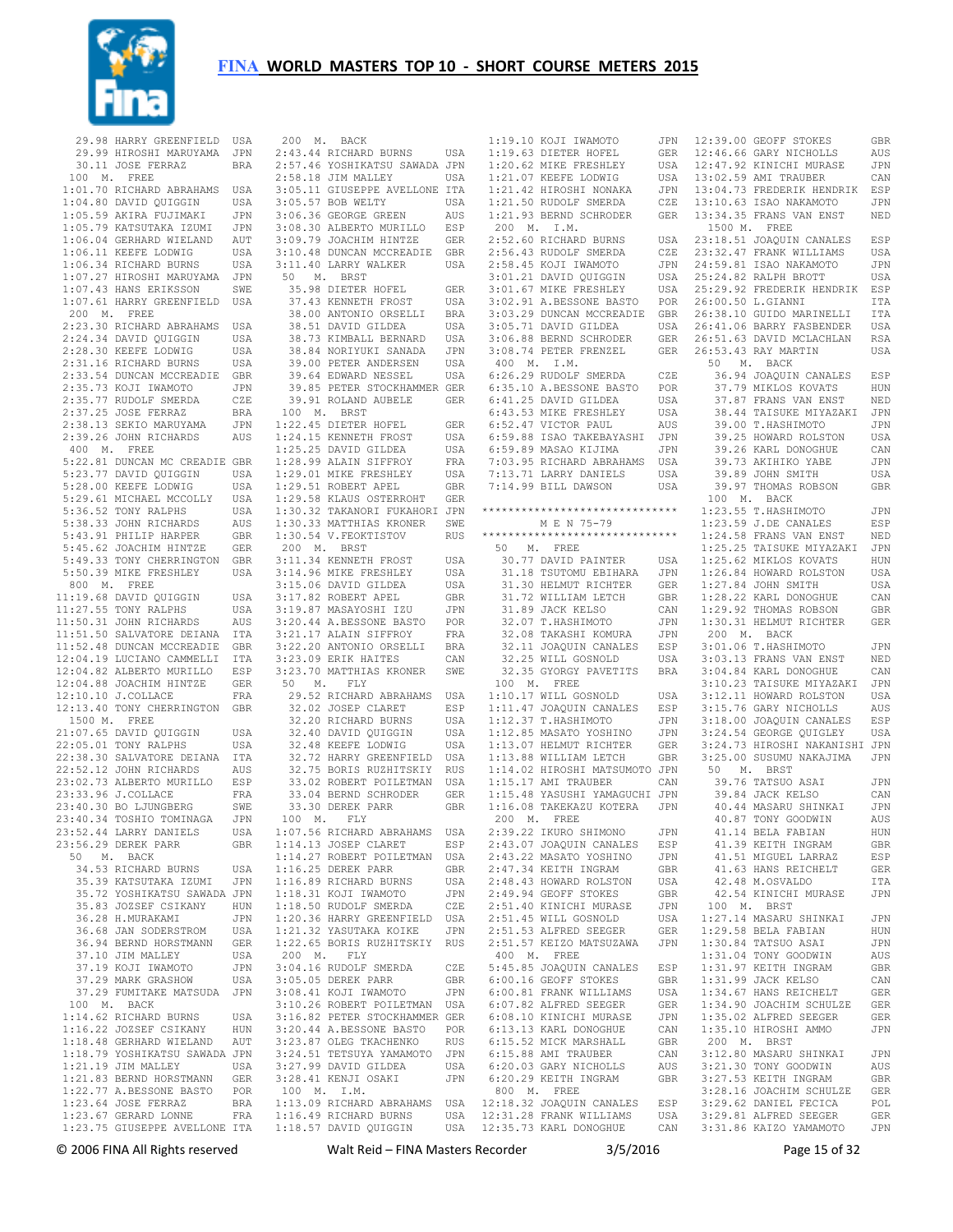

|             | 3:31.98 MORIAKI SUGIURA                                                                          | JPN               |                             |
|-------------|--------------------------------------------------------------------------------------------------|-------------------|-----------------------------|
|             | 3:35.09 HIROSHI AMMO<br>2:25.92 Poss Holden                                                      | JPN               |                             |
|             | 3:35.82 ROSS HOLDEN<br>50 M. FLY                                                                 | CAN               |                             |
|             | 33.18 Y.FUNAHASHI                                                                                | JPN               | $\overline{1}$              |
|             | 34.00 TSUTOMU EBIHARA                                                                            | JPN               | $1\,$                       |
|             | 35.12 JOAQUIN CANALES                                                                            | ESP               | $1\,$                       |
|             | 35.20 CHITOSHI KONISHI JPN<br>35.77 TAISUKE MIYAZAKI JPN                                         |                   | $1\,$                       |
|             |                                                                                                  |                   | $1\,$                       |
|             | 35.81 HIROSHI MATSUMOTO JPN                                                                      |                   | $\mathbf 1$<br>$\mathbf{1}$ |
|             | 36.25 GUNTER SCHOPKE GER<br>36.64 WILLIAM LETCH GBR                                              |                   | $\mathbf 1$                 |
|             | 37.51 MAMORU HIRATA                                                                              | JPN               | $\mathbf 1$                 |
|             | 37.84 KINICHI MURASE                                                                             | JPN               | $\mathbf{1}$                |
|             | 100 M. FLY                                                                                       |                   |                             |
|             | 1:23.33 TAISUKE MIYAZAKI                                                                         | JPN               | $\overline{\mathbf{c}}$     |
|             | 1:24.03 CHITOSHI KONISHI                                                                         | JPN               | $\overline{c}$              |
|             | 1:25.07 GUNTER SCHOPKE<br>1:25.07 GUNISING CANALES<br>1:26.48 JOAQUIN CANALES                    | GER               | $\sqrt{2}$                  |
|             |                                                                                                  | ESP               | $\overline{c}$<br>3         |
|             | 1:28.95 WILLIAM LETCH<br>1:33.20 KINICHI MURASE                                                  | GBR<br>JPN        | 3                           |
|             | $1:33.86$ ALFRED SEEGER                                                                          | GER               | 3                           |
|             | $1:34.62$ TONY GOODWIN                                                                           | AUS               | 3                           |
|             | $1:34.97$ KEITH INGRAM                                                                           | GBR               | 3                           |
|             | 1:35.43 LAURI MALK                                                                               | FIN               | 3                           |
|             | 200 M. FLY                                                                                       |                   |                             |
|             | 3:25.16 ALFRED SEEGER                                                                            | GER               | 5                           |
|             | 3:32.06 ARTIE WOLFE                                                                              | USA               | 6                           |
|             | 3:34.92 JOAQUIN CANALES<br>3:38.37 KINICHI MURASE                                                | $_{\rm ESP}$      | 6<br>6                      |
|             | 3:40.40 FRANK WILLIAMS                                                                           | JPN<br>USA        | 6                           |
|             |                                                                                                  | ${\tt FIN}$       | 7                           |
|             |                                                                                                  |                   | $\boldsymbol{7}$            |
|             | 3:43.21 LAURI MALK<br>3:52.27 KEITH INGRAM<br>3:53.71 IRA RIMERMAN                               | GBR<br>USA        | 7                           |
|             | $4:08.20$ SHOZO MORIKAWA                                                                         | JPN               | 7                           |
|             | 4:11.69 DEZSO MELKUHN                                                                            | HUN               | 7                           |
|             | 100 M. I.M.                                                                                      |                   |                             |
|             | 1:20.43 JACK KELSO                                                                               | CAN<br>ESP        | 13<br>14                    |
|             | 1:22.11 JOAQUIN CANALES<br>1:24.51 DAVID COSTILL                                                 | USA               | 14                          |
|             | 1:25.22 HOWARD ROLSTON                                                                           | USA               | 15                          |
|             | 1:25.23 IKURO SHIMONO<br>1:26.38 BELA FABIAN<br>1:26.63 KEITH INGRAM                             | JPN               | 15                          |
|             |                                                                                                  | HUN               | 15                          |
|             |                                                                                                  | GBR               | 15                          |
|             | 1:27.10 KINICHI MURASE<br>1:27.16 MASARU SHINKAI                                                 | JPN               | 15                          |
|             |                                                                                                  | JPN               | 15                          |
| 200 M. I.M. | 1:27.51 GARY NICHOLLS                                                                            | AUS               | 15                          |
|             | 3:03.21 JACK KELSO                                                                               | CAN 23            |                             |
|             | 3:07.80 JOAQUIN CANALES                                                                          | ESP               | 24                          |
|             |                                                                                                  | JPN               | 27                          |
|             | 3:10.43 MASARU SHINKAI<br>3:13.64 IKURO SHIMONO<br>3:13.77 HOWARD ROLSTON                        | JPN<br>USA        | 28                          |
|             |                                                                                                  |                   | 28                          |
|             | 3:14.70 KINICHI MURASE                                                                           |                   | 28                          |
|             | 3:16.81 ARTIE WOLFE                                                                              | JPN<br>USA<br>USA | 29                          |
|             | 3:17.01 ALFRED SEEGER                                                                            | GER               | 29                          |
|             | 3:17.55 WILLIAM LETCH<br>3:18.18 KEITH INGRAM                                                    | GBR<br>GBR        | 30<br>30                    |
| 400 M. I.M. |                                                                                                  |                   |                             |
|             | 6:54.31 JOAQUIN CANALES                                                                          | ESP               |                             |
|             | 6:55.57 MASARU SHINKAI                                                                           | JPN               |                             |
|             | $6:56.28$ ARTIE WOLFE                                                                            | USA               |                             |
|             | 7:01.83 ALFRO SHIMONO<br>7:01.83 ALFRED SEEGER<br>7:08.96 KINICHI MURASE<br>7:21.68 KEITH IMCRAY | JPN               |                             |
|             |                                                                                                  | GER               |                             |
|             |                                                                                                  | JPN               |                             |
|             | 7:25.19 JOHN COCKS                                                                               | GBR<br>AUS        |                             |
|             | 7:37.27 EWALD BASTEK                                                                             | POL               |                             |
|             | 7:42.89 E.NODENSCHNEIDER FRA                                                                     |                   |                             |
|             |                                                                                                  |                   |                             |
|             | ******************************                                                                   |                   | 1                           |
|             | M E N 80-84                                                                                      |                   | 1                           |
|             | *****************************                                                                    |                   | $\mathbf 1$                 |
|             | 50 M. FREE                                                                                       |                   | $\mathbf 1$                 |
|             | 32.90 CAV CAVANAUGH<br>33.26 DAVID RADCLIFF USA                                                  | USA               | 1<br>$1\,$                  |
|             | 33.35 ROBERTO ALBERICHE ESP                                                                      |                   | $1\,$                       |
|             | 34.04 AL WORTH                                                                                   | USA               | 1                           |
|             | 34.05 YASUTAKA OTSUKA                                                                            | $\mathtt{JPN}$    | 1                           |
|             | 34.75 TAKASHI HAYASHI JPN<br>34.80 ANDERS SODERQVIST SWE                                         |                   | $1\,$                       |
|             |                                                                                                  |                   |                             |

|                                                                                                                                                             | USA          |
|-------------------------------------------------------------------------------------------------------------------------------------------------------------|--------------|
| 34.88 CLARKE MITCHELL<br>34.95 BOB BAILIE                                                                                                                   | USA          |
| 35.86 YOSHINAO KAMEI                                                                                                                                        | JPN          |
| 100 M. FREE                                                                                                                                                 |              |
|                                                                                                                                                             | USA          |
| 1:00<br>1:13.17 DAVID RADCLIFF<br>1:15.16 CAV CAVANAUGH                                                                                                     | USA          |
| 1:17.49 AL WORTH USA<br>1:21.86 TOSABURO HOSOKAWA JPN                                                                                                       |              |
|                                                                                                                                                             |              |
| 1:22.77 CLARKE MITCHELL USA<br>1:23.61 BOB BAILIE USA<br>1:23.61 BOB BAILIE USA<br>1:23.83 KAZUO OTA JPN                                                    |              |
|                                                                                                                                                             |              |
|                                                                                                                                                             |              |
| 1:24.03 MASAHIRO HAYASHI JPN                                                                                                                                |              |
| $1:24.65$ HIROMASA SHIMODA                                                                                                                                  | JPN          |
| 1:24.75 IGOR BROVIN                                                                                                                                         | <b>RUS</b>   |
| 200 M. FREE                                                                                                                                                 |              |
| 2:49.91 DAVID RADCLIFF                                                                                                                                      | USA          |
| 2:52.14 CAV CAVANAUGH<br>2:52.72 GERHARD HOLE                                                                                                               | USA          |
|                                                                                                                                                             | GER          |
| 2:59.43 TOSABURO HOSOKAWA JPN                                                                                                                               |              |
| $3:04.59$ AL WORTH                                                                                                                                          | USA          |
| 3:08.36 MASAHIRO HAYASHI JPN<br>3:08.56 TAKASHI IMASAKA JPN                                                                                                 |              |
|                                                                                                                                                             |              |
| 3:08.59 ANRI VERESHCHAGIN RUS                                                                                                                               |              |
| 3:10.38 KAZUO OTA<br>3:10.82 SID HALL                                                                                                                       | JPN          |
|                                                                                                                                                             | USA          |
| 400 M. FREE                                                                                                                                                 |              |
| 5:52.68 DAVID RADCLIFF USA<br>6:03.16 TOSABURO HOSOKAWA JPN                                                                                                 |              |
|                                                                                                                                                             |              |
| 6:37.46 IGOR BROVIN<br>6:45.63 AL WORTH                                                                                                                     | <b>RUS</b>   |
|                                                                                                                                                             | USA          |
| 6:54.51 GRAHAM JOHNSTON                                                                                                                                     | USA          |
| 7:07.51 SHIGEO OGASAWARA<br>7:23.14 S.TOKUNAGA                                                                                                              | JPN          |
|                                                                                                                                                             | JPN          |
| 7:28.04 GEROLAMO FORLANI ITA                                                                                                                                |              |
| 7:30.26 MASAYASU KAMIYA                                                                                                                                     | JPN          |
| 7:30.98 WILL RAUCH                                                                                                                                          | USA          |
| 800 $M$ . FREE                                                                                                                                              |              |
| 13:06.52 DAVID RADCLIFF                                                                                                                                     | USA          |
| 14:17.50 AL WORTH                                                                                                                                           | USA          |
|                                                                                                                                                             | $_{\tt ITA}$ |
| 14:47.64 GEROLAMO FORLANI<br>15:11.91 SHIGEO OGASAWARA<br>15:16.95 WILL RAUCH                                                                               | JPN          |
| 15:16.95 WILL RAUCH                                                                                                                                         | USA          |
| 15:22.30 MICHIYASU NAKAMAE JPN                                                                                                                              |              |
|                                                                                                                                                             | USA          |
|                                                                                                                                                             | JPN          |
|                                                                                                                                                             |              |
|                                                                                                                                                             | AUS          |
| 15:34.51 NORMAN STUPFEL<br>15:34.51 NORMAN STUPFEL<br>15:37.14 S.TOKUNAGA<br>15:38.59 COLIN CLIFF<br>15:51.21 TUBBY RAMSAY                                  | AUS          |
| 1500 M. FREE                                                                                                                                                |              |
|                                                                                                                                                             | USA          |
| 23:15.98 DAVID RADCLIFF<br>24:36.75 CERNARD HOLE                                                                                                            |              |
|                                                                                                                                                             |              |
|                                                                                                                                                             |              |
| 24.36.75 GERHARD HOLE GER<br>27:00.13 KATSURA SUZUKI JPN<br>28:25.00 SHIGEO OGASAWARA JPN<br>28:25.60 GEROLAMO FORLANI ITA<br>28:25.60 GEROLAMO FORLANI ITA |              |
| 28:28.96 WILL RAUCH                                                                                                                                         | USA          |
|                                                                                                                                                             |              |
|                                                                                                                                                             |              |
| 30:14.73 MICHIYASU NAKAMAE                                                                                                                                  | $_{\rm JPN}$ |
| 30:15.37 S.TOKUNAGA                                                                                                                                         | JPN          |
| 50 M. BACK                                                                                                                                                  |              |
| 39.45 YOSHI OYAKAWA                                                                                                                                         | USA          |
| 43.50 GERHARD HOLE                                                                                                                                          | ${\tt GER}$  |
| 43.80 HITOSHI ABE                                                                                                                                           | JPN          |
| 44.09 MITSURU NAKAGAWA                                                                                                                                      | JPN          |
|                                                                                                                                                             | ESP          |
| 44.22 EUGENE MILLER<br>44.67 MASAYASU KAMIYA                                                                                                                | JPN          |
| 45.10 HENRIQUE FLANZER                                                                                                                                      | BRA          |
| 45.38 FRITZ ILGEN                                                                                                                                           | <b>GER</b>   |
| 45.39 SKIP MONSEIN<br>45.58 FUSAO TAKAHASHI                                                                                                                 | USA<br>JPN   |
| 100 M. BACK                                                                                                                                                 |              |
|                                                                                                                                                             | GER          |
| $1:31.94$ GERHARD HOLE<br>1:33.75 YOSHI OYAKAWA                                                                                                             | USA          |
| 1:37.82 FRITZ ILGEN                                                                                                                                         | <b>GER</b>   |
|                                                                                                                                                             | JPN          |
|                                                                                                                                                             | BRA          |
| 1:39.22 HITOSHI ABE<br>1:39.27 HENRIQUE FLANZER                                                                                                             | JPN          |
| $1:40.16$ MAMPEI SEINO                                                                                                                                      | ESP          |
|                                                                                                                                                             | JPN          |
| 1:40.94 EUGENE MILLER<br>1:41.03 MASAYASU KAMIYA                                                                                                            | AUS          |
| 1:44.16 PATRICK GALVIN<br>1:44.53 S.TOKUNAGA                                                                                                                | JPN          |

| 3:15.61 GERHARD HOLE<br>3:36.07 HITOSHI ABE                                        |             |
|------------------------------------------------------------------------------------|-------------|
|                                                                                    | GER         |
|                                                                                    |             |
|                                                                                    | JPN         |
| 3:36.80 MAMPEI SEINO                                                               | JPN         |
|                                                                                    |             |
|                                                                                    |             |
| 3:41.58 HENRIQUE FLANZER BRA<br>3:44.79 FRITZ ILGEN GER                            |             |
| 3:45.99 MICHELE MARESCA                                                            | ITA         |
|                                                                                    |             |
| 3:48.17 PATRICK GALVIN                                                             | AUS         |
| 3:49.69 OSAMU IWANAMI                                                              | JPN         |
|                                                                                    |             |
| 3:51.87 MASAYASU KAMIYA                                                            | JPN         |
| 3:56.77 V.MESHCHERYAKOV                                                            | <b>RUS</b>  |
| 50 M. BRST                                                                         |             |
|                                                                                    |             |
| 43.44 HIROFUMI HOSOTANI JPN                                                        |             |
|                                                                                    | JPN         |
|                                                                                    |             |
| 43.70 TETSUO NAKAMARU<br>43.89 PETER BELL<br>43.89 PETER BELL<br>43.92 IWAMI IKEDA | CAN         |
|                                                                                    | JPN         |
|                                                                                    |             |
| 44.30 SAKAE OMORI                                                                  | JPN         |
| 45.69 CLAUDE SIBBILLE<br>45.83 PATRICK GALVIN                                      | FRA         |
|                                                                                    |             |
| 45.89 YASUO ASAKURA<br>46.07 H.GOEBEL                                              | AUS         |
|                                                                                    | JPN         |
| 46.07 H.GOEBEL                                                                     |             |
|                                                                                    | GER         |
| 46.38 BOB BEST                                                                     | USA         |
| 100 M. BRST                                                                        |             |
|                                                                                    |             |
| 1:36.60 TETSUO NAKAMARU                                                            | JPN         |
| $1:38.22$ PETER BELL                                                               | CAN         |
|                                                                                    |             |
| 1:41.05 HIROFUMI HOSOTANI JPN                                                      |             |
| 1:43.96 YASUO ASAKURA                                                              | JPN         |
|                                                                                    |             |
|                                                                                    |             |
| 1:44.39 PATRICK GALVIN AUS<br>1:44.70 WALLY HENNE CAN                              |             |
| 1:44.73 SHUNSAKU TAKAHIRA JPN                                                      |             |
|                                                                                    |             |
| 1:45.09 CLAUDE SIBBILLE FRA                                                        |             |
| 1:46.08 TSUTOMU KAJIHARA                                                           | JPN         |
| 1:46.26 HAL STOLZ                                                                  | USA         |
|                                                                                    |             |
| 200 M. BRST                                                                        |             |
| 3:45.76 PETER BELL                                                                 | CAN         |
| 3:49.89 SHUJI KAWAKAMI                                                             |             |
|                                                                                    | JPN         |
|                                                                                    | AUS         |
| 3:53.94 PATRICK GALVIN<br>3:55.94 YASUO ASAKURA                                    | JPN         |
| 3:56.72 TSUTOMU MORIHIRO                                                           |             |
|                                                                                    | JPN         |
| 3:56.99 HIROSHI KATSUKI                                                            | JPN         |
| 3:58.04 WALLY HENNE                                                                | CAN         |
|                                                                                    |             |
| 4:00.92 CLAUDE SIBBILLE                                                            | FRA         |
| 4:08.56 B.CIUNDZIEWICKI                                                            | POL         |
| 4:09.55 BOB BEST                                                                   | USA         |
|                                                                                    |             |
| 50 M. FLY                                                                          |             |
| 40.48 MASARU IGARASHI                                                              | JPN         |
| 40.30 MILLER<br>41.25 CLARKE MITCHELL                                              |             |
|                                                                                    | USA         |
| 44.00 TAKASHI SATO                                                                 | JPN         |
|                                                                                    |             |
|                                                                                    |             |
| 44.55 PATRICK GALVIN                                                               | AUS         |
| 44.92 BOB BAILIE                                                                   | USA         |
|                                                                                    |             |
| 45.18 BOB BEST                                                                     | USA         |
| 46.33 CAV CAVANAUGH                                                                | USA         |
| 46.86 CLAUDE SIBBILLE                                                              |             |
|                                                                                    | FRA         |
| 46.91 YOSHIO ISHIGURO                                                              | JPN         |
| 47.48 PEKKA SORTILA                                                                | FIN         |
| 100 M. FLY                                                                         |             |
|                                                                                    |             |
| 1:33.56 TAKASHI HAYASHI                                                            | JPN         |
| 1:52.28 CLAUDE SIBBILLE                                                            | FRA         |
|                                                                                    | JPN         |
| $1:54.02$ TAKASHI SATO                                                             |             |
| 1:55.81 HAL STOLZ                                                                  | USA         |
|                                                                                    | JPN         |
| 1:55.81 HAL STOLZ<br>1:57.58 RISABURO KANDA                                        |             |
| 1:57.63 PEKKA SORTILA                                                              | FIN         |
| 1:58.78 PATRICK GALVIN                                                             | AUS         |
|                                                                                    | BRA         |
| $2:00.24$ SAUL BIRMAN                                                              |             |
| 2:03.60 H. MULLER                                                                  | GER         |
| 2:11.34 JERRY MARCHBANKS                                                           | USA         |
| 200 M. FLY                                                                         |             |
|                                                                                    |             |
| 3:38.15 TAKASHI HAYASHI JPN                                                        |             |
| 4:15.95 ANRI VERESHCHAGIN RUS                                                      |             |
| 4:22.65 CLAUDE SIBBILLE FRA                                                        |             |
|                                                                                    |             |
| 4:25.23 HAL STOLZ                                                                  | USA         |
| 4:39.15 SAUL BIRMAN                                                                | <b>BRA</b>  |
| 4:48.03 JACK FLEMING                                                               | USA         |
|                                                                                    |             |
|                                                                                    | AUS         |
|                                                                                    | JPN         |
| 4:51.38 PATRICK GALVIN<br>5:31.02 TOSHIKAZU TATEDA                                 | AUS         |
| 5:47.21 TUBBY RAMSAY                                                               |             |
| 5:48.64 GEROLAMO FORLANI ITA                                                       |             |
| 100 M. I.M.                                                                        |             |
|                                                                                    | ${\tt GER}$ |
| $1:28.47$ GERHARD HOLE                                                             |             |
| 1:35.54 CAV CAVANAUGH<br>1:36.05 ROBERTO ALBERICHE ESP                             | USA         |

 1:36.08 CLARKE MITCHELL USA 17:51.68 EDWARD HOY GBR 1:37.23 YOSHINAO KAMEI JPN  $1:38.96$  BOB BEST 1:39.27 TAKASHI SATO JPN 1:40.95 PATRICK GALVIN AUS 1:41.77 ANRI VERESHCHAGIN RUS 1:42.23 HORST KESTENER BRA 200 M. I.M. 3:37.20 YOSHINAO KAMEI JPN 3:44.01 ANRI VERESHCHAGIN RUS 3:49.68 HAL STOLZ USA 3:50.67 BOB BEST USA 4:02.59 WALLY HENNE CAN 4:03.28 GRAHAM JOHNSTON USA 4:04.65 GEROLAMO FORLANI ITA 4:08.88 MASAYASU KAMIYA JPN<br>4:09.87 JACK FLEMING USA  $4:09.87$  JACK FLEMING 4:14.26 SAUL BIRMAN BRA 400 M. I.M. 8:09.86 ANRI VERESHCHAGIN RUS 8:21.60 PATRICK GALVIN AUS 8:42.02 GRAHAM JOHNSTON USA 8:44.25 JERRY MARCHBANKS USA<br>8:45.82 HAL STOLZ USA 8:45.82 HAL STOLZ 8:58.44 GEROLAMO FORLANI ITA 9:24.53 MASAYASU KAMIYA JPN 9:27.17 TUBBY RAMSAY AUS 9:33.69 JACK FLEMING USA 9:56.86 TOM MITCHELL USA \*\*\*\*\*\*\*\*\*\*\*\*\*\*\*\*\*\*\*\*\*\*\*\*\*\*\*\*\*\* M E N 85-89 \*\*\*\*\*\*\*\*\*\*\*\*\*\*\*\*\*\*\*\*\*\*\*\*\*\*\*\*\*\* 50 M. FREE 38.77 MAX VAN GELDER AUS 39.46 ILO FONSECA BRA<br>40.15 SHIGERII KAMATA JPN 40.15 SHIGERU KAMATA 40.21 ROD BAKER AUS 40.49 SILVIO MANGANO ITA 40.80 S.KROKOSZYNSKI POL 42.47 MAKOTO NISHIURA JPN 42.63 M.YAMAMOTO JPN 43.15 TADASHI ISHIGAMI JPN 43.40 ANDRE BUSSCHAERT NED 100 M. FREE 1:30.66 ROD BAKER AUS 1:35.92 ROLF STELLRECHT GER 1:36.21 S.KROKOSZYNSKI POL 1:37.02 SHIGERU KAMATA JPN 1:38.48 MAX VAN GELDER AUS 1:38.71 TADASHI ISHIGAMI JPN 1:39.61 ANDRE BUSSCHAERT NED 1:40.50 M.YAMAMOTO JPN 1:40.59 GABRIEL GUIHO FRA  $1:44.55$  SILVIO MANGANO 200 M. FREE 3:35.62 S.KROKOSZYNSKI POL 3:44.19 YUTAKA FUKUSHIMA JPN 3:45.40 SATOSHI FUJITA JPN 3:45.87 ROBERT BEACH USA 3:50.26 SHIGERU KAMATA JPN 3:50.48 ANDRE BUSSCHAERT NED 3:50.63 GABRIEL GUIHO FRA 4:16.48 JOHN MONNE CAN 4:24.44 JOHN CORNELL USA 4:34.12 PETER COUTTIE AUS 400 M. FREE 7:46.62 GABRIEL GUIHO FRA 8:00.81 ROBERT BEACH USA 8:12.47 YUTAKA FUKUSHIMA JPN 9:29.52 MICHEL TATRY FRA 10:03.02 PETER COUTTIE AUS 10:06.12 RODOLFO MARTINEZ MEX 10:34.61 JORGE VILLASENOR MEX 10:40.78 MICHEL DELAMARE FRA 10:48.06 JEAN BELLOC FRA 11:17.32 G.VILLALONGA FRA 800 M. FREE 16:00.39 ROBERT BEACH USA 16:28.36 RODOLFO MARTINEZ MEX 16:46.99 GABRIEL GUIHO FRA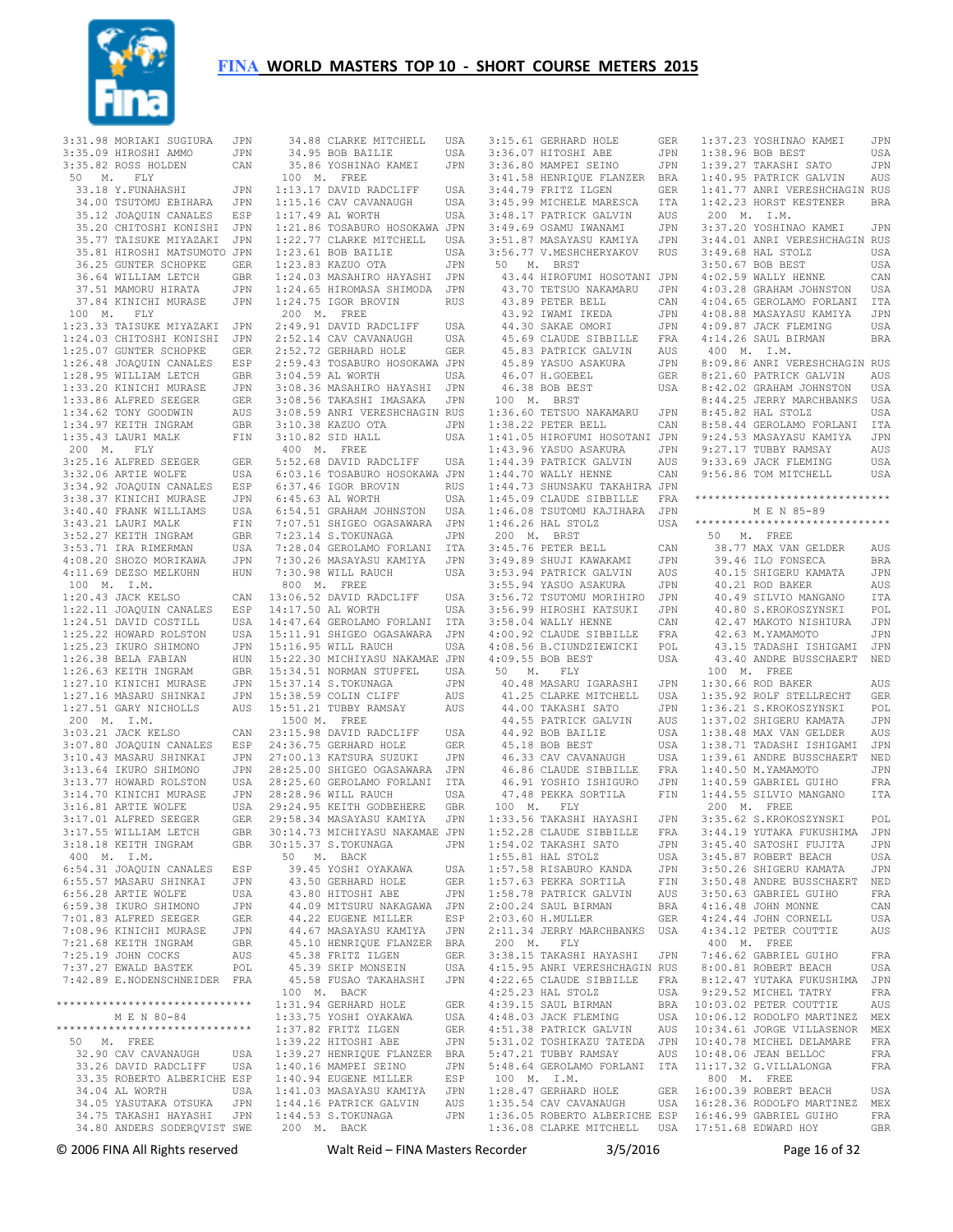

|             | 21:17.39 PETER COUTTIE                                    | AUS        |             | 1:09.29 KATSUMI FUKUCHI                        | JPN        | 1:23.19 PAUL GU                     |                     |
|-------------|-----------------------------------------------------------|------------|-------------|------------------------------------------------|------------|-------------------------------------|---------------------|
|             | 23:13.80 LEONE ZILBERSTEIN ITA                            |            |             | 1:09.81 BILL WALKER                            | AUS        | 100 M.                              | BACK                |
|             | 24:43.02 G.VILLALONGA                                     | FRA        |             | 1:10.33 HAYAYUKI MAEKAWA                       | JPN        | 1:58.74 KARL HA                     |                     |
|             | 25:12.75 GERRY WAUGH                                      | AUS        |             | 1:20.50 TONY STANTON                           | AUS        | 2:02.88 WILLARD                     |                     |
|             | 26:45.83 BILL WALKER                                      | AUS        |             | 2:14.80 RODOLFO MARTINEZ                       | MEX        | 2:16.47 KAIZO W                     |                     |
|             | 1500 M. FREE<br>30:17.44 ROBERT BEACH                     |            | 100 M.      | FLY                                            |            | 2:37.72 JURGEN<br>3:05.23 MANUEL    |                     |
|             | 34:06.54 KIMIAKI KATSUNO                                  | USA<br>JPN |             | 3:10.98 BILL WALKER<br>3:21.49 TONY STANTON    | AUS<br>AUS | 3:11.59 PAUL GU                     |                     |
|             | 45:40.68 JORDAN WOLLE                                     | USA        | 100 M.      | I.M.                                           |            | 3:15.37 MINORU                      |                     |
| 50<br>М.    | BACK                                                      |            |             | 1:52.78 SHIGERU KAMATA                         | JPN        | 5:09.17 VICTOR                      |                     |
|             | 49.15 ILO FONSECA                                         | BRA        |             | 1:56.39 GOTTFRIED KLARING GER                  |            | 200 M.                              | BACK                |
|             | 49.69 NORIO HAYASHI                                       | JPN        |             | 1:58.01 S.KROKOSZYNSKI                         | POL        | 4:26.09 WILLARD                     |                     |
|             | 49.82 HELMUT KUNZEL                                       | GER        |             | 1:59.92 SILVIO MANGANO                         | ITA        | 4:40.34 THOMAS                      |                     |
|             | 50.19 ROD BAKER                                           | AUS        |             | 2:00.47 HORACE KNOWLTON                        | USA        | 5:00.41 KAIZO W                     |                     |
|             | 51.21 ROSS CARVIEL                                        | CAN        |             | 2:00.67 ROLF STELLRECHT                        | GER        | 5:36.82 JAMES D                     |                     |
|             | 51.32 SHIGERU KAMATA<br>51.57 HORACE KNOWLTON             | JPN<br>USA |             | 2:12.72 MAX VAN GELDER<br>2:17.28 JOHN CORNELL | AUS<br>USA | 5:42.13 JURGEN<br>10:36.60 VICTOR   |                     |
|             | 54.15 S.KROKOSZYNSKI                                      | POL        |             | 2:24.47 JOHN MONNE                             | CAN        | 50<br>М.                            | BRST                |
|             | 54.43 GOTTFRIED KLARING GER                               |            |             | 2:29.20 SATOSHI FUJITA                         | JPN        |                                     | 49.58 TOSHIO        |
|             | 58.35 Y.KAWAMOTO                                          | JPN        | 200 M. I.M. |                                                |            |                                     | 51.67 Y.KAWAB       |
| 100 M.      | BACK                                                      |            |             | 4:20.52 S.KROKOSZYNSKI                         | POL        |                                     | 51.68 KARL HA       |
|             | 1:50.99 NORIO HAYASHI                                     | JPN        |             | 4:32.47 SILVIO MANGANO                         | ITA        |                                     | 58.80 JAN ZIE       |
|             | 1:51.04 ROD BAKER                                         | AUS        |             | 5:32.35 TONY STANTON                           | AUS        | 1:09.07 DENZO W                     |                     |
|             | 1:51.87 ILO FONSECA                                       | BRA        |             | 5:48.16 BILL WALKER                            | AUS        | 1:11.92 M.GIAMP                     |                     |
|             | 1:56.60 HORACE KNOWLTON<br>2:00.10 SHIGERU KAMATA         | USA<br>JPN | 400<br>М.   | 6:24.62 TAKESHI ISHIKAWA<br>I.M.               | JPN        | 1:12.04 N.NANNA<br>$1:13.36$ THOMAS |                     |
|             | 2:02.57 ROSS CARVIEL                                      | CAN        |             | 12:40.30 BILL WALKER                           | AUS        | 1:13.88 K.MROWC                     |                     |
|             | 2:05.63 PIERRE HATHAWAY                                   | USA        |             |                                                |            | 1:14.11 ELI KIT                     |                     |
|             | 2:08.94 Y. KAWAMOTO                                       | JPN        |             | ******************************                 |            | 100 M.                              | BRST                |
|             | 2:10.73 KAZUO YASUIKE                                     | JPN        |             | M E N 90-94                                    |            | 1:56.64 KARL HA                     |                     |
|             | 2:12.50 ROBERT BEACH                                      | USA        |             | ******************************                 |            | 2:36.06 THOMAS                      |                     |
| 200 M.      | BACK                                                      |            | 50          | FREE<br>М.                                     |            | 2:49.48 M.GIAMP                     |                     |
|             | 4:18.22 HORACE KNOWLTON                                   | USA        |             | 43.18 KARL HAUTER                              | GER        | 2:52.01 ELI KIT                     |                     |
|             | 4:30.24 PIERRE HATHAWAY<br>4:36.68 ROBERT BEACH           | USA<br>USA |             | 44.54 WILLARD LAMB<br>47.80 JAN ZIEGLER        | USA<br>CZE | 3:02.46 WATARU<br>3:07.48 N.NANNA   |                     |
|             | 4:38.70 Y. KAWAMOTO                                       | JPN        |             | 48.74 MOTOSHIGE OSHIMA                         | JPN        | 3:14.27 BAKER S                     |                     |
|             | 4:40.51 SHIGERU KAMATA                                    | JPN        |             | 49.55 ELI KITAY                                | AUS        | 3:18.51 E OLE L                     |                     |
|             | 4:48.24 EURO MELLO                                        | BRA        |             | 52.30 JAMES DETAR                              | BRA        | 200 M.                              | <b>BRST</b>         |
|             | 4:53.66 VLADIMIR REPKA                                    | CZE        |             | 52.73 YOSHIRO OBATA                            | JPN        | 5:19.20 THOMAS                      |                     |
|             | 4:58.95 CHINA JOHNSON                                     | AUS        |             | 57.44 JIRO KOBAYASHI                           | JPN        | 5:32.15 DENZO W                     |                     |
|             | 5:01.37 JOHN MONNE                                        | CAN        |             | 58.81 K.MROWCZYNSKI                            | POL        | 6:57.27 JURGEN                      |                     |
|             | 5:02.76 MICHEL DELAMARE                                   | FRA        |             | 58.87 WERNER FRITZSCHE                         | GER        | 7:31.14 E OLE L                     |                     |
| 50<br>М.    | BRST                                                      |            | 100 M.      | FREE                                           |            | 7:48.29 BAKER S                     |                     |
|             | 52.33 ROLF STELLRECHT<br>52.59 ROSS CARVIEL               | GER<br>CAN |             | 1:35.17 KARL HAUTER<br>1:39.58 WILLARD LAMB    | GER<br>USA | 50<br>Μ.                            | FLY<br>54.38 TOSHIO |
|             | 53.42 GOTTFRIED KLARING GER                               |            |             | 1:58.92 IZUMI MATSUDA                          | JPN        | 1:00.39 KARL HA                     |                     |
|             | 53.90 ROLF WALTHER                                        | GER        |             | 2:00.90 ELI KITAY                              | AUS        | 1:00.40 JAN ZIE                     |                     |
|             | 54.69 MAKOTO NISHIURA                                     | JPN        |             | 2:12.37 JURGEN SCHMIDT                         | USA        | $1:04.99$ THOMAS                    |                     |
|             | 55.06 ALBERT WOODS                                        | USA        |             | 2:20.30 K.MROWCZYNSKI                          | POL        | 1:08.28 MAKOTO                      |                     |
|             | 55.25 S.KROKOSZYNSKI                                      | POL        |             | 2:24.32 WATARU ASAOKA                          | JPN        | 1:48.05 ROBERT                      |                     |
|             | 55.37 RYUJI HASHIMOTO                                     | JPN        |             | 2:31.59 MINORU FUKUI                           | JPN        | 2:02.80 BAKER S                     |                     |
|             | 56.30 H. SAKURAGI<br>56.53 SHIGERU KAMATA                 | JPN        |             | 2:33.88 N.NANNAVECCHIA                         | ITA        | 100 M.<br>2:23.21 KARL HA           | FLY                 |
| 100<br>М.   | BRST                                                      | JPN        | 200<br>М.   | 2:40.26 ROBERT DOUD<br>FREE                    | USA        | $2:24.00$ THOMAS                    |                     |
|             | 2:02.88 MAKOTO NISHIURA                                   | JPN        |             | 3:31.01 KARL HAUTER                            | GER        | 4:38.95 ROBERT                      |                     |
|             | 2:04.16 SHIGERU KAMATA                                    | JPN        |             | 3:53.49 WILLARD LAMB                           | USA        | 200<br>Μ.                           | FLY                 |
|             | 2:05.08 S.KROKOSZYNSKI                                    | POL        |             | 5:07.70 JURGEN SCHMIDT                         | USA        | 5:24.08 THOMAS                      |                     |
|             | 2:05.41 JOHN MONNE                                        | CAN        |             | 5:13.41 K.MROWCZYNSKI                          | POL        | 9:42.02 ROBERT                      |                     |
|             | 2:07.90 ROSS CARVIEL                                      | CAN        |             | 5:59.21 ROBERT DOUD                            | USA        | 100 M.                              | I.M.                |
|             | 2:08.46 ALBERT WOODS                                      | USA        |             | 6:34.51 MANUEL PINA                            | ESP        | 1:53.75 KARL HA                     |                     |
|             | 2:12.85 HORACE KNOWLTON                                   | USA        |             | 7:24.69 BAKER SHANNON<br>400 M. FREE           | USA        | 2:01.30 JAN ZIE                     |                     |
|             | 2:23.40 YOSHIAKI IBARAKI<br>2:26.09 KARLHEINZ TEUFERT GER | JPN        |             | 7:54.44 WILLARD LAMB                           | USA        | 2:08.35 THOMAS<br>3:20.82 MANUEL    |                     |
|             | 2:29.28 ROBERT MACDONALD                                  | USA        |             | 9:33.76 JAMES DETAR                            | BRA        | 3:42.23 E OLE L                     |                     |
| 200 M. BRST |                                                           |            |             | 10:19.22 JURGEN SCHMIDT                        | USA        | 3:48.47 ROBERT                      |                     |
|             | 4:30.08 S.KROKOSZYNSKI                                    | POL        |             | 13:48.08 MANUEL PINA                           | ESP        | 3:59.09 BAKER S                     |                     |
|             | 4:30.32 JOHN MONNE                                        | CAN        |             | 17:10.84 E OLE LARSON                          | USA        | 200 M.                              | I.M.                |
|             | 4:48.89 GUILHERME SILVA                                   | BRA        | 800 M.      | FREE                                           |            | 4:18.30 KARL HA                     |                     |
|             | 4:51.00 ALBERT WOODS                                      | USA        |             | 19:29.43 IZUMI MATSUDA                         | JPN        | 4:37.27 THOMAS                      |                     |
|             | 5:26.72 PERCIVAL KNOWLES                                  | BAH        |             | 1500 M. FREE                                   |            | 4:42.02 JAN ZIE                     |                     |
|             | 5:29.74 ROSS CARVIEL<br>5:50.82 JORGE CALVA               | CAN<br>MEX | 50<br>Μ.    | 73:00.14 E OLE LARSON<br><b>BACK</b>           | USA        | 400 M.<br>9:39.56 THOMAS            | I.M.                |
|             | 5:51.45 BILL WALKER                                       | AUS        |             | 55.30 JAN ZIEGLER                              | CZE        |                                     |                     |
|             | 5:54.76 TONY STANTON                                      | AUS        |             | 55.87 KARL HAUTER                              | GER        | ****************                    |                     |
|             | 6:23.98 EMILIANO SALAS                                    | MEX        |             | 56.40 WILLARD LAMB                             | USA        |                                     | MEN 9               |
| M.<br>50    | ${\rm FLY}$                                               |            |             | 1:00.25 KAIZO WATANABE                         | JPN        | ****************                    |                     |
|             | 51.85 SILVIO MANGANO                                      | ITA        |             | 1:03.26 RU HOLTES                              | NED        | 50                                  | M. FREE             |
|             | 52.71 SHIGERU KAMATA                                      | JPN        |             | 1:06.81 JAMES DETAR                            | BRA        | 1:09.13 ALFRED                      |                     |
|             | 58.49 MAX VAN GELDER                                      | AUS        |             | 1:10.85 JURGEN SCHMIDT                         | USA        |                                     | 100 M. FREE         |
|             | 58.58 GUILHERME SILVA<br>1:01.08 S.KROKOSZYNSKI           | BRA<br>POL |             | 1:13.70 V.RABINOVICH<br>1:15.70 N.NANNAVECCHIA | RUS<br>ITA | 2:49.25 ALFRED<br>200 M.            | FREE                |
|             |                                                           |            |             |                                                |            |                                     |                     |

1:09.29 KATSUMI FUKUCHI JPN<br>1:09.81 BILL WALKER – AUS  $1:09.81$  BILL WALKER 1:10.33 HAYAYUKI MAEKAWA JPN 1:20.50 TONY STANTON AUS 2:14.80 RODOLFO MARTINEZ MEX 100 M. FLY 3:10.98 BILL WALKER AUS 3:21.49 TONY STANTON AUS 3:05.23 MANUEL PINA ESP 3:11.59 PAUL GUERARD CAN 100 M. I.M. 1:52.78 SHIGERU KAMATA 1:56.39 GOTTFRIED KLARING GER 1:58.01 S.KROKOSZYNSKI POL :59.92 SILVIO MANGANO 2:00.47 HORACE KNOWLTON USA 2:00.67 ROLF STELLRECHT GER 2:12.72 MAX VAN GELDER AUS  $22:17.28$  JOHN CORNELL 2:24.47 JOHN MONNE CAN 2:29.20 SATOSHI FUJITA JPN 200 M. I.M. 4:20.52 S.KROKOSZYNSKI POL 4:32.47 SILVIO MANGANO ITA 5:32.35 TONY STANTON AUS 5:48.16 BILL WALKER AUS 6:24.62 TAKESHI ISHIKAWA JPN 1:12.04 N.NANNAVECCHIA ITA 400 M. I.M. 400 M. 1.M.<br>:40.30 BILL WALKER AUS \*\*\*\*\*\*\*\*\*\*\*\*\*\*\*\*\*\*\*\*\*\*\*\*\*\*\*\*\*\* M E N 90-94 \*\*\*\*\*\*\*\*\*\*\*\*\*\*\*\*\*\*\*\*\*\*\*\*\*\*\*\*\*\* 50 M. FREE 43.18 KARL HAUTER GER 44.54 WILLARD LAMB USA 47.80 JAN ZIEGLER CZE 48.74 MOTOSHIGE OSHIMA JPN 49.55 ELI KITAY AUS 52.30 JAMES DETAR BRA 52.73 YOSHIRO OBATA JPN 57.44 JIRO KOBAYASHI JPN 58.81 K.MROWCZYNSKI POL 58.87 WERNER FRITZSCHE GER 100 M. FREE 1:35.17 KARL HAUTER GER 1:39.58 WILLARD LAMB USA 1:58.92 IZUMI MATSUDA JPN 2:00.90 ELI KITAY AUS 2:12.37 JURGEN SCHMIDT USA 2:20.30 K.MROWCZYNSKI POL 2:24.32 WATARU ASAOKA JPN 2:31.59 MINORU FUKUI JPN 2:33.88 N.NANNAVECCHIA ITA  $:40.26$  ROBERT DOUD 200 M. FREE 3:31.01 KARL HAUTER GER  $3.49$  WILLARD LAMB USA 5:07.70 JURGEN SCHMIDT USA 5:24.08 THOMAS MAINE USA 507.70 JURUSHI SULLER: POL<br>13.41 K.MROWCZYNSKI POL:<br>- ---- UISA 5:59.21 ROBERT DOUD USA 6:34.51 MANUEL PINA ESP :24.69 BAKER SHANNON USA 2:01.30 JAN ZIEGLER 400 M. FREE 7:54.44 WILLARD LAMB USA 9:33.76 JAMES DETAR BRA 10:19.22 JURGEN SCHMIDT USA 13:48.08 MANUEL PINA ESP 19:00 MANUBERTINA BULLET 800 M. FREE 19:29.43 IZUMI MATSUDA JPN 1500 M. FREE 4:37.27 THOMAS MAINE USA 4:42.02 JAN ZIEGLER CZE SARA WAHLBERG JEANETTE TOUR 73:00.14 E OLE LARSON USA 50 M. BACK 55.30 JAN ZIEGLER CZE 55.87 KARL HAUTER GER 56.40 WILLARD LAMB USA 1:00.25 KAIZO WATANABE JPN 1:03.26 RU HOLTES NED 1:06.81 JAMES DETAR BRA 1:10.85 JURGEN SCHMIDT USA 1:13.70 V.RABINOVICH RUS

 1:23.19 PAUL GUERARD CAN 6:13.15 ALFRED SCHULHOF CAN 100 M. BACK 1:58.74 KARL HAUTER GER 2:02.88 WILLARD LAMB USA 2:16.47 KAIZO WATANABE JPN 2:37.72 JURGEN SCHMIDT USA 3:15.37 MINORU FUKUI JPN 5:09.17 VICTOR FIGUEROA PUR 200 M. BACK  $4:26.09$  WILLARD LAMB USA 4:40.34 THOMAS MAINE USA 5:00.41 KAIZO WATANABE JPN 5:36.82 JAMES DETAR BRA 5:42.13 JURGEN SCHMIDT USA 50 M. BRST<br>50 M. BRST<br>49.58 moons 49.58 TOSHIO TAJIMA 51.67 Y.KAWABATA JPN 51.68 KARL HAUTER GER 58.80 JAN ZIEGLER 1:09.07 DENZO WAKAYAMA 1:05:07 DENSO MINITIMAL  $1:13.36$  THOMAS MAINE 1:13.88 K.MROWCZYNSKI POL 1:14.11 ELI KITAY AUS 1:14.11 ELI KITAY<br>100 M. BRST 1:56.64 KARL HAUTER GER ANNA POLYZ<br>2:36.06 THOMAS MAINE USA DE DINKEL  $2.36$  06 THOMAS MAINE 2:49.48 M.GIAMPIETRO 2:52.01 ELI KITAY AUS 3:02.46 WATARU ASAOKA JPN 3:07.48 N.NANNAVECCHIA ITA 3:14.27 BAKER SHANNON  $3:18.51$  E OLE LARSON 200 M. BRST 5:19.20 THOMAS MAINE USA 5:32.15 DENZO WAKAYAMA JPN 6:57.27 JURGEN SCHMIDT USA MKK<br>7:31 14 F OLD JACKSON 7:31.14 E OLE LARSON USA  $7.48$  29 BAKER SHANNON 50 M. FLY 54.38 TOSHIO TAJIMA JPN 1:00.39 KARL HAUTER  $1:00.40$  JAN ZIEGLER 1:04.99 THOMAS MAINE USA 1:08.28 MAKOTO KAMIJO JPN 1:48.05 ROBERT DOUD USA  $2:02.80$  BAKER SHANNON 100 M. FLY 2:23.21 KARL HAUTER GER 2:24.00 THOMAS MAINE USA 4:38.95 ROBERT DOUD USA 200 M. FLY  $9:42.02$  ROBERT DOUD 100 M. I.M. 1:53.75 KARL HAUTER GER 2:01.30 JAN ZIEGLER CZE 2:08.35 THOMAS MAINE USA 3:20.82 MANUEL PINA ESP 3:20.82 MANUEL PINA<br>3:42.23 E OLE LARSON 200 M. I.M. 4:18.30 KARL HAUTER GER 400 M. I.M. 9:39.56 THOMAS MAINE \*\*\*\*\*\*\*\*\*\*\*\*\*\*\*\*\*\*\*\*\*\*\*\*\*\*\*\*\*\* M F. N 95-99 \*\*\*\*\*\*\*\*\*\*\*\*\*\*\*\*\*\*\*\*\*\*\*\*\*\*\*\*\*\* 50 M. FREE 1:09.13 ALFRED SCHULHOF CAN SPRUT 100 M. FREE 2:49.25 ALFRED SCHULHOF CAN A.ROMANENKOVA A.BEZKROVNAYA

10:36.60 VICTOR FIGUEROA PUR \*\*\*\*\*\*\*\*\*\*\*\*\*\*\*\*\*\*\*\*\*\*\*\*\*\*\*\*\*\* 3:48.47 ROBERT DOUD USA 3:59.09 BAKER SHANNON USA SK NEPTUN SWE 1:56.76 50 M. BACK 1:03.77 HORVATH BANKI HUN 1:09.13 ALFRED SCHULHOF CAN 100 M. BACK 2:29.49 HORVATH BANKI HUN 2:49.25 ALFRED SCHULHOF CAN 200 M. BACK 6:13.15 ALFRED SCHULHOF CAN 50 M. BRST 1:18.81 ALFRED SCHULHOF CAN 1:28.78 HORVATH BANKI HUN 100 M. BRST 2:57.29 GEORGE CORONES AUS 3:13.12 ALFRED SCHULHOF CAN M E N 100-104 \*\*\*\*\*\*\*\*\*\*\*\*\*\*\*\*\*\*\*\*\*\*\*\*\*\*\*\*\*\* 50 M. FREE 1:33.80 JEAN LEEMPUT FRA CZE \*\*\*\*\*\*\*\*\*\*\*\*\*\*\*\*\*\*\*\*\*\*\*\*\*\* JPN RELAYS: WOMEN 200 M. FREE<br>TTA \*\*\*\*\*\*\*\*\*\*\*\*\*\*\*\*\*\*\*\*\*\*\*\*\*\*\*\*\* **TTA** \*\*\*\*\*\*\*\*\*\*\*\*\*\*\*\*\*\*\* ITA AGE 100-119<br>USA NEVA STARS RUS 1:48.38 EVGENIY KARETINA E.SHERSHEN ANNA KUZMICHEVA ANNA POLYAKOVA NED 1:50.34 ITA KARIN HIDDING SILKE WEERNINK ANIQUE WILLEME MARLIES REINDERS BOULOGNE BILLAN FRA 1:52.97 LAETITIA LERAY ANGELE LEPETIT M.DESROUSSEAUX G.FOURAISON SWE 1:53.66 MALIN SVENSSON NATHALIE LARSSON MATILDA ANGBERG LINDA CASTENGREN US VILLEJUIF NA FRA 1:53.71 CZE S.CALECKI-LAURENT JENNIFER HANSSENS R.FAVREAU KAHINA MEBARKI USA C.D.HALEGATOS ESP 1:55.00 PAULA RELANO ELIZABETH ASHLEY ISABEL NUNEZ ANA GONZALEZ VASTERAS SS SWE 1:55.49 JONNA MEERITS JONNA NYBACK HANNA WENGRUD HELENA EKDAHL VILLEURBANNE NA FRA 1:56.36 JESSICA FIEU MARINE CARRE JULIE LONGEVIAL VIVIEN SCHROTER KATARINA TOUR ISABELL NYSTROM CN VIRY-CHATILL FRA 1:57.12 USA LISA BROUARD CELINE BOULANGER CELINE MORET B. BOULANGER AGE 120-159 RUS 1:51.32 ELENA BABIKOVA

© 2006 FINA All Rights reserved Walt Reid – FINA Masters Recorder 3/5/2016 Page 17 of 32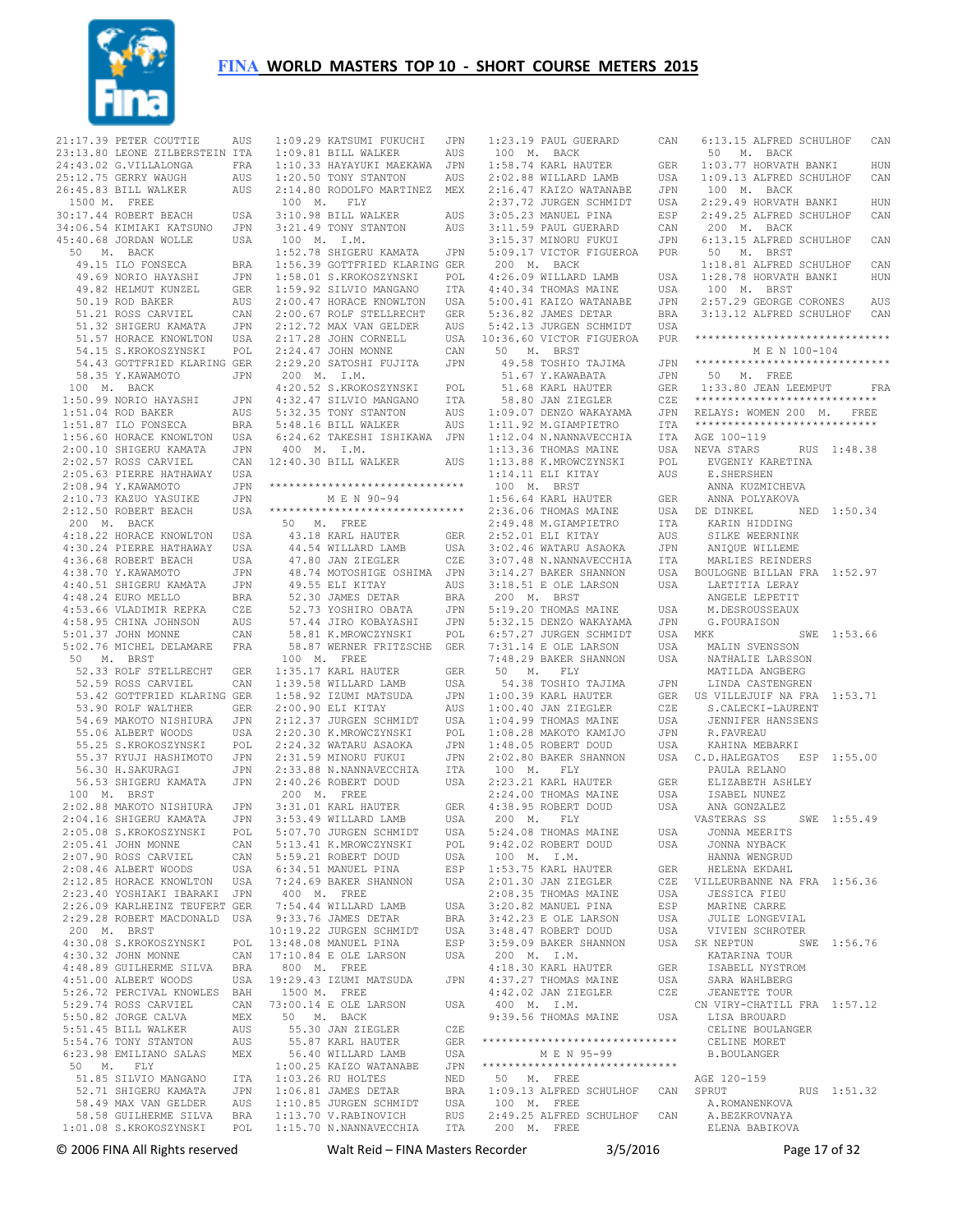

 INGA TSARKOVA TRAFFORD METRO GBR 1:51.94 L LLOYD-ROACH L BOWDEN H SADLER E GAGE OTTER SC GBR 1:52.85 A HIGLETT O REYNOLDS G HOBSON H PRENTICE n Frantisa<br>NTMC CAN 1:54.96 LAUREN DORRINGTON MARIJANA PRIMORAC JENNIFER ELLEGOOD MELANIE FABES REIMS CHAMPAGNE FRA 1:55.64 L.TCHIRIKHTCHIAN C.MONLIBERT DELPHINE RAYOT AURELIE MATTANA TERRASSA ESP 1:56.07 LAURA FERNANDEZ SANDRA FARO CRISTINA REY LAURA ROCA AQUAMASTERS ESP 1:56.08 SABINA MARTINEZ EVA HIDALGO UTE HASSE MERITYELL GONFAUS INDY USA 1:56.13 MEGAN CARLSON ERICA SMITH LINDA MARVIN KARI PEGLAR GB POLICE GBR 1:56.19 A RAMM S GAMBLE C THORN S HEMPENSTALL BIRMINGHAM MAST GBR 1:56.38 H BETTINSON A PEAKMAN D STEELE K WALKER-STABELER AGE 160-199<br>TSUNAMI TSUNAMI RUS 1:54.21 EKATERINA YUDINA E.ALEKSANDROVA O.BRONITSKAYA OLGA BORISOVA POWERPOINTS AUS 1:55.77 JENNIE BUCKNELL JESSICA CUTTING SALLY CUMING WENDY TEMPELS<br>SPRUT RUS 1:56.80 SPRUT RUS 1:56.80 INGA TSARKOVA OLGA ZALUKAEVA TATYANA RONZINA ELENA BABIKOVA CAMO CAN 1:57.21 ANDREA SEGUIN ELISE JETTE CATHERINE ALLARD JOSEE CHAPDELEINE SUNDSVALLS SS SWE 1:57.40 EVA SVENSSON ANNE MANNELA P.LUNDSTROM JENNY SJOHOLM ROMFORD TOWN SC GBR 1:57.82 L FENNER J SANDERS M RAYMOND M CURRY NTMC CAN 1:58.22 LESLIE CARTER SUZY SIMONETTI

 MARIJANA PRIMORAC ZUZANA SAMKOVA DUNDEE CITY AQU GBR 1:58.37 C MURRAY C NIXON J GRANT D CUNNAH JPN 1:58.87 SATSUKI HIRUKAWA RIEKO SHOJI YURIKO IKEDA KAYO YOSHIMURA PSM USA 1:59.43 LISA DAHL ALLISON COX STEPHANIE HIEBERT AMY MOORHEAD AGE 200-239 NTXL USA 1:55.60 MAUREEN REA STEPHANIE STONE LYNN MORRISON KRISTIN HENDERSON TABY SIM SWE 2:00.72 ANNICA ABERG C.U-LINDBOM LILLIE LARSSON GUNILLA RASMUSON KONAMI NISHINOM JPN 2:03.63 KYOKO FUJIOKA MAYUMI AMANO JUNKO NAGASE YOKO CHIHARA WCM USA 2:04.21 CAREN MC NAMARA AMY COOK LISA WARD JENNIFER WARD SYSM USA 2:04.73 DANIELLE CHANCE LAURA KIRKPATRICK NANCY KRYKA ELLEN BENNETT DANDERYDS SIM SWE 2:05.75 MARIA GUSTAFSSON BITTE AXLING EVA B-LINDBACK KICKI MOLIN PC CAN 2:05.87 CHANTAL VENNE ISABELLE BERNARD KAREN SCHELL ANN KOURT BOULOGNE BILLAN FRA 2:05.92 CLAIRE LE NAIL MARIE SAUVAGE MARYSE FERRY A.MUGNIER VIC CAN 2:06.09 SARAH MACDONALD DANIELLE BRAULT BRENDA NIELSEN MAJA KRZIC CLAREMONT AUS 2:06.53 NICOLA CORSBIE ELEANOR PARSONS SALLY BELL ELENA NESCI AGE 240-279 NTXL USA 2:03.34 LYNN MORRISON C.MCKELVEY KRISSY MACCURDY KRISTIN HENDERSON VIC CAN 2:08.51 AVILA RHODES DANIELLE BRAULT ANNE FABRE SARAH MACDONALD

USA  $2:12.64$  KIYOKU IND CHRIS WENZEL FRAN HARE LAURIE SAMUELSON DARCY LAFOUNTAIN<br>PSM USA 2:15.87 PSM USA 2:15.87 CHARLOTTE DAVIS ELIZABETH KASSEN MARY ARMSTRONG KATE CARRUTHERS TAM USA 2:17.06 MARTHA JOYCE LINDA SHOENBERGER JUDY EISENMAN BARBARA WHEELER MALVERN MARLINS AUS 2:17.68 DAPHNE BRIGGS PATRICIA BAKER JANETTE JEFFREY LEIGH RODGERS SPATIO JPN 2:20.64 YOSHIKO MORIMOTO HISAKO KITAYAMA MACHIKO UEDA AKIKO TSUMORI HAKUYO S JPN 2:20.98 LAURA WALKER TERRY SOKOLIK HARUMI SUGINUMA KAZUYO OHAMA MASAKO MATSUNO TOSHIE KIYOMOTO USM MALAKOFF FRA 2:21.95 SANDRINE LE GALL BENEDICTE DUPREZ CATHERINE BUARD DANIELE WILMART PSV NED 2:21.98 CORRIE VERHOEVEN INEKE WEEKERS LOTTIE GEURTS LISELOTTE JOLING AGE 280-319<br>ST KANSAI JPN 2:33.73 FUSAKO HIROOKA KAZUKO KAJIWARA NOBUKO YASUDA YOSHIKO OSAKI DONCASTER DOLP. AUS 2:40.97 MARGIE MOORE DOROTHY DICKEY ROSLYN MCLEAN LEANNE SHEEAN FUMI SATO<br>FUMIKO NAKAMURA CHIYOMI GEMBA<br>NSM NSM CAN 2:48.27 F.MCKILLIGAN BARBARA WIENS GEORGINA LOPEZ PRU MOORE KYOTO FAMILY SC JPN 2:49.06 KYOKO NAKAMURA CHIEKO KURIKI SUMIKO KASAI TAKAKO YAMAWAKI ZAVAS TSURUMI JPN 2:50.13 IKUKO NAGASHIMA YUKIKO AOYAGI FUMIKO OKAZAKI FUSAKO WADA YOUR SHIMMATSUD JPN 2:51.27 HATSUE FUJIOKA ITSUKO KATSUBE KYOKO KATO YUKO ABE ISLAND TAKATSUK JPN 2:51.28 KEIKO FUJIMOTO HITOMI UMEMOTO KEIKO ETORI

HAKUYO S JPN 2:45.56 NATSUMI YOKOYAMA FUMI SATO NEVA STARS RUS 1:58.90 KIYOKO IKEUCHI BLUE AUS 2:54.19 KAY BURTON SUE WILES NERIDA MURRAY<br>JENNIFER DOOLEY JENNIFER DOOLEY KSC NEYAGAWA JPN 2:55.08 HARUKO TAMURA SHIZUE UMEDA CHIZURU KASHITANI SAKIKO FUKUI AGE 320-359 OSA SWE 3:13.17 KERSTIN GJORES BARBRO THORNELOF HARRIET BURE MARIKA ROHLIN SAPPORO AC JPN 3:26.11 AIKO HORII KYOKO ABE YUKO NISHIMURA RUMI KIKUCHI VMST USA 3:35.14 JEANNE MEREDITH MARCIA BARRY TSUOKA SC JPN 3:49.03 AKEMI KAJITA AIKO FUJISAKI TETSUKO OWA KEIKO ODATE MM USA 3:52.26 CHARLOTTE SANDDAL FLORA WONG PATRICIA HASTINGS PEGGY STRINGER NORTH LODGE AUS 4:06.28 BARBARA BROOKS HAZEL GILLBEE GRACE DAY GLORIA HARDY AGE 360-399 JPN 5:38.32 MASAKO KUSUME MASAKO OTSUKA CHIYOKO TAKIZAWA TOSHIKO AMANO \*\*\*\*\*\*\*\*\*\*\*\*\*\*\*\*\*\*\*\*\*\*\*\*\*\*\*\* RELAYS: WOMEN 200 M. MEDLEY \*\*\*\*\*\*\*\*\*\*\*\*\*\*\*\*\*\*\*\*\*\*\*\*\*\*\*\* AGE 100-119 EVGENIY KARETINA ANNA KUZMICHEVA ANNA POLYAKOVA E.SHERSHEN CMC SC JPN 2:04.74 HIRO TANAKA SANAE NAWATA NATSUMI MIZUOCHI NATSUKI HASEGAWA BOULOGNE BILLAN FRA 2:05.77 M.DESROUSSEAUX CLAIRE DESDOIT G.FOURAISON LAETITIA LERAY SS04 SWE 2:06.67 STINA MITTERMAIER CAROLINA NORDIN ANNA-MARIE OWEN JENNIE KARLSSON VASTERAS SS SWE 2:07.11 HELENA EKDAHL HANNA WENGRUD JONNA NYBACK JONNA MEERITS C.D.HALEGATOS ESP 2:07.72 ELIAN PEREZ

© 2006 FINA All Rights reserved Walt Reid – FINA Masters Recorder 3/5/2016 Page 18 of 32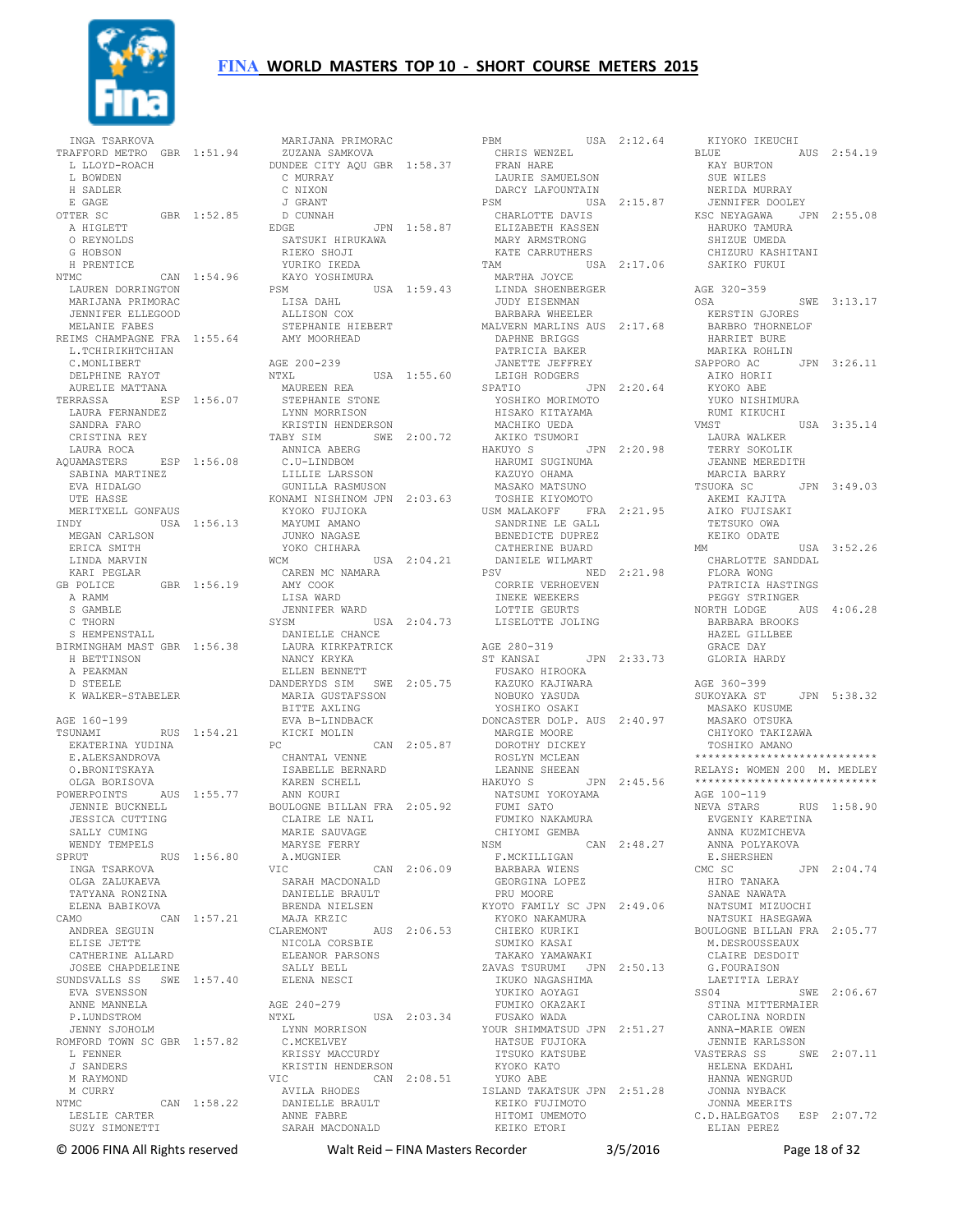

 ANA GONZALEZ PAULA RELANO US VILLEJUIF NA FRA 2:08.39 E.ALEKSANDROVA O.BRONITSKAYA KAHINA MEBARKI R.FAVREAU JENNIFER HANSSENS S.CALECKI-LAURENT CN VIRY CHATILL FRA 2:08.57 B.BOULANGER LISA BROUARD CELINE MORET CELINE BOULANGER SK NEPTUN SWE 2:09.31 JENNIE BUCKNELL SALLY CUMING JEANETTE TOUR KATARINA TOUR SARA WAHLBERG ISABELL NYSTROM VILLEURBANNE NA FRA 2:10.86 FABIENNE LEFEVRE CAROLINE AUBELEAU JESSICA FIEU VIVIEN SCHROTER MARINE CARRE JULIE LONGEVIAL AGE 120-159 MKK SWE 2:03.33 NATHALIE LARSSON MALIN SVENSSON LINDA CASTENGREN MARGREET AANSTOOT VASBY SS SWE 2:05.50 MARIANNE STEEN SARA THYDEN PETRA GRANLUND LINDA FLECK SPRUT RUS 2:06.99 A.ROMANENKOVA A.BEZKROVNAYA INGA TSARKOVA ELENA BABIKOVA NAUTIC CLUB ALP FRA 2:08.50 ALICE DE BRUYN PAILAN JOURY ANOUCK BOURGES SYLVIE LAYDEVANT PSV NED 2:08.59 GUDULE VD MEER KETTING-KLAASSEN LISA DREESENS NIENKE STIPRIAAN KENILWORTH MAST GBR 2:09.01 J GROVES C WILKINSON J CLARK M MCWHIRTER AZ PC NED 2:09.54 IRIS PIJTAK LARISSA BRAK MARJA BLOEMZAAD CVMM CVM TALJE DIJKHUIS<br>CN BREST FE  $FRA$  2:10.00 JULIA VENDEVILLE SANDRINE KEREBEL ANNA MORVAN CHARLOTTE HUDZIK BIRMINGHAM MAST GBR 2:10.57 A PEAKMAN D STEELE H BETTINSON K WALKER-STABELER TOULOUSE OLYMPI FRA 2:10.95 RAPHAELE TRAVERS CAMILLE BARRERE MARION REGNIER JULIE DUCROCQ AGE 160-199 MKK SWE 2:07.25 CAROLINE LINDBORG (CAROLINE LINDBORG) CLAREMONT (CAREMONT JENNI SVENSSON SALLY BEI JENNI SVENSSON ANNA LOHMANN

 ELIZABETH ASHLEY TSUNAMI RUS 2:09.02 CECILIA KENTELL EKATERINA YUDINA OLGA BORISOVA<br>EDGE J EDGE JPN 2:09.98 YURIKO IKEDA SATSUKI HIRUKAWA KAYO YOSHIMURA RIEKO SHOJI POWERPOINTS AUS 2:11.90 L. CARVALHO JESSICA CUTTING TOULOUSE ATHLET FRA 2:12.59 CAROLINE CRUZEL LAURENCE BARTHE AQUAMASTERS ESP 2:13.82 I.SEBASTIA UTE HASSE SABINA MARTINEZ MERITXELL GONFAUS CAMO CAN 2:13.83 NATHALIE PLANTE ELISE JETTE ANDREE FLUET ANDREA SEGUIN UTW ZGIERZ POL 2:13.94 DARIA FAJKOWSKA M.SCIBIOREK EWA STEPIEN URSZULA MROZ SPARTAK RUS 2:14.43 EILLING<br>NATALYA PERTSEVA<br>TRINI AVI IRINA SHANGINA NARALYA ISMAILOVA E.BRYNTSEVA GLOUCESTER MAST GBR 2:15.11 K NIMMO C TURNER S JANE JONES<br>H.KULA-PRZEZWANSK AGE 200-239 VIC CAN 2:12.00 CINDY MABEE BRENDA NIELSEN SARAH MACDONALD ANN MCGRATH NTXL USA 2:13.25 STEPHANIE STONE LISA MIZE MAUREEN REA LYNN MORRISON CVMM USA 2:18.76 KIRKPATRICK-RENO J.WEIDERMAN ARLETTE GODGES BECKY CLEAVENGER PC CAN 2:19.04 ANN KOURI ISABELLE BERNARD CHANTAL VENNE KAREN SCHELL BOULOGNE BILLAN FRA 2:20.48 SOPHIE MORAND MARIE SAUVAGE A.MUGNIER MARYSE FERRY CLUB DES NAGEUR FRA 2:21.43 C.BOISSIER P. FILLEUL MONIA LANASPEZE M.FUZZATI CLAREMONT AUS 2:21.62 SALLY BELL PATRICIA BURTON

NICOLA CORSBIE ELEANOR PARSONS HIROSHIMA MSC JPN 3:10.53 SETSUKO KONDO CLIP CAN 2:21.96 HIROKO OKAZAKI KEIKO NAKAO CLIP<br>DIANA NAKKA SHELLY WEARMOUTH LISA SIEMENS KATHY HILLAND TABY SIM SWE 2:22.03 KYOKO KATO HATSUE FUJIOKA GUNILLA RASMUSON LILLIE LARSSON C.U-LINDBOM ANNICA ABERG CMSC CAN 2:22.67 ANN COUSINEAU RENE STARRATT LAURIE WALLACE L.GIANNOCCARO AGE 240-279 NTXL USA 2:19.60 MONICA BAILEY KRISSY MACCURDY LYNN MORRISON C.MCKELVEY USA 2:26.87<br>
PSM COURTNEY USA 2:26.87<br>
KATE CARRUTHERS<br>
LISA DAHL CHARLOTTE DAVIS USM MALAKOFF FRA 2:35.05 IVANA<br>BENEDICTE DUPREZ FACT BENEDICTE DUPREZ SANDRINE LE GALL DANIELE WILMART CATHERINE BUARD<br>SYSM USA ANN GUINS JUNE CARSON NANCY KRYKA DEANNA DOYLE<br>SPATIO JPN 2:39.58 MACHIKO UEDA NATSUE IWASA YOSHIKO MORIMOTO HISAKO KITAYAMA<br>VIC CAN CAN 2:39.78 LYNN YEARWOOD AVILA RHODES ANNE FABRE KAREN ANDERSON YMCA CAN 2:39.86 LISA OSTERLAND KATHERINE HOPE FRANCINE HOTTE MARGOT KYLE MALVERN MARLINS AUS 2:41.66 ALVENN PRINCESS<br>JANETTE JEFFREY PATRICIA BAKER<br>
ELANA MCNEIL<br>NOLENE SCHOFIELD<br>PSV<br>
GUDULE VD MEER<br> CORRIE VERHOEVEN PATTY VERHAGEN LOTTIE GEURTS RYDE AUS 2:42.29 AILSA JEANES HEATHER MORGAN VICKY WATSON JAMIE TURNER AGE 280-319<br>HAKUYO S HAKUYO S JPN 3:01.68 CHIEKO HIGASHI NATSUMI YOKOYAMA KAZUYO OHAMA FUMIKO NAKAMURA DONCASTER DOLP. AUS 3:04.68 ROSLYN MCLEAN<br>SUE HARBOTTLE<br>DEE SHEFFRIN<br>DOROTHY DICKEY

SYSM USA 2:35.18 JOAN CAMPBELL MAINICHI MSC JPN 3:21.94 SATOKO MIYOSHI YOUR SHIMMATSUD JPN 3:12.32 YUKO ABE ITSUKO KATSUBE<br>SK NEPTUN SK NEPTUN SWE 3:13.21 EBBA WAHLSTROM ULLA-BRITT OBERG HARRIET LEVIN RAKKIDI ...<br>REIJI REINI KSC NEYAGAWA JPN 3:16.68 SAKIKO FUKUI SHIZUE UMEDA CHIZURU KASHITANI HARUKO TAMURA JPN 3:18.41 TOSHIKO FURUNO CHIEKO NAKANISHI TOSHIKO TASUKI KIYOKO FUJII BOH CZE 3:19.26 MARIE STVERAKOVA MARCELA STASTNA J.VOTRUBOVA IVANA FELGROVA  $TISA$  3:20.88 P.GERMAIN MEEGAN WILSON BARBARA MCNULTY HIROKO KAYAMORI IKUKO SEKIGUCHI HIROMI KAKIMOTO FUSAE MARUYAMA AGE 320-359 JPN 4:13.74 CAN AC<br>KYOKO ABE<br>TOMO TOYOKO TANAKA SETSUKO SAWADA YUKIE SATO NORTH LODGE AUS 4:19.01 TRUDY BULLIVANT GLORIA HARDY JAN KIRTON<br>HAZEL GILLBEE MM USA 4:56.30 FLORA WONG CHARLOTTE SANDDAL PEGGY STRINGER PATRICIA HASTINGS \*\*\*\*\*\*\*\*\*\*\*\*\*\*\*\*\*\*\*\*\*\*\*\*\*\*\*\* RELAYS: WOMEN 400 M. FREE \*\*\*\*\*\*\*\*\*\*\*\*\*\*\*\*\*\*\*\*\*\*\*\*\*\*\*\* \*\*\*\*\*\*\*<br>AGE 100-119 CFST CAN 4:26.04 CLAIRE BORTOLETTI SERENA PALMER MARJOLAINE PLANTE JACINDA SMIT DE MEER NED 4:29.77 CHANTAL VD HORST LINDSEY HOL N.MEETEREN ELINE GEMERT USA 4:33.61 K.SAUVEUR LEAH SCHNEIDER MARTA STEPIEN NICOLE TRUXES NED 4:37.43 MARIJE JANSEN KELLY BOCKTING ANGELA GIEZEN DAPHNE MEIJER

© 2006 FINA All Rights reserved Walt Reid – FINA Masters Recorder 3/5/2016 Page 19 of 32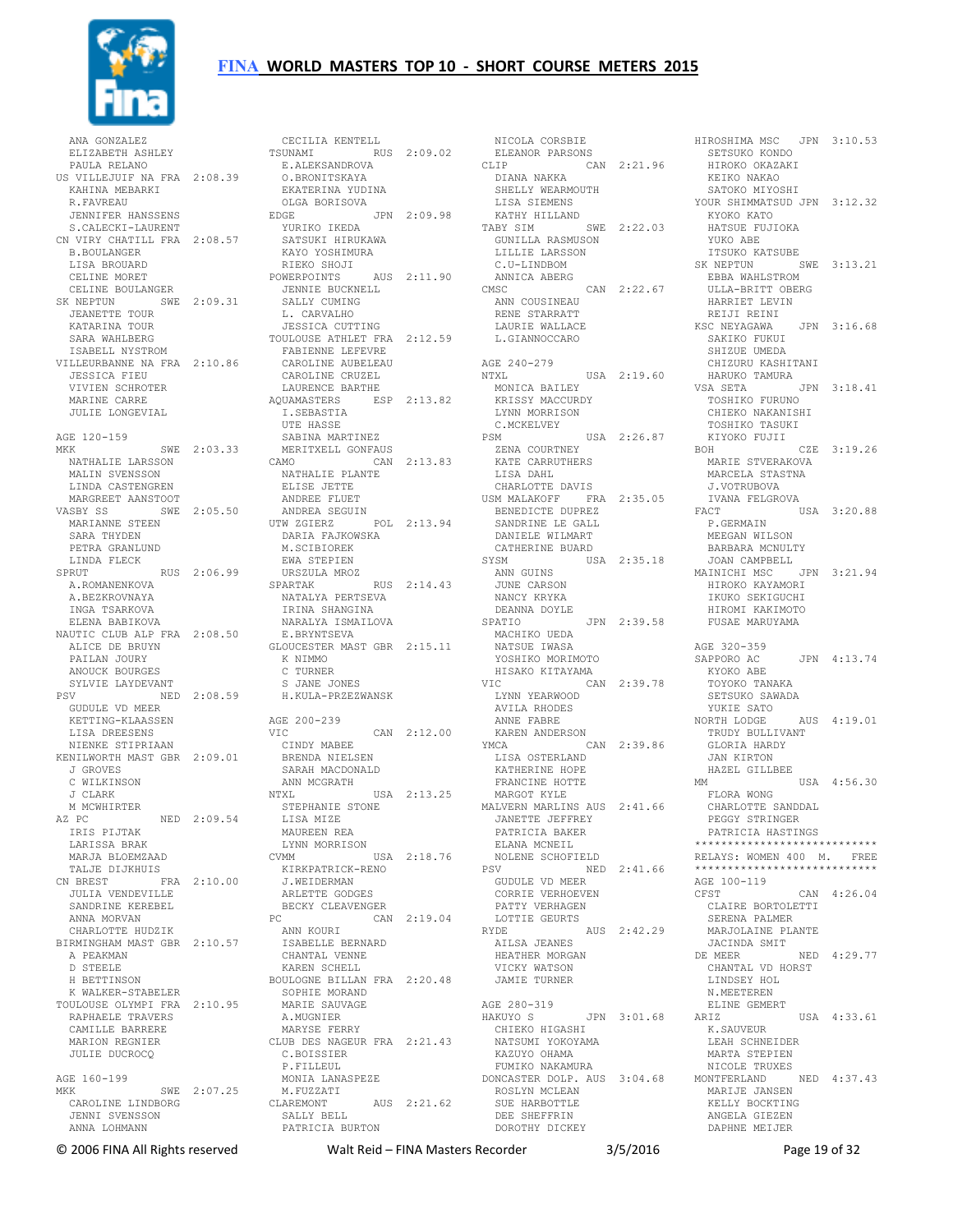

CFST CAN 4:44.02 EMMA SAO MIGUEL MELISSA DOYLE F.MORRISSETTE MALLORY MACDONALD MALLORY MACDONALD SATSUKI HIRUKAWA<br>THOR CAN 4:51.35 RIEKO SHOJI C.UNDYANTATA JELENA PAVLOVICA STEPHANIE ROSS SARAH MONACO<br>NEM USA 4:51.53<br>ALANA AUBIN SARAH CHEPELEFF ELIZA EVANS JENNIFER DOWNING WMAC USA 4:52.00 L FENNER S DEVERILL MEGAN O'BRIEN SARAH MILIA MEGHAN LAPOINT MOLLY WOODFORD NATACAO DA MAIA POR 5:09.39 S. ISABEL NOGUEIRA S.CRISTINA PAULA S.MOREIRA SANTOS C.SANTOS RAMALHO TECH CAN 5:26.72 KYSA CRUSCO BETH ESTEL MELISSA MACDONALD JACQUELINE BEDARD TITA BISHOP JAMIE WILSON AGE 120-159 TRAFFORD METRO GBR 4:03.68 L LLOYD-ROACH L BOWDEN H SADLER E GAGE OTTER SC GBR 4:09.76 G HOBSON A HIGLETT O REYNOLDS E SHKURKA MKK SWE 4:11.75 ANNELIE JONSSON ANNA LOHMANN NATHALIE LARSSON LINDA CASTENGREN MS CAN 4:18.21 TESSA MEYER ANGIE HOOKER BROOKE HEATH SHEILA TRELEAVEN BURL CAN 4:24.95 ROWENA SOLOMONS SARAH ARMSTRONG TAMARA GIMON CAROLINE LLERAS COLLEEN CHIKI CHESTERFIELD SW GBR 4:32.59 L POOLE R AMOS E WRIGHT J REED IREGUA-VILLAMED ESP 4:38.71 ISABEL ARRONIZ TERESA ARRONIZ MARTA ARJONA ALMUDENA PRIOR NORTH SYDNEY AUS 4:40.12 C. MARJA BLOEMZAAD SAMANTHA CHALMERS EMMA STACK MELANIE SPEET KYM LOW DAW NED 4:42.89 SANDRA PANNEKEET PETRA TOSSINGS AGNES VAN BRUG PBM USA 4:42.90 CJ PISANO BRENDA SHEPHERD MARY MILBURN

 SANDRA ZWAANSWIJK KONAMI NISHINOM JPN 4:38.65 KELLEY BAUM AGE 160-199 EDGE JPN 4:18.07 YURIKO IKEDA<br>KAYO YOSHIMURA GLOUCESTER MAST GBR 4:25.00 J DUBERLEY S JANE JONES K NIMMO C TURNER ROMFORD TOWN SC GBR 4:26.31 A FORDHAM M CURRY BIRMINGHAM MAST GBR 4:32.04 A PEAKMAN D STEELE S HURST H BETTINSON<br>NEM  $IISA$   $4:33.69$  CHRISTINA BAUDIS MELINDA WILLIAMS GOLDFISH JPN 4:36.69 YUKIE KUDO SAYURI YOSHIHASHI MISA HATTORI KEIKO NAGAYA UTW ZGIERZ POL 4:38.39 M.SCIBIOREK EWA STEPIEN URSZULA MROZ DARIA FAJKOWSKA SPENCER SWIM TE GBR 4:40.22 S SWAINE K BROWN<br>E ISEPPI E ISEPPI J KERR SPM USA 4:42.88 KAREN WESTERMAN LIVIA ZIEN CHERYL KUPAN PAULA TEXEL NORTH SYDNEY AUS 4:44.16 CHRISTINA ECHOLS SIMONE SALIER ISLA HALE AGE 200-239 PSM USA 4:21.32 CHARLOTTE DAVIS ZENA COURTNEY LIANNA DOHERTY AMY MOORHEAD<br>CVMM USA 4:26.58 ARLETTE GODGES LISA SCHOENNEMAN J.WEIDERMAN BECKY CLEAVENGER AZ PC NED 4:27.71 A.PIJTAK-RADERSMA L.BON-ROSENBRAND<br>NEM USA USA  $4:31.95$  KAREN MAREB TRACY GRILLI KARIN STOKES STACY SWEETSER KYOKO FUJIOKA MAYUMI AMANO JUNKO NAGASE YOKO CHIHARA CLIP CAN 4:42.06 YURIKO SATO TOKUKO OHASHI

 DIANA NAKKA SHELLY WEARMOUTH LISA SIEMENS KATHY HILLAND GRAN CAN 4:45.81 SUSAN NEAL NICOLA TORY SARAH WEIND KATIE OSBORNE SYSM USA 4:46.19 ANDREA DOMBROWSKI LAURA GROSELLE NANCY KRYKA ELLEN BENNETT RYOGOKU KINGYO JPN 4:50.46 MASAMI UEDA JUNKO SATO SATOMI FUKAYA HITOMI MATSUDA KORONA KRAKOW POL 4:53.47 MARIOLA KULIS IZABELA FRACZEK MARTA WYSOCKA A.MACIERZEWSKA AGE 240-279 NTXL USA 4:38.25 LYNN MORRISON JACKI HIRSTY HEIDI ERNST KRISTIN HENDERSON USA  $4:51.87$  CHRIS WENZEL FRAN HARE LAURIE SAMUELSON DARCY LAFOUNTAIN SDSM USA 5:09.44 CATHY GANZE MARIEKE THAYER M.CHRISTENSEN DIANA DOLAN LAMAR JONELLE SCHMIDT JEAN HOFMANN KATY JAMES<br>CHRISTIE ALTMAN CHRISTIE ALTMAN<br>SFTL USA 5:49.39<br>LINDA WEBB<br>ROSA VENTURA<br>SHERIE BERK<br>LINDA LARSON COSPA TSURUMI JPN 5:56.50 HIROKO KUSANO ATSUKO IWAMOTO WCM USA 6:00.02 R.BRITTINGHAM MARY MARNELL SUSAN COLLINS LISA WARD SPORTSCITYASAHI JPN 6:03.32 HIROMI SUGIMORI MICHIKO MIZUNO SUMAKO ITO YOSHIKO IKEDA CWC TRESSA JPN 6:06.93 ANNE DUIJST SABINE DUIJST SETSUKO MITSUMOTO YOKO TAGAMI KAYOKO MIYAUCHI REIKO KOYANAGI KORSOR DEN  $6:13.56$ KIRSTEN HAUGAARD BENTE SORENSEN M.FRIIS-OLSEN HANNE KLAUSEN AGE 280-319 CFC YOGA<br>
YURIKO SATO<br>
YURIKO SATO<br>
mourre

ARIZ USA 5:42.30 RELAYS: WOMEN 400 M. MEDLEY \*\*\*\*\*\*\*\*\*\*\*\*\*\*\*\*\*\*\*\*\*\*\*\*\*\*\*\* SACHIKO TAKEMOTO HIROKO KITABATAKE MARLIES REINDERS DE MEER NED 5:13.61 KEIKO TATENO RYOKO UCHIDA USA 7:34.38 BETTY LORENZI MARIANNE BRADLEY JOAN CAMPBELL BARBARA MCNULTY BIG MUKOGAOKA JPN 7:41.76 SETSUKO HANABUSA TERUKO SAKURAI KYOKO SASAKI KEIKO ARA MICH USA 8:33.48 ANN FRANAS K.BRULLE RITA GELMAN BARBARA HERTZ TCAM USA 8:38.70 TONI WIVELL CAROLE SEARS SUSAN WHITE ROBIN CARTER<br>LVM USA 9:13.07 SALLIE SOIBERG MONIKA ANDREAS SUSAN CANTO DIANE HILBRECHT ARIZ USA 10:59.66 NANCY PEPEK P.TEWKSBURY M.HENLEY BEVERLY SCHULZ AGE 320-359<br>VMST  $USA 7:46.75$  JOHNNIE DETRICK JEANNE MEREDITH TERRY SOKOLIK MARCIA BARRY \*\*\*\*\*\*\*\*\*\*\*\*\*\*\*\*\*\*\*\*\*\*\*\*\*\*\*\* AGE 100-119 RENAISSANCE JPN 4:14.24 AYUMI WATANABE YOKO YAMAGUCHI MIO HIRANO MAKI MITA DE DINKEL NED 4:24.86 SILKE WEERNINK KARIN HIDDING ANIQUE WILLEME ELINE GEMERT CHANTAL VD HORST LINDSEY HOL N.MEETEREN<br>CFST  $CAN$  5:17.20 JACINDA SMIT ANDREA FORTIER SERENA PALMER MARJOLAINE PLANTE ZWEMVERENIGING NED 5:34.91 RENSKE EILERS TESSA HUIJSING 6:00.00<br>BUDEL NED 5:38.52<br>BUDEL NED 5:38.52 JOYCE RAEMAEKERS INGRID NOTEN CAROLA HOMPES ELLY SCHEEPERS TECH CAN  $6:43.54$  MELISSA MACDONALD VERONIQUE ROBERTS VALERIE LLOYD JACQUELINE BEDARD AGE 120-159 RYOGOKU KINGYO JPN 4:26.65

© 2006 FINA All Rights reserved Walt Reid – FINA Masters Recorder 3/5/2016 Page 20 of 32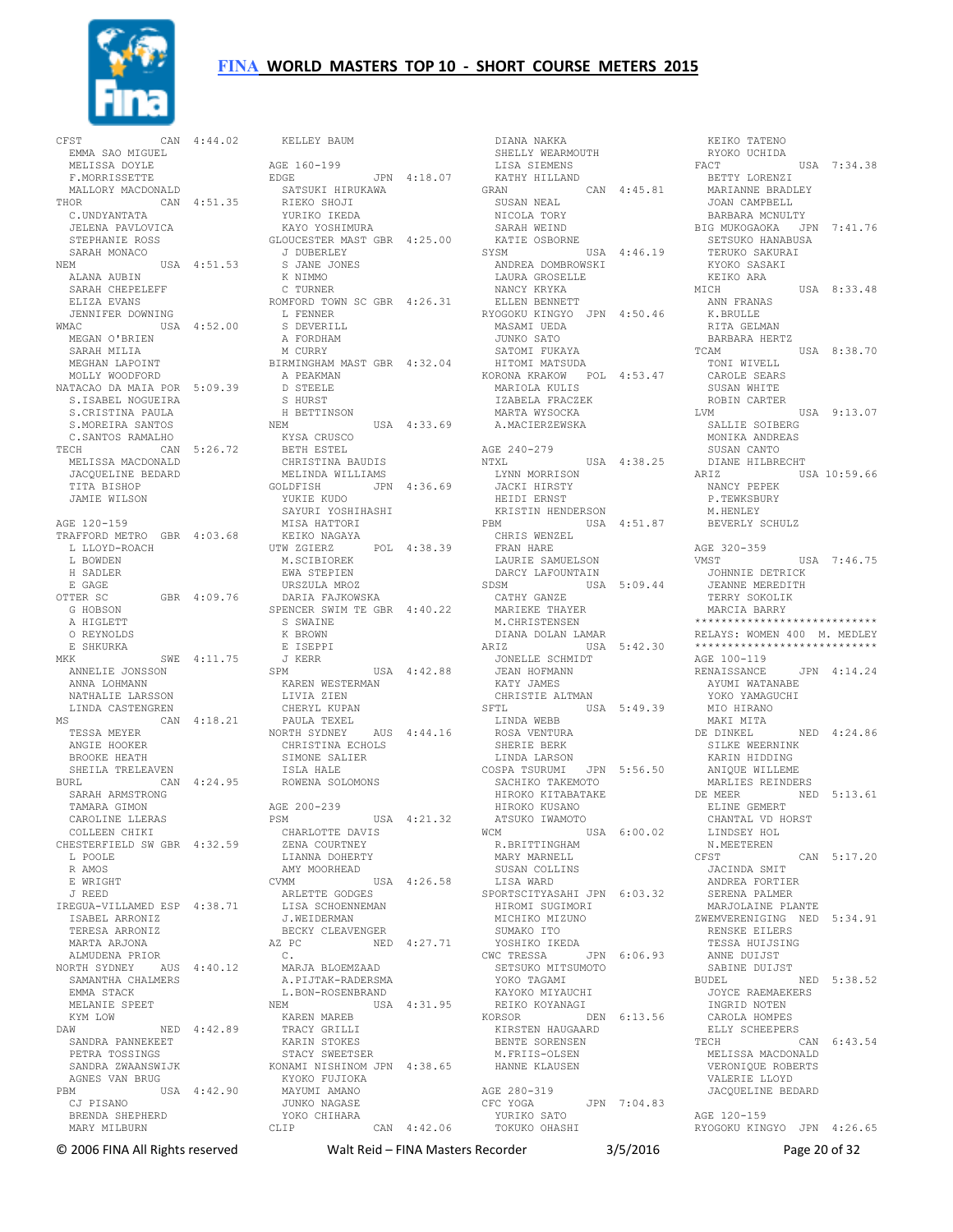

 MITSUKO AZEYANAGI HITOMI MATSUDA MABI TSUKIOKA MACHIKO IWASHITA CAROLINE LINDBORG ANNELIE JONSSON ANNA LOHMANN LINDA CASTENGREN SANTURTZI ESP 4:43.81 J GRANT D CUNNAH SONIA LLANO EIDER FUENTES<br>
ALAZNE VILES<br>
JOANAITZ PEREZ<br>
NEM USA 4:49.97<br>
SARAH CHEPELEFF<br>
JENNIFER DOWNING<br>
ALANA AUBIN BECKY HUNNEWELL MS CAN 4:51.27 ANGIE HOOKER SARAH LITTLE BROOKE HEATH SHEILA TRELEAVEN PSV NED 5:01.31 JOLANDA VAN GENDT LISELOTTE JOLING STEPHANIE ROMBOUT NIENKE STIPRIAAN EMSC CAN 5:03.32 MORVEN BURCH HEATHER WATSON TONYA CHRYSTIAN SIUBHAN DRINNAN CAMO CAN 5:08.48 NATHALIE PLANTE ELISE JETTE ANDREE FLUET CATHERINE ALLARD SANTA OLAYA ESP 5:08.96 VIBEKE LARSEN SANNE JUEL ANDREA GONZALEZ PAULA SANCHEZ ERICA PEREZ ALDANA RANCANO BIRMINGHAM MAST GBR 5:15.28 S HURST D STEELE K WALKER-STABELER C HOTCHKISS AGE 160-199 ROMFORD TOWN SC GBR 4:53.39 M CURRY J SANDERS M RAYMOND L FENNER BURL CAN 4:56.69 R.ROBITAILLE SANDRA JUDDD CAROLINE LLERAS SARAH ARMSTRONG PSM USA 5:02.11 ZENA COURTNEY JULIE VOSS LIANNA DOHERTY AMY MOORHEAD KETTING-KLAASSEN GUDULE VD MEER LISELOTTE JOLING NTMC CAN 5:09.19 MARIJANA PRIMORAC ZUZANA SAMKOVA LESLIE CARTER SUZY SIMONETTI PBM USA 5:11.38 MARY MILBURN ARISSY PHILLIPS<br>KRISSY PHILLIPS<br>CJ PICAMO CJ PISANO L.BOSTIC

MKK SWE 4:43.73 DUNDEE CITY AQU GBR 5:12.04 PSV NED 5:07.27 JOLANDA VAN GENDT TERRI POSTMA WS TWENTE NED 5:42.54 CVMM USA 5:11.43 US<br>BEATA KONOPKA<br>Thurset J.WEIDERMAN LESLIE MONROE DEANNA KOEHLER C MURRAY C MURRAY<br>C MURRAY<br>C NIXON OAK CAN 5:19.27 KIRSTIE HUME AMIE PEDDLE CARRIE HEAD JILL LEONARD CARRIE HEAL<br>JILL LEONARD<br>USA 5:20.96 CATHY SHONKWILER<br>CARDINA CILLER SABRINA CAMPBELL CELESTE BRANDON KRISTEN GIRARD AGE 200-239 NTXL USA 4:48.61 STEPHANIE STONE MAUREEN REA ATAL<br>STEPHANIE STONE<br>MAUREEN REA<br>LISA MIZE LYNN MORRISON<br>GLOUCESTER MAST GBR 5:06.65 GLOUCESTER MAST GBR 5:06.65 H.KULA-PRZEZWANSK K NIMMO S JANE JONES 5 Units - .<br>J BALL NED 5:07.69 AZ PC NED 5:07.69<br>
A.PIJTAK-RADERSMA<br>
MARJA BLOEMZAAD<br>
L.BON-ROSENBRAND<br>
CASTELEIJN-FROWIJ NAESTVED DEN 5:14.01 JANNIE STEEN TINE CARSTENSEN KONAMI NISHINOM JPN 5:21.76 ETSUKO TOMINAGA KYOKO FUJIOKA JUNKO NAGASE MAYUMI AMANO GRAN CAN 5:24.39 KAREN FLEMING SARAH WEIND KATIE OSBORNE SUSAN NEAL SYSM USA 5:29.01 LAURA KIRKPATRICK LAURA GROSELLE ELLEN BENNETT ANDREA DOMBROWSKI PSM USA 5:37.59 DAWN JAEGER LINDA CHAPMAN WENDY POLIDORI MARY ARMSTRONG  $USA = 5:40.69$  DENISE NOZNESKY KAREN COSGROVE JEANNE LAPPIN JEANNETTE RUESINK ELLY WYNIA M.KRAAK-BECKER MARION BROEKHUIS AGE 240-279 PBM USA 6:01.77 DE MEER FRAN HARE CHRIS WENZEL LAURIE SAMUELSON DARCY LAFOUNTAIN TAM USA 6:07.45 JUDY EISENMAN

 BARBARA WHEELER MARTHA JOYCE LINDA SHOENBERGER SDSM USA 6:12.56 CATHY NEVILLE DANIELLE OGIER BARBARA DUNBAR M.CHRISTENSEN<br>PSV NED 6:16.90 PSV NED 6:16.90 CORRIE VERHOEVEN GONNIE BAK PATTY VERHAGEN ESTHER LOHUIZEN O\*H\* USA 6:28.25 LORI HINDLE KYSA CRUSCO MARILYN DOUGLASS DIANE SPENCE JUDITH NORTON MELINDA SMITH<br>TNS CAN 6:37.44 WINS CAN 6:37.44 ELIZABETH SMITH FERNANDA HO<br>
KENNA THOMPSON<br>KENNA PAPADOPULOS<br>
RN TOMIGAOKA JPN 6:37.84<br>
KAZUKO YAMAMOTO KAZUKO YAMAMOTO<br>HIROKO NAGAOKA MAYUMI NAGAOKA HITOMI SEKIMOTO WAVE CAN 6:41.29 TERI YORK ALIDA BRICHON NASTARAN HASSANI JOANNA LAM VSA SETA JPN 6:52.94 E TARR TOSHIKO TASUKI CHIEKO NAKANISHI TSUNEKO UEDA KUNIYO ARAI CWC KOSHIGAYA JPN 6:54.90 RYOKO ISHIDA HATSUMI OTA KAZUKO NAKAMURA KAZUKO NAKADA AGE 280-319 AGE 280-319<br>KSC NEYAGAWA JPN 7:42.32<br>SAKIKO FUKUI<br>SHIZUE UMEDA<br>CHIZURU KASHITANI<br>HARUKO TAMURA IBARAKI SC JPN 7:51.07 YURIKO OKAMURA HIROKO OTANI KEIKO OTANI TAKEKO KATO<br>BLUE BLUE AUS 7:51.31 SUE WILES<br>NERIDA MURRAY<br>JENNIFER DOOLEY KAY BURTON ARIZ USA 8:44.70 P.TEWKSBURY GLORIA TOLARO SUSAN MOSS FULLER KARIN BIVENS LVM USA 10:21.79 DIANE HILBRECHT SALLIE SOIBERG SUSAN CANTO MONIKA ANDREAS \*\*\*\*\*\*\*\*\*\*\*\*\*\*\*\*\*\*\*\*\*\*\*\*\*\*\*\* RELAYS: WOMEN 800 M. FREE \*\*\*\*\*\*\*\*\*\*\*\*\*\*\*\*\*\*\*\*\*\*\*\*\*\*\*\* AGE 100-119 DE MEER NED 10:33.91 CHANTAL VD HORST LINDSEY HOL ELINE GEMERT N.MEETEREN AGE 120-159

A.WEINHAGEN ANNA LOHMANN OLA FAGERSTRAND LINDA CASTENGREN PSV NED 9:25.56 LISA DREESENS LISELOTTE JOLING GUDULE VD MEER ANOUK KUIJLAARS  $USA = 9:31.42$ STACY SWEETSER MELINDA WILLIAMS DE BIESBOSCHZWE NED 9:51.29 T.KLOP-METHORST M.GOELEMA-KOEK MARJOLEIN VD BERG A.WIJNJA-VISSER EAST ANGLIAN SW GBR 9:58.21 S OSMAN E BARWICK K WARWICK<br>SPRUT RUS 10:02.47 OLGA ZALUKAEVA INGA TSARKOVA A.ROMANENKOVA ELENA BABIKOVA TEDDINGTON SC GBR 10:02.58 E TARR H LOUGHLIN H WEARN AVILES ESP 10:12.83 C.CARPINTERO ANGELA DIAZ ANDREA QUINONES LETICIA FERNANDEZ SDSM USA 10:15.46 DANI GOLDEN CATHERINE MOYER EMILY PARKER TARA RAKOTZ BIRMINGHAM MAST GBR 10:27.56 D STEELE C HOTCHKISS C BERTRAM K WALKER-STABELER AGE 160-199 SUB 160 MASTERS GBR 9:22.16 S COLLINGS K DRIVER J WOODDISSE N LATTY<br>CVMM  $USA$  9:46.95 J.WEIDERMAN ARLETTE GODGES DEANNA KOEHLER BECKY CLEAVENGER<br>BURL CAL  $CAN 10:06.65$  SARAH ARMSTRONG CAROLINA LLERAS LYNN RODGERS COLLEEN CHIKI PRM USA 10:10.62 L.BOSTIC CJ PISANO MARY MILBURN KRISSY PHILLIPS PREGEL RUS 10:10.93 REGINA SYCH TATYANA KALININA OLGA VERYUKINA ELENA DAUTOVA PSV NED 10:28.26 ESTHER LOHUIZEN J.WISSINK RENEE DE KOK

SWE 8:59.82

© 2006 FINA All Rights reserved Walt Reid – FINA Masters Recorder 3/5/2016 Page 21 of 32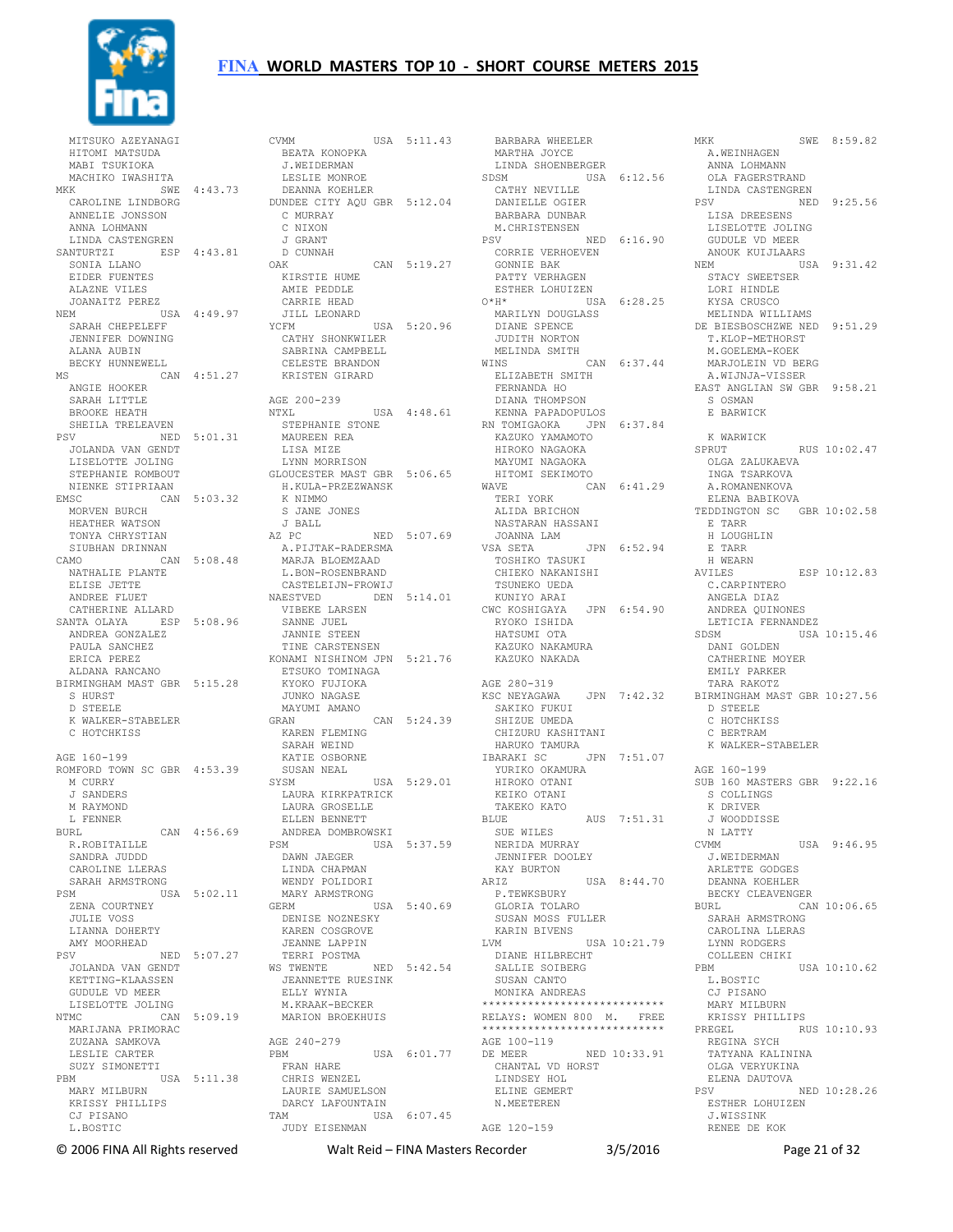

PATTY VERHAGEN<br>OCEANUS OCEANUS NED 10:29.34 FRAN HARE LAURIE SAMUELSON GROVE-LINGEMAN MARGREET VD POL LAURA STAAL ANNETTE DE VISSER WCM USA 10:40.40 ---<br>SUSAN KEELER LISA WARD DEBBIE SANTOS LINDSAY GAUDINIER TYMS CAN 10:41.06 SUR WEIR JANA CHVATAL LVM USA 11:09.05 KYOKO KAWASHIMA KATSUKO MATSUMOTO KARI ADAMS ROBIN BARRY STEFANIE ISHII KARIN WEGNER AGE 200-239 KONAMI NISHINOM JPN 10:11.63 JUNKO NAGASE ETSUKO TOMINAGA MAYUMI AMANO KYOKO FUJIOKA LVM USA 11:06.92 MICHELLE ASHWORTH P.BRUNELLA PAMELA IVEY J.SAUL-ZACHAU SKY USA 11:07.24 FRANCES JONES AMY POPE PAM MARTIN CINDY CIAMPA-WISE ROSE USA 11:42.89 KIMBERLY MORGAN FIONA HARWICH TAKATSUKI SS JPN 14:30.11 SUSAN GOLD CHERYL SIMMONS SWOL 1894 NED 11:55.23 BEA SWIJNENBERG C.NIEUWENHUIS MARJA SPOELSTRA SDSM ANNET KOOTSTRA JAC TSUCHIURA JPN 11:57.55 TOMOKO ASANO KIFUMI FUKUDA MACHIKO WAKAMATSU SHOKO SOMEYA SPLASH KODAIRA JPN 12:14.83 JUNKO URUMA NOBUE YONEYA FUMIKA HASHIMOTO JUNKO TSUGAWA FUEKO MATSUMOTO HARUMI SASA COVADONGA ESP 12:22.88 ANA MARIA SARABIA JOANA FARRES MARTA FOZ LILIANA LINERO EMILIA MENENDEZ SONIA FERNANDEZ MOVY USA 12:29.35 CINDY LANIGAN LISA ELSENER JEANNE MATHIESEN J.HALGREN LVM USA 12:44.47 JOANNA HARMON JANICE HENSON GINA WAYMIRE SUSAN CUSHMAN AGE 240-279 AGE 240-279<br>NTXL USA 10:25.22 KRISTIN HENDERSON LYNN MORRISON HEIDI ERNST JACKI HIRSTY USA 10:36.14

 RACHEL SMITH LENKA BUBENICKOVA TEAM FURINKAZAN JPN 12:16.84 KIYOMI KOBAYASHI ALEXEY TESLIK VADIM BARANOV DARCY LAFOUNTAIN CHRIS WENZEL NEM USA 10:39.28 CHARLOTTE BRYNN CHRISTIE HAYES KATHY SLIFER TRACY GRILLI TEAM KANALOA JPN 11:38.91 C.VIKSTROM MAMIKO ICHIKI KAORU HATANO RITSUKO SUGIMURA RITSUKO SUGIMURA<br>RITSUKO SUGIMURA<br>MIYUKI UMEDA HIDEKA ITO PSM USA 12:23.67 ANDREA HUNT KATE CARRUTHERS ELIZABETH KASSEN SHEILA MOORE<br>WCM U WCM USA 12:50.68 JULIE MEIS SUSAN COLLINS PATRICIA ROBAK CATHERINE TAYLOR SFTL USA 13:00.71 TOMASZ STANKOWSKI ADRIAN ROSZAK LINDA LARSON LINDA WEBB SHERIE BERK ROSA VENTURA COSPA TSURUMI JPN 13:50.55 HIROKO KITABATAKE HIROKO KUSANO CHIZUKO ITAKURA ATSUKO KASHIMA TAEKO FUJIMURA MICHIKO FUKUDA NEPTUNE CLUB DE FRA 1:38.84 TOMOKO SAKATA TAMIKO YAMAMOTO AGE 280-319 SDSM USA 13:01.00 FABIEN LEBEAUX CSC YOKOHAMA JPN 1:38.86 ADRIENNE PIPES DANIELLE OGIER M.CHRISTENSEN BARBARA DUNBAR YOUTH MACHIDA JPN 15:22.21 SK NEPTUN SWE 1:39.29 MINEKO NAKAMURA KATSUE NOMURA SABADELL ESP 18:43.38 CARMEN LLAMAS PAQUITA MURILLO FUKUI SS JPN 18:56.90 KYOKO FURUICHI TAZUE TAKAMI YUKIKO MAEKAWA SHIZUKO TAKAMURA TACHIKAWASUIKYO JPN 19:11.14 KAZUKO TANINO NORIKO SATO NARUNG -<br>NORIKO SATO<br>KIYOKO OKANO CHIYO FUKUSHIMA LVM USA 20:03.18 SALLIE SOIBERG MONIKA ANDREAS SUSAN CANTO DIANE HILBRECHT AGE 320-359 VMST USA 17:14.70 LAURA WALKER JEANNE MEREDITH ANTON ANTIPIN ALEXANDR KRYLOV

 TERRY SOKOLIK MARCIA BARRY \*\*\*\*\*\*\*\*\*\*\*\*\*\*\*\*\*\*\*\*\*\*\*\*\*\*\*\* EVGENIY LAQUNOV CN VIRY-CHATILL FRA 1:37.98 RELAYS: M E N 200 M. FREE<br>\*\*\*\*\*\*\*\*\*\*\*\*\*\*\*\*\*\*\*\*\*\*\*\*\*\*\*\* AGE 100-119<br>SK NEPTUN  $SWE = 1:31.91$  SIMON SJODIN PONTUS FLODQVIST PETTER STYMME POSEIDON RUS 1:34.64 KIRILL ZUBOV IGOR KISELEV CITY OF CAMBRID GBR 1:36.41 L BARNETT L WESTWOOD S MORLEY M LEAMON M LEAMON<br>SPARVAGENS SF SWE 1:37.34 CHRISTOFFER STOLT KONSTANTIN SUNDIN JOAKIM SANDBERG STEFAN SANDBERG UKS CITYZEN POZ POL 1:37.42 MARCIN JABLONSKI<br>TOMASZ STANKOWSKI TTTT GOLEMBIEWSKI ROYAL NAVY SC GBR 1:38.06 J TELLETT L SPRUCE L ORMEROD T MCKENNY KAWASAKI SS JPN 1:38.36 KENTO ISHIDA TETSURO KOBAYASHI TOSHIYUKI TAMURA GENTA FURUKANE ROMUALD GUILBAUD A.COSTA FRANCK PEREZ SHUNSUKE KUZUHARA SATOSHI IMAI JUN SHIBATA MAKOTO TOMINAGA STEFAN HOLM SAMBA SJODIN CHRISTER TOUR DIRENCH OZDEMIR AGE 120-159 EAST LEEDS SC GBR 1:32.39 P CLEMENCE J SPENCER C KNEE A CRAWFORD THE STAR JPN 1:32.66<br>TOMOYA FUKUI<br>JUNICHI FUKUI<br>KAZUO MATSUNAGA<br>KONOSHIN TOGASHI LASS SWE 1:33.67  $\begin{array}{ccc}\n\ldots \\
\text{WRCUS PIEL} \\
\text{MARCUS PIEL}\n\end{array}$  LARS FROLANDER KLAS WIREHN K.JOHANSSON RUS 1:34.57 SUNARII ...<br>SERGEY MUKHIN A.CATANOVSKY PAVEL SEDYUK ANDREY KRYLOV DVINA RUS 1:35.81

 VIKTOR MAYAKOV JULIEN DESCHAMPS MAXIME DESCHAMPS CEDRIC POTHERAT ALEXANDRE PITOT UNITED BRISTOL GBR 1:38.23 J EDMONDS S HANDLEY J FLANAGHAN P MUSPRATT COMICBUSTER JPN 1:38.27 MASANORI TAKEGAWA SHOICHI BETSUMIYA HIROKI TAKADA YUICHI SAKAI USM MALAKOFF FRA 1:38.37 BRUNO BERTRAND S. ABDOURAZAKOU N.GRATTEPANCHE RUDY BERTRAND  $SS04$ <sup>-----</sup> MIKAEL LENNEHAG JOAKIM DAHL M.ASTROM-KARLSSON STAFFAN TELL AGE 160-199 RUS 1:34.21 SERGEY MEDVEDEV PAVEL LEBEDEV ALEXEY MANZHULA VLADIMIR PREDKIN KACHOSUIGETSU JPN 1:37.35 TAKEFUMI KOGA TAKUMA YAMAOKA SATOSHI WADA ISAMU TSUZUKI SIGMA SWIM CLAUS IVERSEN HENRIK PEDERSEN J.LERCKE SKYTTE MADS GJERLOV RICE USA 1:38.36<br>JAMES CONNOLLY<br>JOHN SIEMER BENJAMIN SWAN MICHAEL COLLIGAN MANLY BRISBANE AUS 1:39.49 ANGUS MACLEOD TODD ROBINSON LARRY FORSYTH CRISTIAN STAAL SK NEPTUN SWE 1:40.05 HAKAN AGNELL ANDREAS TAFLIN S.PRESTINONI FREDRIK SEIDEVALL SIBMASTERS RUS 1:40.25 IVAN MILEV SERGEY GEYBEL KONSTANTIN KRUZE K.POLUEKTOV ORIL CAN 1:40.53 PETER MCKINNON STEVE HANZLIK TODD SHIVERS MARK SHIVERS  $MTR$  JPN  $1 \cdot 40$  72 KAZUHIKO YAMAKAWA YOSUKE NOSE YOSHITAKA MARUI SEIYU KITADA<br>CFM USA 1:40.93 YCFM USA 1:40.93 MIKE VAN THIELEN STEVE WOOD WILLIAM BURRIS AMBROSE GAINES AGE 200-239

© 2006 FINA All Rights reserved Walt Reid – FINA Masters Recorder 3/5/2016 Page 22 of 32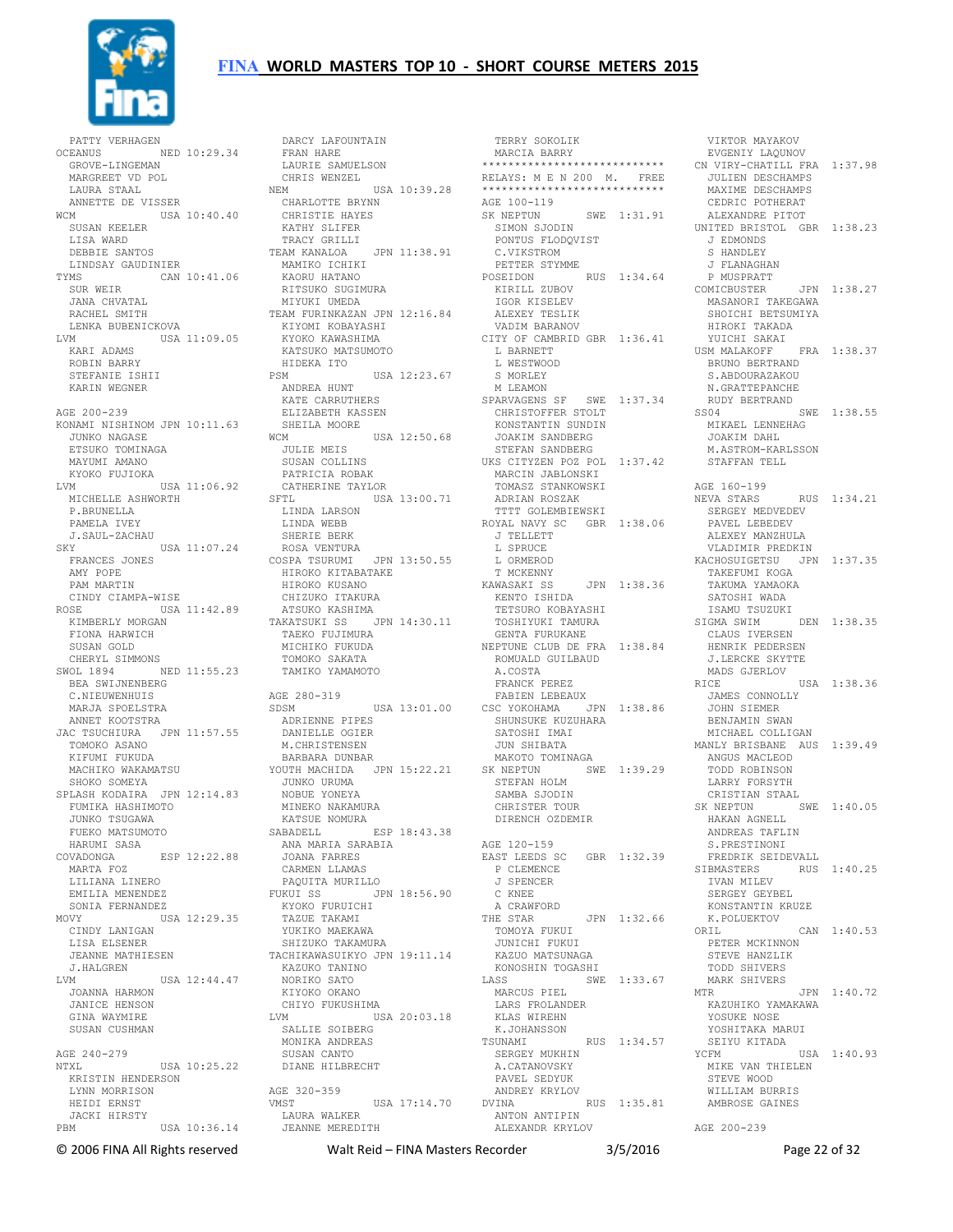

BOULOGNE BILLAN FRA 1:40.73 LAURENT NEUVILLE PIERRE BLANC DAMIEN CUCUMEL ABED OUADAH ES NANTERRE FRA 1:41.30 LIONEL CHALENDAR C.MARTIN GILLES LAFFICHE YANN RADOU OSAKIRAKUEIKAI JPN 1:41.79 BRENT BARNES STEPHEN DECOSSE K.MING ARON PARKER SK NEPTUN SWE 1:42.33 DANIEL LONNBERG ANDERS HAGLUND ROLF GUSTAFSSON RAGNAT AGNELL SIBMASTERS RUS 1:43.08 A.PROKURATOV SERGEY ZHURKOVICH ALEXANDR DERYABIN VITALIY KRASAVIN SFTL USA 1:43.60 KEEFE LODWIG JAN SODERSTROM LEE CHILDS DAVID QUIGGIN BRYAN TATTERSON PETER HORWITZ GRAEME FISER MARK NIEUWENHUIS NOTTINGHAM LEAN GBR 1:46.03 K HARRISON P ABELL M COMMONS M BRETT SIGMA SWIM DEN 1:47.13 HENRIK PEDERSEN PETER HOLMSTEEN ULRIK SCHAFER ANDERS DALSGAARD YCFM USA 1:47.37 ANDY KROUPA JOHN BEATTIE WAYNE BAKER RICK O'DELL EMS BRON FRA 1:47.77 FRANCK LOSCHI JEROME AUGE SEBASTIEN CHAPUT FRANCK MAGE AGE 240-279 STADE FRANCAIS FRA 1:48.55 BAUDOIN FAUCK PIERRE BAEHR P.HAYMANN-GONY MARC MAILLOT GOTEBORG SIM SWE 1:50.11 LEONARD BIELICZ LENNART MENTOR TORBJORN WOLFFRAM HANS ERIKSSON NTXL USA 1:53.11 JACK GOODING BERRY HAMILTON ROBERT KELSOE TOM BARTON POSEIDON RUS 1:53.17 DMITRIY KROMSKIY A.BASHMAKOV V.ZHITLOVSKIY<br>YURIY LOGVIN YURIY LOGVIN CMSC CAN 1:55.92 DAVE DICKSON PETER O'BRIEN JOHN STARRATT SIMON GARSIDE SODERTALJE SS SWE 1:56.29 RONNY OLTNER VEIKKO MATTOLA ULF HELIN

JAN BLOMGREN<br>CN MARSEILLE FRA 1:56.61<br>GEORGES KOESSLER<br>J.BATTILANA CHRISTOPHE BLEINC PIERRE BRECHARD CLAREMONT AUS 1:57.30 DEAN STOCKWELL DAVID CUMMINS GRAHAM CROFT<br>PAUL BLACKBEARD PAUL BLACKBEARD<br>
WCM USA 1:57.45<br>
JAMES DELACY<br>
JESSE SMYERS<br>
JON BOONE DOUG COOK<br>TABY SIM SWE 1:57.73 DMITRI KHODKO BENGT OLSSON J.SARACCO TOMMY ASPEGARDH AGE 280-319<br>GOLD USA 1:54.44 SYSM USA 2:02.95 JACK GROSELLE BOB COUCH DAVID OAKES<br>JOHN SMITH<br>HAKUYO S<br>SADAO SAJIKI<br>HIROSHI NONAKA KATASHI NONAKA<br>HIROSHI NONAKA<br>KATASHI AOKI TAKASHI TERAKOSHI DONCASTER DOLP. AUS 2:10.95 ROD CLARKE MICHAEL SLOAN BRIAN WALSH ROBERT PATTERSON HELLAS SK SWE 2:12.71 MATTHIAS KRONER BO LJUNGBERG ERIK FORSLUND KJELL HANSERIUS TATTERSALLSCLUB AUS 2:14.26 ALAN BROWN PETER RITCHIE PETER JOSEPH RUSSELL DEBNEY BORDEAUX STUDIA FRA 2:14.50 GERADE LONNE GERADE LONNE<br>RAYMOND LONNE JEAN LONNE ALAIN BRUNEVAL ORANGE TOTTORI JPN 2:18.08 SHINICHI OE<br>SHINICHI OE JIRO KATO N.KISHIMOTO TOSHIMI IKEMOTO  $CAN 2:19.83$  PETER LEACH LARRY DURR MIKE OLSEN ROBERT READ MANLY MASTERS AUS 2:20.49 TONY GOODWIN PETER MULHOLLAND IAN SHARP STEPHEN LAMY AGE 320-359 HELLAS SK SWE 2:32.87 PETER BERGENGREN BENGT AGER ANDERS SODERQVIST BENGT FURBERG ARIZ USA 2:44.69

 WALTER HOWLAND GLENN TEWKSBURY AL WORTH KENNETH MCKINNEY HAKUYO S JPN 2:47.14 K.MOCHIZUKI SATOSHI FUJITA SATOSHI FUJITA<br>TOSHIMI INATOMI<br>FESIL TI ETSUO FUTAMACHI SPATIO JPN 3:02.16 KONSTANTIN SUNDIN JESPER KALLDIN SEIICHI KIMURA HIDEO HASHITANI TADAO KATAMURA M.SHINAGAWA HIRAKATA SS JPN 3:04.55 T.GOLEMBIEWSKI MARCIN JABLONSKI ADRIAN ROSZAK ZENSUKE TAKADA TOSHIRO KINOSHITA MASAHIKO MIZOTA KENJI FUJITA MALVERN MARLINS AUS 3:08.73 PATRICK GALVIN PETER COUTTIE JAMES MACILWAIN BRIAN DAVIS MOSCOW MASTERS RUS 3:17.38 V.MESHCHERYAKOV SERGEY TORLETSKIY V.RABINOVICH ALEXANDR MORSHIN TENERIFE ESP 3:25.84 DOUBLE PLAY JPN 1:49.21 INGOLF BOSSERT FRANCISCO GARCIA RICARDO FERNANDEZ JOSE MANSO ZAVAS FUJIGAOKA JPN 3:27.35 RYOKICHI KUNIEDA AKINORI OHARA OSAMU ASADA KENICHI TOMITA NYG CAN 3:30.08 LARRY RODRIGUES MENASHE YARKONY HIDEKO MARUKI AMI TRAUBER \*\*\*\*\*\*\*\*\*\*\*\*\*\*\*\*\*\*\*\*\*\*\*\*\*\*\*\* RELAYS: M E N 200 M. MEDLEY \*\*\*\*\*\*\*\*\*\*\*\*\*\*\*\*\*\*\*\*\*\*\*\*\*\*\*\* AGE 100-119 BLUE CORSAIRS JPN 1:41.44 TAKASHI TAKEMOTO RYOSUKE SHIMADA HIROTO SETA SHINTARO UCHIYAMA THE STAR JPN 1:41.50 TOMOYA FUKUI TAKURO OSAKI JUNICHI FUKUI KAZUO MATSUNAGA POSEIDON RUS 1:44.81 VADIM BARANOV IGOR KISELEV ALEXEY TESLIK KIRILL ZUBOV SPIF SF SWE 1:45.40 PONTUS RENHOLM MICHELL HAGGLUND JUSTIN SHIELDS MATTIAS RENHOLM AZS AWF KATOWIC POL 1:46.17 ROBERT WILK PIOTR SAFRONCZYK ARTUR PIETRZAK<br>KREVSEEOE NIJK KRZYSZTOF WILK CITY OF CAMBRID GBR 1:46.29 S MORLEY L WESTWOOD L BARNETT M LEAMON ASPTT GRAND TOU FRA 1:47.62 VICTOR MIGEON FURBERG VICTOR MIGEON<br>USA 2:44.69 MICHAEL KARGBO  $CAN$  3:30.08 SIGMA SWIM

 SACHA DUPONT REMY LEMAITRE GETXO IGERIKETA ESP 1:47.90 A.I.BILDOSOLA A.M.BILDOSOLA GORKA RIPA JOKIN OLABARRIETA SPARVAGENS SF SWE 1:48.57 CHRISTOFFER STOLT JOAKIM SANDBERG UKS CITYZEN POZ POL 1:49.28 TOMASZ STANKOWSKI AGE 120-159 SWE 1:39.28 DANIEL LONNBERG NIKLAS TOUR ALEXANDER NYSTROM PETTER STYMME TSUNAMI RUS 1:46.90 PAVEL SEDYUK SERGEY SITDIKOV A.CATANOVSKY SERGEY MUKHIN YUTA TAKEUCHI TAKASHI YAMAMOTO NOBUO SUEMATSU TAKASHI HAMAOKA POR 1:49.72 A.MIGUEL NIZ V.CAMPELO RAMALHO F.ZAMITH PASSOS R.AMORIM REGO<br>TGMA SWIM DEN 1:49 84 THOMAS LIANEE J.LERCKE SKYTTE CLAUS IVERSEN MADS GJERLOV MVM USA 1:49.95 WILFRED GARCIA KURT GROTE KYLE LEIMKUHLER BRENT LANG A. L. JUVENIL A BRA 1:50.00 LIZANDRO CARVALHO GUSTAVO VOLKART LEONIR MARINO<br>VICENTE MOSCHETTI THE STAR JPN 1:50.76 JUNICHI FUKUI TAKURO OSAKI TOMOYA FUKUI AKIRA NISHIKINO ACQUAALE JPN 1:50.87 YUICHIRO MURATA TAKEHITO HATANO TSUBASA TANAKA JIN HIROSE ST VINCENTS WPC IRL 1:50.89 KEITH LYNCH CONOR MORRIS BARRY MURPHY EOIN NOLAN AGE 160-199 RUS 1:44.50 ALEXANDR SHILIN PAVEL LEBEDEV ALEXEY MANZHULA VLADIMIR PREDKIN KACHOSUIGETSU JPN 1:45.20 TAKUMA YAMAOKA DAISUKE MIYASAKA TAKEFUMI KOGA ISAMU TSUZUKI

© 2006 FINA All Rights reserved Walt Reid – FINA Masters Recorder 3/5/2016 Page 23 of 32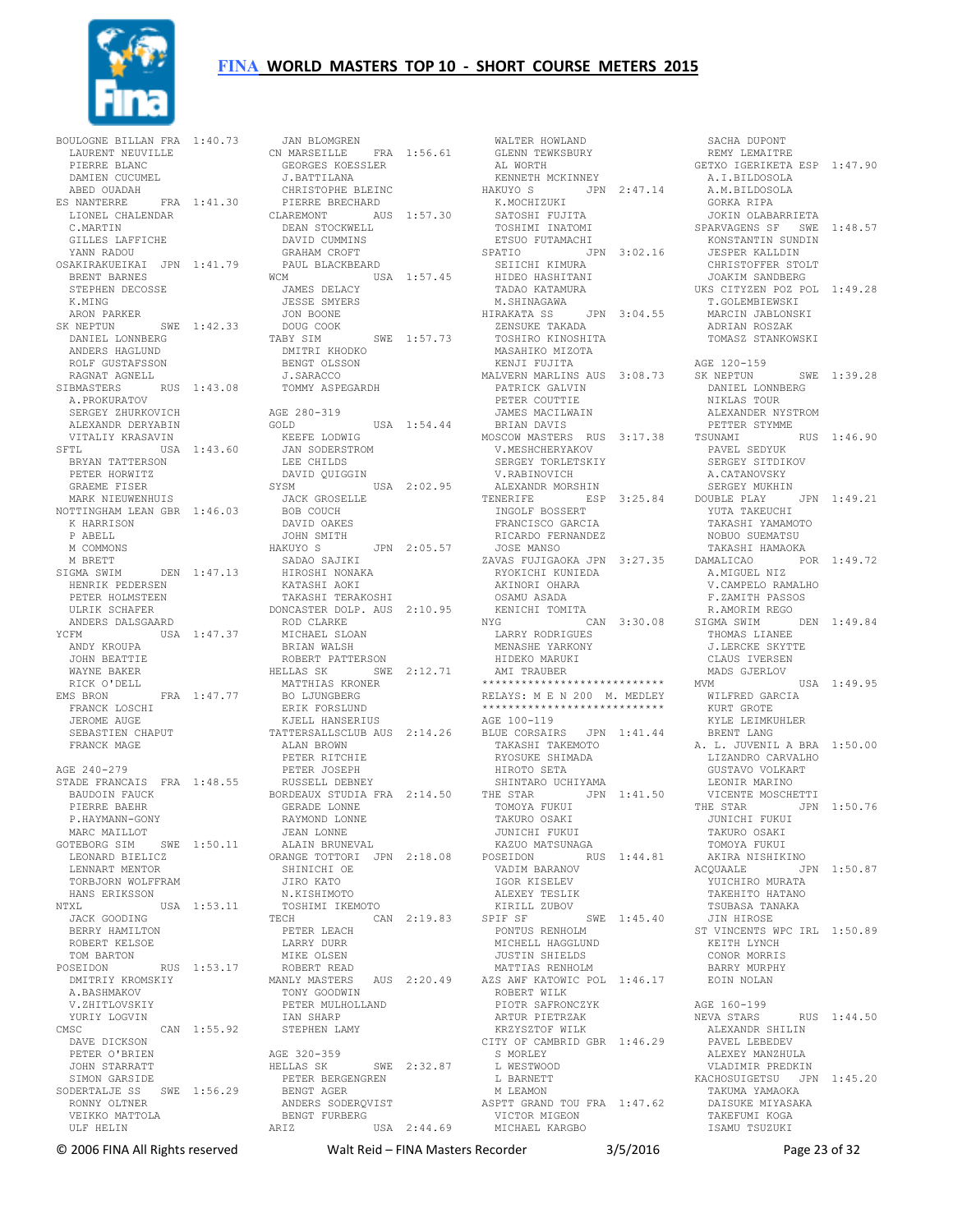

MTR JPN 1:47.54 YOSHITAKA MARUI YOSUKE NOSE KAZUHIKO YAMAKAWA SEIYU KITADA SS04 SWE 1:48.25 KYLE STEPHENSON JOEL LINDFORS PER SVANBERG JOAKIM DAHL MIKAEL LENNEHAG BARDI SWIMMINGA BRA 1:50.43 PAULO HORNOS RODRIGO BARDI JOSE NETO H.SCIGLIANO SIBMASTERS RUS 1:50.80 JONATHAN KLEIN NEAL VESTAL SERGEY ROMANOV SERGEY GEYBEL SERGEY STROGIY<br>KONSTANTIN KRUZE KONSTANTIN KRUZE YCFM USA 1:51.58 STEVE WOOD TERRY LIVINGSTON G.OSORIO MIKE VAN THIELEN SK NEPTUN SWE 1:52.00 KAJ NILSSON JOHAN DAHLGREN ANDREAS TAFLIN HAKAN AGNELL TEAM EVASION RU ESP 1:52 44 JAVIER DONATE DANIEL CASTELLANO MIGUEL CORTES CARLOS BERZAL ROMFORD TOWN SC GBR 1:52.57 M FENNER D EBANKS M BILLYARD M LANE AGE 200-239 SIBMASTERS RUS 1:53.27 JOHN BAKI<br>SERGEY ZHURKOVICH CMSC CMSC NEWSTAP SERGEY ZHURKOVICH ALEXANDR DERYABIN A.PROKURATOV VITALIY KRASAVIN ES NANTERRE FRA 1:54.34 C.MARTIN JOHN STARRATT SODERTALJE SS SWE 2:11.06 YANN RADOU GILLES LAFFICHE LIONEL CHALENDAR BOULOGNE BILLAN FRA 1:55.22 PIERRE BLANC ULF HELIN J.MELLADO DAMIEN CUCUMEL ABED OUADAH TABY SIM SWE 1:55.53 PETER PARLKLO HAKAN PERSSON DMITRI KHODKO DAN ANDERBERG SFTL USA 1:55.99 PETER HORWITZ GRAEME FISER GRAFFE 1101.<br>BRYAN TATTERSON MARK NIEUWENHUIS SK NEPTUN SWE 1:57.09 S.PRESTINONI RENE TOUR ROLF GUSTAFSSON GOLD ANDERS HAGLUND NEVA STARS RUS 1:58.95 DMITRIY VASILYEV ANDREY BARZHAK KIRILL SHKLEYNIK K.BUBLIKOV ARIZ USA 1:59.27 ERWIN KRATZ JEFF COMMINGS ROBERT DITOLLA

BARRY ROTH<br>MOVY USA 2:00.69 BRAD WELLS TONY REZEK BRENT MILLER ST YOKOHAMA JPN 2:01.05 MASAHIRO MISHINA KEIJI SANO SAKAE HIRAYAMA YASUHIDE NAKAMURA AGE 240-279<br>NCMS --------------USA 2:00.56 DONALD GILCHRIST PAUL TREVISAN STADE FRANCAIS FRA 2:00.94 MARC MAILLOT BAUDOIN FAUCK PIERRE BAEHR P.HAYMANN-GONY GOTEBORG SIM SWE 2:03.18 LENNART MENTOR GLEN CHRISTIANSEN LEONARD BIELICZ HANS ERIKSSON NTXL USA 2:04.83 TOM BARTON BERRY HAMILTON ROBERT KELSOE JACK GOODING HAKUYO S JPN 2:06.15 HIROSHI NONAKA SEIKO OKAZAKI KOJI HASHIMOTO TETSU SHIOZAKI PSM USA 2:06.24 DONALD GRAHAM RICK COLELLA DANIEL PHILLIPS JOHN BAKER CMSC CAN 2:08.94 PETER O'BRIEN SIMON GARSIDE DAVE DICKSON VEIKKO MATTOLA RONNY OLTNER JAN BLOMGREN POSEIDON RUS 2:13.60 SATOSHI FUJITA K.MOCHIZUKI ETSUO FUTAMACHI TOSHIMI INATOMI YURIY CHIRKOV ANATOLIY SAVCHUK VLADIMIR GETMAN V.ZHITLOVSKIY NAC MASTERS IRL 2:13.99 TOM HEALY JACK MEADE DAN GOLDEN DECLAN HARTE AGE 280-319 BRA 2:12.76 JOSE LORO ANTONIO ORSELLI PAULO MOTTA<br>GYORGY PAVETITS GYORGY PAVETITS GOLD USA 2:15.32 LEE CHILDS GEORGE SCHMIDT KEEFE LODWIG CAV CAVANAUGH MURASAKI SPORTS JPN 2:19.62 RYUJI TAKAMINE<br>YASUFUMI TSUNEOKA<br>S.HASEGAWA<br>YOSHIHIRO KISHI NEVA STARS RUS 2:28.29 PETER COUTTIE

 VASILIY POPOV A.KHARCHENKO OLEG TKACHENKO<br>SERGEY VINOGRADOV SERGEY VINOGRADOV HELLAS SK SWE 2:28.61 KENNETH MCKINNEY AL WORTH KJELL HANSERIUS MATTHIAS KRONER BO LJUNGBERG PETER BERGENGREN DAVID OAKES BOB COUCH KEITH EVANS DON CLARIDGE<br>HAKUYO S JPN 2:29.99 HIROSHI NONAKA AKIHITO ISHIGAMI TAKASHI TERAKOSHI KATASHI AOKI ROD CLARKE BRIAN WALSH ROBERT PATTERSON MICHAEL SLOAN MALVERN MARLINS AUS 2:36.15 JOHN COCKS JOHN STANTON GERRY TUCKER JOHN MARSHALL JOCKEY CLUB ARG 2:36.95 ARIZ M.O'FARRELL VICENTE GALLO ANDRES ESPINA G.SANCHEZ SORONDO AGE 320-359 HELLAS SK SWE 2:59.67 ERIK FORSLUND BENGT AGER BENGT FURBERG ANDERS SODERQVIST RECRAUNAMI A BRA 3:04.76 MARCELO PIVA GUILHERME SILVA ANTONIO ORSELLI EURO MELLO<br>PVKBR VLADIMIR REPKA FRANTISEK POKOMY RUDOLF SMERDA JAN ZIEGLER MERRINCE HAKUYO SUPN 3:17.07 MERRINCE UP SIDE JPN 3:23.02 HACHIRO KANDA HIROFUMI HOSOTANI TAKANAO SATO KIYOSHI OKAI KONAMI IKOMA JPN 3:26.10 MASAMICHI OGAWA YOICHIRO ARAI NORIJI MURATA SEIICHIRO OTSUKA MOSCOW MASTERS RUS 3:27.55 V.MESHCHERYAKOV P MUSPRATT J BIRDS ALEXANDR MORSHIN SERGEY TORLETSKIY V.RABINOVICH TENERIFE ESP 3:57.65 RICARDO FERNANDEZ JOSE MANSO ->------- FERNANDE<br>JOSE MANSO<br>INGOLF BOSSERT<br>-- FRANCISCO GARCIA MALVERN MARLINS AUS 3:59.46 JAMES MACILWAIN PATRICK GALVIN BRIAN DAVIS

SYSM USA 2:29.71 AZS AWF KATOWIC POL 3:28.70 DONCASTER DOLP. AUS 2:33.38 A. L. JUVENIL A BRA 3:33.39 PVKBR CZE 3:06.82 SILVER CITY BLU GBR 3:48.23 ARIZ USA 3:59.88 US<br>GLENN TEWKSBURY<br>DRILL BRUCE FISHER \*\*\*\*\*\*\*\*\*\*\*\*\*\*\*\*\*\*\*\*\*\*\*\*\*\*\*\* RELAYS: M E N 400 M. FREE \*\*\*\*\*\*\*\*\*\*\*\*\*\*\*\*\*\*\*\*\*\*\*\*\*\*\*\* AGE 100-119 PIOTR SAFRONCZYK MATEUSZ HAAS ROBERT WILK KRZYSZTOF WILK EAST LEEDS SC GBR 3:29.94 A CRAWFORD R JAGGER J WARREN C KNEE GUSTAVO VOLKART RAFAEL COSTA LEONIR MARINO GABRIEL CURY CITY OF CAMBRID GBR 3:34.46 M LEAMON L WESTWOOD T SHIPTON L BARNETT  $USA = 3:40.76$  DEREK KNITTLE KEITH DIGGS ISAAC JONES D.ADALSTEINSSON ZPC DE HOF NED 3:41.98 PIETER PICKHARDT EMIEL HUISKEN RICHARD HUISKEN JORDEN THEIJINK ZWEMLUST-DEN HO NED 3:42.36 VINCENT VERSTEEG MARK ZWART DONNY VD BOSCH AZIZ NOSAIRI LAS PALMAS T LINDSAY C FERGUSON J MACLEAN NED 3:50.32 VINCENT BAKKER MARK VELDMAN MAURIJN BAKKER SEBASTIAN BAKKER AGE 120-159 KAIJI YOKOSUKA JPN 3:29.37 TAKASHI WAGATSUMA SEIJI SAKAGUCHI YUTA MURASAKI HIROKI SASAKI UNITED BRISTOL GBR 3:33.16 J FLANAGHAN J EDMONDS OTTER SC GBR 3:39.32 J SAMBROOK-SMITH O CALDWELL N BARBER D ROBERTS BRIGHTON DOLPHI GBR 3:42.06 P ALLEN K PICKARD M LAMBERT S CHALLIS<br>D'ELFT NED 3:43.06 ERIK SIMONS MARC BLEEKER

© 2006 FINA All Rights reserved Walt Reid – FINA Masters Recorder 3/5/2016 Page 24 of 32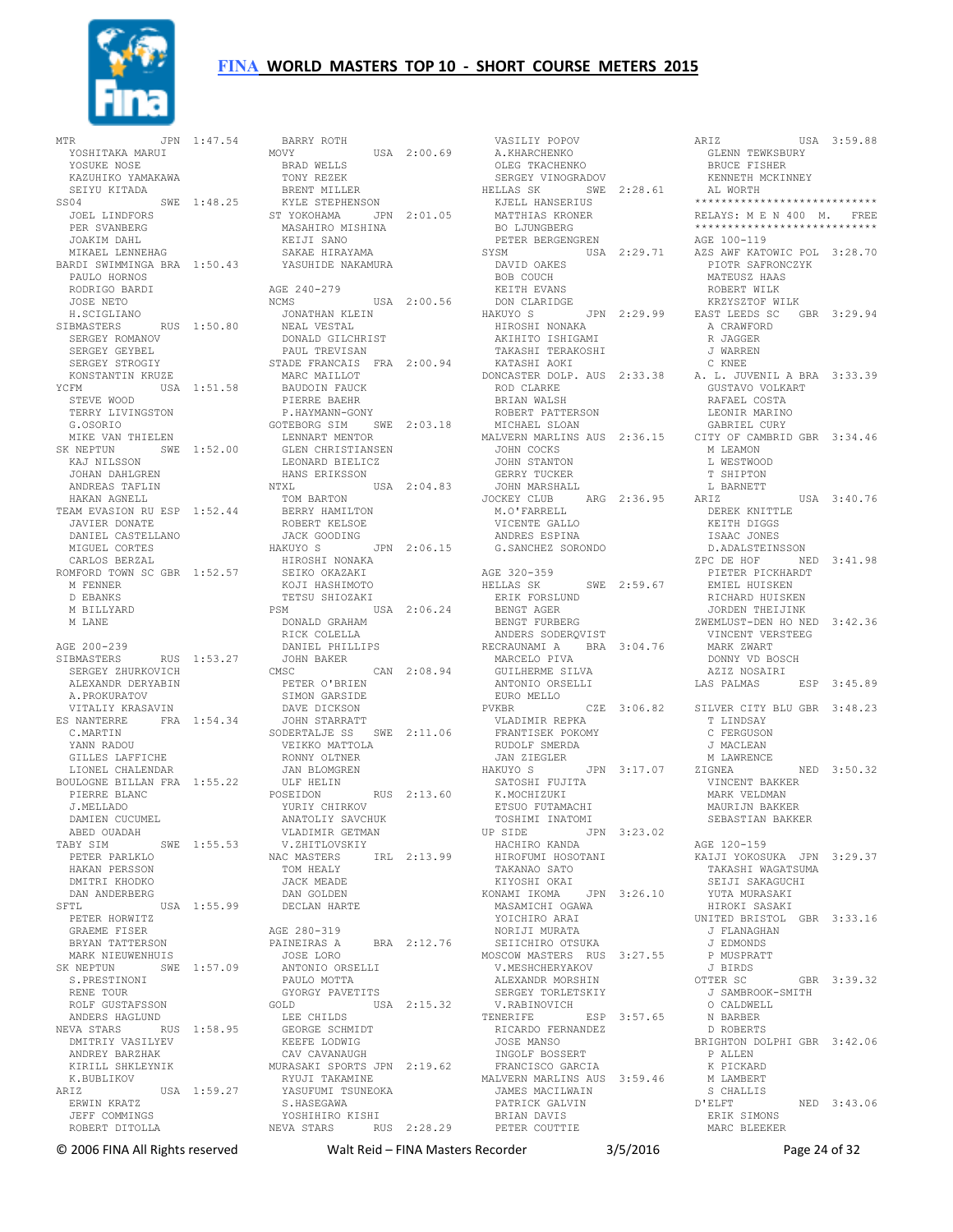

 EGBERT STOLK NOL VAN THULL GUILDFORD CITY GBR 3:44.90 I SURRAGE S DYSON I MANDRADZHIYSKI M HODGSON HZ PC HEERENVEE NED 3:45.12 CASPER HUT RENE BEETSMA RICHARD KOEHOORN CASPER TICHELAAR BMST JPN 3:45.54 MASAKI KAWABE DAISUKE KUMASAKA JUN SUGAWARA KEIJI HARESAWA CFST CAN 3:46.26 DUGALD THOMSON GARTH SINDRAY MARC PRUDHOMME NICHOLAS LIGHTBOD CFC FUTAMATAGAW JPN 3:48.20 TAKAYUKI MAEDA MASAYUKI HOZUMI TAKAAKI FURUKAWA KUNIHIKO CHIKEN AGE 160-199 SIGMA SWIM DEN 3:33.54 HENRIK PEDERSEN CLAUS IVERSEN J.LERCKE SKYTTE MADS GJERLOV<br>TEAM DASH JPN 3:42.90 TEAM DASH JPN 3:42.90 HIDEAKI TOGO TAKESHI NAKAZATO HIDEAKI OGAWA K.MATSUMURA MTR JPN 3:45.62 YOSUKE NOSE KAZUHIKO YAMAKAWA YOSHITAKA MARUI SEIYU KITADA WARRINGTON DOLP GBR 3:46.12 G ATHERTON R MASON C RIX T ELAND CITY OF OXFORD GBR 3:46.80 C AUST N BRIDGE M GOMEZ D DENNY GENTOFTE DEN 3:48.15 THOMAS ERIKSEN KASPER LINDDAL MARK VOGEL. JENS ANDERSEN DE GELENBERG NED 3:53.12 JOHN COBUSSEN ERIK LAMERS MARCEL WINSSEN GEERT WIJN<br>SANTURTZI ESP 3:55.96 JOSE MIRAS ALBERTO BARRIO MIKEL MUNOZ INAKI SERNA ROMFORD TOWN SC GBR 3:56.31 SIMON GARSIDE DAVE DICKSON M LANE T ENRIGHT M RTLLYARD D EBANKS UPSTREAM AMSTER NED 3:56.59 DONALD GRAHAM DANIEL PHILLIPS PETER VAN VUUREN JOOST ROELOFS DENNIS SCHOUTEN JEROEN ZELSMANN AGE 200-239

BARNET COPTHALL GBR 3:55.00 M REYNOLDS S MCQUAID J HOBSLEY D HARTLEY SFTL USA 3:55.03 BRYAN TATTERSON PETER HORWITZ GRAEME FISER MARK NIEUWENHUIS TEDDINGTON SC GBR 4:02.00 A HOOPER R OLTNER S FOLSOM L SMITH<br>AURO AURO CAN 4:04.04 GREG RAPP GALVIN HEILBRON DAN CHRISTIAN DAN THOMPSON<br>YCFM USA 4:04.05 ANDY KROUPA JOHN BEATTIE WAYNE BAKER RICK O'DELL<br>NORTH SYDNEY AUS 4:06.76 NEAL MOORES JOHN KAIN JOHN DE VRIES DANIEL MITCHELL TAASTRUP DEN 4:11.68 KLAUS HJORTH ANDERS BAEK FINN BAEKGAARD DAN OLE JOHANSEN WMAC USA 4:11.86 THOMAS GRISA MARK PFALTZGRAFF SCOTT RICHARDS ANDREW BABCOCK NEM USA 4:12.26 DAVID COTE VINCENT BURKS TRENT THEROUX MATTHEW GILSON MAIDENHEAD ASC GBR 4:12.45 J SWAIN A SWAIN J MACKENZIE R EL-HAWARY AGE 240-279<br>SYSM SYSM USA 4:06.84 JACK GROSELLE RICK WALKER BOB COUCH STEVEN NEWMAN NTXL USA 4:14.69 TOM BARTON BERRY HAMILTON ROBERT KELSOE JACK GOODING<br>NEM NEM USA 4:18.06 TED MCGAHIE DAVID OATES TIM ALLEN MICHAEL MCCOMBS CMSC CAN 4:20.69 PETER O'BRIEN JOHN STARRATT PSM USA 4:23.82 JOHN BAKER RICK COLELLA MINN USA 4:34.00 MARC ANDERSON DARRELL SMITH RALPH BOVARD

© 2006 FINA All Rights reserved Walt Reid – FINA Masters Recorder 3/5/2016 Page 25 of 32 BRIAN HOLTHUS EIAI CLUB JPN 4:39.88 KATSUMI TAKAHASHI MASAKAZU KAJIWARA AKIRA IIDA KAZUMASA SOBUE WCM USA 4:43.15 JAMES DELACY KENNETH HALBRECHT TOM FLICKINGER JON BOONE<br>TECH CAN 4:50.81 HOMAYOUN RASTAN ROBERT READ TOMAS OLIVA PHIL ROGERS MOST USA 4:53.57 ANDREW GALE STEVEN RICHEY GRAHAM JOHNSTON CHARLES MICHAELS AGE 280-319 GOLD USA 4:21.85 LEE CHILDS JAN SODERSTROM KEEFE LODWIG DAVID QUIGGIN MICH USA 5:03.03 ERIK LOKENSGARD RAY MARTIN BILL PALMER FRANK THOMPSON PSM USA 5:07.29 JIM GROSS ROBERT PILGER DICK PETERSON STEVEN PETERSON USA 5:21.16 SANTA OLAYA CAV CAVANAUGH BILL DYKSTRA CHRIS BURT JIM WRIGHT KAZUAKI OMOTO TAKEO KATO KENJI KOZU OSAMU KUMAGAI<br>RYOEIKAI<br>HIDEYUKI TAKEMASA<br>TAKESHI FUKUCHI<br>KAZUHIDE MAEDA MASATO KURETAKE GERM USA 5:58.35 JAMES HILLMAN USINA<br>JAMES HILLMAN<br>TIMOTHY MILLER DAVID ROBINSON ROGER GOLDEN<br>MICH USA 6:00.16<br>THOMAS NEAL لمسلسلة للمسلسلة المسلسلة المسلسلة المسلسلة المسلسلة المسلسلة المسلسلة المسلسلة المسلسلة التي يتمتز المسلسلة ا<br>المسلسلة المسلسلة المسلسلة المسلسلة المسلسلة المسلسلة المسلسلة المسلسلة المسلسلة المسلسلة المسلسلة المسلسلة ا<br> DONALD AROEGER<br>EDWARD GIROUX<br>IL SIL SOLLITON JACK COLLITON USA 6:11.27 USA<br>CARLOS TORTOZA<br>MOM MILITARE TOM MITCHELL FRANK WILLIAMS<br>FABIO ASTUDILLO FABIO ASTUDILLO TECH CAN 6:11.59 VELLO MIJAL JOHN WEEKS LARRY DURR LAKKI DUKK<br>ANDREW ROBERTS AGE 320-359<br>ARIZ ARIZ USA 6:26.92 KENNETH MCKINNEY GLENN TEWKSBURY AL WORTH WALTER HOWLAND

FITTA MATSUYAMA JPN 5:26.10 Z PC DE INKTVIS NED 5:03.17 \*\*\*\*\*\*\*\*\*\*\*\*\*\*\*\*\*\*\*\*\*\*\*\*\*\*\*\* CFC FUTAMATAGAW JPN 4:09.80 RELAYS: M E N 400 M. MEDLEY \*\*\*\*\*\*\*\*\*\*\*\*\*\*\*\*\*\*\*\*\*\*\*\*\*\*\*\* AGE 100-119 CITY OF CAMBRID GBR 3:56.67 S MORLEY L WESTWOOD L BARNETT M LEAMON JPN 4:20.59 SHUICHI KOMODA HIROKI TAKAHASHI KO SASAKI KO KADOTA CFC FUTAMATAGAW JPN 4:20.86 TAKAAKI SUZUKI YUDAI TAKISHITA TAKAAKI FURUKAWA MASAYUKI HOZUMI MONTFERLAND NED 4:24.41 MARTIJN GIEZEN DENNIS BOSMA MAIK STEENKAMP ROEL VANBEEK NED 4:28.54 FRANK VD VOORDT JOS TERLOUW BASTIAN ZOON NIELS ALBRECHTS SILVER CITY BLU GBR 4:30.15 S GAULD A CATON T LINDSAY M LAWRENCE<br>TECH  $CAN$  4:42.77 ALVARO YOGI JEREMY LEITE ALEX LIGHTBODY JASON KOKOTAILO ESP 5:00.57 LUIS LOPEZ G.SAMARTINO JORGE CRESPO DAVID JIMENEZ MARCO DE VRIES NIELS WILLEMSEN JENS BOER JEROEN GRINWIS AGE 120-159 UNITED BRISTOL GBR 3:56.62 J EDMONDS S HANDLEY<br>J FLANAGHAN<br>P MUSPRATT 5:00.00<br>P MUSPRATT<br>GETXO ESP 3:57.51 A.I.BILDOSOLA EDER ISUSKIZA A.M.BILDOSOLA BENAT ELORRIAGA USA 4:05.69 TREVER GRAY JAKUB KOTYNIA TODD DOHERTY RICK CARDOSO<br>D;ELFT  $NED$  4:09.60 EGBERT STOLK ERIK SIMONS MARC BLEEKER NOL VAN THULL EMSC CAN 4:09.75 GRAEME GORDON JEFF LAM BARRY SARETSKY JIM PHELAN ZWEMLUST-DEN HO NED 4:09.76 AZIZ NOSAIRI VINCENT VERSTEEG MARK MUSCH MARK ZWART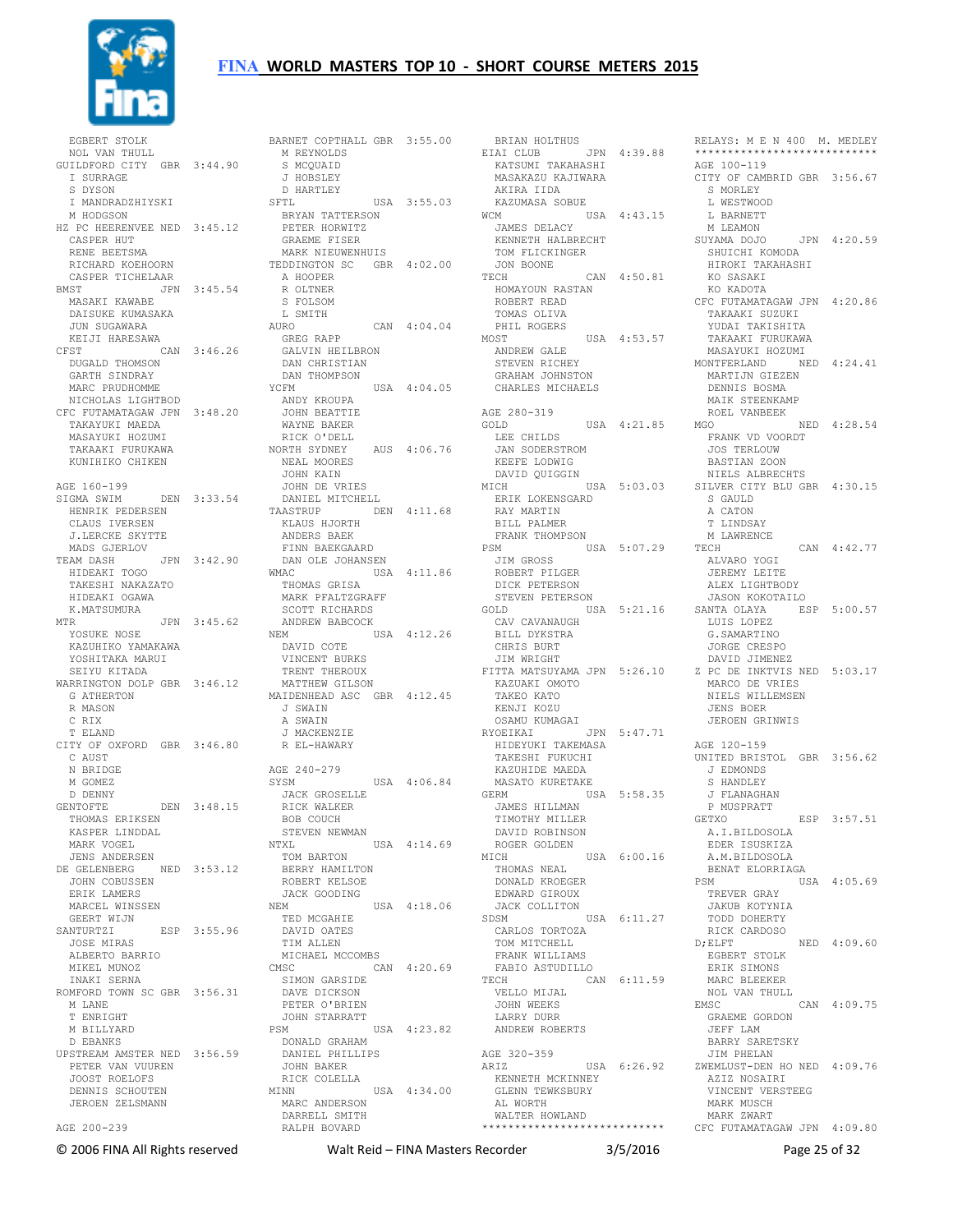

 SHUN SAKAI KUNIHIKO CHIKEN H.TAKAYANAGI TAKAYUKI MAEDA ETOB CAN 4:10.07 COLIN COOMBS MIRKO PETROV CHRISTOPHER NAGY AL STATKEVICIUS PROGRESSIVE REP JPN 4:14.03 HIROTAKA SUGIMOTO TARO MOCHIZUKI SHINICHI MATSUKI MUNEKAZU KAJI HZ PC HEERENVEE NED 4:14.88 RICHARD KOEHOORN CASPER TICHELAAR RENE BEETSMA CASPER HUT AGE 160-199 AGE 100 1999<br>MTR JPN 4:01.68 YOSHITAKA MARUI YOSUKE NOSE KAZUHIKO YAMAKAWA SEIYU KITADA ROMFORD TOWN SC GBR 4:08.10 M FENNER D EBANKS M BILLYARD M LANE YCFM USA 4:08.72 STEVE WOOD TERRY LIVINGSTON G.OSORIO WILLIAM BURRIS WARRINGTON DOLP GBR 4:09.83 C RIX R MASON G ATHERTON T ELAND CITY OF OXFORD GBR 4:16.18 N BRIDGE C AUST D DENNY M GOMEZ UPSTREAM AMSTER NED 4:21.36 JAN NOTENBOMER DENNIS SCHOUTEN JEROEN ZELSMANN JOOST ROELOFS MS CAN 4:24.15 BERNHARD VOLZ JOHNY HEWERDINE LEE HART BEN HEDLEY CWC KOSHIGAYA JPN 4:25.94 MU NUUHILUTI.<br>MASASHI TANIKAWA TERUO SAKANO TADASHI SATO KENTA MATSUMOTO 2BFISH JPN 4:26.36 TOSHIHIKO NITTA T.NISHIGUCHI HIROMASA FURUNE TETSUYA SAKAGUCHI COMICBUSTER JPN 4:26.58 SATOSHI DOI MASANORI TAKEGAWA TOSHIMITSU KAMON T.KASHIWAGI AGE 200-239 SFTL USA 4:16.71 PETER HORWITZ 'IL<br>PETER HORWITZ<br>GRAEME FISER BRYAN TATTERSON MARK NIEUWENHUIS BRASILIAMASTERS BRA 4:24.68 MARCO COSTA JOAO BARBOSA

 HELIO CELIDONIO JOSE NASCIMENTO CWC SHINURAYASU JPN 4:31.42 RYOSUKE KUNISAWA MAKOTO ONODERA YASUHIDE SATO YOSHIO YASUNAGA NORTH SYDNEY AUS 4:37.18 JOHN DE VRIES JOHN KAIN DAVID LOVELACE NEAL MOORES EAL MOORES<br>
L4S USA 4:43.02 CHRISTOPHER HOUSE JAY KRESS S.SCHUTZMEISTER BRIAN ELLIS RZ NED 4:44.04 BERT SCHLICHER MARK WINGERDEN RALPH CASTER FRANK RIETBROEK TECH CAN 4:46.63 CHRIS MCCARTHY TOMAS OLIVA TOMAS OLIVA<br>DEJEAN CUSTIC IAN THOMAS CVMM USA 4:51.94 RAY MARTIN DONALD KROEGER KELLY KARREN DOUG KOEHLER MARK BUCKLEY MARK LOSINSKI HORNSBY MASTERS AUS 4:53.51 IAN MCLEOD STUART ELLICOTT CRAIG MAGNUSSON PETER GILLINGS ARIZ USA 4:54.90 THEODORE COLLINS DANIEL VARGAS TERRY DEBIASE TERRY RICHARDSON AGE 240-279 VCM USA 4:29.34 JIM MC CONICA HUBIE KERNS MIKE SHAFFER MICHAEL BLATT NCMS USA 4:34.18<br>
JONATHAN KLEIN<br>
NEAL VESTAL<br>
DONALD GILCHRIST<br>
PAUL TREVISAN<br>
NTXL USA 4:42.58 TOM BARTON BERRY HAMILTON ROBERT KELSOE JACK GOODING<br>SYSM SYSM USA 4:50.93 JOHN SYLVESTER JIM MATYSEK JACK GROSELLE RICK WALKER RICK WALKER<br>PSM USA 4:51.10 CARL HAYNIE RICK COLELLA DONALD GRAHAM STEVEN PETERSON D STAK A BRA 4:58.31 NIELS ALBRECHTS CFST CAN 9:20.79 I MACMILLAN A THURSTON MARCO COSTA ROBERTO MENDONCA JOSE NASCIMENTO JOSE RODRIGUES NEM USA 5:03.29 MICHAEL MCCOMBS TED MCGAHIE TIM ALLEN DAVID OATES BIG WEDNESDAY JPN 5:11.65 HIROYUKI YOBIKO KOTARO HARA RYOSUKE HISHINUMA

JUNICHI YAMAZAKI<br>SHIGERU SAKAMOTO<br>MASAKAZU KANEKO<br>MINN<br>BRIAN HOLTHUS<br>RALPH BOVARD DARRELL SMITH DARRELL SMITH<br>MARC ANDERSON NEVA STARS RUS 5:20.82 IGOR LUKONENKO A.KHARCHENKO MAXIM LOKHONYA OLEG PETKAU AGE 280-319 SDSM USA 5:57.36 LARRY WALKER PETER ANDERSEN FRANK WILLIAMS S.PLACKEMEIER RYOEIKAI JPN 6:14.66<br>GORO TABUCHI<br>HIROSHI AMMO<br>TOSHIAKI URANO TAKASHI INOUE<br>MICH ERIK LOKENSGARD --<br>BILL PALMER<br>WARRINGAH WARRINGAH AUS 6:33.97 JAMES REYNOLDS PETER KAUPERT GORDON WHYTE WILSON GAMBLE PETER LEACH LARRY DURR HOMAYOUN RASTAN JOHN WEEKS BARRY DEATS HOP BAILEY DOUGLAS SPRINGER EUGENE HILDRETH GERM USA 7:22.36 KENNETH WALL TIMOTHY MILLER DAVID ROBINSON<br>
JAMES HILLMAN<br>
ARIZ<br>
GLEN PETERSON<br>
HAROLD PETER<br>
KE WANG<br>
STEVE ROBERTS AN USA 4:42.58 STEVE ROBERTS<br>TMT TORUN MULTI POL 9:41.35 JAN BANTKOWSKI ANDRZEJ SZUFARSKI \*\*\*\*\*\*\*\*\*\*\*\*\*\*\*\*\*\*\*\*\*\*\*\*\*\*\*\*\*\*\*\*\* RELAYS: M E N 800 M. FREE<br>\*\*\*\*\*\*\*\*\*\*\*\*\*\*\*\*\*\*\*\*\*\*\*\*\*\*\*\*\*\*\* \*\*\*\*\*\*\*\*\*\*\*\*\*\*\*\*\*\*\*\*\*\*\*\*\*\*\*\* AGE 100-119 MGO NED 9:05.99 COEN VD WEKKEN FRANK VD VOORDT MARTIJN VAN HOORN DAVID LACOMBE IAIN WILSON P.BELANGER MARC PRUDHOMME AGE 120-159 ST YOKOHAMA JPN 7:44.70 IKUMI HASEGAWA RYOTARO KOJIMA

MICH USA 6:18.62 RN KUNITACHI JPN 8:43.96 TECH CAN 6:49.59 STEENWIJK 1934 NED 9:02.56 ARIZ USA 7:06.43 MANUEL LLANEZA ESP 9:04.91 EDWARD KOROLKO TOMASZ OSOBKA HARUNORI UCHIBORI KACHOSUIGETSU JPN 8:15.60 ACQUAALE JPN 8:10.43<br>
JIN HIROSE<br>
YUICHIRO MURATA<br>
TSUBASA TANAKA<br>
TAKEHITO HATANO<br>BRIGHTON DOLPHI GBR 8:14.30 A FARRELL S CHALLIS P ALLEN K PICKARD BMST JPN 8:18.61 MASAKI KAWABE TAKUYA YOSHIDA JUN SUGAWARA DAISUKE KUMASAKA ZPC DE HOF NED 8:21.26 PIETER PICKHARDT PIETER PICKHARDT<br>J.PAAP RICHARD HUISKEN EMIEL HUISKEN<br>PSV NED 8:38.39 STEFAN OOSTING ROLAND SMITS MARTIN TELEY SANDER VAN ELBURG TAKASHI HOSOE KOICHI KITAGAWA TADAYOSHI KOIZUMI TAKEMI KUROSAKI AUS 6:33.97 ATHENA AMC JPN 9:02.06 SATORU SEGAWA YUTAKA ARAKAWA T.YOSHIKAWA IKUO SHIMADA MIKE KOELEWIJN DICK HUISMAN LAUREN VIS RICK DRIEZEN NOE ALVAREZ ALEXANDRE GARCIA LUIS FERNANDEZ GONZALO ALVAREZ AGE 160-199 COMICBUSTER JPN 8:03.59<br>
TOSHIMITSU KAMON<br>
YASUO TOKIMIZU<br>
MASANORI TAKEGAWA<br>
SHUICHI YASUNAGA<br>
CAMPIONE JPN 8:12.64<br>
KATSUKI YAMADA<br>
FUMIO AMANO KIMIHIDE TATSUMI TAKEFUMI KOGA TAKUMA YAMAOKA DAISUKE MIYASAKA SATOSHI WADA CITY OF OXFORD GBR 8:21.01 C AUST N BRIDGE M GOMEZ D DENNY NOTTINGHAM LEAN GBR 8:25.14 D DONEGANI M COMMONS NEWCASTLE SWIMT GBR 8:30.35 N VALENTINE C HEAPS K SMITH J PLUMLEY LVM USA 8:55.63 NICK BOSHOFF MICHAEL BRUNELLA JOSEPH CANDELA

© 2006 FINA All Rights reserved Walt Reid – FINA Masters Recorder 3/5/2016 Page 26 of 32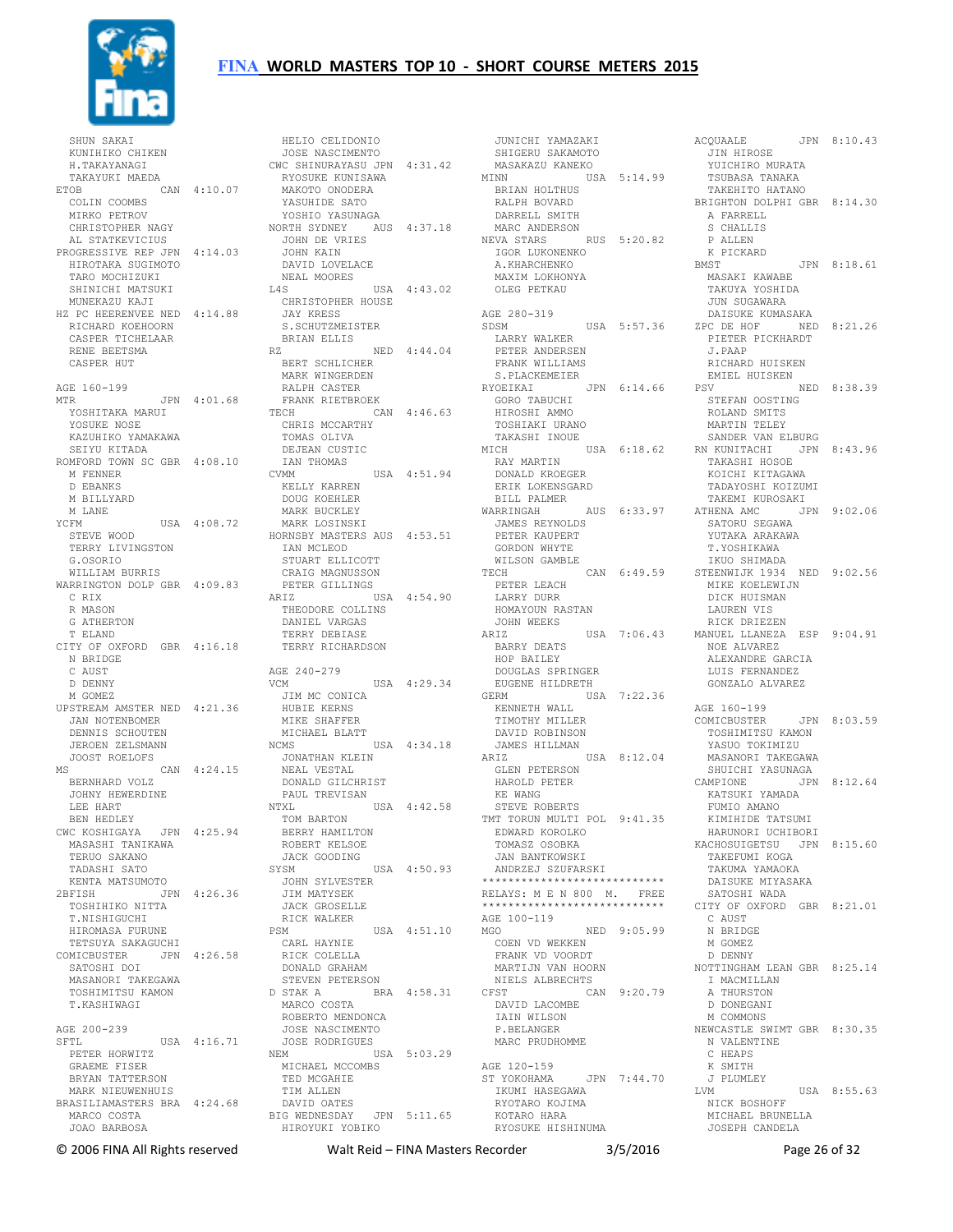

 DAN WEGNER UPSTREAM AMSTER NED 9:00.34 PETER VAN VUUREN EDWIN VD MEULEN JEROEN ZELSMANN DENNIS SCHOUTEN USA 9:00.94 DOUG JELEN DANIEL PHILLIPS JAKUB KOTYNIA DAVID MCCARTY DE GELENBERG NED 9:01.90 HAROLD BROUWER JOHN COBUSSEN ERIK LAMERS GEERT WIJN AGE 200-239 ST YOKOHAMA JPN 9:01.69 MASAHIRO MISHINA KAZUO MIYAJIMA SHUSAKU SAKATA YASUHIDE NAKAMURA MAIDENHEAD ASC GBR 9:03.03 R STANNARD A SWAIN J MACKENZIE R EL-HAWARY TEDDINGTON SC GBR 9:11.48 A HOOPER R OLTNER S FOLSOM L SMITH CVMM USA 9:11.93 KELLY KARREN ERIC MARNOCH MARK BUCKLEY DOUG KOEHLER RZ NED 9:26.19 RALPH CASTER FRANK RIETBROEK MARK WINGERDEN BERT SCHLICHER TEAM ANGLIA SWI GBR 9:27.57 D BARKER R O'LEARY M FRESHER M SCHOLTEN HORTA ESP 9:35.33 ANTONIO PENA ALBERT BRIAS XAVIER BRIAS JUAN RUBIO ROSE USA 9:40.65 DAN STEPHENSON PATRICK MC GINLEY MIKE CAVANAGH RAY FROST<br>MOVY USA 9:45.32<br>SANDY COHEN<br>DOUGLAS HAYDEN JEFF SCHMIDT ROB POSTE PSV NED 9:46.65 FRED KETTING MICHIEL KLAREN HAROLD MATLA GIJSBERT VD LEDEN AGE 240-279 VCM USA 8:50.43 JIM MC CONICA GLENN GRUBER MICHAEL BLATT MIKE SHAFFER SYSM USA 8:52.73 JACK GROSELLE RICK WALKER KICK WADNER<br>KEVIN MCCORMACK STEVEN NEWMAN NEM USA 9:55.41 \*\*\*\*\*\*\*\*\*\*\*\*\*\*\*\*\*\*\*\*\*\*\*\*\*\*\*\*

DAVID OATES TIM ALLEN MICHAEL MCCOMBS<br>MINN USA USA 10:45.58 MARC ANDERSON BRIAN HOLTHUS DARRELL SMITH RALPH BOVARD<br>OSE USA 11:05.19 ROSE USA 11:05.19 MIKE FRESHLEY DAN BORTON ERIK STERNE MICHAEL FARMER WMAC USA 11:09.69<br>DAVID DRURY DAVID DRURY CARL MILLHOLLAND H WEINER DAVID CLARK<br>MOVY USA 11:12.16 BILL SHERMAN BOB WELCHLIN BRIAN MULLIES DAVE NOBLE CVMM USA 11:20.57 MARK BUCKLEY FRANK FREEMAN MARK LOSINSKI ROBERT ROSEN CONN USA 11:20.87 DOUGLAS GUGINO PAUL EPSTEIN RICK SPEAR ARTHUR GUNZL UTSUNOMIYA MEC JPN 11:22.50 V.I<br>
HARUO KUBO N.I<br>
TOCULO OKAMOTO NVZ HARUO KUBO TOSHIO OKAMOTO HIROAKI YOKOCHI MITSUTOSHI SUZUKI AGE 280-319 GOLD USA 10:07.45 DOUBLE PLAY JPN 1:47.93 YUTA TAKEUCHI POWERPOINTS AUS 1:46.95 MARK THOMPSON DAVID QUIGGIN CAV CAVANAUGH LEE CHILDS KEEFE LODWIG SDSM USA 11:03.62 PETER ANDERSEN FRANK WILLIAMS S.PLACKEMEIER TONY RALPHS MICH USA 13:30.54 EDWARD GIROUX THOMAS NEAL DONALD KROEGER JACK COLLITON TACHIKAWASUIKYO JPN 14:52.42 TOSHIO ISHIBASHI TSUTOMU MIYAUCHI YUSUKE SAYAMA MAKOTO KOMANO SABADELL ESP 15:41.76 JOSEP GABARRO ANTONI BLANCA JOAN CASARRAMONA JOAN CAPELL AGE 320-359<br>ARIZ AGE 320-359<br>ARIZ USA 15:15.19<br>- WALTER HOWLAND WALTER HOWLAND GLENN TEWKSBURY ARANJUEZ ESP 1:45.35 AL WORTH KENNETH MCKINNEY MOSCOW MASTERS RUS 17:16.16<br>V.MESHCHERYAKOV<br>SEBOEV MODILERY V.MESHCHERYAKOV SERGEY TORLETSKIY V.RABINOVICH ALEXANDR MORSHIN \*\*\*\*\*\*\*\*\*\*\*\*\*\*\*\*\*\*\*\*\*\*\*\*\*\*\*\* RELAYS: MIXED 200 M. FREE

TED MCGAHIE

AGE 100-119 CN AIX EN SAVOI FRA 1:44.30 EVGENIY ERMAKOV VINCENT LEBLOND A.LEJEUNE MAXIME REYNAUD GUILLAUME ALBA  $GBR$  1:44.57 B STEATHAM A RAMM S GAMBLE R LONG REKIN SWIEBODZI POL 1:45.47 KAROLINA JAHNZ JACEK HANKUS FILIP ZEMIER<br>PILIP ZEMIER PAULINAMADEJA SILVER CITY BLU GBR 1:45.55 T LINDSAY R KEIR L ROBERTSON C FERGUSON CN VIRY-CHATILL FRA 1:46.05 NEVA STARS JULIEN DESCHAMPS B.BOULANGER LISA BROUARD ALEXANDRE PITOT CLUB NATACION A ESP 1:46.31 BOULOGNE BILLAN FRA 1:44.38 RAQUEL LUENGO ALBERTO CAMPINS ALDERIU CAMPIN<br>MARTA GARCIA LUIS JERONIMO DESPORTIVO NACI POR 1:47.35 D.FELIPE SANTOS F.MARIA QUINTAL V.HUGO PEREIRA N.NOBREGA SANTOS  $NED$  1:47.88 SPRUT ISABELLE MASSAR MANON VAN STRIEN RENS POST IVO ROOZEBOOM MASAKO YAMAMOTO YOSHIKA KITANO NOBUO SUEMATSU ROYAL NAVY SC GBR 1:48.13 SK NEPTUN SWE 1:47.10 J TELLETT R JOHNSTONE S EAGLE T MCKENNY AGE 120-159 AGE 120-109<br>LASS SWE 1:42.93 ANETTE PHILIPSSON MARCUS PIEL LARS FROLANDER SOFIE PETTERSSON EAST LEEDS SC GBR 1:42.96 TSUNAMI RUS 1:43.60 SERGEY MUKHIN<br>LYUBOV YUDINA E.ALEKSANDROVA A.CATANOVSKY CN ANTIBES FRA 1:44.11 JULIEN GONZALEZ JUSTIN GUERRA CAROLINE PIQUETTE SOPHIE TARNIQUET DOLORES CORREAS SERGIO GOMEZ SUSANA GONZALEZ RICARDO SALCEDO<br>VIC CA CAN 1:45.47 TERRY NATHAN ANDREW SWEET JENNIFER REID CINDY MABEE RADUGA RUS 1:45.60 Y.MATSUMOTO

 EVGENIY DOLBNEV YULIYA DOMASHENKO LYUDMILA GRAUR OTTER SC GBR 1:45.88  $D$  ROBERTS J SAMBROOK-SMITH O REYNOLDS A HIGLETT SS04 SWE 1:46.24 JOAKIM DAHL CAROLINA NORDIN ANNA-MARIE OWEN M.ASTROM-KARLSSON WZ PC PURMEREND NED 1:46.36 P.SPIEKERMAN MONIQUE TUIJP SVERRE OELEN KEVIN LEBIS AGE 160-199 RUS 1:40.86 PAVEL LEBEDEV OLGA POZDNYAKOVA ANNA POLYAKOVA VLADIMIR PREDKIN LAETITIA LERAY DAMIEN CUCUMEL LAURENT NEUVILLE A.MUGNIER  $USA = 1:45.18$  SCOTT HEBER LESLIE LIVINGSTON STEPHANIE STONE STEWART CARROLL RUS 1:46.34 INGA TSARKOVA<br>\*\*\*\*\*\*\* ALEXEY TRUSOV ELENA BABIKOVA SERGEY SHIBAEV BRAD YORK NADINE ROYLE JENNIE BUCKNELL DANIEL LONNBERG ANDREAS TAFLIN ASA VIKANDER ULRIKA JARDEFELT ROMFORD TOWN SC GBR 1:47.31 M JENNINGS M RAYMOND L FENNER M LANE NAUTIC CLUB ALP FRA 1:47.95 ALICE DE BRUYN PAILAN JOURY LAURENT VILLET ANTOINE JOURY NTMC CAN 1:48.12 L.DORRINGTON M.PRIMORAC CHRIS SMELT JOHN SCOTT A.C AGGLOMERATI FRA 1:48.18 PASCAL MEYER LOANE RIVET ARMELLE MEYER YANNICK RIVET AGE 200-239 TSUNAMI RUS 1:49.56 EKATERINA YUDINA VLADIMIR KULAGIN OLGA BORISOVA VLADLEN NESVETAEV<br>TOKYO SC JPN JPN 1:51.06 TAKAKO DATE

© 2006 FINA All Rights reserved Walt Reid – FINA Masters Recorder 3/5/2016 Page 27 of 32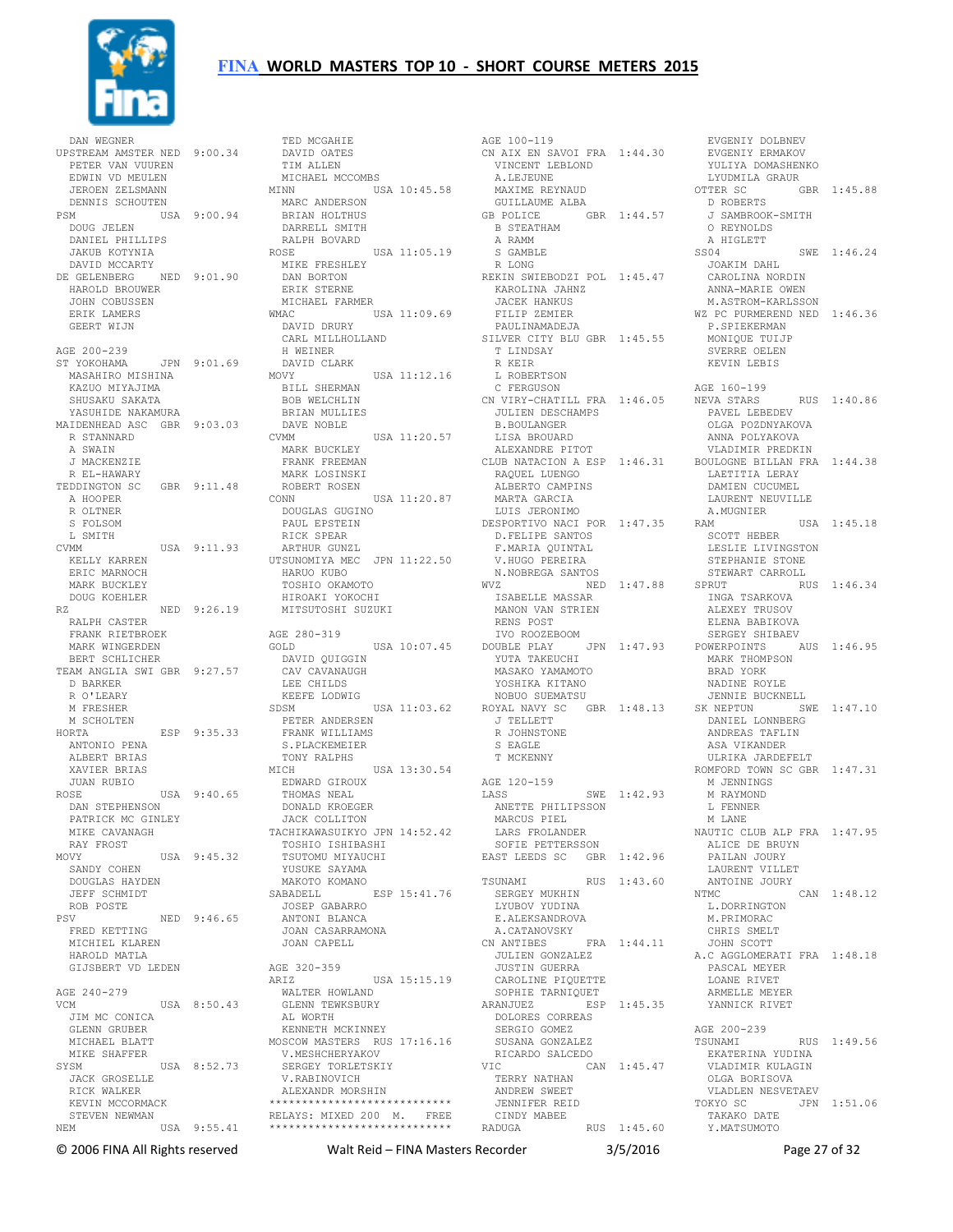

 JUNKO NAKANO KEITA MATSUI BARNET COPTHALL GBR 1:51.45 M REYNOLDS C PORTER C JACKSON S MCOUAID SODERTALJE SS SWE 1:52.53 RONNY OLTNER SU OLTNER SOFIER-OLA QUIST<br>PER-OLA QUIST<br>ARREDOC I PER-OLA QUIST VARBERGS SIM SWE 1:52.59 H.KULA-PRZEZWANSK C STEPHENSON MARTIN ANDERSSON HANS PALMQVIST A.JOSEFSON ANGELA EKELOF CHAYKA RUS 1:53.11 S.ZHIGUNOVA SERGEY KOROTAEV NATALIYA MATVEEVA ALEXEY FILONOV CWC MAEBASHI JPN 1:53.13 ASUKA OKADA NAOKO SHIDE<br>FUMIO SHIGENO FUMIO SHIGENO KEIICHI KANEKO SK NEPTUN SWE 1:53.16 DAVE SCHARDT ANDERS HAGLUND MARIE HOLMBERG CAMILLA LAGERFORS TOULOUSE ATHLET FRA 1:53.67 LAURENCE BARTHE CAROLINE BAKTHE<br>CAROLINE AUBELEAU<br>THILES THIERRY LEMAITRE PHILIPPE HERVE TABY SIM SWE 1:53.78 SHIGEO MIYOSHI KYOKO NAITO DMITRI KHODKO ANNICA ABERG LILLIE LARSSON PETER PARLKLO AGE 240-279 NTXL USA 1:52.68 DOUG MARTIN TOM BARTON C.MCKELVEY LYNN MORRISON PSM USA 1:52.98 DONALD GRAHAM LISA DAHL CHARLOTTE DAVIS AZ PC NED 1:53.79 CASTELEIJN-FROWIJ RON KORZELIUS<br>
A.PIJTAK-RADERSMA<br>EDWIN VAN NORDEN<br>SYSM<br>
JACK GROSELLE<br>
USA 1:57.99 NANCY KRYKA RICK WALKER TRAFFORD METRO GBR 2:00.65 N MACKINNON N BARTON R BARTON H SADLER WS TWENTE NED 2:00.80 HANS WESTERHOF JEANNETTE RUESINK MARION BROEKHUIS IVO BUCHHOLZ PAINEIRAS A BRA 2:01.40 AROMA MARTORELL TOSHIMI INATOMI RICARDO YAMIN<br>MARIA ALMEIDA MARIA ALMEIDA JOSE LORO SDSM USA 2:01.82 TONY RALPHS

RICK COLELLA **EXELLA PATRICIA BOND**<br>Z PC MED 1:53.79 JUNE CARSON MERIMON MERAMON<br>CASTELEIJN-FROWIJ MALVERN MARLINS AUS 2:29.40 CN VIRY-CHATILL FRA 1:56.40 LAURA GROSELLE WILSON GAMBLE R KEIR CATHY GANZE ANDREY KOMISSAROV DIANA DOLAN LAMAR PLONS NED 2:02.98 INA SCHAAFSMA TOSHIKO UCHIYAMA MASAKO KANEKO INGE WOLFS EVERTJAN MASUREL RICHARD BROER GLOUCESTER MAST GBR 2:03.35 J BALL<br>J BALL T CHERRINGTON AGE 280-319 TAM USA 2:08.53 RICHARD BURNS LAURA VAL KENNETH FROST NANCY RIDOUT<br>NEVA STARS RUS 2:18.79 OLEG TKACHENKO KIRA MAKAROVA NELLA SHURKUS OLEG PETKAU RECRAUNAMI A BRA 2:21.06 VERA SILVA ARLEINE SANTOS MARCELO PIVA ANTONIO ORSELLI HAKUYO S JPN 2:21.13 HIROSHI NONAKA FUMIKO NAKAMURA MIEKO MASUDA TAKASHI TERAKOSHI VSA HIRAKATA JPN 2:25.80 NORIKO TERADA TAKEKAZU KOTERA GOLD USA 2:25.98 GETXO IGERIKETA ESP 1:54.53 PEGGY MCDONNELL CAV CAVANAUGH BARBARA PROTZMAN ALAN RAPPERPORT DONCASTER DOLP. AUS 2:26.67 ITZIAR TARDAGUILA TENIS CHAMARTIN ESP 1:54.95 ROBERT PATTERSON DOROTHY DICKEY SUSAN HARBOTTLE MURRAY BURNS SYSM USA 2:28.24 DON CLARIDGE TOM CORNELL PATRICIA BOND JUNE CARSON MALVERN MARLINS AUS 2:29.40 PATRICK GALVIN<br>JOHN COCKS<br>NOLENE SCHOFIELD<br>JANETTE JEFFREY<br>WARRINGAH AUS 2:32.34 SUZANNE LEVETT NICOLA PERVAN BILL HARRIS AGE 320-359 BIG S YOKOHAMA JPN 2:47.26 NOBORU TANAKA SHOKO YONEZAWA MIEKO KAMOSHITA TETSUO NAKAMARU<br>HAKUYO S JPN 2:55.51<br>ETSUO FUTAMACHI<br>TOMIKO SESHIMO NATSUMI YOKOYAMA O\*H\* USA 3:24.28 LUISE EASTON NANCY WAITE JOHN DAILY

 SID HALL GUNZE NISHINOMI JPN 3:27.02 Y.YAMAMURA NORIO OKAMI TACHIKAWASUIKYO JPN 3:28.96 MAKOTO KOMANO YUSUKE SAYAMA CHIYO FUKUSHIMA NAOE NOGUCHI FACT USA 3:31.58 BETTY LORENZI MILAN KUTANOVSKI JOAN CAMPBELL BOB BRUBAKER PVKBR CZE 3:45.72 VICENTRE VLADIMIR REPKA D.FEREBAUROVA FRANTISEK POKOMY IRENA BARTOVA MOVY USA 3:53.60 NOMURA SWIMMING JPN 1:54.11 CAROL BUCKLAND NAN BOHL MIKE CALWELL TOM HAIRABEDIAN TENERIFE ESP 3:55.17 US VILLEJUIF NA FRA 1:54.43 AMANDA HERRERA FRANCISCO GARCIA AMPARO MARTINEZ RICARDO FERNANDEZ WARRINGAH AUS 4:02.80 JOY SAUNDERS DIANA MOORE THOMAS RYAN NOEL PETERS \*\*\*\*\*\*\*\*\*\*\*\*\*\*\*\*\*\*\*\*\*\*\*\*\*\*\*\* RELAYS: MIXED 200 M. MEDLEY \*\*\*\*\*\*\*\*\*\*\*\*\*\*\*\*\*\*\*\*\*\*\*\*\*\*\*\* AGE 100-119 A.I.BILDOSOLA ANE ARANBARRI A.M.BILDOSOLA<br>TTZIAR TARDAGUILA EDUARDO PEREZ SERGIO MOLINA BAILEY OHLGREN MARTA BARBEITO USA 2:28.24 CITY OF CAMBRID GBR 1:55.21 S MORLEY K LOVEYS R LE FRIEC M LEAMON CN VIRY-CHATILL FRA 1:56.40 LISA BROUARD CEDRIC POTHERAT B.BOULANGER JULIEN DESCHAMPS SILVER CITY BLU GBR 1:56.95 R KEIR<br>C FERGUSON T LINDSAY L ROBERTSON ASPTT GRAND TOU FRA 1:57.13 VICTOR MIGEON LUCIE DELBOS REMY LEMAITRE V.MIELVAQUE VILLEURBANNE NA FRA 1:58.02 HIDEAKI OGAWA HIDEAKI TOGO N.FRANGVILLE LOIC FRAND MARINE CARRE JULIE LONGEVIAL MASTER MADRID ESP 1:59.06 CINDY MABEE ANDREW SWEET DIEGO ARIAS FANNY POSE CHRISTINE GIESEN NIALL RONAN ES NANTERRE FRA 1:59.60 JOHAN DAHLGREN

 FABIEN LEBEAUX MATHIEU THOMAS BEATRICE BLOUIN BERENGERE ABRAHAM WZ PC PURMEREND NED 2:00.82 SVERRE OELEN NATHALIE VELZEN KEVIN LEBIS KEVIN LEBIS<br>P.SPIEKERMAN AGE 120-159 RUS 1:49.14 ALEXANDR SHILIN ANNA KUZMICHEVA ALEXEY MANZHULA EVGENIY KARETINA AUS 1:53.93 RYAN NOLAN LINLEY FRAME LORELLE MCLEISH KENRICK MONK SAYAKA IKENAGA YUKI HONDA EIJI NOMURA RIE TAKASE US VILLEJUIF NA FRA 1:54.43 R.FAVREAU JENNIFER HANSSENS NICKOLAS MARCHAND ADRIEN PATET CLUB DES NAGEUR FRA 1:54.72 CLEMENT VAUTRIN SILVERE SCHUSTER KATE MAIDENS M.FUZZATI ES NANTERRE FRA 1:55.64 FILIP ROWINSKI<br>MTOVIC MICHAL ZAWADKA SEVERINE BOUTON SYLVIE ALLERY ARANJUEZ ESP 1:56.08 MARIA HERNANDEZ SERGIO GOMEZ RICARDO SALCEDO DOLORES CORREAS NOTTINGHAM LEAN GBR 1:56.26 R MILNES A THURSTON I MACMILLAN S HILL SPRUT RUS 1:56.28 A.BEZKROVNAYA EVGENIY RYZHOV ALEXEY SHIBAEV INGA TSARKOVA RADUGA RUS 1:56.41<br>YULIYA DOMASHENKO<br>EVGENIY IPATOV<br>EVGENIY DOLBNEV<br>LYUDMILA GRAUR AGE 160-199 NEVA STARS RUS 1:52.95 VLADIMIR PREDKIN PAVEL LEBEDEV ANNA POLYAKOVA OLGA POZDNYAKOVA TEAM DASH JPN 1:53.82 YAYOI MUKAI KIYOMI SAKAI VIC CAN 1:55.19 TERRY NATHAN SARAH MACDONALD<br>K NEPTUN SWE 1.56 03 SK NEPTUN SWE 1:56.03 DANIEL LONNBERG

© 2006 FINA All Rights reserved Walt Reid – FINA Masters Recorder 3/5/2016 Page 28 of 32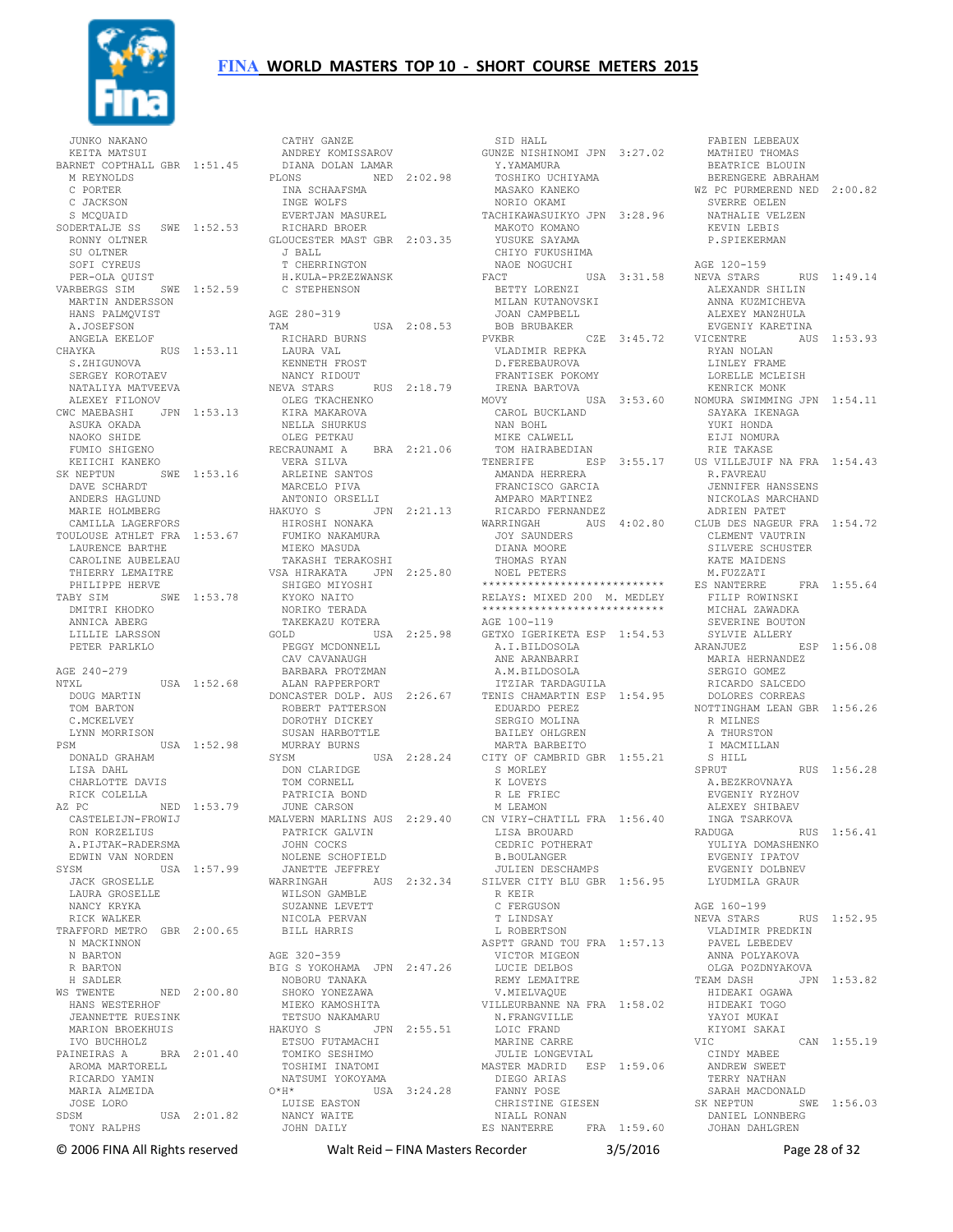

 ASA VIKANDER CAMILLA LAGERFORS BOULOGNE BILLAN FRA 1:58.14 G.FOURAISON DAMIEN CUCUMEL A.MUGNIER JEFFREY GRANNIS REIMS CHAMPAGNE FRA 1:58.79 L.TCHIRIKHTCHIAN AURELIE MATTANA NICOLAS GRANGER JEAN-PASCAL FAGOT CITY OF SOUTHAM GBR 1:59.46 A RUSH C JONES M BENNELL S ALDRIDGE NAUTIC CLUB ALP FRA 2:00.85 LAURENT VIGNOLI SYLVIE LAYDEVANT LAURENT VILLET PAILAN JOURY TEDDINGTON SC GBR 2:00.86 L KEARNS L SMITH S OLTNER A HOOPER BOULOGNE BILLAN FRA 2:01.07 LARRY WALKER ZDRAVKO DIVJAK LAURENT NEUVILLE CLAIRE DESDOIT OLIVIER FAYOLLE ANGELE LEPETIT AGE 200-239 SIBMASTERS RUS 2:02.85 YULIYA FROLOVA ALEXANDR DERYABIN A.PROKURATOV<br>GALINA NALYAYKINA<br>ES NANTERRE FRA 2:03.68<br>GILLES LAFFICHE<br>SYLVIE ALLERY CORINNE SABATIER YANN RADOU BOULOGNE BILLAN FRA 2:03.71 A.MUGNIER TORILL BERGESEN PIERRE BLANC LAURENT NEUVILLE TABY SIM SWE 2:03.98 DMITRI KHODKO HAKAN PERSSON C.U-LINDBOM ANNICA ABERG CLAREMONT AUS 2:06.56 TAM<br>SALLY BELL CLAIR LAT SALLY BELL ANTHONY DUNNE PAUL BLACKBEARD ELENA NESCI SODERTALJE SS SWE 2:06.84 VEIKKO MATTOLA RONNY OLTNER SU OLTNER SOFI CYREUS VARBERGS SIM SWE 2:07.66 ULRIKA BALSLEV ULRIKA BALSLEV<br>MATS LADEBORN A.JOSEFSON HANS PALMQVIST CAMO CAN 2:08.52 BOB BEST PSV NED 2:42.01 LUC MORIN GREG FUENTES MARTIAL RIVARD MARC SAMSON SKY USA 2:09.13 VSA HIRAKATA JPN 2:45.40 SOPHIA FOREE MACY FOREE JOHN GRAHAM MIMI WARD CWC MAEBASHI JPN 2:09.65 NAOKO SHIDE

 ASUKA OKADA SHOTARO IMAI FUMIO SHIGENO AGE 240-279<br>PSM USA 2:07.54 DONALD GRAHAM RICK COLELLA LISA DAHL CHARLOTTE DAVIS CMSC CAN 2:17.03 PETER O'BRIEN RENE STARRATT L.GIANNOCCARO DAVE DICKSON<br>TASTRUP DEN 2:19.78 TASTRUP DEN 2:19.78 E.KETELSEN PIA THULSTRUP DAN OLE JOHANSEN FINN BAEKGAARD USM MALAKOFF FRA 2:19.85 DANIELE WILMART ALAIN SAURY ALAIN SAURY<br>BENEDICTE DUPREZ ALAIN VANACKER SDSM USA 2:22.21 BIG S YOKOHAMA JPN 3:05.13 AURO CAN 4:17.83 LISA SIMPSON CATHY GANZE BOULOGNE BILLAN FRA 2:22.86 ABED OUADAH MARYSE FERRY MARIE SAUVAGE MICHEL ZASS PERSON USA 2:23.42 USA 2:23.42 USA 2:23.42 EBARAKI SC LAURA KIRKPATRICK JIM MATYSEK KEITH EVANS JUNE CARSON TABY SIM SWE 2:23.71 GUNILLA RASMUSON<br>GUNILLA RASMUSON<br>J SARACCO J.SARACCO BENGT OLSSON C.MAGNUSSON MALVERN MARLINS AUS 2:23.87 TACHIKAWASUIKYO JPN 4:05.82 LEIGH RODGERS DON TAYLOR GERRY TUCKER DAPHNE BRIGGS SPORT CITY MEX 2:25.43 PSV AGE 280-319 TAM USA 2:22.04 LAURA VAL KENNETH FROST<br>
RICHARD BURNS<br>
NANCY RIDOUT<br>NEVA STARS RUS 2:33.55<br>
VASILIY POPOV OLEG TKACHENKO KIRA MAKAROVA NELLA SHURKUS SDSM USA 2:34.35 DANIELLE OGIER PETER ANDERSEN ANDRA JAUNZEME CORRIE VERHOEVEN ROB HANOU BREND BREVE LOTTIE GEURTS KYOKO NAITO SHIGEO MIYOSHI NORIKO TERADA<br>TAKEKAZU KOTERA TAKEKAZU KOTERA MALVERN MARLINS AUS 2:45.77 JANETTE JEFFREY

 PATRICK GALVIN PATRICK DEVINE PATRICIA BAKER DONCASTER DOLP. AUS 2:46.60 EDWIN JEWELL SUE HARBOTTLE ROBERT PATTERSON DOROTHY DICKEY WETERAN ZABRZE POL 2:50.76 KRYSTYNA FECICA SAVAS SC JPN 2:52.95 KAORI WATANABE NOBUKO SATA YOSHIO KISHIBE  $CAN 2:54.04$  MAE WALDIE ROSS HOLDEN TODD EDWARDSA ERDA DILLINGER AGE 320-359 SHOKO YONEZAWA TETSUO NAKAMARU S.MATSUBAYASHI MIEKO KAMOSHITA BETTY LORENZI MILAN KUTANOVSKI BARBARA MCNULTY<br>JOHN CORNELL JOHN CORNELL IBARAKI SC JPN 3:54.30 HIROKO OTANI Y.KAWABATA ICHIRO MARUKO SUMIKO TSUJII JPN 3:54.65 WAVE TOMIKO SESHIMO SUMIYO YASUMOTO FUJIO HIROKAWA TOSHIMI INATOMI YUSUKE SAYAMA NAOE NOGUCHI TSUTOMU MIYAUCHI CHIYO FUKUSHIMA PSV NED 4:07.47 LOTTIE GEURTS M.MAANDONKS ROB HANOU -<br>BOB BERG<br>WARRINGAH AUS 4:16.75 DIANA MOORE BRIDGET COOK MAX VAN GELDER ARTHUR LITH CB MEX 4:30.56 MOVY USA 4:46.32 CAROL BUCKLAND NAN BOHL MIKE CALWELL TOM HAIRABEDIAN TENERIFE ESP 4:50.38 PSM FRANCISCO GARCIA RICARDO FERNANDEZ AMANDA HERRERA AMPARO MARTINEZ \*\*\*\*\*\*\*\*\*\*\*\*\*\*\*\*\*\*\*\*\*\*\*\*\*\*\*\* RELAYS: MIXED 400 M. FREE \*\*\*\*\*\*\*\*\*\*\*\*\*\*\*\*\*\*\*\*\*\*\*\*\*\*\*\* AGE 100-119 NOTTINGHAM LEAN GBR 3:57.93 A THURSTON I MACMILLAN S ROBERTS E CARTER

 WIESLAW KORNICKI RENATA BASTEK EWALD BASTEK SOLLEROD SVOMME DEN 4:06.63 THOMAS LIANEE HIDEO NAGASAWA LOUISE RASMUSSEN INDY USA 4:07.68 FACT USA 3:51.35 PSV NED 4:21.33 ROSE USA 4:02.06 LAUREN FRENDREIS ASHLEY HAUSER ALEC ALDERS JON MENDOZA BIRMINGHAM MAST GBR 4:02.17 S KIRK<br>K WALKER-STABELER D STEELE L SWAIN MICHAEL NIELSEN ANE ANDERSEN STEPHEN ROUCH ERICA SMITH KARI PEGLAR ANDREW CATLIN ZPC WOERDEN NED 4:13.94 ILSE VD WIJNGAARD PATRICK DE JONGE MANDY VERBAKEL NIELS VAN BEURDEN GRAHAM MITCHELL MEAGAN PUUSAARI NICOLE O'BRIEN DANIEL LINDQUIST ANOUK KUIJLAARS NATASCHA HARTMAN A.GARCIA TORMO SANDER VAN ELBURG<br>PBM USA 4:23.02<br>DANIEL ELLINGER KELLEY BAUM CJ PISANO IAN WARREN CAN 4:30.46 ANDY JI ANNA HU ALANA SLATER BRAD WEISS AGE 120-159 EAST LEEDS SC GBR 3:48.29 N WILLIAMS C KNEE P RICKARD A CRAWFORD M AND C JPN 3:51.69 RISA MONONOBE TAKUYA CHIBA YASUNORI MONONOBE MEGUMI MORISHIMA NTMC CAN 3:58.29 LAUREN DORRINGTON MARIJANA PRIMORAC JONATHAN GOLER JOHN SCOTT<br>PBM  $USA = 3:59.46$ MARY MILBURN KRISSY PHILLIPS DAN WEINBERG CHRIS PERRY  $IISA$   $4:04.83$  TREVER GRAY RICK CARDOSO AMELIA FERREL AMY MOORHEAD ROMFORD TOWN SC GBR 4:07.56 G WRAIGHT J SANDERS M CURRY D EBANKS RADUGA RUS  $4:09.02$  EVGENIY DOLBNEV YULIYA DOMASHENKO MAXIM KASHUBO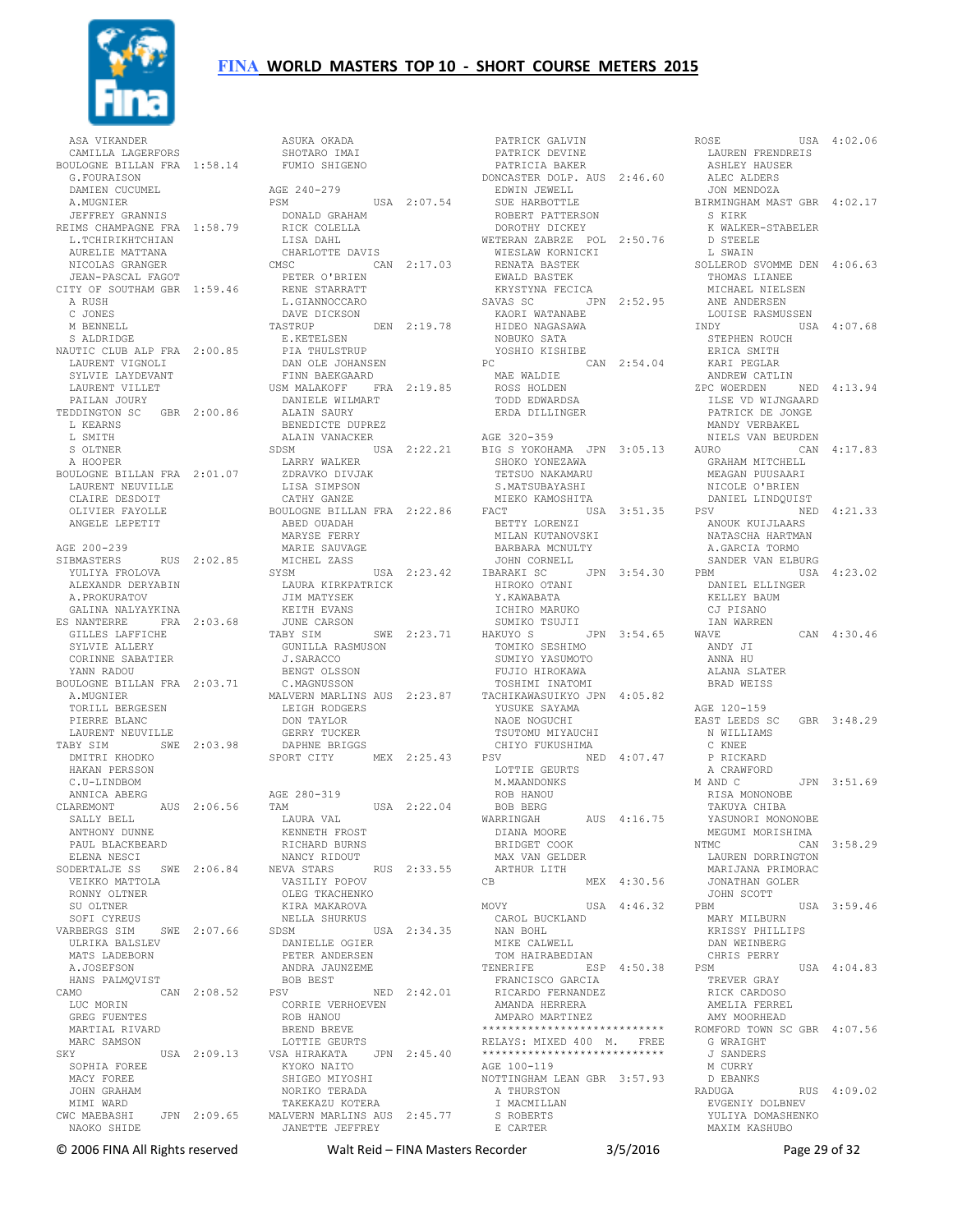

LYUDMILA GRAUR MKK SWE 4:13.45 S WINTER P KELLEWAY H.BEHRENDORFF MAGNUS WAHLBERG LINDA CASTENGREN ANNELIE JONSSON SIGMA SWIM DEN 4:14.40 J.LERCKE SKYTTE MADS GJERLOV DORTE DUGBEAK CAROLINE SUHR SFTL USA 4:15.84 EDUARD TIOZZO MARIA HUNG AMANDA SINGLETON RINALDO SINTJAGO AGE 160-199 KOGE DEN 4:08.27 P.CHRISTENSEN LINDA LUND TIETZE MADS BO LARSEN CHARLOTTE THEM NEM USA 4:11.09 KAAN DURU DONNA NEUENDORF KERI NAPPI BRIAN MCKENNA SDSM USA 4:12.17 KENTON JONES EMILY PARKER DALE WEBSTER DANI GOLDEN MS CAN  $4:17.75$ <br>BEN HEDLEY BEN HEDLEY MARLENE PRZYKLING JOHNY HEWERDINE TERRI MACDOUGALL ODENSE DEN 4:18.56 ANDREA DOMBROWSKI THOMAS HANSEN SUSANNE METZSCH KIRSTEN JENSEN FLEMMING BERTRAM CRAWLEY SC GBR 4:19.70 G GOODWIN T EVANS S BURCHELL L MICKEL YCFM USA 4:20.18 LISA BENNETT SABRINA CAMPBELL BRODIE HYNES G.OSORIO CVMM USA 4:20.27 KELLY KARREN DOUG KOEHLER DEANNA KOEHLER LESLIE MONROE NTMS CAN 4:20.31 SUZY SIMONETTI CHRIS SMELT MARIJANA PRIMORAC MICHAEL GALEGO NAC MASTERS IRL 4:20.61 DANIEL DEBTUCH JOANNA FIGALA HELENA MCGRATH CIAN CONNAUGHTON AGE 200-239 TOKYO SC JPN 4:12.19 TAKAKO DATE Y.MATSUMOTO JUNKO NAKANO KEITA MATSUI AER LINGUS MAST IRL 4:15.43 SARAH FARRELLY DEIRDRE MORRIS TONY MORRIS<br>VIVIAN MONGEY VIVIAN MONGEY BISHOPS STORTFO GBR 4:16.09 MARY DICKSON MICHAEL CARTER

 E BELLINGER B CHANDLER GENTOFTE DEN 4:20.37 BETTINA HONORE TORSTEN RINGBERG JENS ANDERSEN ELLEN GARNE BIRMINGHAM MAST GBR 4:20.52 H BETTINSON A PEAKMAN R CRAMB S GEORGALLIDES<br>LAPS USA USA 4:24.20 ANN FINLEY TRACI GRANGER CHUCK PONTHIER DAVID LINDSTEDT PBM USA 4:25.74 MICHAEL YAGEMANN CHRIS WENZEL CHRISTOPHER BEACH L.BOSTIC WCM USA 4:31.74 DEBBIE SANTOS AMY COOK TOM NOOTBAAR GREG REMMERT PSM USA 4:32.90 RICK COLELLA STEPHANIE HIEBERT ZENA COURTNEY DONALD GRAHAM SYSM USA 4:34.84 JOHN SYLVESTER SCOTT TYLE HEIDE CRINO AGE 240-279 )<br>CAN 4:32.93 L.GIANNOCCARO RENE STARRATT DAVE DICKSON PETER O'BRIEN<br>PSV NED 4:40.75 CORRIE VERHOEVEN INEKE WEEKERS BREND BREVE HAROLD MATLA<br>VIC CAN 4:40.81 VIC CAN 4:40.81 DOUG HARTFORD AVILA RHODES ANNE FABRE ROD CARMICHAEL SYSM USA 4:47.63 DON CLARIDGE LAURA GROSELLE NANCY KRYKA JIM MATYSEK SYSM USA 4:50.30 BOB COUCH JUNE CARSON MELISSA CLEARY RICK WALKER SPATIO JPN 4:52.76 KAZUO MAEKAWA YOSHIKO MORIMOTO MACHIKO UEDA NORIAKI TSUJI SAVAS SC JPN 5:01.76 KIYOSHI HIRAOKA KAZU ODA NOBUKO SATA NAOKI TOMISAWA<br>NEM U USA 5:10.43 CYNTHIA GARDNER DANIEL ROGACKI

TYMS CAN 5:12.27 CAROL BUCKLAND NAN BOHL SUR WEIR ALLAND HIBBERT<br>RICHARD HIBBERT RACHEL SMITH CLIFF GENTLE MANLY MASTERS AUS 5:21.05 IAN SHARP<br>IAN SHARP<br>Drog DAWN GLEDHILL DEBRA THACKERAY VINCENT SQUILLACE AGE 280-319 TAM USA 4:53.99 RICHARD BURNS NANCY RIDOUT LAURA VAL KENNETH FROST SDSM USA 5:00.56 TONY RALPHS BOB BEST DANIELLE OGIER ANDRA JAUNZEME USA 6:00.58 DAVID QUIGGIN CATHERINE RUST SUZANNE MITCHELL JERRY MARCHBANKS PBM USA 6:20.07 ZOB'66 NED 4:53.97 PATRICK CANNAN FRAN HARE CAROLYNN FOLEY ROGER PARSONS WARRINGAH AUS 6:23.14 ARTHUR LITH VIOLET WILKINSON NICOLA PERVAN WILSON GAMBLE NYG CAN 6:26.40 THOR AMI TRAUBER JUDIE OLIVER LARRY RODRIGUES MICHELE OLIVER UTSUNOMIYA MEC JPN 6:27.22 YUICHI FUKASAWA KIYOKO KUWASHIMA MASAKO OMORI HARUO KUBO TECH CAN 6:28.93 PAT ANGUS DIANE GRANT LARRY DURR PETER LEACH ARIZ USA 6:56.59 KENNETH MCKINNEY ALLISON LEHMAN LYN MORENO WALTER HOWLAND FACT USA 7:08.74 BILL RODENFELS MARTHA HENDERSON BARBARA MCNULTY JOHN CORNELL AGE 320-359<br>ARIZ USA 7:42.86 AL WORTH GLENN TEWKSBURY GLORIA TOLARO P.TEWKSBURY WCM USA 7:54.56 DOLLY ACKERMAN ANN HIRSCH STAN MORNER ROBERT MAYO<br>MICH MICH USA 8:09.57 SIGMA SWIM DEN 4:33.19 ROBERT DOUD LAURA GOGOLA ANN HUNT JOEL LOCKWOOD MOVY USA 9:12.14 BIRMINGHAM MAST GBR 4:37.54 TOM HAIRABEDIAN

 MIKE CALWELL \*\*\*\*\*\*\*\*\*\*\*\*\*\*\*\*\*\*\*\*\*\*\*\*\*\*\*\* RELAYS: MIXED 400 M. MEDLEY \*\*\*\*\*\*\*\*\*\*\*\*\*\*\*\*\*\*\*\*\*\*\*\*\*\*\*\* AGE 100-119 LZ 1886 NED 4:35.68 SIMONE DE BOER KRISTIAAN LENOS THOMAS HANSEN TAMARA CASPERS SOLLEROF SVOMME DEN 4:45.08 THOMAS LIANEE LOUISE RASMUSSEN P.CHRISTENSEN ANE ANDERSEN ROSE USA 4:46.15 ASHLEY HAUSER CHAD DURIEUX LAUREN FRENDREIS MATTHEW MARTIN<br>OCTOPUS N NED 4:53.90 MARGRIET ROT ROALD BLOK STEFAN VD GRIFT IRMGARD WEEGHEL HIDDE OTTENS HARMEN REEMST ANOUK VD PLIGT WENDY DE BRUIN ROSE USA 5:20.68 KANDIS PULLIAM GENE KIM JON MENDOZA S.SCHWARTZ CAN 6:03.76 SARAH MONACO KATE GALAMIYEVA DANIEL LENA ADRIAN WONG<br>WMAC USA 6:16.77 JOSEPH LABUDDE LARISSA TOMCZAK ANDREW TOAY KATIE JOZEFIAK AGE 120-159 ZVVS NED 4:25.22 NICK CLEINTUAR KARIN STEIN NADYA PUTTER BAS VD NOUWELANT AZ PC NED 4:25.65 EDWIN VAN NORDEN LARISSA BRAK ROB VAN VLIET IRIS PIJTAK NTMC CAN 4:28.43 MELANIE FABES PAUL ROCKWOOD JONATHAN GOLER LAUREN DORRINGTON WZ PC PURMEREND NED 4:28.48 SVERRE OELEN NATHALIE VELVEN KEVIN LEBIS MONIQUE TUIJP CHESTERFIELD SW GBR 4:29.71 J CHAMBERS L POOLE B HARKIN J REED JACOB SKYTTE PIA ALEXANDERSEN CAROLINE SUHR CLAUS IVERSEN A PEAKMAN

© 2006 FINA All Rights reserved Walt Reid – FINA Masters Recorder 3/5/2016 Page 30 of 32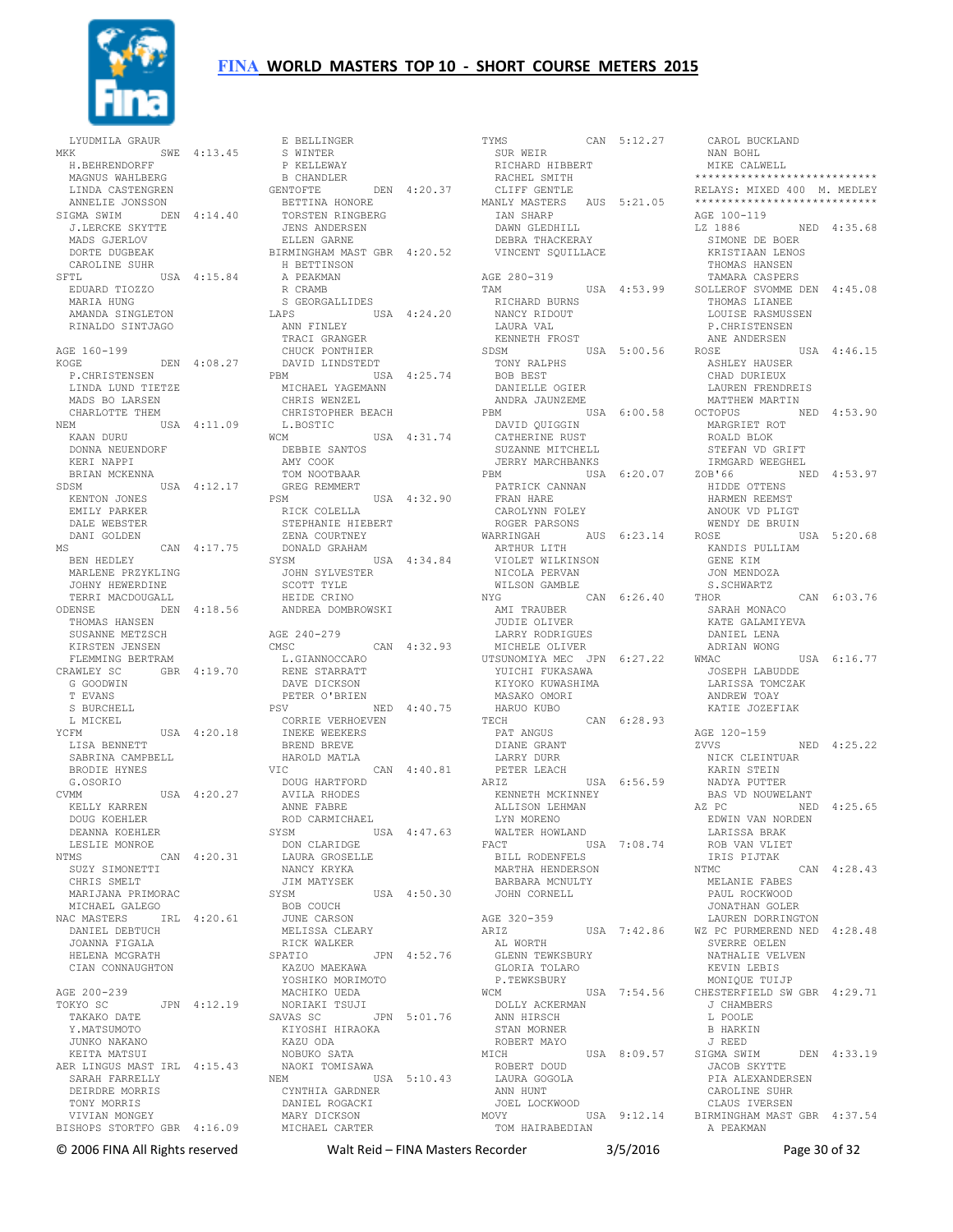

 C HOTCHKISS P UNDERY L SWAIN SBM USA 4:43.97 KENDALL NEELY MARK STORI KAREN SCHULTZ M.STRUCKMEYER<br>USG DEN 4:46.22 RUNE SOLVANG TIM OLSEN TRINE GUDNITZ LOUISE BORG DE ROERSOPPERS NED 4:46.48 RALF TILLMANS P.NEISS-JANSSEN REMCO DE VEEN ILSE CLEVERS AGE 160-199 TEDDINGTON SC GBR 4:27.72 H LOUGHLIN L SMITH S FOLSOM S OLTNER PSM USA 4:28.42 TREVER GRAY JULIE VOSS DANIEL PHILLIPS AMY MOORHEAD CSLA CAN 4:29.63 MICHAEL MCMURRAY DAVID QUANE ILKA LOWENSTEYN HILLA REUVERNY ROMFORD TOWN SC GBR 4:29.86 M FENNER D EBANKS M CURRY M RAYMOND MKK SWE 4:34.36 CAROLINE LINDBORG LARS LINDSKOUG ANNA LOHMANN JONAS FALK NEM USA 4:40.52 CHRIS FRENCH MELINDA WILLIAMS NICLAS OHMAN STACY SWEETSER TOKYO SC JPN 4:44.46 KAZUE TSUKUI KENICHIRO TSUKUI YUKA FURUKAWA Y.MATSUMOTO TRITON BALLERUP DEN 4:46.84 MARGIT ANDERSEN KATJA KOUSGARD JESPER WATERVAL THOMAS MULLERTZ NEM USA 4:51.40 TRACY GRILLI DOMINGO ROSE BRENDAN WRIGHT KYSA CRUSCO CAMO CAN 4:52.01 ANDREW KATZ FRANCOIS BERNIER ANDREE FLUET JOSEE CHAPDELEINE AGE 200-239 IM USA 4:23.63 JIM TUCHLER DAVID SIMS ANDREA BLOCK LIZ DILLMANN TOKYO SC JPN 4:45.58 JUNKO NAKANO JUNKO NAKANO<br>RITSUKO HAYASHI KATSUYA TAKAHASHI

 KEITA MATSUI AER LINGUS MAST IRL 4:52.68 GER PHILLIPOTT VIVIAN MONGEY DEIRDRE MORRIS SARAH FARRELLY NAESTVED IF DEN 4:58.17 SANNE JUEL C.FREDERIKSEN TINE CARSTENSEN EBBE GRONLUND SYSM USA 5:02.25 MICHAEL HAZARD JIM MATYSEK ELLEN BENNETT ANDREA DOMBROWSKI NORTH SYDNEY AUS 5:02.61 CHRISTINA ECHOLS JOHN KAIN JOHN DE VRIES SIMONE SALIER SIGMA SWIM DEN 5:03.11 PETER HOLMSTEEN ELENE SKYTTE HENRIK PEDERSEN<br>DORTHE BENGTSON DORTHE BENGTSON TASTRUP DEN 5:09.48 KLAUS HJORTH DAN OLE JOHANSEN PIA THULSTRUP E.KETELSEN<br>SFTL USA 5:12.12 MEGAN LASSEN CHRIS WENZEL MICHAEL AUBREY EDDIE AMES ITOMAN OTSU JPN 5:18.95 FUMIE MIYOTA NAOMI SHIRAKO SHINGO TACHIKAWA SATORU MAEDA AGE 240-279 PSM USA 4:44.04 ZENA COURTNEY RICK COLELLA DONALD GRAHAM CHARLOTTE DAVIS<br>PSV NED 5:12.61 PSV NED 5:12.61 BREND BREVE INEKE WEEKERS GIJSBERT VD LEDEN CORRIE VERHOEVEN SYSM USA 5:22.45 LAURA GROSELLE JACK GROSELLE NANCY KRYKA RICK WALKER<br>WARRINGAH WARRINGAH AUS 6:07.29 TONY WOZNIAK SUSAN MYERS STUART MEARES NICOLA PERVAN<br>POSEIDON I RUS 6:13.14 MIKHAIL ULYBYSHEV MARINA NOVIKOVA V.ZHITLOVSKIY V.ULYBYSHEVA SFTL USA 6:13.60  $\frac{1}{2}$ ANN THOMAS LINDA WEBB BEDA DONDI MERVYN GOLDBAS SYSM USA 6:15.20 DAVID OAKES MARTHA SAMUELSON D.ENGLISH-BAZENAS CHARLES DENAULT<br>ARIZ USA ARIZ USA 6:21.58 JOYCE HOWARD JACK ALLISON

 SUSAN MOSS FULLER AL WORTH TECH CAN 6:22.47 CHRIS VD WATER S.DELIENCOURT ROBERT READ KRISTA KLASSEN<br>JOHN WEEKS JOHN WEEKS<br>TECH CAN 6:25.17<br>
PETER LEACH<br>
WENDY MILFORD<br>
HOMAYOUN RASTAN HOMAYOUN RASTAN<br>LILIANA RUSU AGE 280-319 TAM USA 5:21.37 LAURA VAL KENNETH FROST RICHARD BURNS NANCY RIDOUT PC CAN 6:13.42 MAE WALDIE ROSS HOLDEN KEN RANSOM GINNY MALCOLM VSA HIRAKATA JPN 6:19.75 KYOKO NAITO SHIGEO MIYOSHI SHIGEO MIYOSHI<br>NORIKO TERADA TAKEKAZU KOTERA WARRINGAH AUS 6:35.38 VIOLET WILKINSON PETER KAUPERT GORDON WHYTE SUZANNE LEVETT<br>NYG NYG CAN 6:57.08 JUDIE OLIVER HIDEKO MARUKI MICHELE OLIVER AMI TRAUBER BIG KUZUHA JPN 6:59.09 MIKIKO NISHIO THE INTERNATIONAL PROPERTY IN THE MAGNITUM OF THE MAGNITUM OF THE MAGNITUM OF THE MAGNITUM OF THE MAGNITUM OF THE MAGNITUM OF THE MAGNITUM OF THE MAGNITUM OF THE MAGNITUM OF THE MAGNITUM OF THE MAGNITUM OF THE MAGNITUM OF HIDETSUGU OTSUGU<br>NORIKO MIKI NORIKO MIKI PSCM USA 7:03.27 NANCY KINNEY KIMBALL BERNARD ROBERT LIOTTA MARIE RAMAN TECH CAN 8:10.41 LOIS SCHACHTER LARRY DURR LYNN COHEN MIKE OLSEN ARIZ USA 8:27.76 ....<br>BARRY DEATS LYN MORENO DOUGLAS SPRINGER M.HENLEY AGE 360-399 SAPPORO MST JPN 10:38.12 FUMI MURATA NAKA FUKUOKA TOSHIKAZU TATEDA YOSHIRO OBATA \*\*\*\*\*\*\*\*\*\*\*\*\*\*\*\*\*\*\*\*\*\*\* RELAYS: MIXED 800 M. FREE \*\*\*\*\*\*\*\*\*\*\*\*\*\*\*\*\*\*\*\*\*\*\*\*\*\*\*\* AGE 100-119 NEWCASTLE SWIMT GBR 8:53.50 J CARR M FERRIER R NEWMAN C HEAPS BIRMINGHAM MAST GBR 9:01.12 L SWAIN<br>K WALKER-STABELER<br>C HOTCHKISS<br>S KIRK CAN 9:10.20

ANDREA STJULES DAVE SPENCER GRA USA 9:25.43 NICKOLAS POPOV ABICA DUBAY JULIA BROWNE IVAN SERRANO ZVDO'74 NED 9:27.94 PETRI VELTHUIS ERIK DEN DEKKER ROBINA HOEGEE WIM VOS RZ NED  $10:15.32$  ERIK VD ZEIJDEN CLAUDIA CREEMERS SUZAN VD BOGAARD PATRICK CREEMERS MERR USA 10:15.97 MATT CHAMBERS DAVID DALLMER TANA KING MEGEN DONOVAN<br>WMAC USA 10:18.68 JEFFREY ROGERS MEGHAN LAPOINT MOLLY WOODFORD ANDREW TOAY  $CAN 10:39.10$  PAUL STJEAN STEPHANIE ROSS SARAH MONACO JEREMY WONG AGE 120-159 USG DEN 9:08.35 T.ANTVORSKOV RUNE SOLVANG TRINE GUDNITZ K.LETH-ESPENSEN CERCLE DE NATAT BEL 9:18.39 JUAN SENDINO QUENTIN HERMAN ISALINE MANCHEL NATHALIE BLONDEEL CAN 9:23.38 ANGIE HOOKER IAN BALL SARAH LITTLE ROBERT TEASDALE PSM USA 9:36.37 DOUG JELEN STEPHANIE HIEBERT ALLISON COX KIRK NELSON YCFM USA 9:39.56 KRISTEN GIRARD RICARDO SADOVNIK SABRINA CAMPBELL G.OSORIO PBM USA 9:39.90 CHRIS PERRY KELLEY BAUM CJ PISANO DAN WEINBERG EXMOUTH SWIMMIN GBR 9:42.25 J PAGE A PARHAM R MACEY T DUDLEY MINN USA 9:43.11 JOSEPH ANDERSON RANDY SCHLICHTING KATHRYN VANDAM AMY RITTENHOUSE KAKUEKITEISHA S JPN 9:53.09 KENGO FURUHASHI TADAO NISHIWAKI YUKIKO KUWATA YASUYO SUGIMOTO

ANNA TOGIAS

© 2006 FINA All Rights reserved Walt Reid – FINA Masters Recorder 3/5/2016 Page 31 of 32